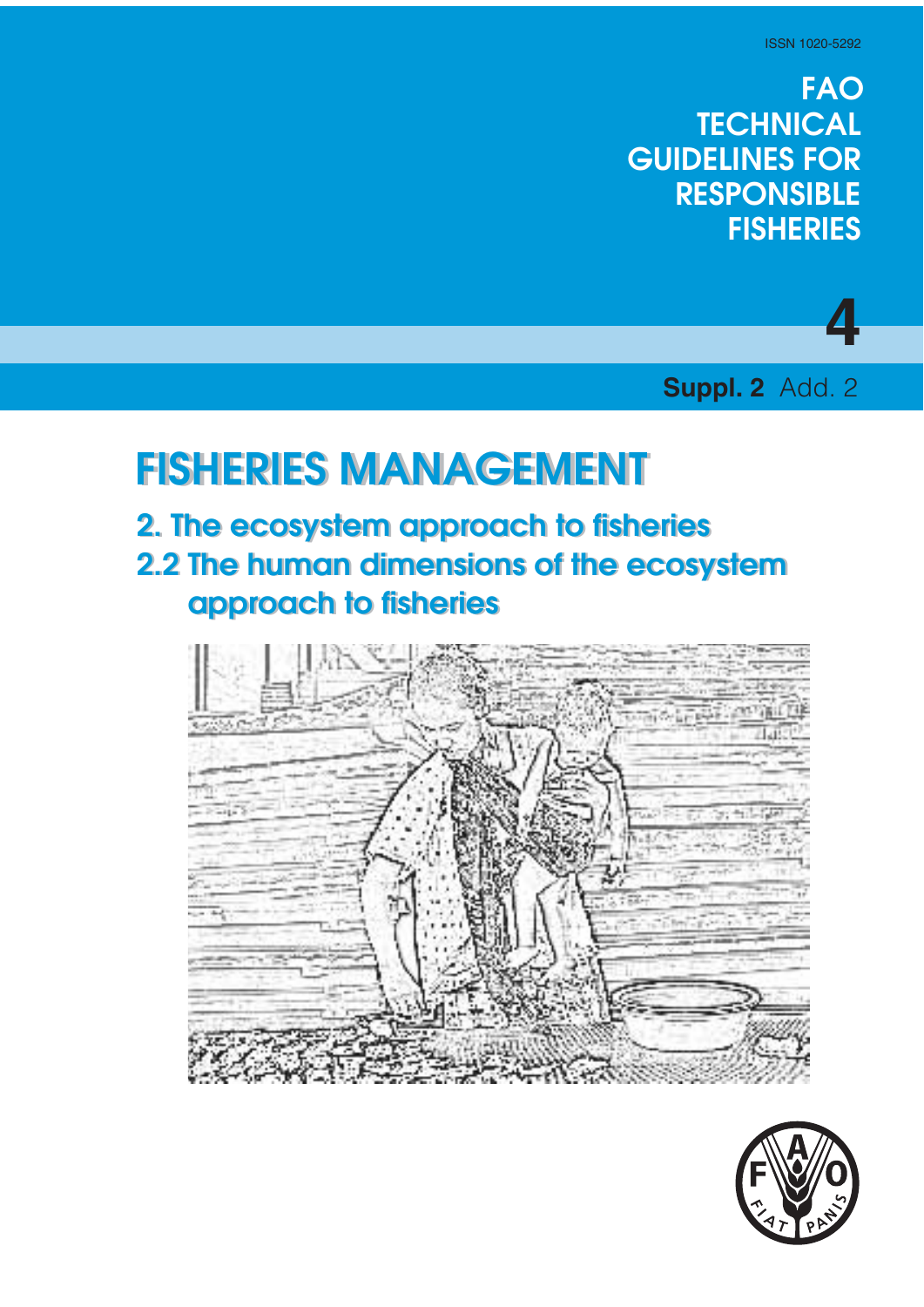Cover photograph:

A woman collects salted fish at a fishing village, Pante Raja Barat, Pante Raja subdistrict in Pidie, Indonesia (FAO/A. Berry).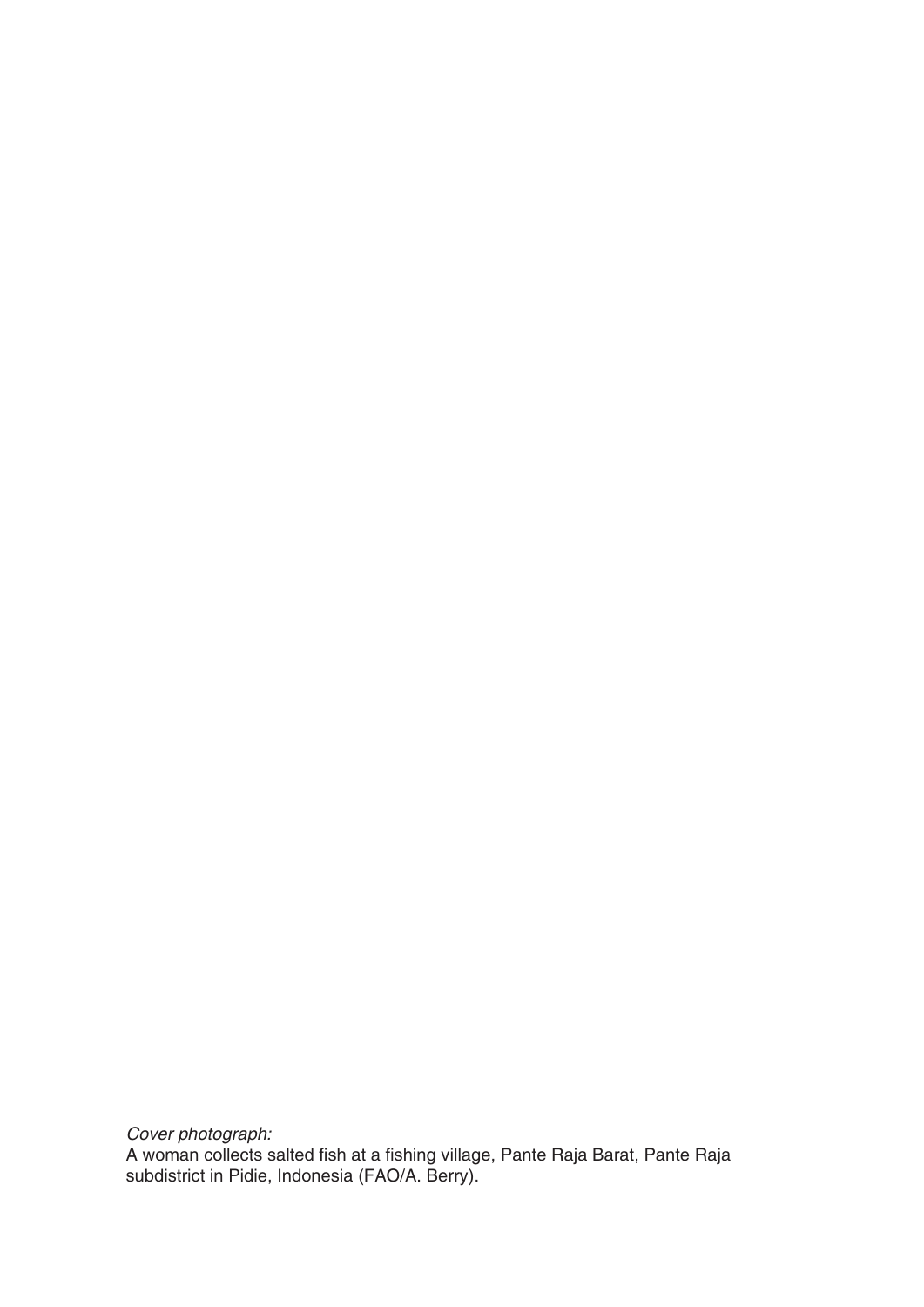

# **FISHERIES MANAGEMENT FISHERIES MANAGEMENT**

# **2. The ecosystem approach to fisheries 2. The ecosystem approach to fisheries 2.2 The human dimensions of the ecosystem 2.2 The human dimensions of the ecosystem approach to fisheries approach to fisheries**

FOOD AND AGRICULTURE ORGANIZATION OF THE UNITED NATIONS Rome, 2009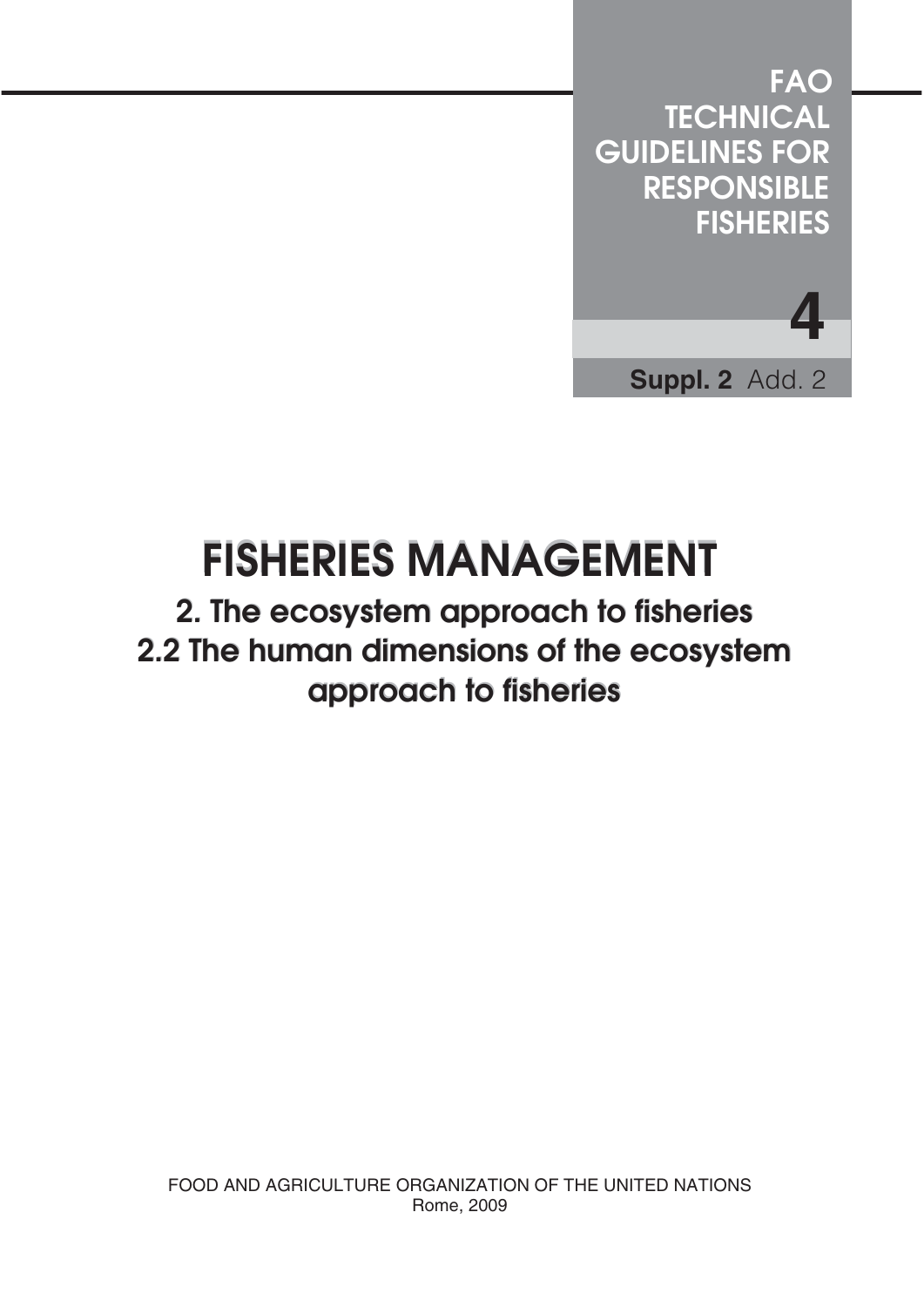The designations employed and the presentation of material in this information product do not imply the expression of any opinion whatsoever on the part of the Food and Agriculture Organization of the United Nations (FAO) concerning the legal or development status of any country, territory, city or area or of its authorities, or concerning the delimitation of its frontiers or boundaries. The mention of specific companies or products of manufacturers, whether or not these have been patented, does not imply that these have been endorsed or recommended by FAO in preference to others of a similar nature that are not mentioned.

TSBN 978-92-5-106424-5

All rights reserved. Reproduction and dissemination of material in this information product for educational or other non-commercial purposes are authorized without any prior written permission from the copyright holders provided the source is fully acknowledged. Reproduction of material in this information product for resale or other commercial purposes is prohibited without written permission of the copyright holders. Applications for such permission should be addressed to: Chief Electronic Publishing Policy and Support Branch Communication Division  $FAO$ Viale delle Terme di Caracalla, 00153 Rome, Italy or by e-mail to: copyright@fao.org

© FAO 2009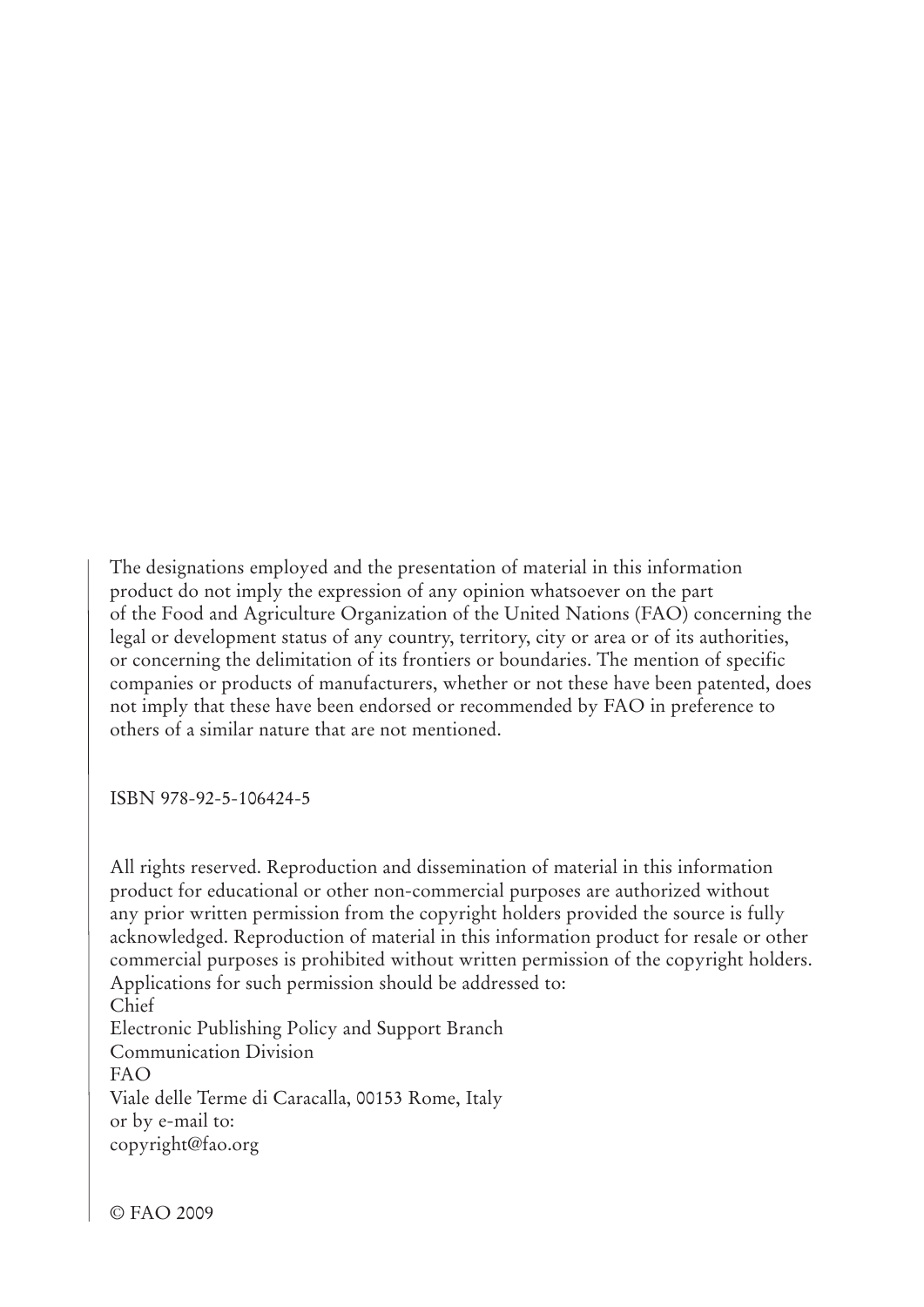#### **PREPARATION OF THIS DOCUMENT**

These Guidelines have been finalized by the Fisheries and Aquaculture Economics and Policy Division (FIE) and Fishery and Aquaculture Management Division (FIM) of the Fisheries and Aquaculture Department of the Food and Agriculture Organization of the United Nations based on the draft outline developed during the Expert Consultation on the Economic, Social and Institutional Considerations of Applying the Ecosystem Approach to Fisheries Management, Rome, Italy, 6–9 June 2006.

The participants in the Expert Consultation were: Angel Alcala, Gabriella Bianchi, Kirsten Bjøru, Juan Carlos Castilla, Anthony Charles, Kevern Cochrane, Cassandra De Young, William Emerson, Nicole Franz, Ndiaga Gueye, Bjørn Hersoug, Antonia Hjort, Alastair Macfarlane, Sebastian Mathew, Patrick McConney, Magnus Ngoile, Alessandra Pomè, Ramiro Sanchez, Juan Carlos Seijo, Merle Sowman, Ussif Sumaila, Jon Sutinen, John Ward and Rolf Willmann. On the basis of a comprehensive background document prepared by Cassandra De Young, Anthony Charles and Antonia Hjort, the Consultation provided its comments and proposed amendments to the text of the background document. This document then served as the basis for the preparation of these Technical Guidelines, for which the Consultation developed a detailed outline and the first draft of which was prepared by Anthony Charles, Cassandra De Young, Patrick McConney and Merle Sowman. Comments on the draft were received from Gabriella Bianchi, Cecile Brugère, Francis Chopin, Patrick Christie, Kevern Cochrane, Nicola Ferri, Ari Gudmundsson, Blaise Kuemlangan, James Muir, Jean-François Pulvenis de Séligny, Neil Ridler, Anniken Skonhoft and Rolf Willmann. Lena Westlund was responsible for the revision of the Guidelines.

The Consultation also recommended that a more comprehensive technical paper be prepared as a companion document to the guidelines (FAO Fisheries Technical Paper No. 489).<sup>1</sup>

The Guidelines have been prepared with the support of FishCode, FAO's umbrella programme for implementation of the Code of Conduct for Responsible Fisheries.

These Guidelines should be read as a supplement to the FAO Technical Guidelines on Fisheries Management (No. 4, FAO, Rome, 1997, 82p.) and

 $\overline{a}$ 

<sup>&</sup>lt;sup>1</sup> De Young, C., Charles, A. and Hjort, A. 2008. Human dimensions of the ecosystem approach to fisheries: an overview of context, concepts, tools and methods. *FAO Fisheries Technical Paper.* No. 489. Rome, FAO. 152p.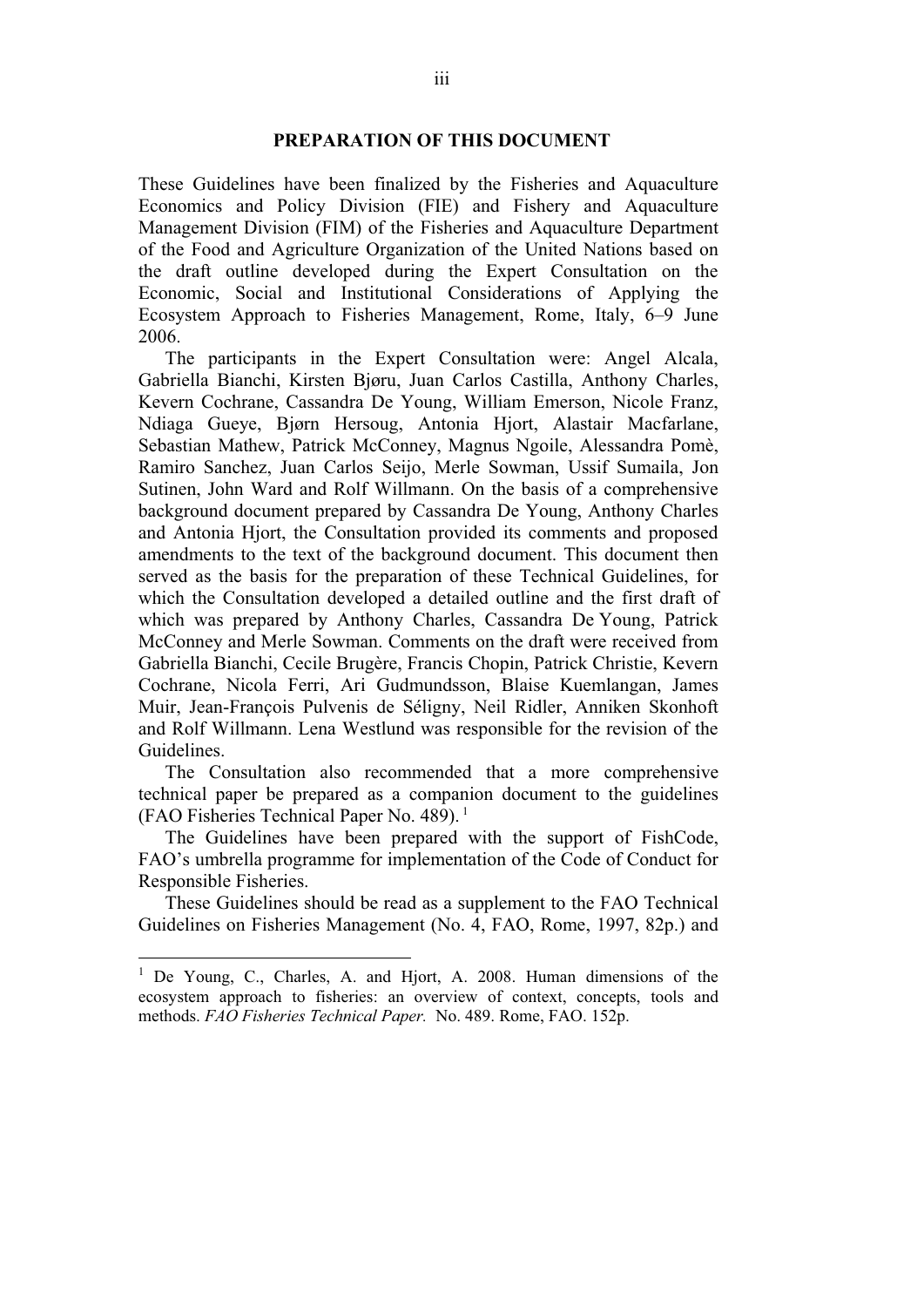on the Ecosystem Approach to Fisheries (No. 4, Suppl. 2, FAO, Rome, 2003, 112p.). While both these Guidelines were structured in similar ways, this document follows a different outline in order to allow for emphasis on the social, economic and institutional aspects. However, links to these previous Guidelines have been made explicit throughout the document.

These Guidelines have no formal legal status and are intended to provide support for the implementation of the FAO Code of Conduct for Responsible Fisheries (the Code or CCRF). Furthermore, in order to present the management process in all its complexity and diversity, the wording and structure of these Guidelines do not strictly follow the language and the structure of the Code. Therefore, any eventual differences in the terminology employed should not be understood as an intention to reinterpret the Code. In addition, these Guidelines should be considered as preliminary, to be revised as the EAF concept evolves and as additional practical experience becomes available.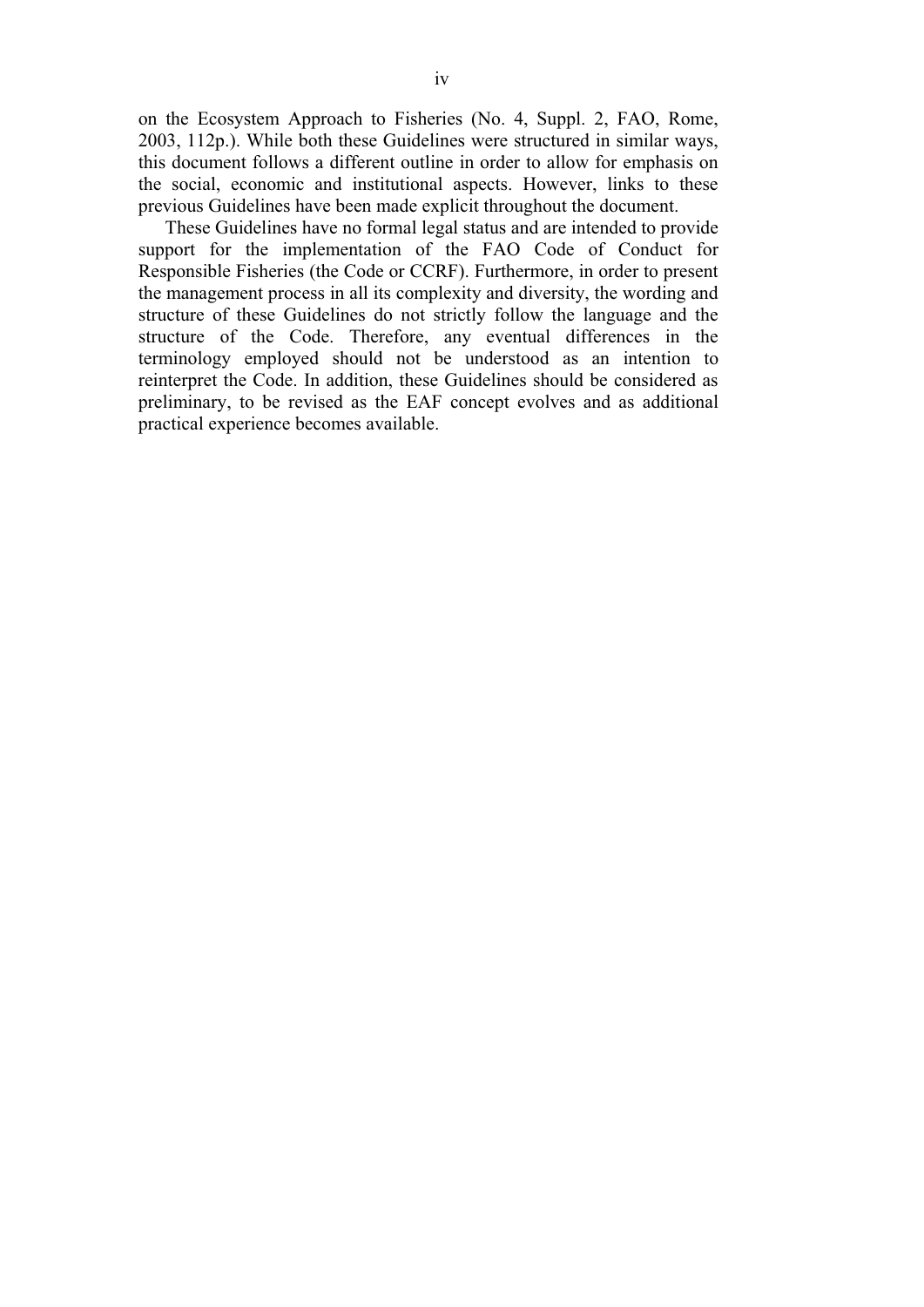#### FAO.

Fisheries management. 2. The ecosystem approach to fisheries. 2.2 Human dimensions of the ecosystem approach to fisheries.

*FAO Technical Guidelines for Responsible Fisheries*. No. 4, Suppl. 2, Add. 2. Rome, FAO. 2009. 88p.

#### **ABSTRACT**

These Guidelines have been developed in response to requests for further information on the practical adoption and application of the ecosystem approach to fisheries (EAF), with a special focus on its human dimensions. As implementation of EAF is a human pursuit and takes place in the context of societal goals and aspirations, the human forces at play need to be understood and considered. These are manifest in a variety of ways and include policies, legal frameworks, social structures, cultural values, economic principles, institutional processes and any other relevant form or expression of human behaviour. In summary, the human dimensions play the following four roles in EAF:

- 1. social, economic and institutional objectives and factors are driving forces behind the need for EAF management;
- 2. the costs and benefits to individuals and to society of applying the EAF have social, economic and institutional impacts and implications;
- 3. the application of social, economic and institutional instruments are all crucial for successful implementation of the EAF; and
- 4. social, economic and institutional factors present in fishery systems can play either supporting or constraining roles in EAF implementation.

Although the need for ecosystem-based approaches has reached a point of general acceptance by those involved in fisheries and their management, there remains in some quarters a sense of frustration at the management and policy levels regarding how the EAF should be applied in practice. Some questions that can occur are: "Is there a standard approach to EAF and what are the common paths?"; "What are the EAF information needs?"; "What are the EAF costs and benefits and how are different issues assessed and prioritized? "What mechanisms and approaches exist that would assist in the implementation of EAF?"; "What is adaptive management and how are indicators used in EAF?"; "How can an EAF be sustained in the longer term?"; "Are there special requirements with regard to developing countries and when implementing EAF in a poverty context?"; and "How is EAF implemented in practice – what are the different steps and activities?".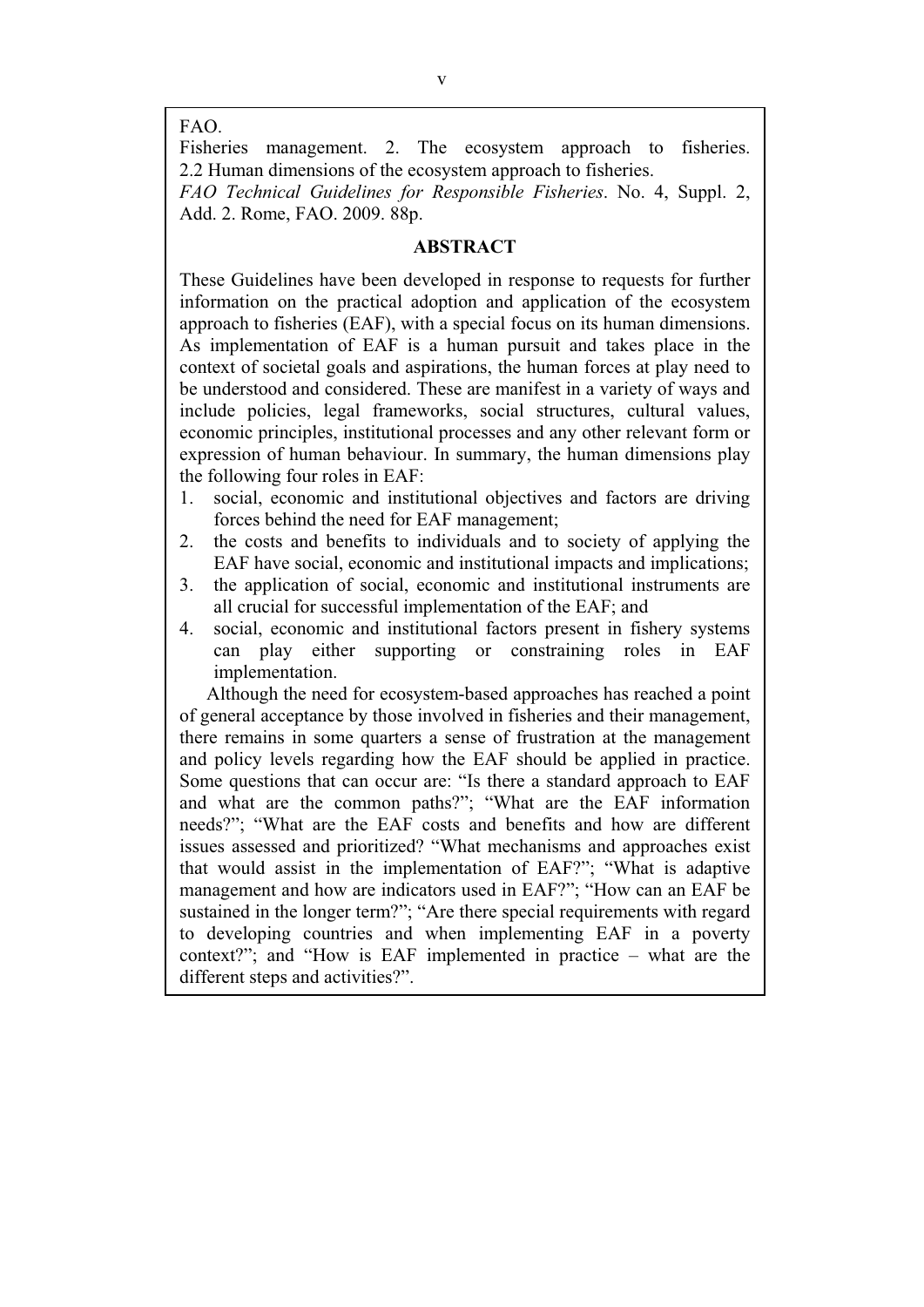These Guidelines supplement the existing guidelines on EAF (FAO, 2003) and attempt to provide further insight into these questions.

The first part of the Guidelines discusses an overview of the EAF process and context – the social, economic and institutional driving forces for starting an EAF, the motivations for embarking on an EAF process, the definition of its boundaries and scale, the socioeconomic context relevant to EAF and the sources and processes for collecting and using relevant information for ensuring that the main strategic components are adequately considered in the EAF process.

The second part of the Guidelines reviews in more detail some of the key concepts and components relevant to EAF – the use of social, economic and institutional mechanisms and incentives in the EAF process, adaptive management and the use of indicators for dealing with the reality of uncertainty, the longer-term aspects and how to sustain an EAF, and a reflecting on special requirements of developing countries and considerations with regard to implementing EAF in a poverty context.

The third part looks into the steps for planning and implementing an EAF in practice. Drawing on the discussions in the earlier chapters and in the EAF Guidelines, the EAF process is reviewed from a practical perspective step by step: (i) initiation and preparation; (ii) identification of issues and policy formulation; (iii) setting of operational objectives and development of a management plan; (iv) EAF implementation; and (v) monitoring and evaluation.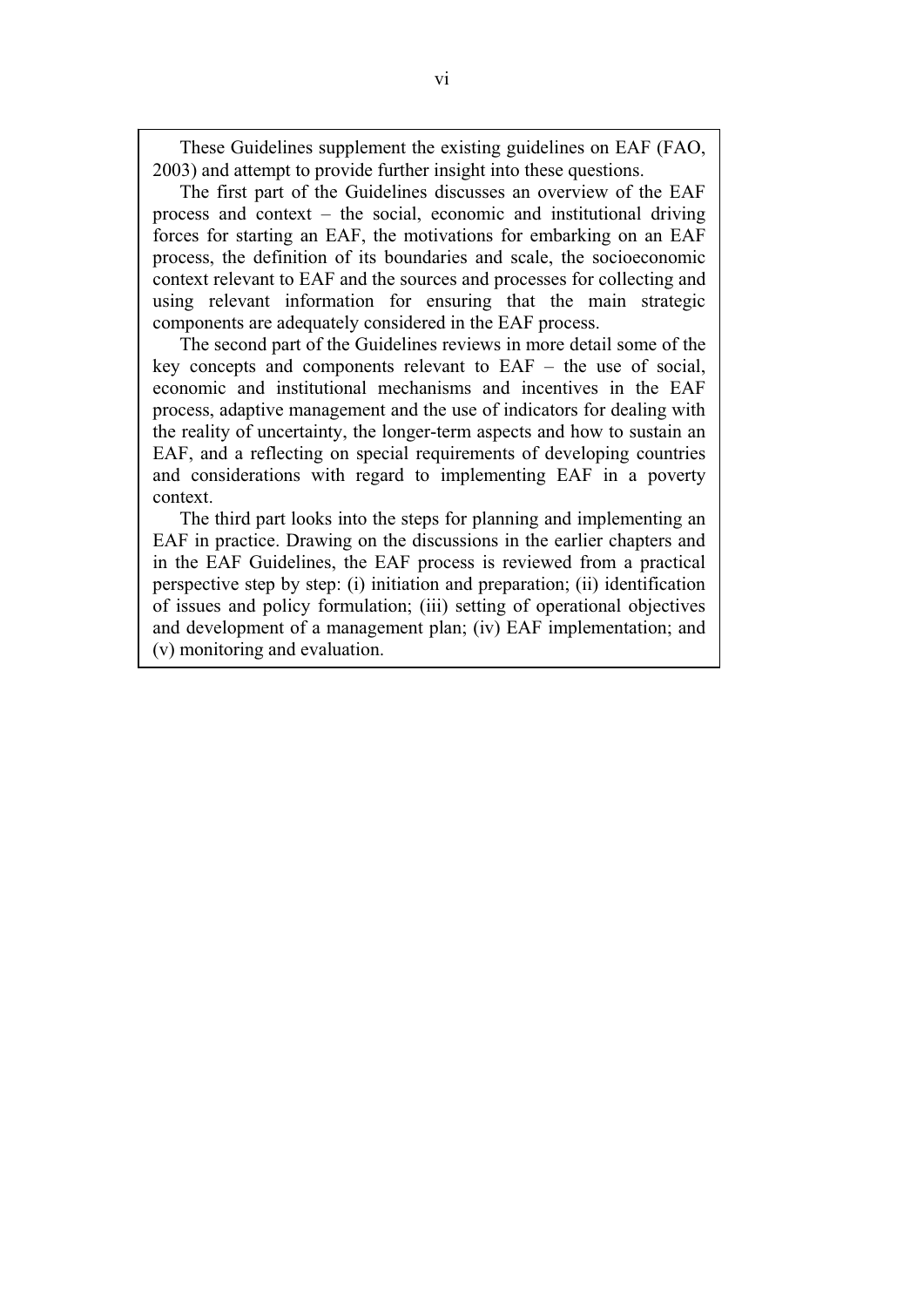### **CONTENTS**

| Preparation of this document                       |                                |                                                               |    |  |  |  |  |
|----------------------------------------------------|--------------------------------|---------------------------------------------------------------|----|--|--|--|--|
| Abstract                                           |                                |                                                               |    |  |  |  |  |
| Acronyms and abbreviations                         |                                |                                                               |    |  |  |  |  |
|                                                    | Executive summary              |                                                               |    |  |  |  |  |
|                                                    | xviii<br>Background            |                                                               |    |  |  |  |  |
|                                                    |                                | <b>INTRODUCTION</b>                                           | 1  |  |  |  |  |
| Why guidelines on the human dimensions of the EAF? |                                |                                                               |    |  |  |  |  |
|                                                    | The EAF: history and rationale |                                                               |    |  |  |  |  |
|                                                    | Institutional foundation       |                                                               |    |  |  |  |  |
|                                                    |                                | Principles and definition                                     | 6  |  |  |  |  |
|                                                    |                                | Purpose and structure of these Guidelines                     | 10 |  |  |  |  |
|                                                    |                                | <b>PART I - OVERVIEW OF THE EAF PROCESS AND ITS</b>           |    |  |  |  |  |
|                                                    |                                | <b>CONTEXT</b>                                                | 11 |  |  |  |  |
|                                                    |                                | 1. EAF-HOW DOES IT START AND WHAT ARE THE                     |    |  |  |  |  |
|                                                    |                                | <b>DIFFERENT STEPS?</b>                                       | 11 |  |  |  |  |
|                                                    |                                | 1.1 Motivations for initiating an EAF                         | 11 |  |  |  |  |
|                                                    |                                | 1.2 The EAF process                                           | 11 |  |  |  |  |
|                                                    |                                | 2. UNDERSTANDING THE HUMAN DIMENSIONS OF THE                  |    |  |  |  |  |
|                                                    |                                | <b>EAF CONTEXT</b>                                            | 15 |  |  |  |  |
|                                                    | 2.1                            | The fishery system: the starting point for defining the scope |    |  |  |  |  |
|                                                    |                                | of the EAF                                                    | 15 |  |  |  |  |
|                                                    |                                | 2.2 Boundaries and scales                                     | 15 |  |  |  |  |
|                                                    |                                | 2.3 Identifying stakeholders                                  | 16 |  |  |  |  |
|                                                    |                                | 2.4 Understanding societal goals and values                   | 19 |  |  |  |  |
|                                                    |                                | 2.5 Human values of ecosystem services                        | 20 |  |  |  |  |
|                                                    |                                | 2.6 Legal, policy and institutional frameworks                | 21 |  |  |  |  |
|                                                    | 2.7                            | The socio-economic context                                    | 21 |  |  |  |  |
|                                                    |                                | 2.7.1 Employment and livelihoods                              | 22 |  |  |  |  |
|                                                    |                                | 2.7.2 Economic status of the fisheries                        | 22 |  |  |  |  |
|                                                    |                                | 2.7.3 Trade and global markets                                | 23 |  |  |  |  |
|                                                    |                                | 2.7.4 Distributional and equity issues                        | 23 |  |  |  |  |
|                                                    |                                | 2.7.5 Poverty and vulnerability                               | 24 |  |  |  |  |
|                                                    |                                | 2.7.6 Gender                                                  | 25 |  |  |  |  |
|                                                    |                                | 3. INFORMATION FOR EAF                                        | 26 |  |  |  |  |
|                                                    | 3.1                            | The "best available information" principle                    | 26 |  |  |  |  |
|                                                    | 3.2                            | Information systems                                           | 27 |  |  |  |  |
|                                                    | 3.3                            | Integrating different knowledge systems                       | 27 |  |  |  |  |
|                                                    | 3.4                            | Sources and types of data and information                     | 28 |  |  |  |  |
|                                                    | 3.5                            | Participation in information systems                          | 28 |  |  |  |  |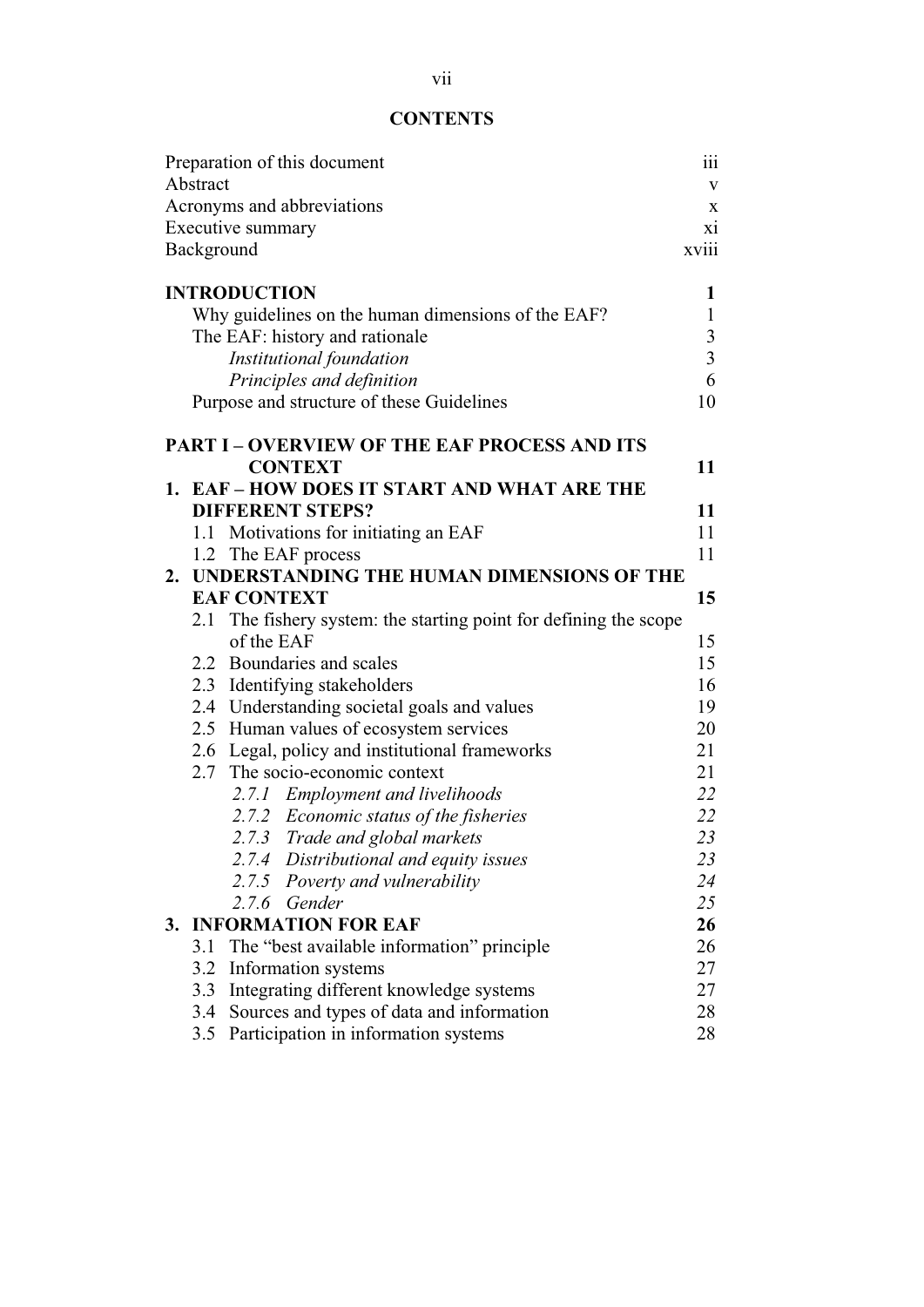|                                          | 3.6 Interdisciplinarity                                 | 29 |  |  |
|------------------------------------------|---------------------------------------------------------|----|--|--|
|                                          | 3.7 Raising awareness and communication strategies      | 29 |  |  |
|                                          | <b>PART II - FACILITATING EAF PLANNING AND</b>          |    |  |  |
|                                          | <b>IMPLEMENTATION</b>                                   | 31 |  |  |
|                                          | 1. EAF ASSESSMENT AND PRIORITIZATION PROCESSES          | 31 |  |  |
|                                          | 1.1 Identification of issues and decision-making        | 31 |  |  |
|                                          | 1.2 Assessment of costs and benefits                    | 31 |  |  |
|                                          | 1.3 Risk assessment and management                      | 35 |  |  |
|                                          | 1.4 Distributional impacts                              | 36 |  |  |
|                                          | 1.4.1 To whom do the various costs and benefits accrue? | 36 |  |  |
|                                          | 1.4.2 When do the various costs and benefits occur?     | 38 |  |  |
|                                          | 1.4.3 At what scale do costs and benefits occur?        | 38 |  |  |
|                                          | 2. MECHANISMS FOR EAF IMPLEMENTATION                    | 38 |  |  |
|                                          | 2.1 Enabling legal frameworks                           | 38 |  |  |
|                                          | 2.2 Appropriate institutional arrangements              | 40 |  |  |
|                                          | 2.2.1 Policy and institutional change                   | 40 |  |  |
|                                          | 2.2.2 The precautionary approach                        | 41 |  |  |
|                                          | 2.2.3 Effective stakeholder participation               | 42 |  |  |
|                                          | 2.2.4 Management and use rights                         | 43 |  |  |
|                                          | 2.2.5 Coordination and intersectoral interactions       | 44 |  |  |
|                                          | 2.3 Capacity development                                | 45 |  |  |
|                                          | 2.4 Incentives                                          | 46 |  |  |
|                                          | 2.5 Adopting a sustainable livelihoods approach         | 49 |  |  |
|                                          | 3. ADAPTIVE MANAGEMENT AND THE USE OF                   |    |  |  |
|                                          | <b>INDICATORS</b>                                       | 50 |  |  |
|                                          | 3.1 Managing uncertainty                                | 50 |  |  |
|                                          | 3.2 Indicators                                          | 52 |  |  |
|                                          | <b>4. SUSTAINING AN EAF</b>                             | 54 |  |  |
|                                          | 4.1 Long-term process                                   | 54 |  |  |
|                                          | 4.2 Political commitment and public awareness           | 55 |  |  |
|                                          | 4.3 Legal flexibility and harmonization                 | 56 |  |  |
|                                          | 4.4 Financing of EAF implementation                     | 57 |  |  |
|                                          | 5. SPECIAL REQUIREMENTS OF DEVELOPING                   |    |  |  |
|                                          | <b>COUNTRIES AND EAF IN A POVERTY CONTEXT</b>           | 60 |  |  |
|                                          | <b>PART III - EAF IN PRACTICE</b>                       | 63 |  |  |
|                                          | 1. THE EAF PROCESS                                      | 63 |  |  |
|                                          | 2. INITIATION AND PREPARATION                           | 64 |  |  |
|                                          | 3. IDENTIFICATION OF PRIORITY ISSUES AND                |    |  |  |
| <b>FORMULATION OF EAF POLICY</b><br>68   |                                                         |    |  |  |
| 4. DEVELOPMENT OF AN EAF MANAGEMENT PLAN |                                                         |    |  |  |
|                                          | <b>AND ITS OBJECTIVES</b>                               | 69 |  |  |

viii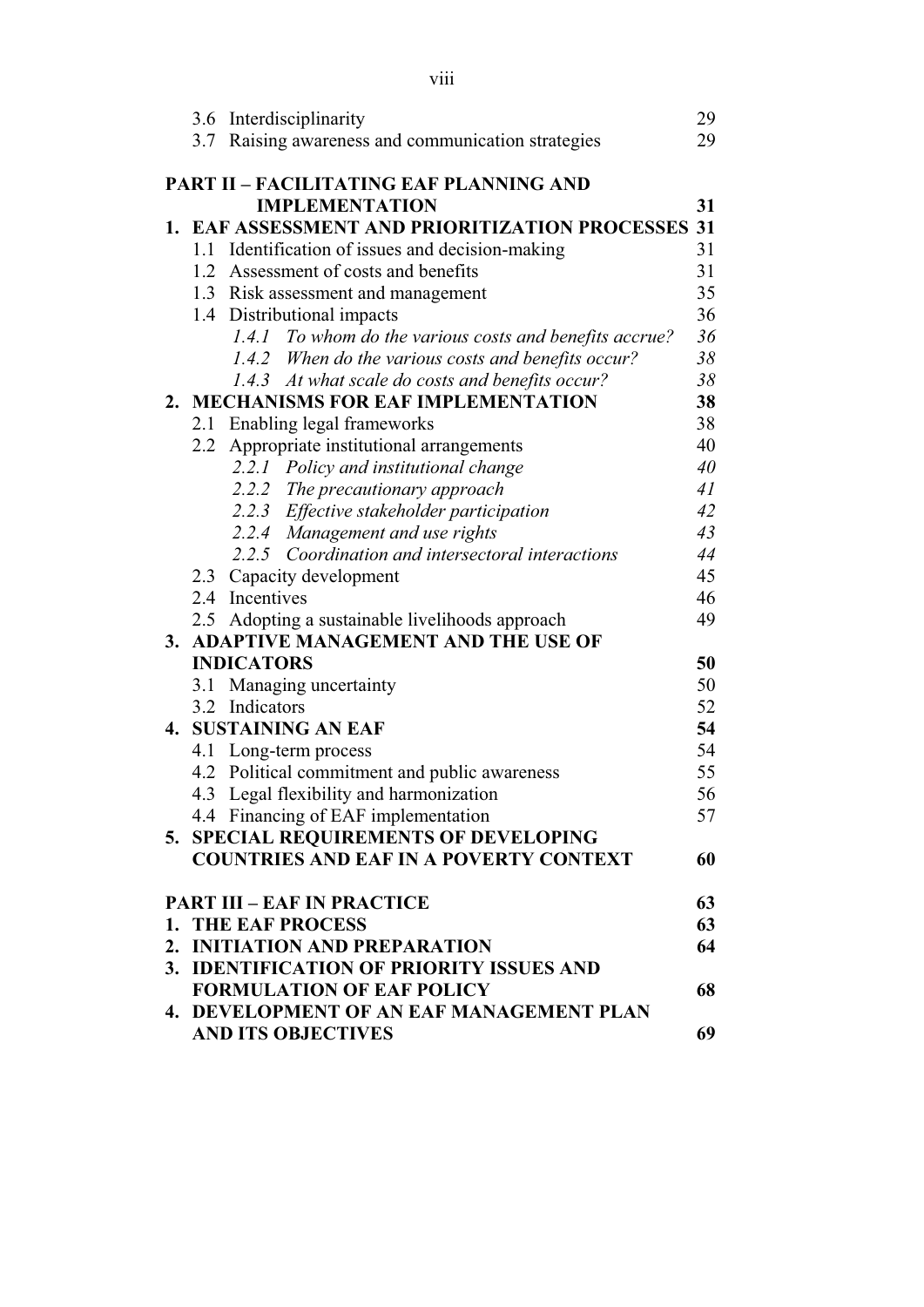| 5. IMPLEMENTATION                   |    |
|-------------------------------------|----|
| <b>6. MONITORING AND EVALUATION</b> | 74 |
| 7. FUTURE DEVELOPMENTS              |    |
| <b>GLOSSARY</b>                     | 80 |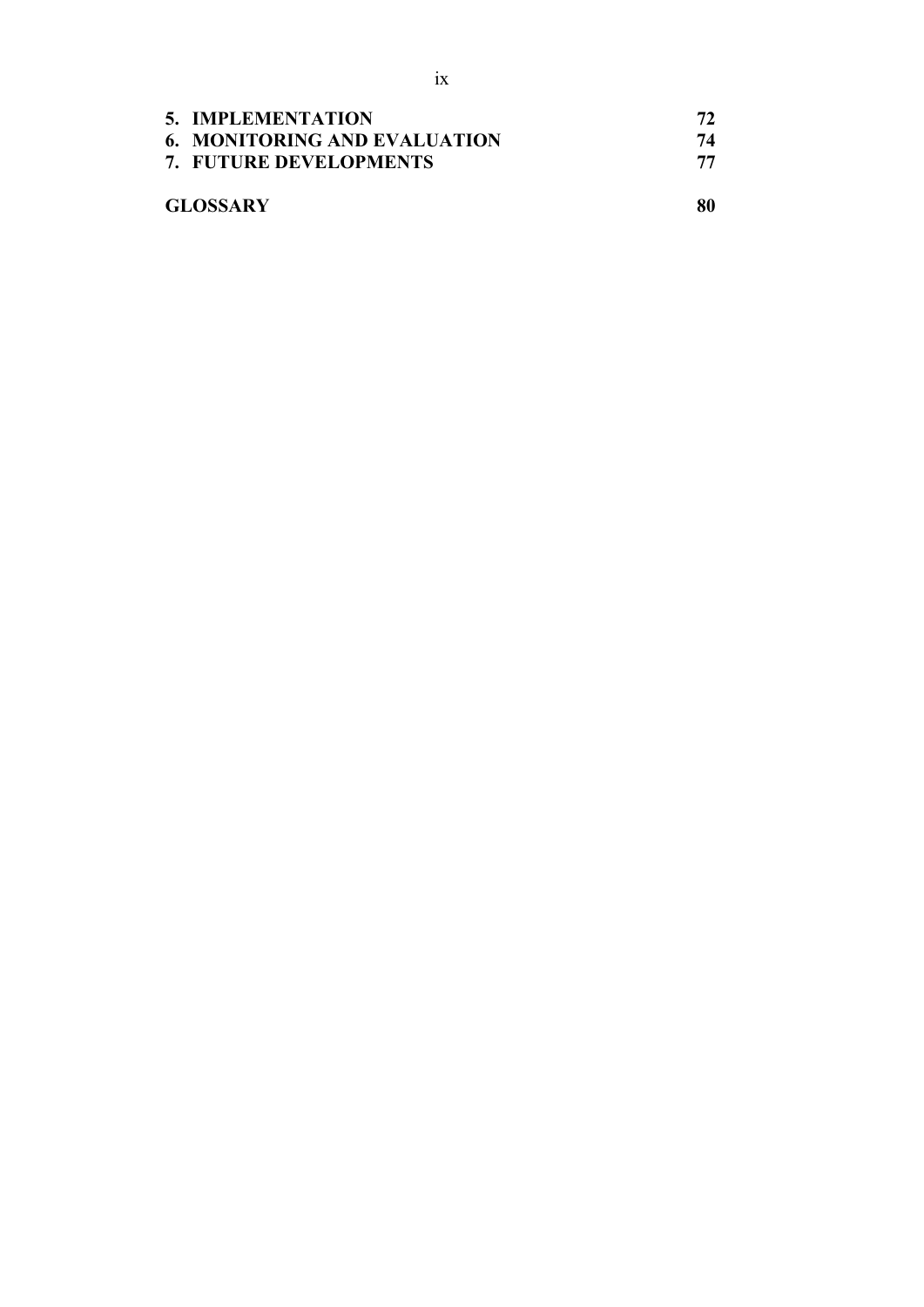## **Acronyms and abbreviations**

| <b>BCLME</b>    | Benguela Current Large Marine Ecosystem                  |
|-----------------|----------------------------------------------------------|
| <b>CBA</b>      | Cost-benefit Analysis                                    |
| <b>CBD</b>      | <b>Convention on Biological Diversity</b>                |
|                 | CCLMRAR Commission for the Conservation of Living Marine |
|                 | Resources of the Antarctic Region                        |
| the Code        | Code of Conduct for Responsible Fisheries                |
| <b>COFI</b>     | Committee on Fisheries                                   |
| <b>DFID</b>     | Department for International Development                 |
| EA              | Ecosystem approach                                       |
| EAF             | Ecosystem approach to fisheries                          |
| EAM             | Ecosystem approach to management                         |
| <b>EBFM</b>     | Ecosystem-based fishery management                       |
| <b>EEZ</b>      | Exclusive economic zone                                  |
| <b>ESD</b>      | <b>Ecologically Sustainable Development</b>              |
| FAO             | Food and Agriculture Organization of the United Nations  |
| <b>GATT</b>     | General Agreement on Tariffs and Trade                   |
| <b>HIV/AIDS</b> | Human immunodeficiency virus/acquired immunodeficiency   |
|                 | syndrome                                                 |
| IM              | <b>Integrated Management</b>                             |
| <b>LME</b>      | Large Marine Ecosystem                                   |
| <b>MCS</b>      | Monitoring, control and surveillance                     |
| <b>MDGs</b>     | Millennium Development Goals                             |
| <b>MPA</b>      | Marine protected areas                                   |
| <b>PES</b>      | Payment for environmental services                       |
| <b>PGIS</b>     | Participatory geographic information systems             |
| <b>RASF</b>     | <b>Risk Assessment for Sustainable Fisheries</b>         |
| <b>SDRS</b>     | FAO Sustainable Development Reference System             |
| <b>SFLP</b>     | Sustainable Fisheries Livelihood Programme               |
| <b>SLA</b>      | Sustainable Livelihoods Approach                         |
| <b>TAC</b>      | Total allowable catch                                    |
| <b>TROM</b>     | Target-resource oriented management                      |
| <b>UNCED</b>    | United Nations Conference on Environment and             |
|                 | Development                                              |
| <b>UNCLOS</b>   | United Nations Convention on the Law of the Sea          |
| <b>UNGA</b>     | <b>United Nations General Assembly</b>                   |
| <b>VMS</b>      | Vessel monitoring system                                 |
| <b>WSSD</b>     | World Summit on Sustainable Development                  |
| <b>WTO</b>      | World Trade Organization                                 |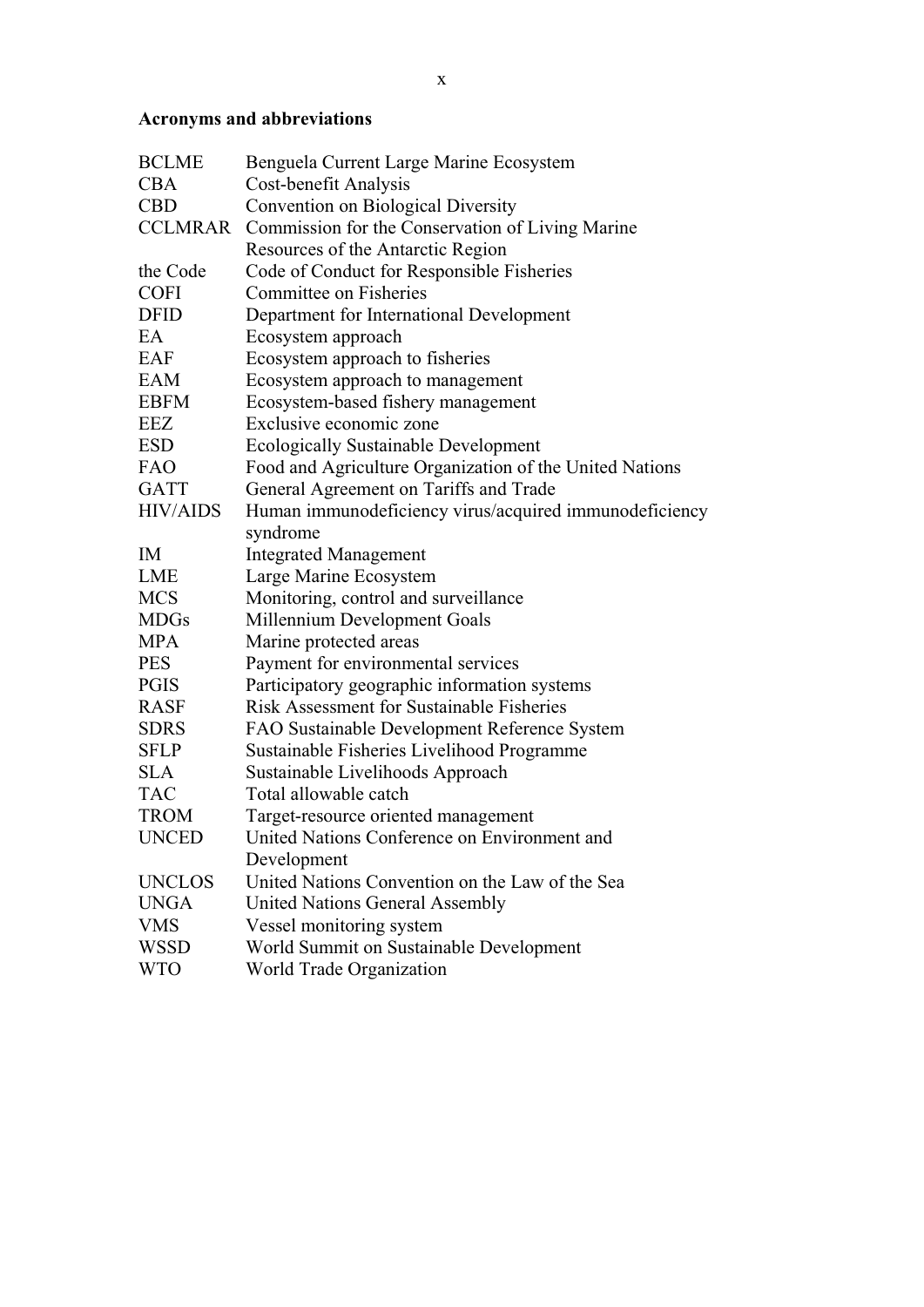#### **EXECUTIVE SUMMARY**

These Guidelines have been developed in support of the implementation of the Code of Conduct for Responsible Fisheries (the Code) and in response to requests for further information on the adoption and application of the ecosystem approach to fisheries (EAF), with a special focus on its human dimensions, i.e. social, cultural, economic, political and institutional processes and factors. Since EAF is a human pursuit, human dimensions have to receive adequate attention when planning and implementing EAF and the purpose of these Guidelines is to provide support with regard to how to put EAF into practice. They supplement the *EAF Guidelines* (FAO Technical Guidelines for Responsible Fisheries No. 4, Suppl.  $2)^2$  and the initial FAO Technical Guidelines for Responsible Fisheries No. 4, Fisheries management. The target audience of the guidelines includes fisheries managers, decision makers, researchers, leaders of fishing communities, stakeholders in industry as well as others involved in the development and implementation of EAF.

The document is divided into three parts, in addition to the introductory chapter:

In the Introduction, main features of the EAF concept and its institutional foundation are recalled. The underlying principles of EAF are not new; they are rooted in a number of international instruments and agreements dating back to the Declaration of the UN Conference on the Human Environment ("Stockholm Declaration" in 1972 and the UN Convention of the Law of the Sea (UNCLOS) adopted in 1982. The EAF adheres to the principles agreed on in the 1992 UN Conference on Environment and Development (UNCED) and subsequent initiatives with regard to sustainable development. The ecosystem principles, concerns and policy directions contained in the provisions of the Code provide the framework for EAF. EAF is also closely linked to other approaches in the field of development, natural resource and spatial area management, e.g. the Sustainable Livelihoods Approach (SLA) and Integrated Management (IM).

The EAF takes its focus in fisheries management but broadens the perspective beyond seeing a fishery as simply "fish in the sea, people in boats", beyond consideration only of commercially-important species and beyond management efforts directed solely at the harvesting process. As defined in the *EAF Guidelines*, an EAF strives to balance diverse societal objectives, by taking account of the knowledge and uncertainties of biotic, abiotic and human components of ecosystems and their interactions and applying an integrated approach to fisheries. The purpose of an EAF is to

<sup>&</sup>lt;sup>2</sup> Similar guidelines on the ecosystem approach to aquaculture (EAA) are being produced.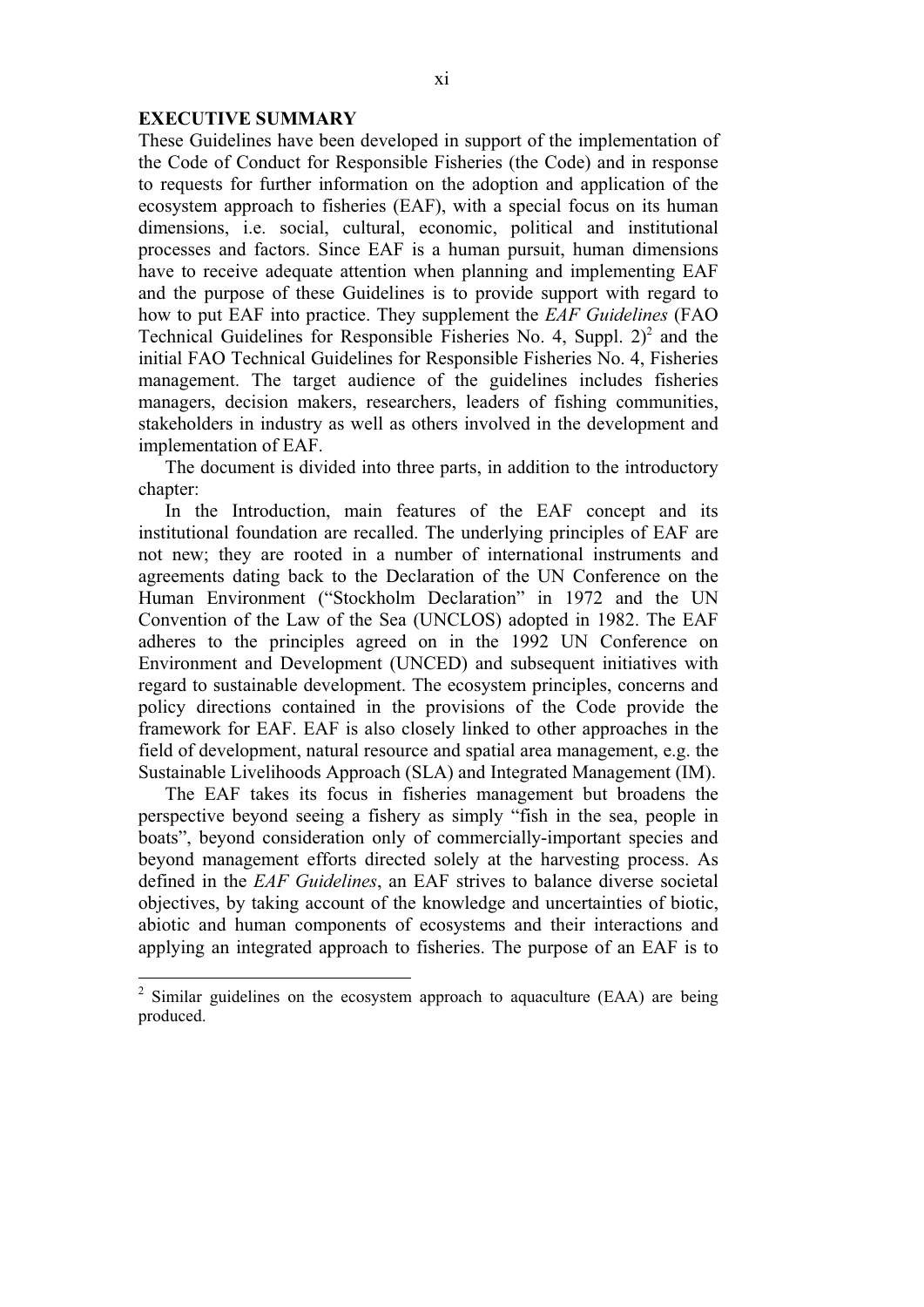plan, develop and manage fisheries in a manner that addresses the multiple needs and desires of societies, without jeopardizing the options for future generations to benefit from the full range of goods and services provided by the aquatic ecosystems.

Part I gives an overview of the EAF process and context. Part I, Section 1 provides some insight into the social, economic and institutional driving forces for starting an EAF and discusses its starting points and paths. More often than not, EAF is implemented as an incremental process, building on existing fisheries management systems. The paths will hence be situation specific and the EAF implementation process tends to be iterative, although centered around the main steps of policy formulation, development of a management plan, implementation, and monitoring and evaluation. The information and lessons learned through the monitoring and evaluation process will feed back into the policy and management plans, and lead to modifications to any of the previous processes through an adaptive management approach.

Part I, Section 2 looks into the different components of the fishery system, the boundaries and scale of an EAF and its socio-economic context. In order to accurately incorporate and capitalize on the human dimensions relevant to an EAF, the fishery system, defined in coherence with the scale and boundaries of the EAF, its components from "hook to cook" and its context, need to be understood and considered, including, *inter alia*:

- the stakeholders, their different goals and aspirations, and the power relations between different groups;
- the aquatic ecosystem services and how they are valued by stakeholder groups and society
- the legal, policy and institutional frameworks; and
- the socio-economic context of the fishery system, including employment and livelihoods, the economic status of the fisheries, trade and global markets, distributional and equity issues, poverty and vulnerability, and gender.

Part I, Section 3 discusses the sources and processes for collecting relevant information for ensuring that the main strategic components are adequately considered in the EAF process. It should be stressed that EAF is about improving decision-making and implementation of fisheries management in an ecosystem context and it may not require detailed information on how the ecological, social, economic or institutional systems work, although reducing uncertainties by increasing knowledge will, in general, improve implementation. Analogous to the precautionary approach, lack of data should not be a reason for delaying the start of an EAF but lowcost information approaches (i.e. relying on best available information) may have to be applied as opposed to high-cost information approaches (i.e.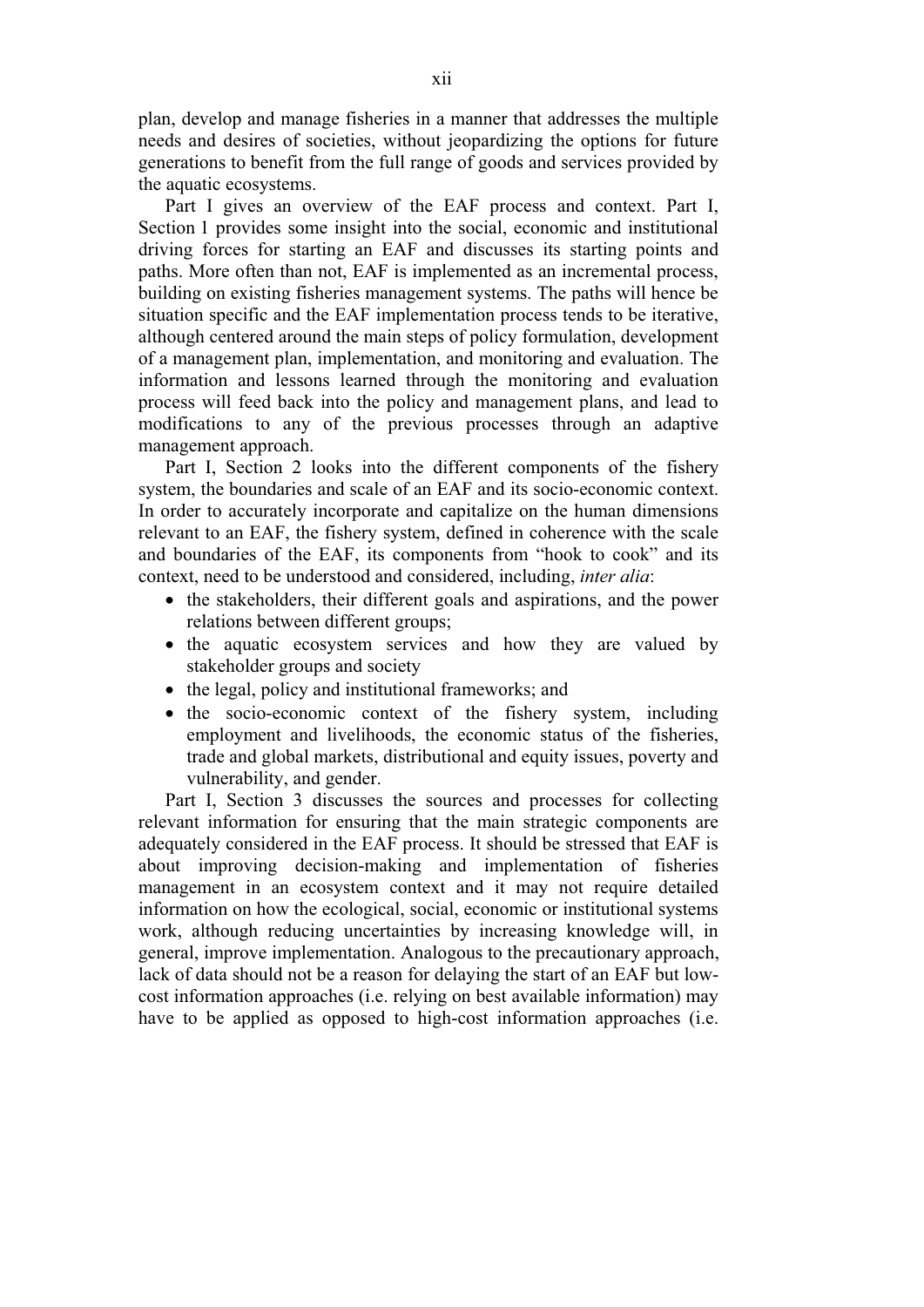scientific, research intense). There are diverse sources knowledge systems for EAF information, including traditional knowledge, local knowledge and scientific knowledge.

Part II reviews in more detail some of the key concepts and components relevant to EAF. In Part II, Section 1, methods for assessment and prioritization of issues within the EAF context are discussed and the use of cost-benefit analyses, risk assessment and distributional impact reviews as part of the EAF planning and implementation process is brought up*.* The benefits generated by the ecosystem may change when management evolves from conventional fisheries management practices – or no management – to EAF. EAF managers need to understand what these changes are and how they compare with the costs of implementing EAF and this information needs to be communicated to stakeholders to underpin the decision-making process. Risk assessment is a practical approach for evaluating and selecting different policy and management options. Also crucial in EAF management, as elsewhere, is an understanding of the distributional impacts involved, i.e*.* who benefits and who does not, as well as how the costs and benefits occur over time and over space. Such distributional impacts need to be understood and appropriately taken into account in order for EAF management to succeed.

Part II, Section 2 outlines how social, economic and institutional mechanisms and incentives can be used in the EAF process. The change in fisheries management policy that the introduction of EAF entails is likely to require changes in legal frameworks; an enabling legal framework is fundamental to the successful implementation of EAF. It should provide for the establishment of EAF management plans and clearly designate the institutions responsible for implementing and enforcing such plans.

An EAF is also likely to require fundamental changes in the institutional arrangements governing fisheries management. These changes need to address, *inter alia*:

- incorporation of additional uncertainties into the EAF decisionmaking processes due to the increase in factors causing such uncertainties;
- mechanisms for effectively involving the broadened definition of stakeholders in decision-making and management, including definition of roles and responsibilities, and mechanisms for conflict management;
- provisions for devolution of authority, e.g. decentralized decisionmaking and management responsibilities, to allow for allocation of rights and set-up of co-management systems, as required; and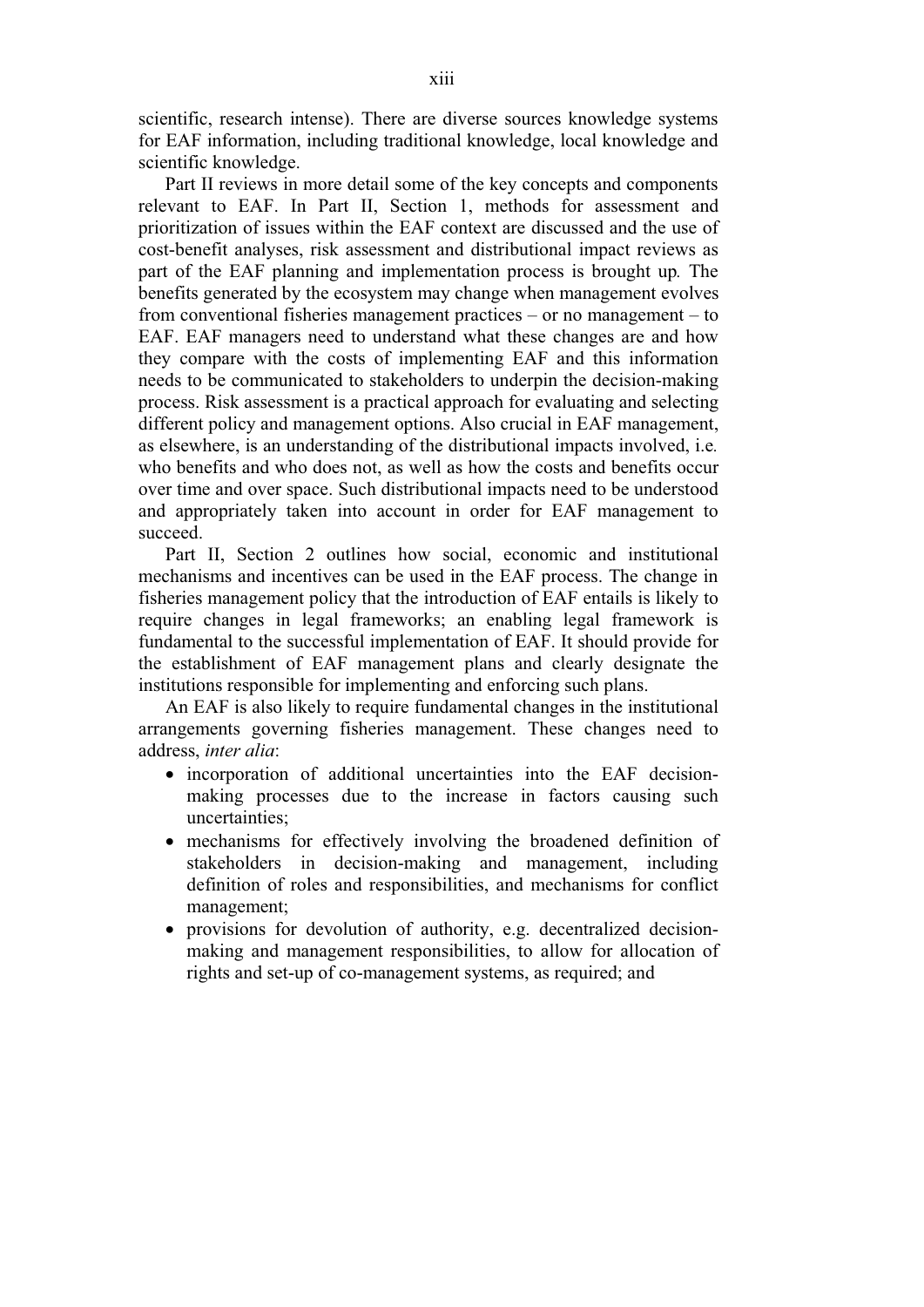- increased coordination, cooperation and communication within and among relevant institutions and resource user groups, in the fishery sector and outside.

While enforcement of conventional fisheries management practices has often centred around negative incentives in the form of regulations with penalties for non-compliance, recent trends and the development of EAF suggest increased use of positive incentives to encourage the desired behaviour of fishery system and ecosystem actors. In addition to grouping incentives as positive or negative, they can also be grouped into four categories based on the nature of the incentive itself: institutional, legal, economic and social incentives. Which type of instrument that should be used will depend on the local situation and the goals and objectives that have been set. There are also so called perverse incentives, which are, from an EAF point of view, any policy or management measures that incite people or groups to act in a way that negatively impacts on an ecosystem's ability to provide sustained services or, in other words, that lead to unsustainable or inefficient use of ecosystem resources. Logical reasoning would suggest the abolishment of existing perverse incentives as a critical step to EAF management.

Closely related to incentives is the potential need to develop new livelihoods and employment opportunities. When fishers and communities have few if any economic alternatives and fishing effort needs to be reduced or constrained, it will be very difficult to institute effective fishery and ecosystem management, since the impacts of fishery decisions may be unacceptably severe.

Part II, Section 3 discusses adaptive management and the use of indicators. A fundamental consideration that must be dealt with in fisheries management – and so possibly even more when applying  $EAF - is$  the reality of uncertainty. The precautionary approach is acknowledged as a key underlying basis for incorporating uncertainty into decision-making. Adaptive management is also an approach that directly acknowledges uncertainty in decision-making processes. Adaptive management takes the view that resource management policies can be treated as "experiments", whether actively or passively, from which managers can learn and then adapt or change. To make the process effective, it is essential that the "experiments" and their results are appropriately documented. In this way, the use of adaptive management and learning processes will allow EAF systems to adjust and improve over time as new experiences and knowledge become available.

In order to use effectively an adaptive management approach, there is a need for a robust monitoring system providing information on the performance of the various components of the EAF policy and management system. There is, hence, a need to define and agree on indicators, reference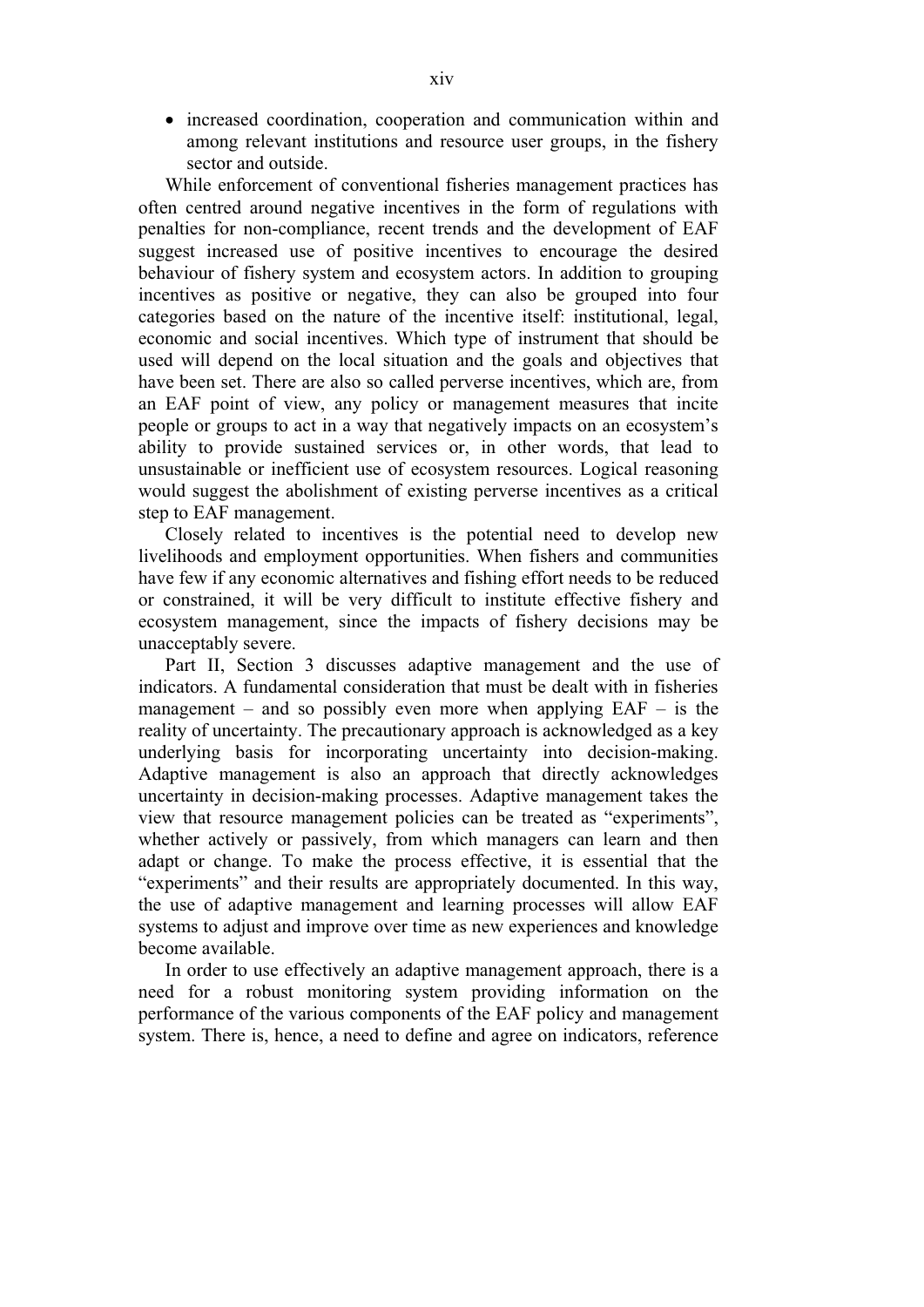points and performance measures. Indicators are needed at different levels and stages of the EAF process and should be defined for goals, objectives and processes relevant to EAF policy, management plan and implementation. These are best formulated within a suitable integrated framework and following a logical process, such as the sustainable development reference system (SDRF).

Part II, Section 4 examines the longer-term aspects and how to sustain an EAF. Sustaining conventional fisheries management practices has often proven challenging in terms of:

- maintaining political commitment to difficult, sometimes long-term, courses of action;
- enabling legislative frameworks to support changing management measures; and
- ensuring adequate financing for the management system.

These and other challenges can increase considerably with the adoption of an EAF due to the comparatively larger set of interests, issues, actors, and institutions. The long-term sustainability of the EAF has to be given due attention early on in the EAF planning and implementation processes.

In order to guarantee a strong and sustained political commitment, it is essential that policy-makers be aware of the benefits and needs of an EAF, as well as the concerns of their constituents in this respect; for that reason, it is important to ensure that the public and stakeholders, including special interest groups, are also well aware of the benefits and needs of sustaining an EAF.

The legal framework needs to be flexible and responsive to various changes, including changes in the knowledge base and changes to the biological, ecological and socio-economic systems. At the same time, it needs to be robust enough to provide stability. In the case of transboundary ecosystems, there could be a need for harmonizing legislation among involved countries or provinces.

An EAF needs to have long-term funding in order to be sustained. Generalizing, there are three main sources for funding EAF: (i) from the state treasury, through the budget allocations to the fishery agency responsible for EAF coordination and management, and by contributions from other relevant government entities involved in the process; (ii) from internal cost-recovery mechanisms such as "user pays" or "polluter pays"; and (iii) from external funding. In practice, an EAF is likely to draw on a combination of these funding sources.

Part II, Section 5 reflects on the special requirements of developing countries and how EAF can be implemented in a poverty context. The contribution of small-scale fisheries to poverty alleviation and food security is significant and the sector also often plays an important role in poverty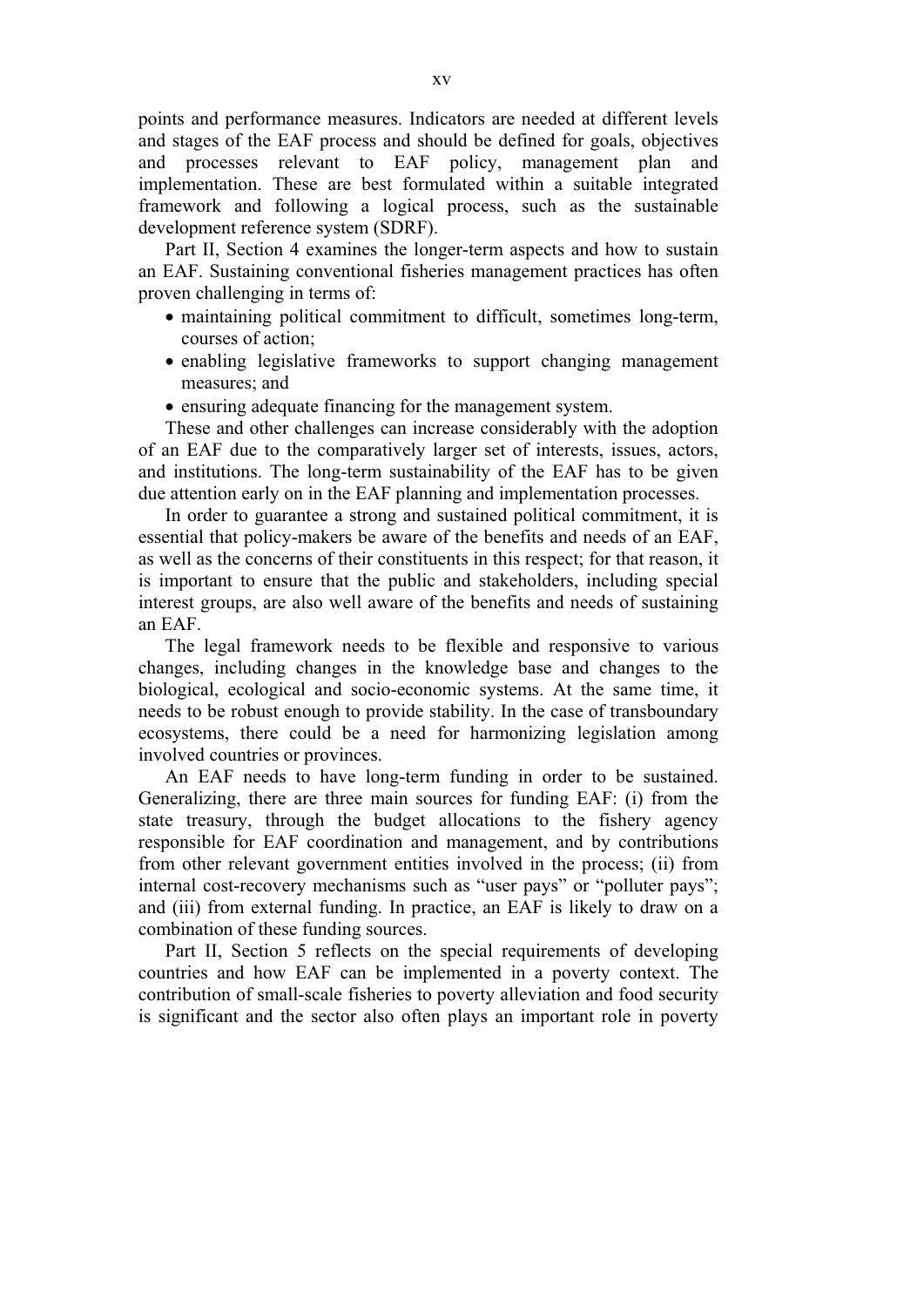prevention in many developing countries. There may be limited incentives for community members, particularly poorer groups, to participate in EAF and other participatory management arrangements if they mean less fish production today in exchange of benefits in a distant future. Hence, in the context of small-scale fisheries and poverty, an approach to create the necessary conditions and incentives to ensure an equitable participation of stakeholders in an EAF and at the same time address poverty is to embed the EAF management in a broader development context.

The key points and issues highlighted in Parts 1 and 2 are that:

- **EAF takes its focus in fisheries management but broadens the perspective** to include elements of the ecosystem – including its human components – together with the core fishery. EAF is an integrated approach to fisheries management, striving to balance diverse societal objectives, with its basis in the FAO Code of Conduct for Responsible Fisheries.
- **EAF is a human pursuit** and human beings, their objectives, their behaviour and their institutions, are key to successful implementation of EAF.
- **An EAF can be started at different levels and by the initiative of different stakeholders:** the motivations for starting an EAF process and the paths into this process are multiple and vary according to the local context. More often than not, EAF is implemented as an incremental process, building on existing fisheries management systems.
- The fishery system i.e. the social-ecological system surrounding the fishery that is at the core of the EAF – **is the starting point for defining the scope of the EAF**. An EAF puts the fishery in a context of three main facets: its biotic components, its abiotic elements and its human dimensions, including social, economic and institutional frameworks and factors.
- **The definition of the EAF boundaries and scale needs to take social, economic and institutional boundaries into consideration together with non-human ecosystem boundaries**. The human scales may be different from those of the resource or the harvesting (fishing) activity and management may be required at different scales and imply cross-scale linkages.
- **Priority initial activities and outputs of an EAF process** include identifying stakeholders, and establishing an understanding of their needs and goals and of how different stakeholder groups value and prioritize ecosystem services. Existing policy, institutional and legal frameworks need to be reviewed and taken into account together with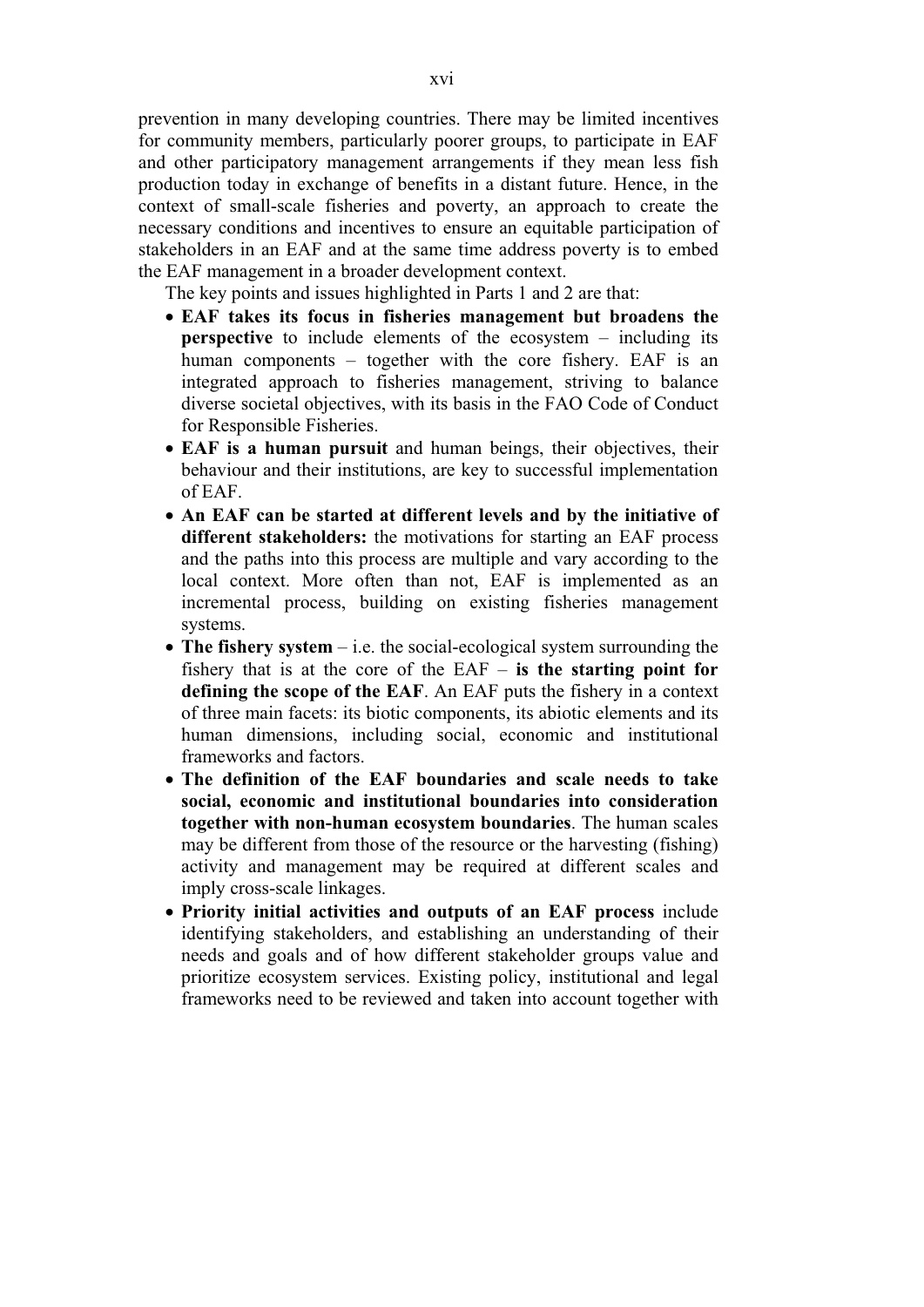the realities of the socioeconomic context in which the EAF is implemented.

- **EAF does not require,** *per se***, detailed information** on how the ecological, social, economic or institutional systems work, although reducing uncertainties by increasing knowledge will improve implementation. Analogous to the precautionary approach, **lack of data should not be a reason for delaying the start of an EAF**.
- With **broad based stakeholder participation and a fishery system perspective**, a wide variety of issues will be identified for inclusion in the EAF. These **issues need to be prioritized** and a number of methods exist for, among other things, assessing costs and benefits, analysing risks and reviewing distributional impacts. The use of analytical frameworks that allow for informed participatory decisionmaking is an important element of the EAF policy and management plan development process.
- **Good governance should guide EAF management**. Appropriate institutional arrangements, an enabling legal framework, effective stakeholder participation and capacity development, incentives and the adoption of a sustainable livelihoods approach are key ingredients in a successful EAF process.
- **Adaptive management** based on an effective monitoring and evaluation system – including well-defined performance indicators – is essential for addressing uncertainties and allowing for experience and lessons-learnt to feed into the EAF process and improve performance and outcomes.
- **EAF is a long-term process** and continued political commitment, legal flexibility and harmonization and adequate funding is essential for its success.
- Introducing EAF in developing countries with limited capacities may prove particularly challenging. **Special care is needed when designing and implementing EAF in a poverty context** in order to ensure participatory processes and equitable outcomes.

Part III looks into the steps for planning and implementing an EAF in practice. Drawing on the discussions in the earlier chapters and Technical Guidelines No. 4 and No. 4, Suppl. 2, the EAF process is reviewed from a practical perspective step by step, i.e.: (i) Initiation and preparation (Part III, Section 2); (ii) Identification of issues and policy formulation (Part III, Section 3); (iii) Setting of operational objectives and development of a management plan (Part III, Section 4); (iv) EAF implementation (Part III, Section 5); and (v) Monitoring and evaluation (Part III, Section 6).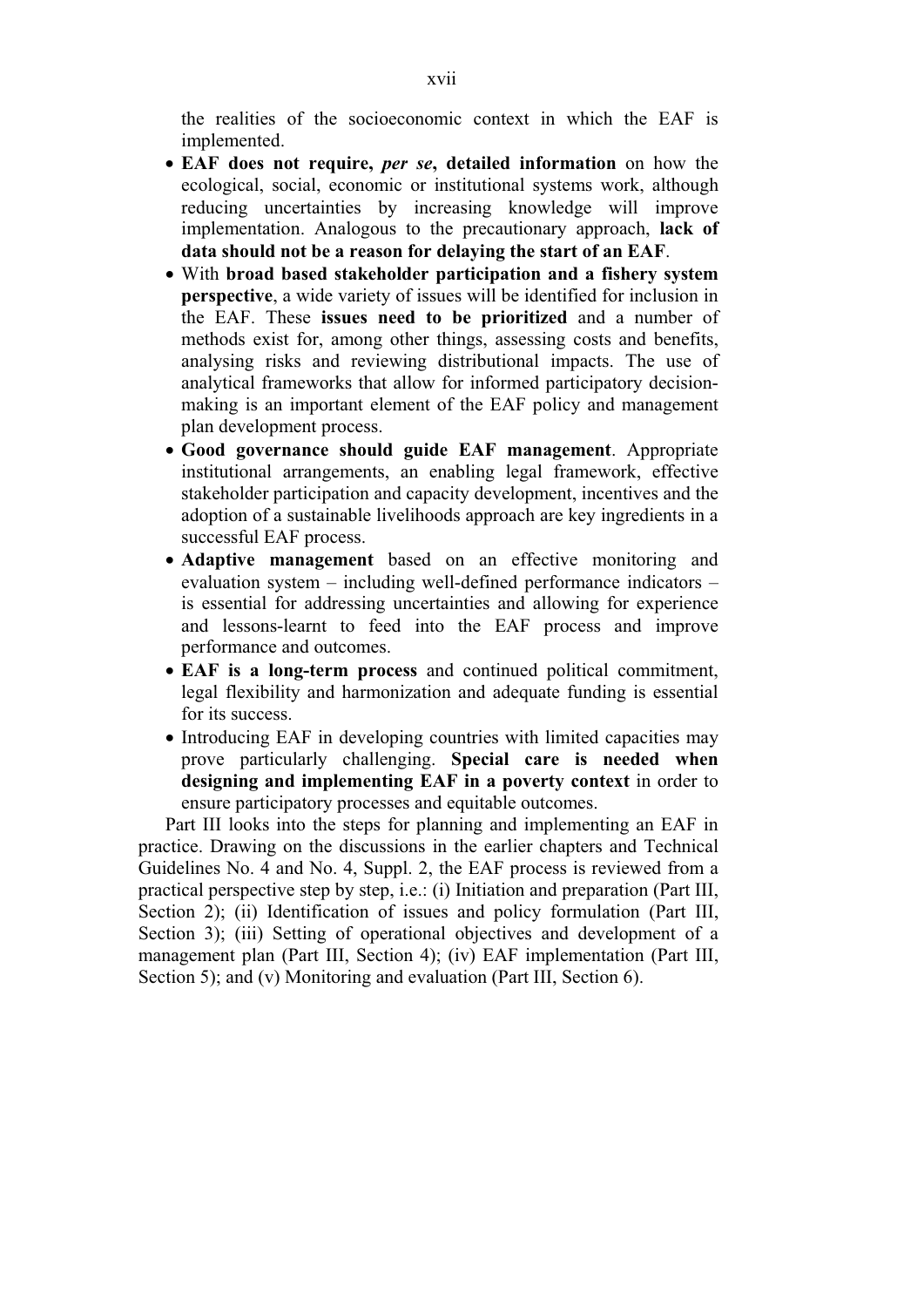Part III, Section 7 concludes this document by noting that the current paradigm shift toward EAF will require time to take full effect as well as the development and application of new approaches and methodologies.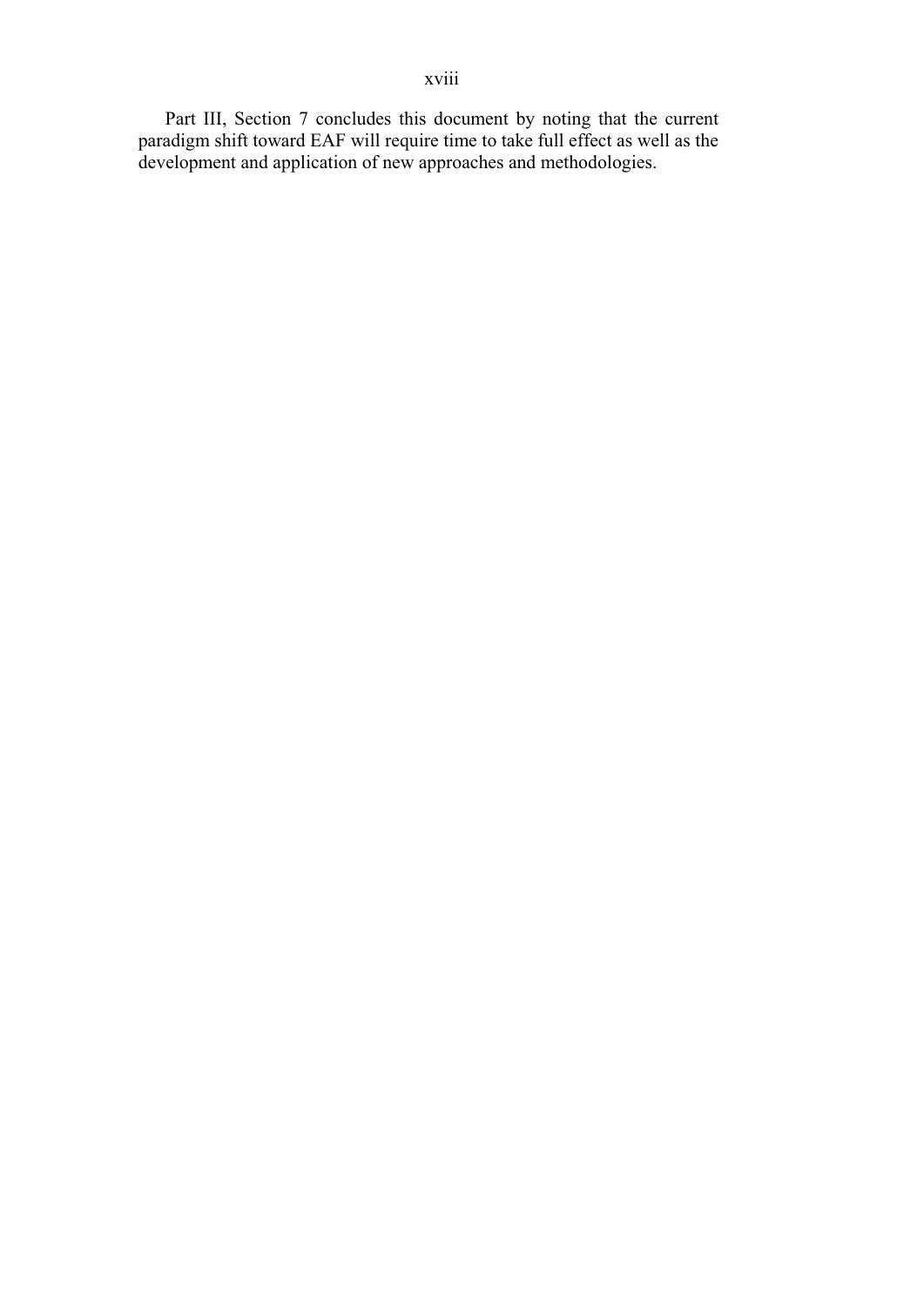#### **BACKGROUND**

1. From ancient times, fishing has been a major source of food for humanity and a provider of employment and economic benefits to those engaged in this activity. However, with increased knowledge and the dynamic development of fisheries, it was realized that living aquatic resources, although renewable, are not infinite and need to be properly managed, if their contribution to the nutritional, economic and social wellbeing of the growing world's population was to be sustained.

2. The adoption in 1982 of the United Nations Convention on the Law of the Sea provided a new framework for the better management of marine resources. The new legal regime of the oceans gave coastal States rights and responsibilities for the management and use of fishery resources within the areas of their national jurisdiction, which embrace some 90 percent of the world's marine fisheries.

3. In recent years, world fisheries have become a dynamically developing sector of the food industry, and many States have striven to take advantage of their new opportunities by investing in modern fishing fleets and processing factories in response to growing international demand for fish and fishery products. It became clear, however, that many fisheries resources could not sustain an often uncontrolled increase of exploitation.

4. Clear signs of over-exploitation of important fish stocks, modifications of ecosystems, significant economic losses, and international conflicts on management and fish trade threatened the long-term sustainability of fisheries and the contribution of fisheries to food supply. Therefore, the Nineteenth Session of the FAO Committee on Fisheries (COFI), held in March 1991, recommended that new approaches to fisheries management embracing conservation and environmental, as well as social and economic, considerations were urgently needed. FAO was asked to develop the concept of responsible fisheries and elaborate a Code of Conduct to foster its application.

5. Subsequently, the Government of Mexico, in collaboration with FAO, organized an International Conference on Responsible Fishing in Cancún in May 1992. The Declaration of Cancún endorsed at that Conference was brought to the attention of the UN Conference on Environment and Development (UNCED) Summit in Rio de Janeiro, Brazil, in June 1992, which supported the preparation of a Code of Conduct for Responsible Fisheries. The FAO Technical Consultation on High Seas Fishing, held in September 1992, further recommended the elaboration of a Code to address the issues regarding high seas fisheries.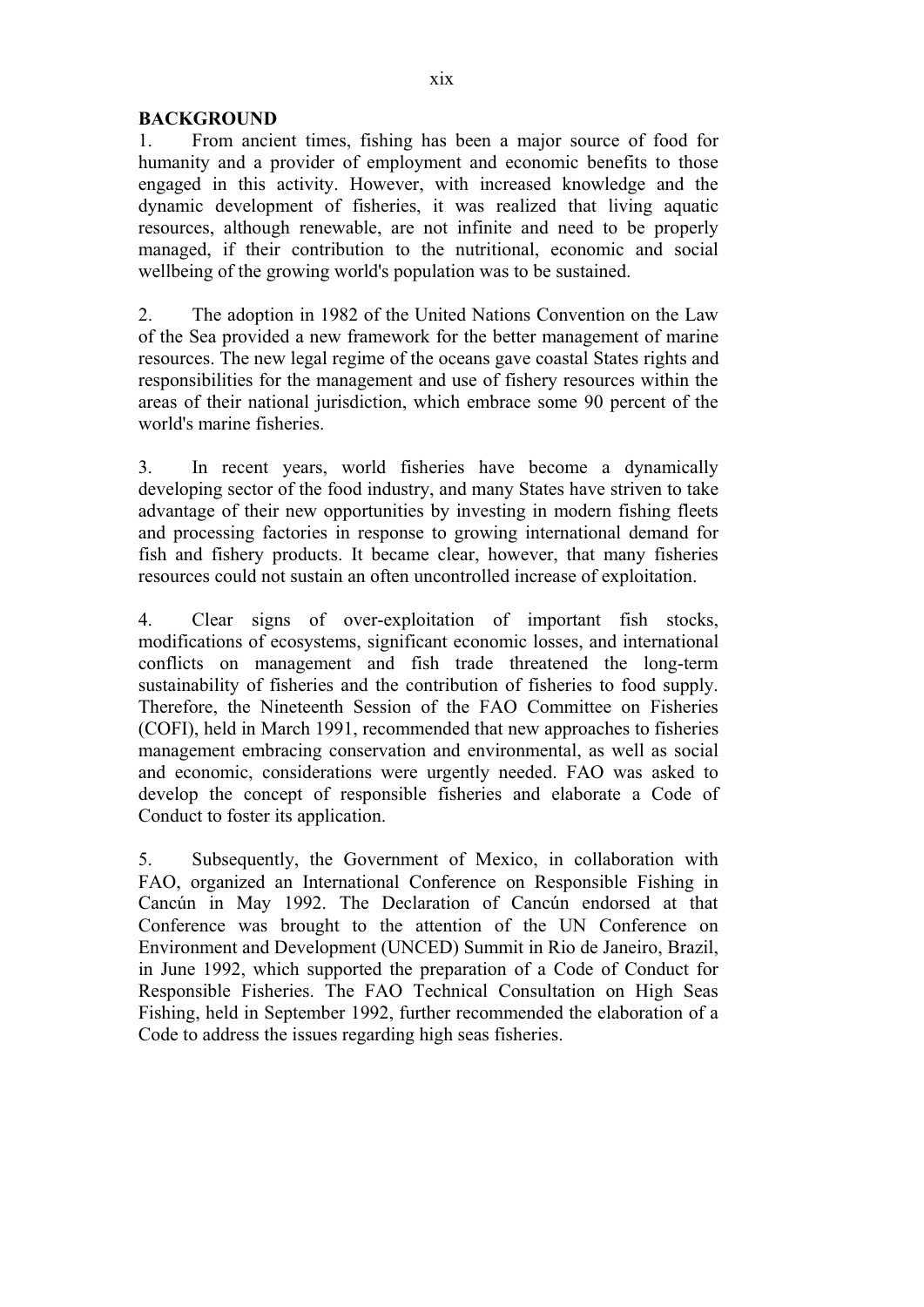6. The One Hundred and Second Session of the FAO Council, held in November 1992, discussed the elaboration of the Code, recommending that priority be given to high seas issues and requested that proposals for the Code be presented to the 1993 session of the Committee on Fisheries.

7. The Twentieth Session of COFI, held in March 1993, examined in general the proposed framework and content for such a Code, including the elaboration of guidelines, and endorsed a time frame for the further elaboration of the Code. It also requested FAO to prepare, on a "fast track" basis, as part of the Code, proposals to prevent reflagging of fishing vessels which affect conservation and management measures on the high seas. This resulted in the FAO Conference, at its Twenty-seventh Session in November 1993, adopting the Agreement to Promote Compliance with International Conservation and Management Measures by Fishing Vessels on the High Seas, which, according to FAO Conference Resolution 15/93, forms an integral part of the Code of Conduct for Responsible Fisheries (CCRF).

8. The Code was formulated so as to be interpreted and applied in conformity with the relevant rules of international law, as reflected in the United Nations Convention on the Law of the Sea, 1982, as well as in a manner consistent with the Agreement for the Implementation of the Provisions of the United Nations Convention on the Law of the Sea of 10 December 1982 Relating to the Conservation and Management of Straddling Fish Stocks and Highly Migratory Fish Stocks, 1995, and in the light of, inter alia, the 1992 Declaration of Cancún and the 1992 Rio Declaration on Environment and Development, in particular Chapter 17 of Agenda 21.

9. The development of the Code was carried out by FAO through an exhaustive process of negotiation involving all members of the Organization as well as the active participation of representatives of other international organizations, including relevant United Nations Agencies and other international non-governmental organizations.

10. The Code of Conduct consists of five introductory articles: Nature and Scope; Objectives; Relationship with Other International Instruments; Implementation, Monitoring and Updating and Special Requirements of Developing Countries. These introductory articles are followed by an article on General Principles, which precedes the six thematic articles on Fisheries Management, Fishing Operations, Aquaculture Development, Integration of Fisheries into Coastal Area Management, Post-Harvest Practices and Trade,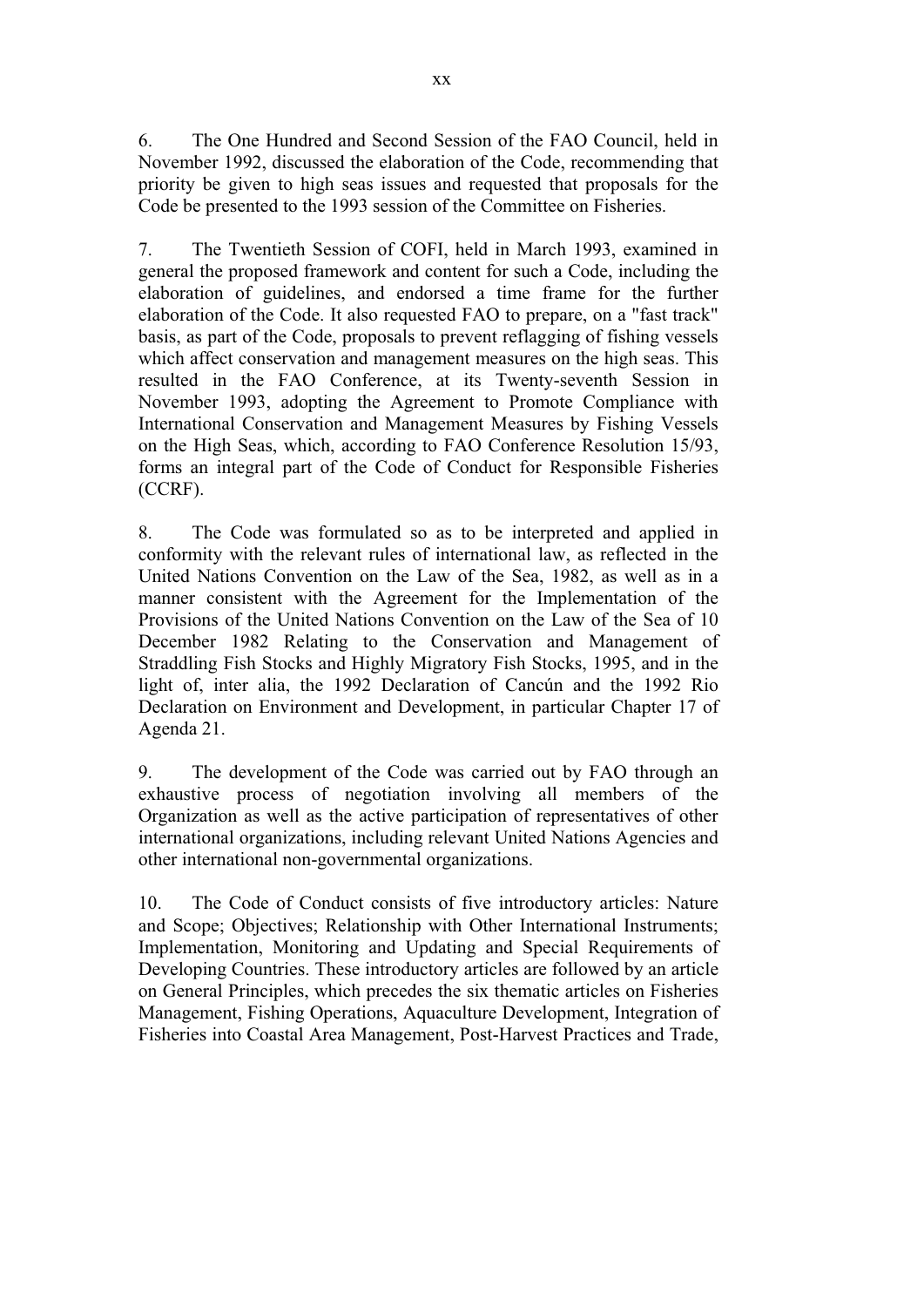and Fisheries Research. As already mentioned, the Agreement to Promote Compliance with International Conservation and Management Measures by Fishing Vessels on the High Seas forms an integral part of the Code.

11. The Code is voluntary. However, certain parts of it are based on relevant rules of international law, as reflected in the United Nations Convention on the Law of the Sea of 10 December 1982. The Code also contains provisions that may be or have already been given binding effect by means of other obligatory legal instruments amongst the Parties, such as the Agreement to Promote Compliance with Conservation and Management Measures by Fishing Vessels on the High Seas.

12. The Twenty-eighth session of the Conference in Resolution 4/95 adopted the Code of Conduct for Responsible Fisheries on 31 October 1995. The same Resolution requested FAO, *inter alia,* to elaborate appropriate technical guidelines in support of the implementation of the Code in collaboration with members and interested relevant organizations.

13. The concepts and principles of an ecosystem approach to fisheries (EAF) are not new. Their roots may be found in a number of international instruments and agreements that include:

- the 1972 Declaration of the United Nations Conference on the Human Environment ("Stockholm Declaration");
- the 1982 United Nations Law of the Sea Convention;
- the 1992 Rio Declaration and Agenda 21 adopted by the United Nations Conference on Environment and Development (UNCED);
- $\bullet$  the 1992 Convention on Biological Diversity;
- the 1995 United Nations Agreement on Straddling Fish Stocks and Highly Migratory Fish Stocks ("UN Fish Stocks Agreement", UNFSA); and
- $\bullet$  the 1995 FAO Code of Conduct for Responsible Fisheries.

14. An essential step was taken in 2001 with the adoption of the FAO Reykjavik Declaration on Responsible Fisheries in the Marine Ecosystem, which, among others, requested that FAO prepare "…guidelines for best practices with regard to introducing ecosystem considerations into fisheries management".

15. Even more recently, the World Summit on Sustainable Development (WSSD) (Johannesburg, South Africa, 2002) adopted a Political Declaration and a Plan of Implementation in relation to capture fisheries, ecosystem health and the conservation of biodiversity. In the Declaration, the Heads of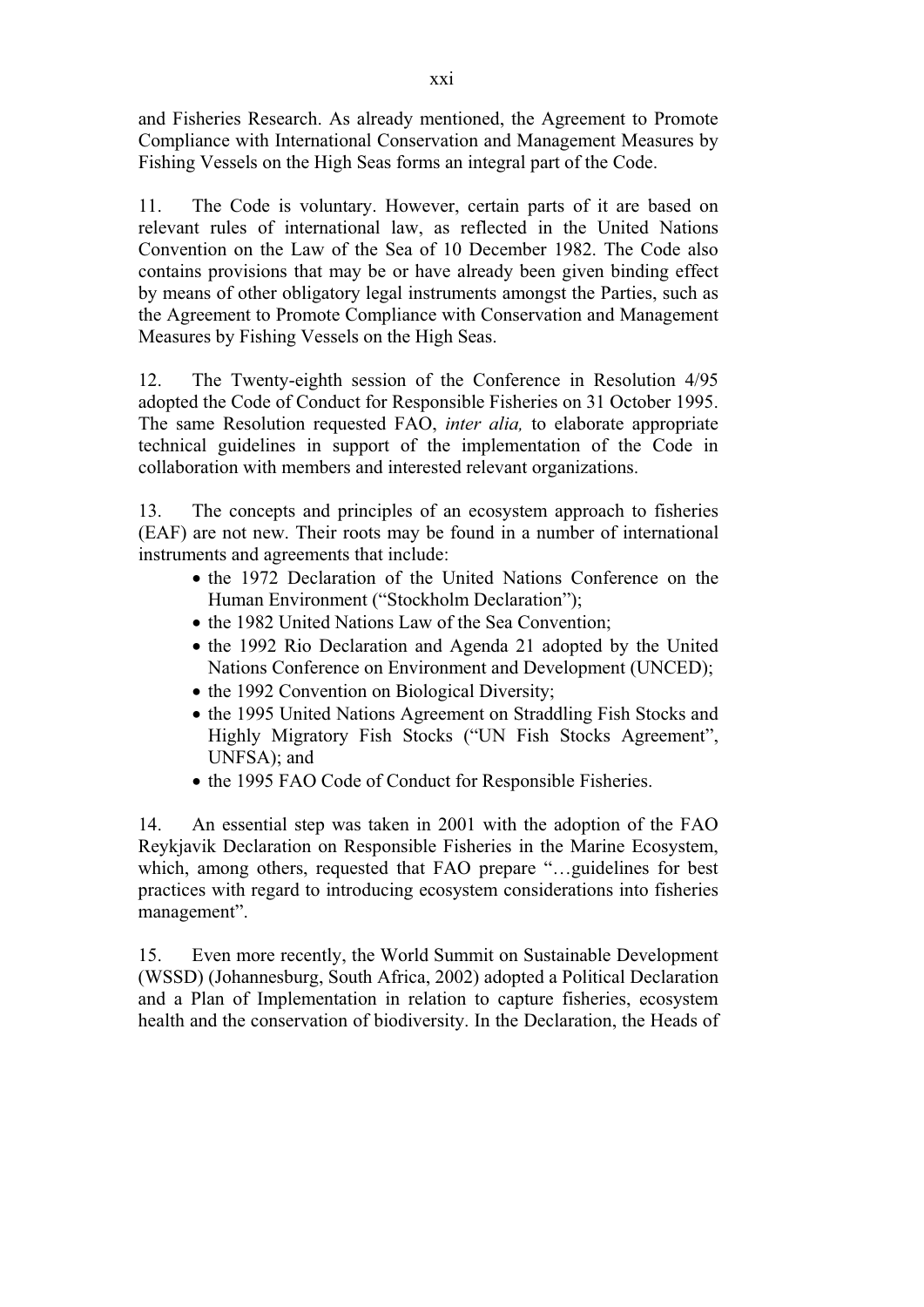States agreed to: "develop and facilitate the use of diverse approaches and tools, including the ecosystem approach, the elimination of destructive practices, the establishment of marine protected areas ... and the integration of marine and coastal areas into key sectors" (31c).

16. In 2003, the FAO published its Technical Guidelines for Responsible Fisheries: Fisheries management. 2. Ecosystem approach to fisheries (No. 4, Suppl. 2, FAO, Rome, 2003, 112p.) as an attempt to translate the requests for an ecosystem approach into operational guidelines that can be applied to fisheries management. At the twenty fifth session of COFI in 2003, the FAO was commended on the EAF technical guidelines and COFI suggested that FAO, through case studies on small-scale fisheries, develop a toolbox supporting the EAF, containing rapid appraisal techniques, participatory processes, conflict resolution, methods of integrated resource assessment and management, including co-management, and capacity-building.

17. In furthering this work, COFI suggested including clearer definitions of the EAF terminology, evaluation of its legal implications, better analysis of social and economic objectives, development of ecosystem-related indicators, reference points and decision rules, and deeper analysis of bioecological issues. It was also stressed that in undertaking these activities fishers should be seen as integral component of aquatic ecosystems, taking into account the social and economic impacts of applying the EAF.

18. At the Twenty sixth Session of COFI in 2006, it was noted that there still needs to be greater understanding on how the EAF should be applied in practice. The current guidelines endeavour to deepen our understanding of the role that human dimensions (i.e. social, cultural, economic, political and institutional processes and factors) should play in the implementation of the EAF. These guidelines encompass both inland and marine fisheries and are relevant to large-scale, small-scale, recreational and aquarium fishing in both developing as well as developed economies.

19. As is the case for the *EAF Guidelines*, this document should be read as a supplement to the FAO Technical Guidelines for Responsible Fisheries: Fisheries management (No. 4, Rome, 1997, 82p.).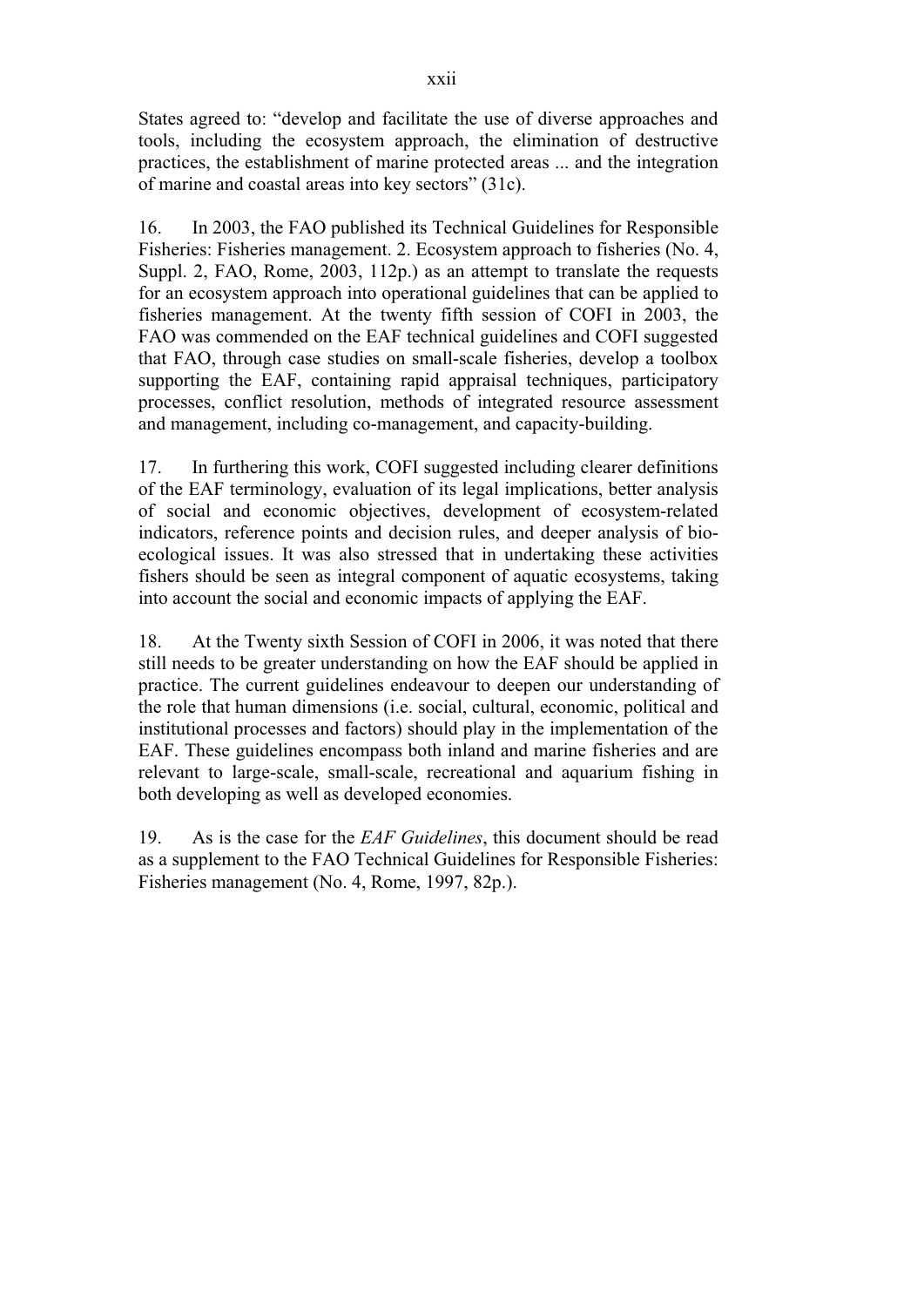#### **INTRODUCTION**

#### **Why guidelines on the human dimensions of the EAF?**

The need for ecosystem-based approaches has reached a point of general acceptance by those involved in fisheries and their management, and calls for an ecosystem approach to fisheries (EAF) have increased noticeably. It is recognized that an ecosystem approach is fundamental to the implementation of the FAO Code of Conduct for Responsible Fisheries (hereafter referred to as "the Code"), providing a way to achieve sustainable development in the fisheries context.

Following the 2003 FAO Technical Guidelines on the  $EAF$ ,<sup>3</sup> this document has been developed in response to requests for further information on the practical adoption and application of the EAF, with a special focus on its human dimensions. As implementation of EAF is a human pursuit and takes place in the context of societal goals and aspirations, the human forces at play need to be understood and considered. These are manifest in a variety of ways and include policies, legal frameworks, social structures, cultural values, economic principles, institutional processes and any other relevant form or expression of human behaviour.<sup>4</sup> In summary, there are four "entry points" of human considerations in EAF:

- social, economic and institutional objectives and factors are driving forces behind the need for EAF management;
- the costs and benefits to individuals and to society of applying the EAF have social, economic and institutional impacts and implications;
- the application of social, economic and institutional instruments and mechanisms are all crucial for successful implementation of the EAF; and
- social, economic and institutional factors present in fishery systems can play either supporting or constraining roles in EAF implementation.

 3 FAO. 2003. Fisheries management 2. The ecosystem approach to fisheries. *FAO Technical Guidelines for Responsible Fisheries* No. 4, Suppl. 2. 112p. Hereafter referred to as the *EAF Guidelines*. 4

<sup>&</sup>lt;sup>4</sup> The different components of the human dimensions (i.e. social, cultural, economic, political and institutional processes and factors) will from here on commonly be referred to as social, economic and institutional.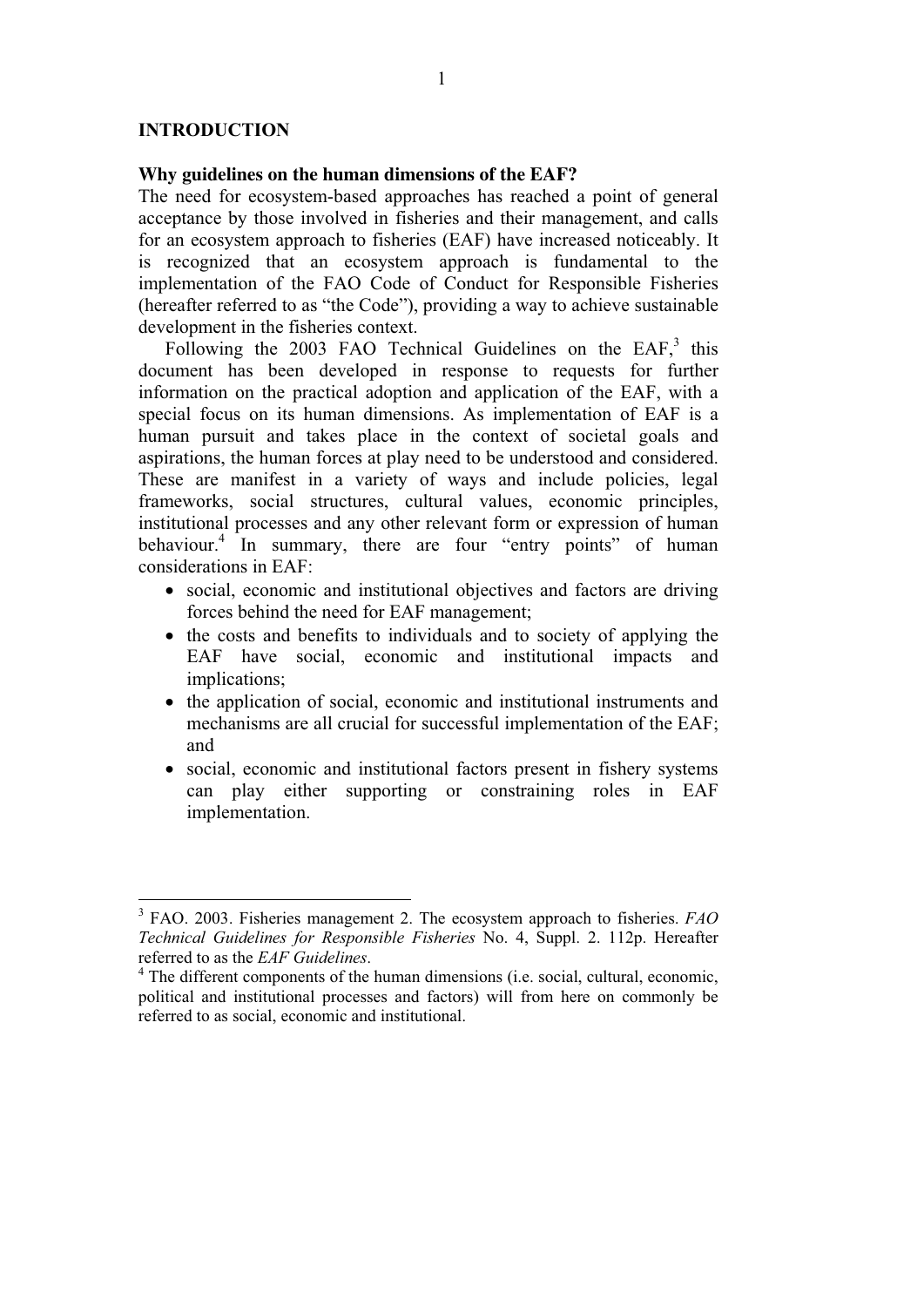Although the EAF by definition includes social, economic and institutional considerations,<sup>5</sup> it is still seen in some quarters  $-$  in spite of the intentions – as a predominantly biological and ecological concept and there is still a need for a better understanding of its other components. An integrated interdisciplinary approach to EAF is required and many, although not all, of the questions that often arise with regard to EAF implementation are in effect related to human aspects, such as: "Is there a standard approach to EAF and what are the common paths?"; "What are the EAF information needs?"; "What are the EAF costs and benefits and how are different issues assessed and prioritized?; "What mechanisms and approaches exist that would assist in the implementation of EAF?"; "What is adaptive management and how are indicators used in EAF?"; "How can an EAF be sustained in the longer term?"; "Are there special requirements with regard to developing countries and when implementing EAF in a poverty context?"; and "How is EAF implemented in practice – what are the different steps and activities?".

These Guidelines seek to answer these questions and bridge the gap between the need to pay more attention to the human context of the ecosystems within which fisheries operate and the reality that human beings, their objectives, their behaviour and their institutions are key to successful implementation of the EAF and the Code. Bluntly speaking, without due consideration to the human dimensions, EAF cannot be successful.

#### *Why do we need to pay attention to the human dimensions of EAF?*

- If we do not pay attention to the human aspects, EAF will fail, in the *same way that conventional management has often failed.*
- *If we do not understand why people do or do not do things, even policies, legal frameworks and management plans with the best intentions will be filled with unintended consequences or will not be followed at all.*

 $\overline{a}$ 

<sup>5</sup> There exist different interpretations of the term *ecosystem*. EAF is based on an understanding of ecosystems as social-ecological systems including humans and their actions as well as the biophysical components (see Glossary).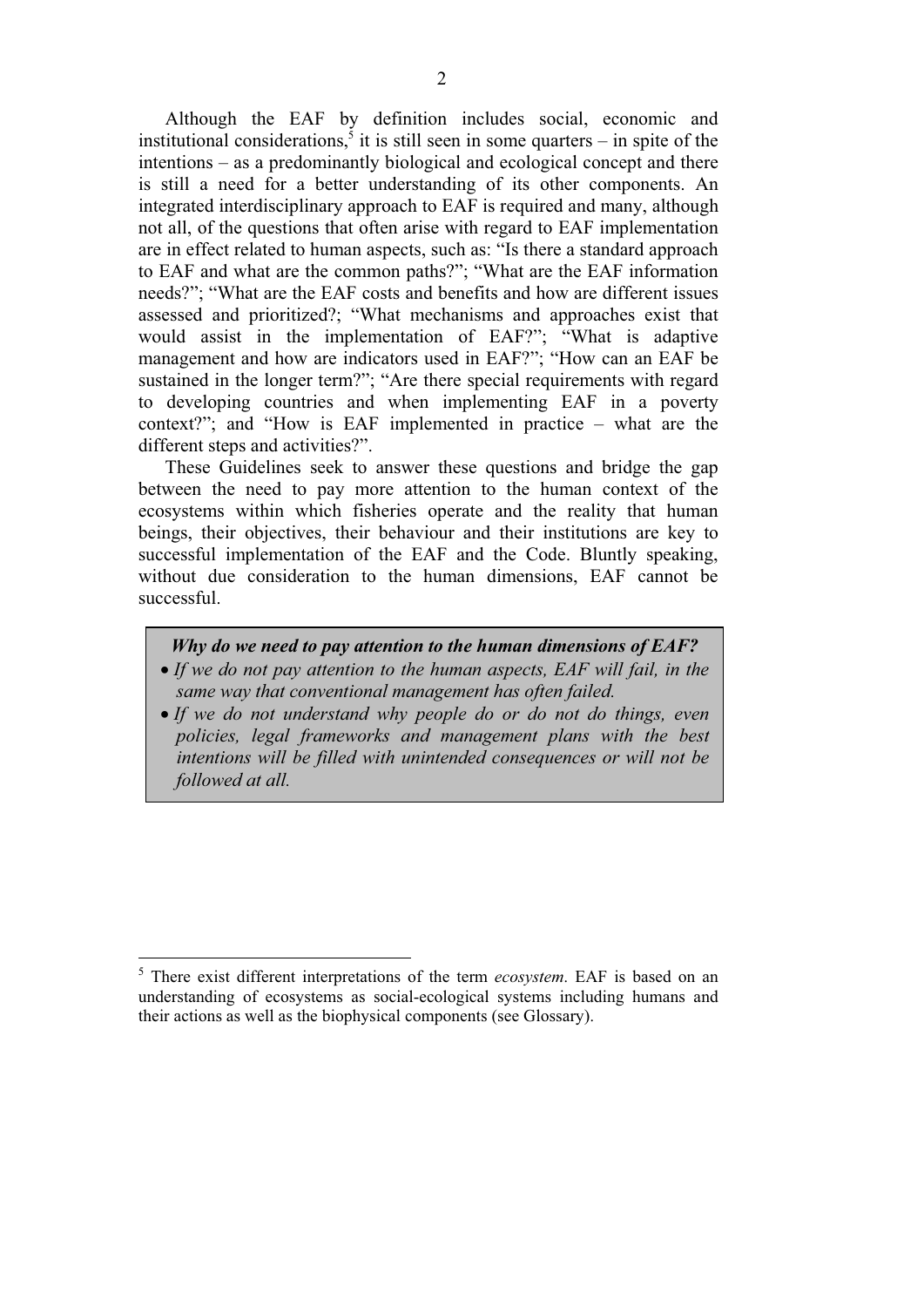#### **The EAF: history and rationale**

#### *Institutional foundation*

The EAF emerged from the convergence of two important paradigms: ecosystem management and fisheries management. Ecosystem management focuses on the conservation of the biophysical components of an ecosystem whereas fisheries management mainly aims to sustainably harvest a resource to meet societal and economic needs. Supported by the concept of sustainable development, EAF builds on the recognition of the interdependence between ecosystem health and human well-being. The approach is also motivated by the increased understanding of fisheryecosystem interactions and by the poor performance of conventional fishery management approaches. The principles, concerns and policy directions contained in the provisions of the Code provide a framework for EAF.

Hence, the concepts and principles of the EAF are not new. They are contained in a number of international instruments, agreements and conference outputs, in addition to the Code, that have been negotiated during the last few decades. The two main international roots of  $EAF - as$ well as the Code – are the 1972 Declaration of the UN Conference on the Human Environment (the "Stockholm Declaration") and the UN Convention on the Law of the Sea (UNCLOS) adopted in 1982. In 1992, the UN Conference on Environment and Development (UNCED) emphasized both the importance of placing people at the centre of concerns and of the sustainable exploitation of resources. The Rio Declaration on the principles of sustainable development, and Agenda 21 which contained extensive provisions for the seas and oceans and their management, were adopted in 1992. The Convention on Biological Diversity (CBD) was also signed, elaborating the core principles of multiple-use biodiversity management and leading to the adoption in 1995 of the ecosystem approach (EA) as the primary action framework under the Convention. A number of international events have followed, including the adoption of relevant United Nations General Assembly (UNGA) resolutions (e.g. 61/105 and 61/222), which have contributed to the progressive emergence of the EAF and related paradigms.

Linked to the UN and international agenda are a myriad of national and regional efforts and initiatives to apply a more holistic approach to fisheries management and to safeguard ecosystems. Parallel initiatives also exist within other sectors, such as forestry and tourism; all contributing to international efforts toward sustainable development approaches and practices. In the context of oceans, examples of cross-sectoral approaches include ecosystem-based fishery management (EBFM), implemented by, for example, the United States Pacific Fisheries Management Council, the ecosystem approach to management (EAM) undertaken by the Commission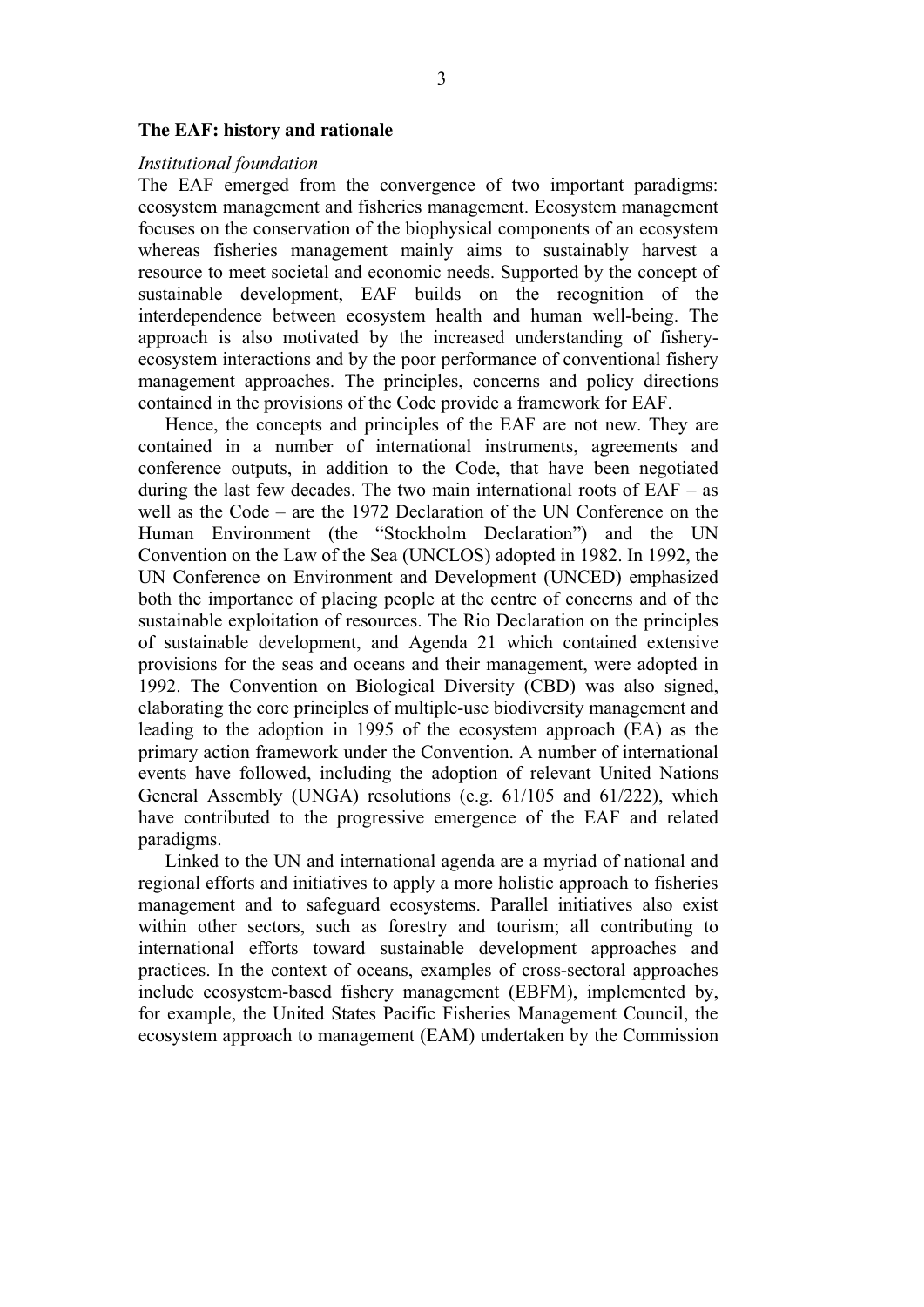for the Conservation of Living Marine Resources of the Antarctic Region (CCLMRAR), the fisheries ecosystem management framework contained in the Australian national strategy on ecologically sustainable development (ESD) and the Large Marine Ecosystem (LME) management initiatives. There are similarities in the overarching principles and objectives of the various approaches to natural resource management, but there are also differences in the scope and emphasis (see Box 1).

EAF is also closely linked to other approaches in the field of development, natural resource and spatial area management, e.g. the Sustainable Livelihoods Approach (SLA) and Integrated Management (IM). These approaches are complementary to EAF, and indeed there is a substantial overlap in terms of their underlying principles, philosophy and methods.

#### **Box 1**

#### **Ecosystem approaches for natural resource management – Similarities and differences in starting points and focuses**

Differences are found among the many ecosystem approaches to natural resource management being implemented by different organizations around the world today. It is difficult to quantify these nuances or to provide a scale on which the approaches could be placed. One notable distinction that could be made refers to whether the process starts from a fisheries perspective or from a more holistic ecosystem overview. EAF and EBFM have their focus in fisheries management while, for example, the EAM and LME approaches tend to start from a defined ecosystem in which fisheries is one sector among several others.

Another distinction that could be made concerns the disciplinecentred perspective of the different approaches:

- Institutional governance aspects including cross-sectoral coordination and collaboration;
- Human socio-economic well-being and attainment of economic societal objectives; and
- Ecological health of biological ecosystem components and environmental sustainability.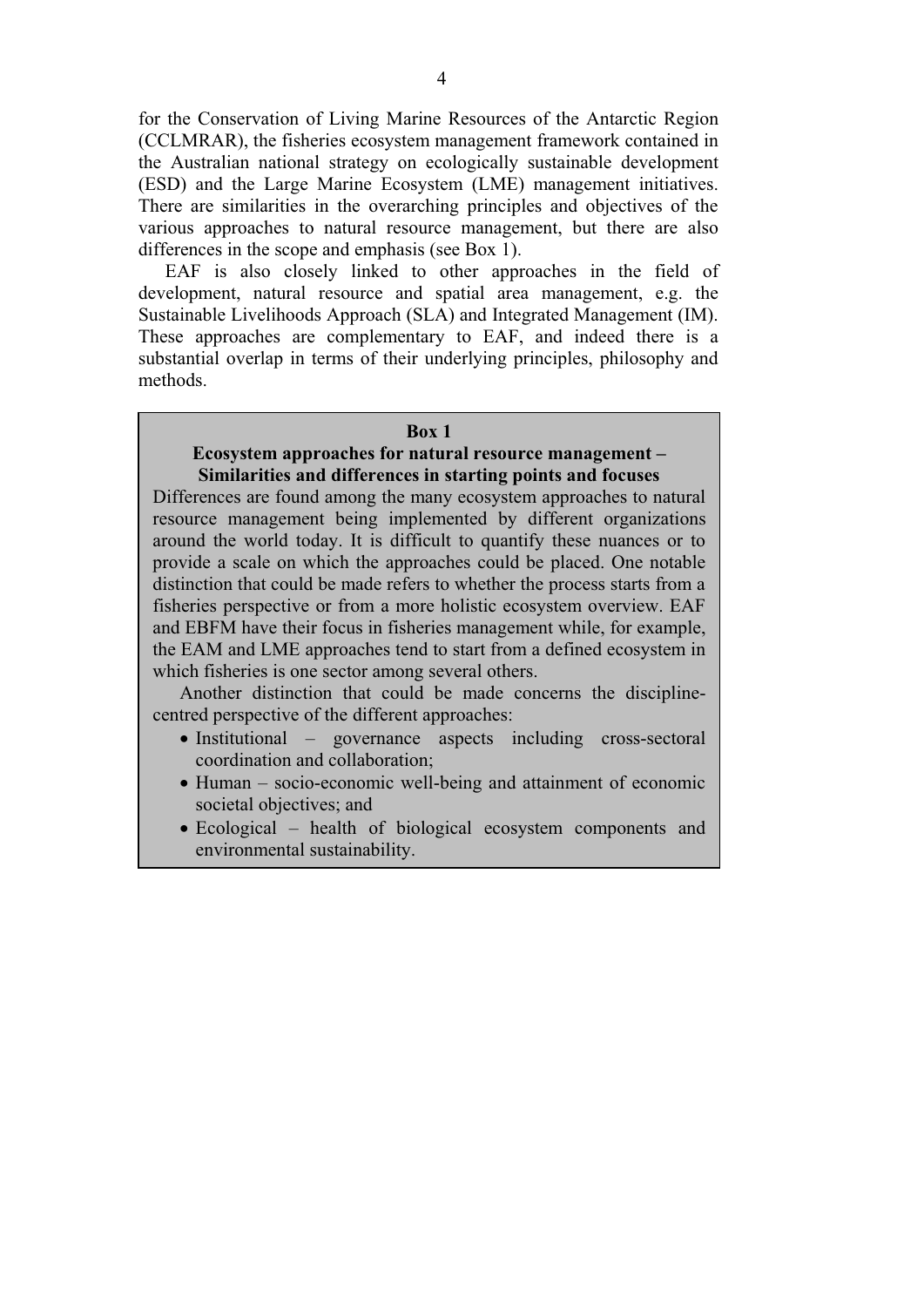#### **Box 1 (cont.)**

 $\overline{a}$ 

In line with their ecosystem based starting point and holistic outlook, EAM and LME generally have a stronger explicit focus on ecological and – particularly with regard to LME – institutional aspects than the fisheries based approaches EAF and EBFM. Comparing EAF and EBFM, the latter could be regarded as relatively more inclined toward ecology than the former that seeks to balance human and societal economic needs with ecological functions. The figures below attempt to illustrate these nuances in focus and perspective.



*Sources:* Bianchi, G. 2008. The concept of ecosystem approach to fisheries in FAO. *In: The ecosystem approach to fisheries*. Bianchi, G. and Skjoldal, H.R. (eds). 2008. CABI Publishing, United Kingdom. Christie, P., Fluharty, D.L., White, A.T., Eisma-Osorio, L. and Jatulan, W. 2007.

Assessing the feasibility of ecosystem-based fisheries management in tropical contexts. *Marine Policy* (31): 239-250.

Using three similar discipline-defined perspectives as applied on the ecosystem approaches for natural resource management in Box 1, these overlaps and differences are illustrated in Figure 1.<sup>6</sup>

<sup>&</sup>lt;sup>6</sup> For a more detailed comparison, see: The ecosystem approach: issues, terminology, principles, institutional foundations, implementation and outlook (*FAO Fisheries Technical Paper* No. 443, 2003); and Human dimensions of the ecosystem approach to fisheries: an overview of context, tools and methods (*FAO Fisheries Technical Paper* No. 489, 2008).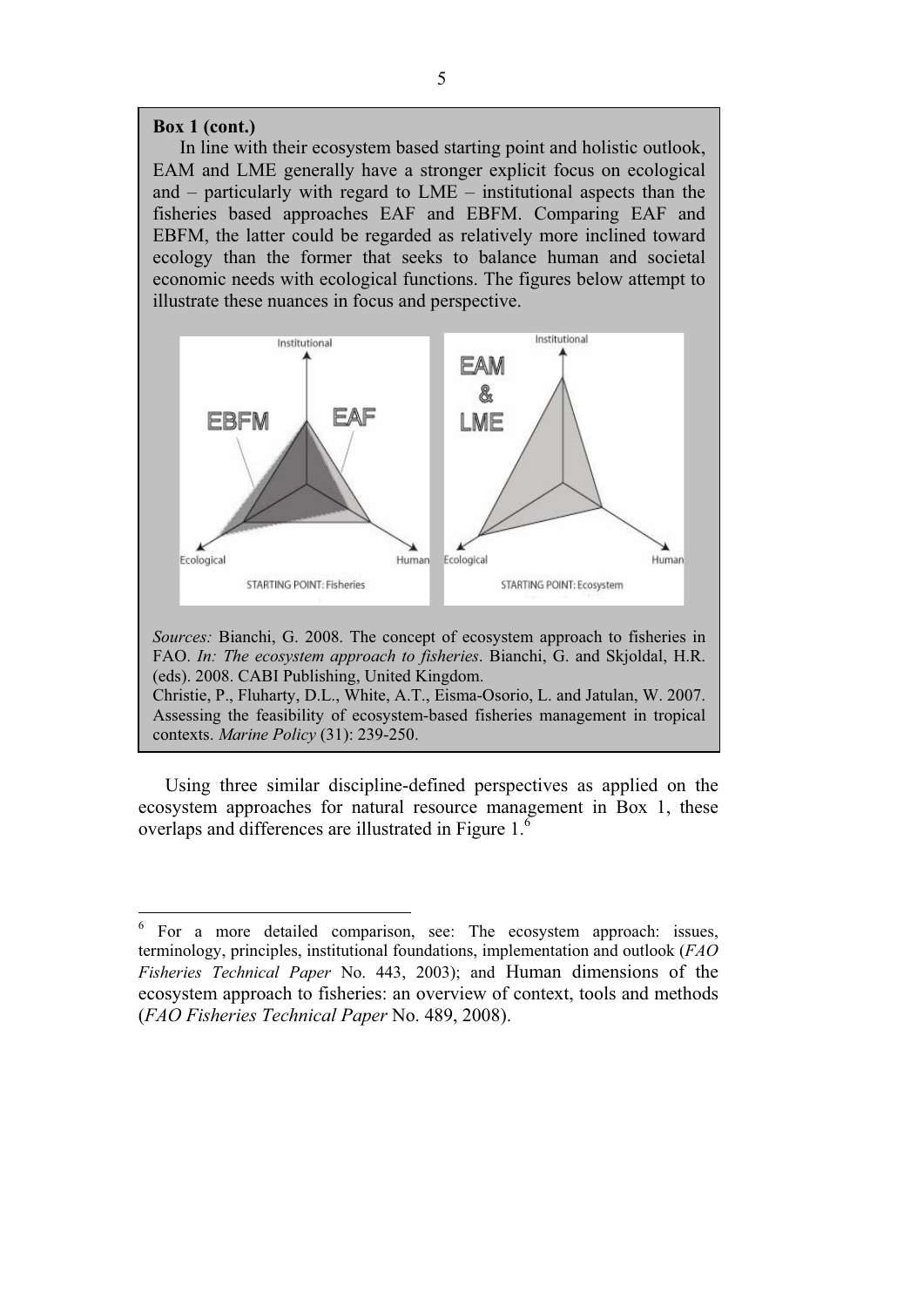

*Sources:* see footnote 6

#### **Figure 1. Overlaps and relative focus of major natural resource and spatial area management approaches**

#### *Principles and definition*

The EAF takes its focus in fisheries management but broadens the perspective beyond seeing a fishery as simply "fish in the sea, people in boats", beyond consideration only of commercially important species, and beyond management efforts directed solely at the fish harvesting process. EAF requires the inclusion of interactions between the core of the fishery – fish and fishers – as well as other elements of the ecosystem and the human system relevant to management. EAF is aligned with the more general ecosystem approach  $(EA)^7$  but is mainly bounded by the ability of fisheries management to implement the EA(F). However, this should not be seen as downplaying the fisheries sector's responsibility in collaborating in a broader multisectoral application of the EA:

*The purpose of an EAF is to plan, develop and manage fisheries in a manner that addresses the multiple needs and desires of societies, without jeopardizing the options for future generations to benefit from the full range of goods and services provided by the aquatic ecosystems.* 

 $\overline{a}$ 

<sup>7</sup> See Glossary.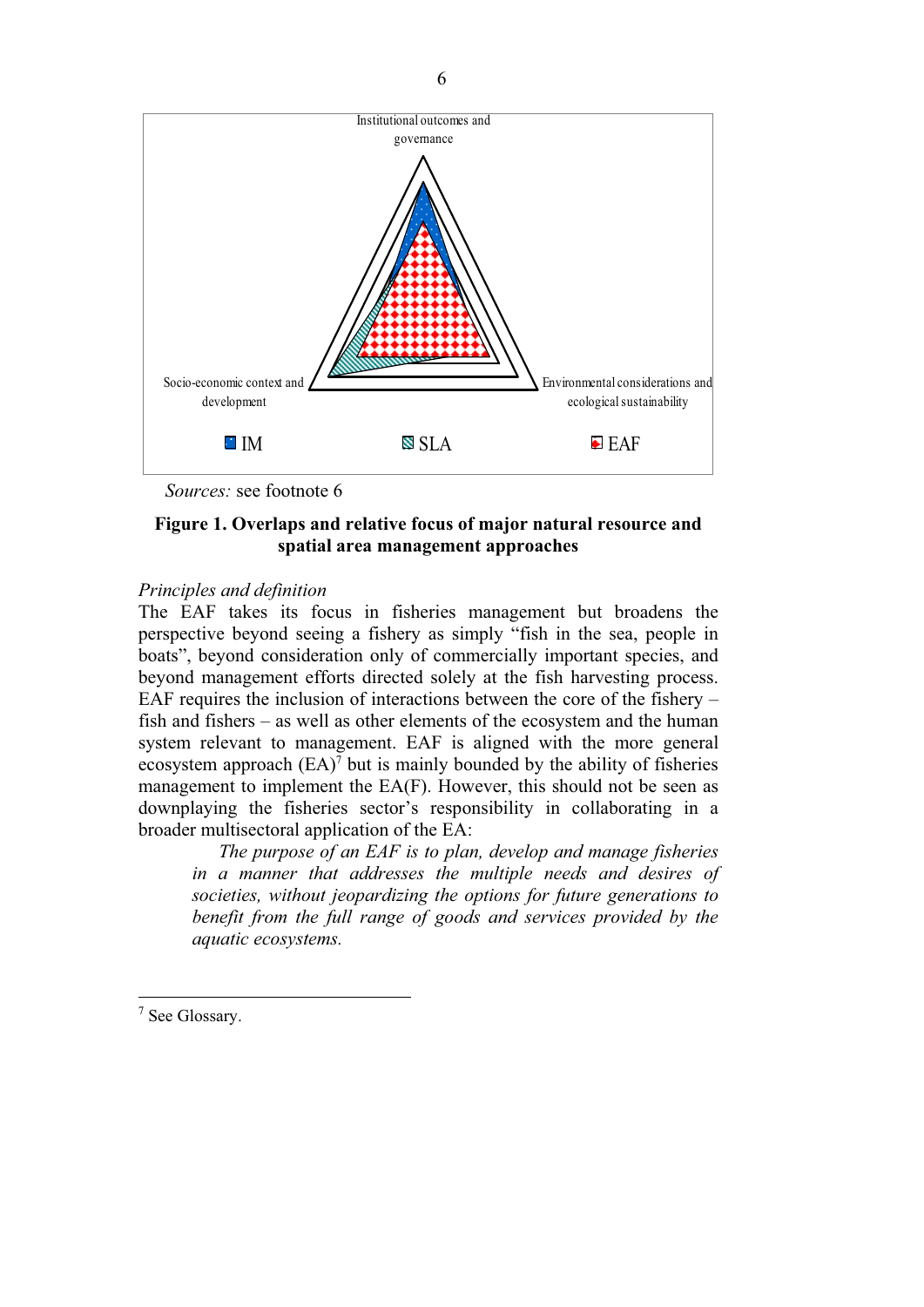*An ecosystem approach to fisheries (EAF) strives to balance diverse societal objectives, by taking account of the knowledge and uncertainties of biotic, abiotic and human components of ecosystems and their interactions and applying an integrated approach to fisheries within ecologically meaningful boundaries (EAF Guidelines, page 6).* 

The EAF is not inconsistent with or a substitute for conventional fisheries management approaches but intends to improve their implementation and reinforce their ecological relevance with a view to contributing to achieving sustainable development.

Accordingly, an EAF should address the following principles:

- Governance should ensure both human and ecosystem well-being and equity.
- Fisheries should be managed to limit their impact on the ecosystem to the extent possible.
- Ecological relationships between the fishery resources targeted and harvested by a fishery and those species dependent and associated with these resources should be maintained.
- Management measures should be compatible across the entire distribution of the fishery resource, i.e. in the whole area where it exists, including across jurisdictions and management plans if required.
- The precautionary approach should be applied because the knowledge on ecosystems is incomplete.

EAF is hence an extension of the conventional fisheries management paradigm<sup>8</sup> allowing for a broader and more holistic approach to analysis and management actions. In conceptual terms, this may appear fairly clear but in practice, the exact shape and magnitude of this extension will vary from one situation to another since existing fisheries management systems range widely from basically free and open access to more elaborate multispecies and/or rights-based management frameworks.

 $\overline{a}$ 

<sup>8</sup> In medium- and large-scale commercial fisheries, the dominant fisheries management paradigm during the last several decades has been so-called targetresource oriented management (TROM), focusing mainly on the stock of the target species. However, many small-scale, multispecies fisheries are undertaken with little intervention beyond development support, or are based on more traditional management systems. The term "conventional fisheries management" will be used in this document referring to the global situation, in which TROM is a part.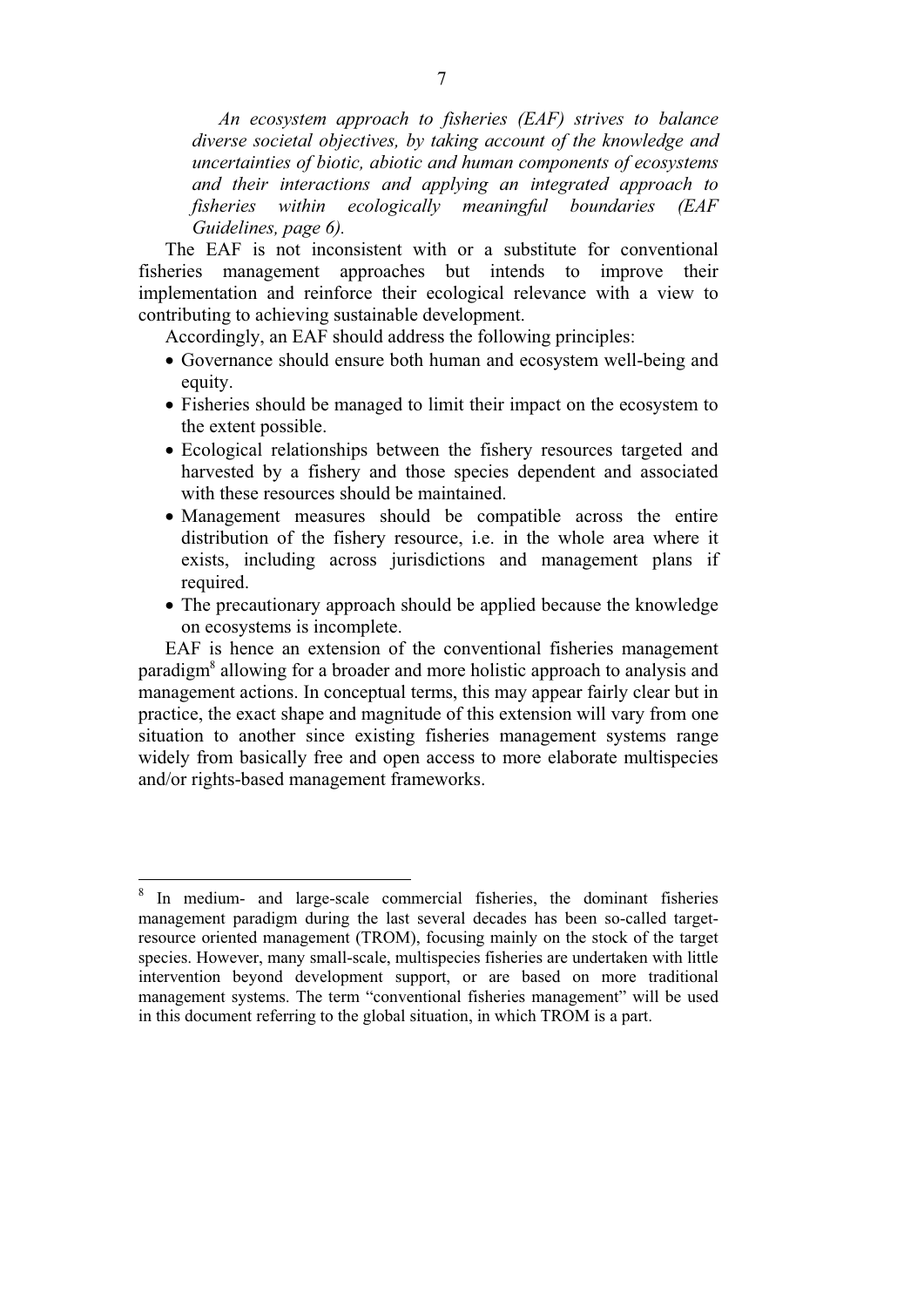Figure 2 gives a simplified schematic overview of the EAF context and Table 1 provides some examples of the shift in focus EAF entails. The concept of "fishery system" is explored in Part I, Section 2.



**Figure 2. EAF components**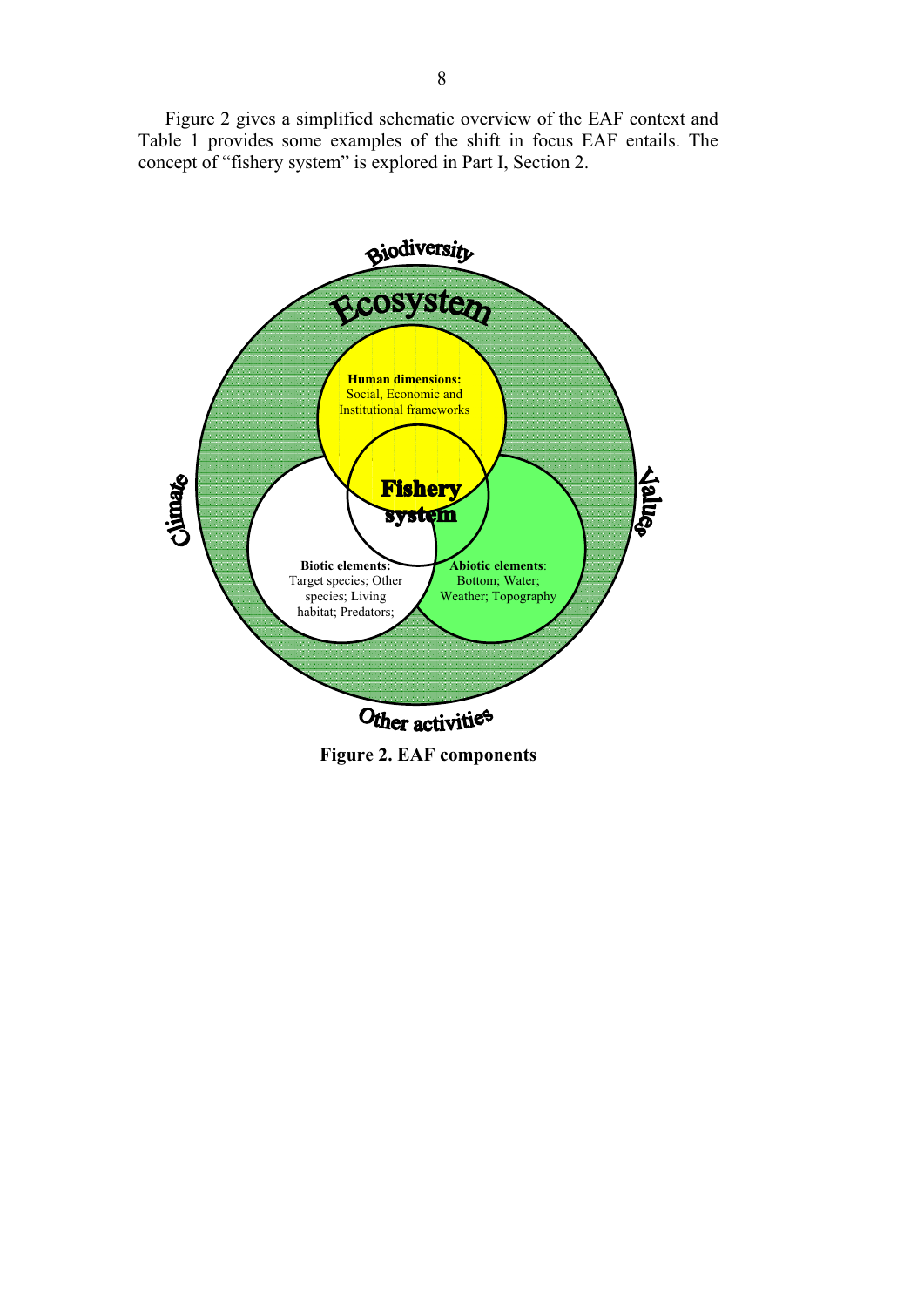| <b>Conventional fisheries</b><br>management                    | EAF                                                                                   |
|----------------------------------------------------------------|---------------------------------------------------------------------------------------|
| Stakeholders are those directly or                             | Stakeholders are found throughout                                                     |
| indirectly involved in fishing                                 | the fishery system and in other                                                       |
| activities                                                     | sectors of the ecosystem                                                              |
| Management commonly by                                         | Participation and co-management                                                       |
| government fisheries authority                                 | with a broad spectrum of                                                              |
| (top-down)                                                     | stakeholder groups                                                                    |
| Operates through regulations and                               | Compliance to regulations is                                                          |
| penalties for non-compliance                                   | encouraged through incentives                                                         |
| Single-species (or target-resource)                            | Multispecies and broader                                                              |
| management                                                     | ecosystem management                                                                  |
| Focus on the fishery                                           | Focus on the broader fishery system                                                   |
| Indicators related to fish catches<br>and status of fish stock | Indicators related to all parts of the<br>aquatic ecosystem and goods and<br>services |
| Scientific knowledge is the only                               | Traditional, local, and scientific                                                    |
| valid knowledge for decision-                                  | knowledge systems may be used for                                                     |
| making                                                         | decision-making                                                                       |

**Table 1. Moving towards EAF – Examples of the shifting focus** 

## *What analytical advantages does EAF provide?*

*By its holistic approach and use of a fishery system perspective, EAF provides a systematic framework that helps to ensure that all relevant components and as broad a set of issues as possible are considered and analysed. Not all initially identified issues may be dealt with in the EAF – because they have been determined low priority at the given moment – but the EAF promotes a methodological and transparent process for analysing and prioritizing issues and concerns.*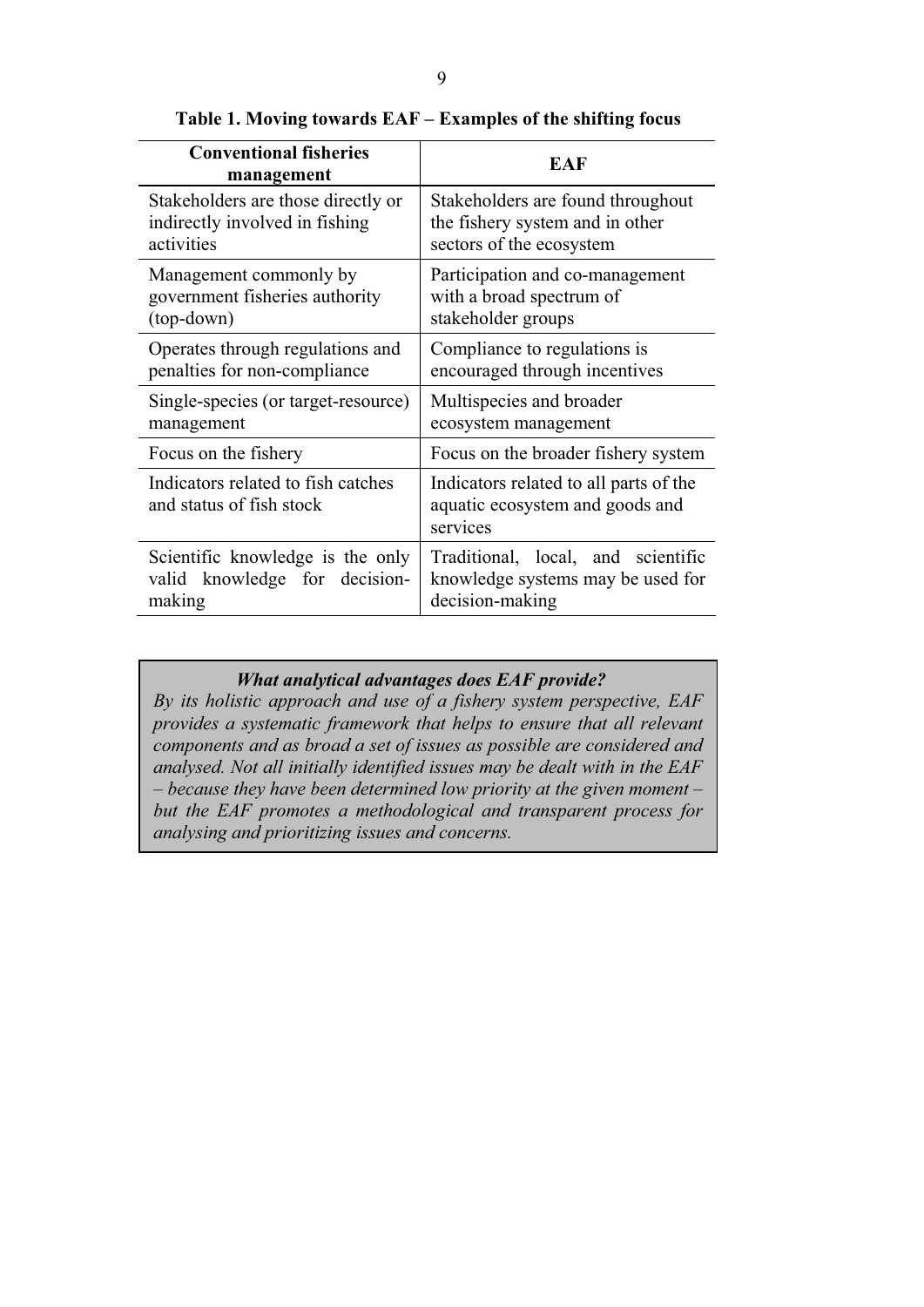#### **Purpose and structure of these Guidelines**

These Guidelines have been developed in support of the implementation of the Code and intend to provide guidance with regard to how to put EAF into practice focusing on the different roles the human dimensions play in planning and implementing EAF. Although prepared as a stand-alone document, the Guidelines should be read as a supplement to the *EAF Guidelines* and the initial FAO Technical Guidelines for Responsible Fisheries No. 4, *Fisheries management.*<sup>9</sup> It should be noted that while the *EAF Guidelines* and the *Fisheries Management Guidelines* were structured in similar ways, this document follows a different outline in order to allow for emphasis on the social, economic and institutional aspects.

There are also two complementary background and information papers providing more detail on many of the concepts and practical application aspects:

- The ecosystem approach: issues, terminology, principles, institutional foundations, implementation and outlook (*FAO Fisheries Technical Paper* No. 443, 2003);
- Human dimensions of the ecosystem approach to fisheries: an overview of context, tools and methods (*FAO Fisheries Technical Paper* No. 489, 2008).

References to these documents and other material are given throughout the text of this document, as and when relevant.

The Guidelines apply in particular to capture fisheries in inland and marine waters but many of the concepts and processes described are relevant to any aquatic resources management framework embracing a holistic, integrated and participatory approach. Their target audience includes fisheries managers, decision-makers, researchers, leaders of fishing communities, stakeholders in industry as well as others involved in the development and implementation of EAF.

 9 FAO. 1997. Fisheries management. *FAO Technical Guidelines for Responsible Fisheries* No. 4. Rome, FAO. 82p., from here on referred to as the *Fisheries Management Guidelines.* There is also a simplified version of the *EAF Guidelines*, *Putting into practice the ecosystem approach to fisheries (*FAO. 2005. Rome, FAO. 76p.). The 2008 Best practices in ecosystem modelling for informing an ecosystem approach to fisheries (*FAO Fisheries Technical Guidelines for Responsible Fisheries* No. 4, Suppl. 2, Add. 1. Rome, FAO. 78p.) provides additional guidance.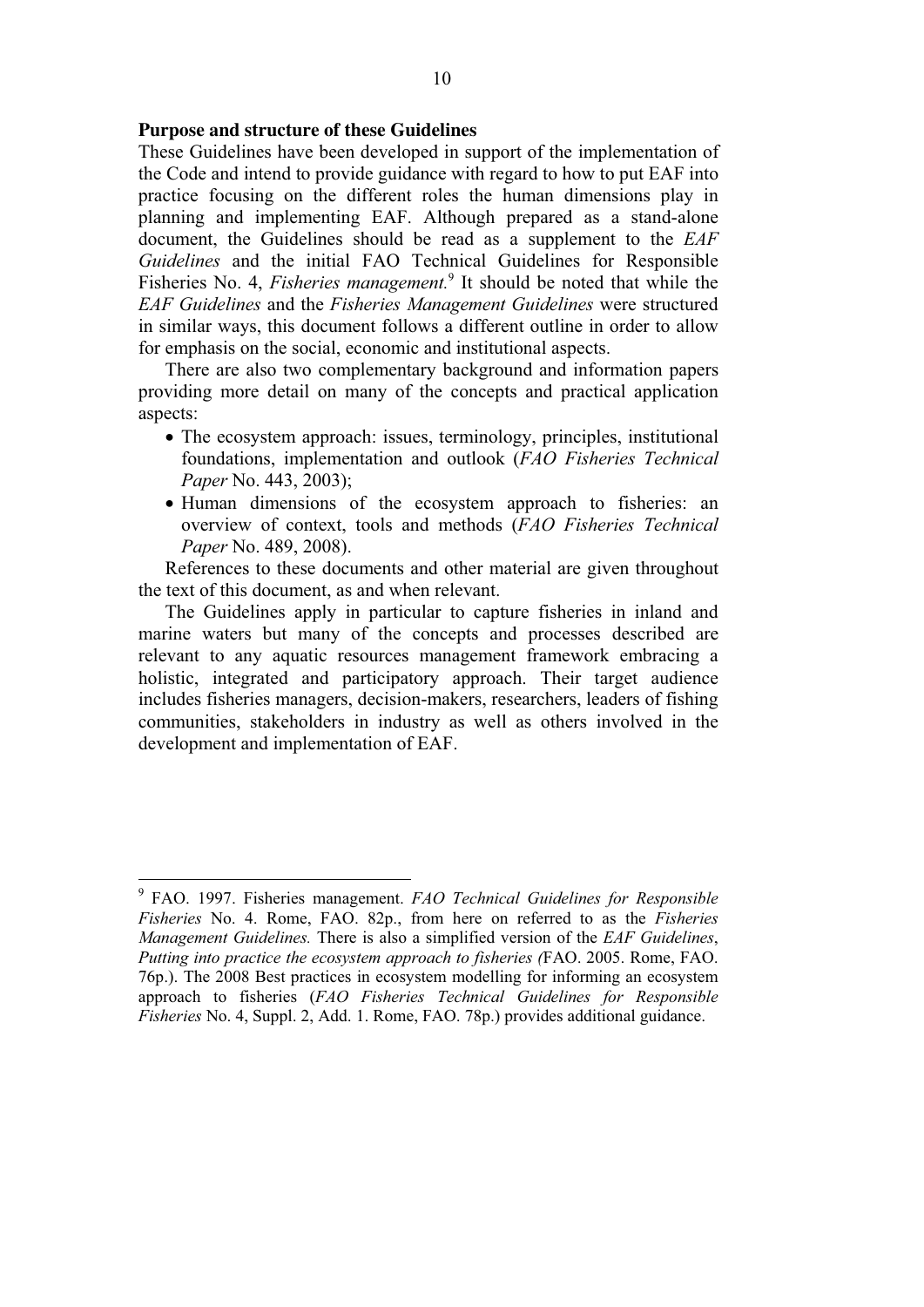#### **PART I – OVERVIEW OF THE EAF PROCESS AND ITS CONTEXT**

### **1. EAF – HOW DOES IT START AND WHAT ARE THE DIFFERENT STEPS?**

#### **1.1 Motivations for initiating an EAF**

While there is considerable general agreement on the need for EAF, specific action has to be taken to implement the approach in practice. The *EAF Guidelines* points out this requirement to translate EAF principles into casespecific objectives and activities to make EAF operational.<sup>10</sup> However, first of all, the EAF process needs to be initiated. Managing fisheries is a human activity and the choice to start or proceed toward an EAF process will be based on a human decision. But who makes the decision to start EAF and what are the driving forces?

EAF initiatives can be started at various levels and by different stakeholder groups, ranging from, for example, a community or stakeholder wanting to address specific concerns or an environmental group concerned about biodiversity conservation, to a government or group of governments deciding to widely implement EAF in a national or regional fisheries policy framework. Concerns that current fishery and environmental management frameworks are inadequate are likely to be a significant driving force, but the origin could also be a specific event that requires action, e.g. increased pollution or natural disasters. It could also be related to a more general political commitment or the signing of, for example, multilateral agreements committing national or local fisheries authorities to an intersectoral process.

#### **1.2 The EAF process**

 $\overline{a}$ 

As with most endeavours, EAF requires an initial stage of preparation and initiation. While a fisheries department or other fishery management authority may make the general initial decision and assume the role of EAF coordinator and manager, $11$  buy-in at an early stage from key stakeholders is essential. Considering the integrated approach required for EAF, intersectoral working arrangements need to be quickly put in place. It is essential to have a multidisciplinary team – including interdisciplinary and communication skills – involved from the start.

<sup>&</sup>lt;sup>10</sup> See Chapter 1.4 of the *EAF Guidelines*.<br><sup>11</sup> When referring to the lead person or agency for an EAF, which will in most cases be a government fisheries management authority, the terms *EAF coordinator* or *EAF manager* are used in this document.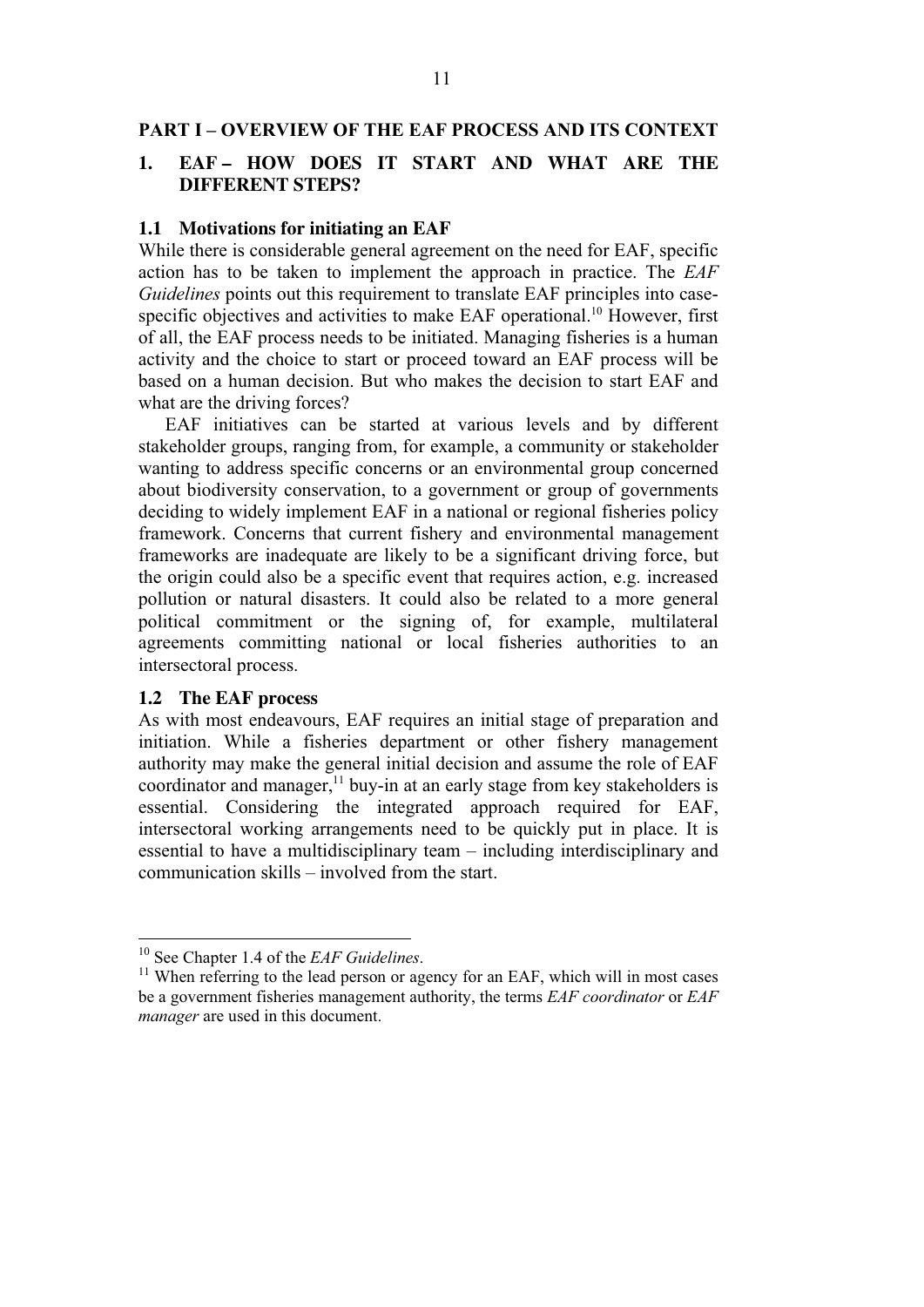There is no standard approach to developing and implementing EAF. Nevertheless, the overall EAF process would include a number of defined components. The process of developing an EAF management plan is described in the *EAF Guidelines*12 and it is similar in structure to conventional fisheries management practice of planning, setting objectives, and monitoring and assessing performance (see Box 2).

#### **Box 2**

#### **Components of the EAF process**

After completion of the *initial preparatory phase*, covering overall definition of the EAF scope and scale, identification of main stakeholders and the broad issues to address as well as compilation of background information, the EAF process includes:

- *identification of issues* needing to be managed and formulation of *EAF policy;*
- *development* of an *EAF management plan* and related objectives*;*
- *implementation* of the EAF; and
- *EAF monitoring and evaluation*.

*These components of the EAF process are reviewed in more detail in Part 3 of this document*.

The paths into EAF vary widely and there is no single starting point. The process may be initiated at the point of any of its components. More often than not, EAF is an evolutionary process, building on existing fisheries management and developing step by step in accordance with context specific needs and desires. EAF can occur at the level of a riparian fishing community or be implemented in the high seas. In any case, it should be an iterative process with information and lessons learnt from monitoring and evaluation feeding back into policy and management plans, leading to modifications of any of the previous components and the EAF process hence tends to be a circular flow of actions (see Figure 3).<sup>13</sup>

 $\overline{a}$ 

<sup>12</sup> See Chapter 4 Management processes of the *EAF Guidelines*. When discussed in this document, the EAF process has been divided into somewhat differently defined components than in the *EAF Guidelines* in order to allow for more detailed discussions on the issues relevant to this publication. Nevertheless, the overall rationale and sequence remain the same (see also Part III).

<sup>&</sup>lt;sup>13</sup> See also Part II, Section 3 on Adaptive management.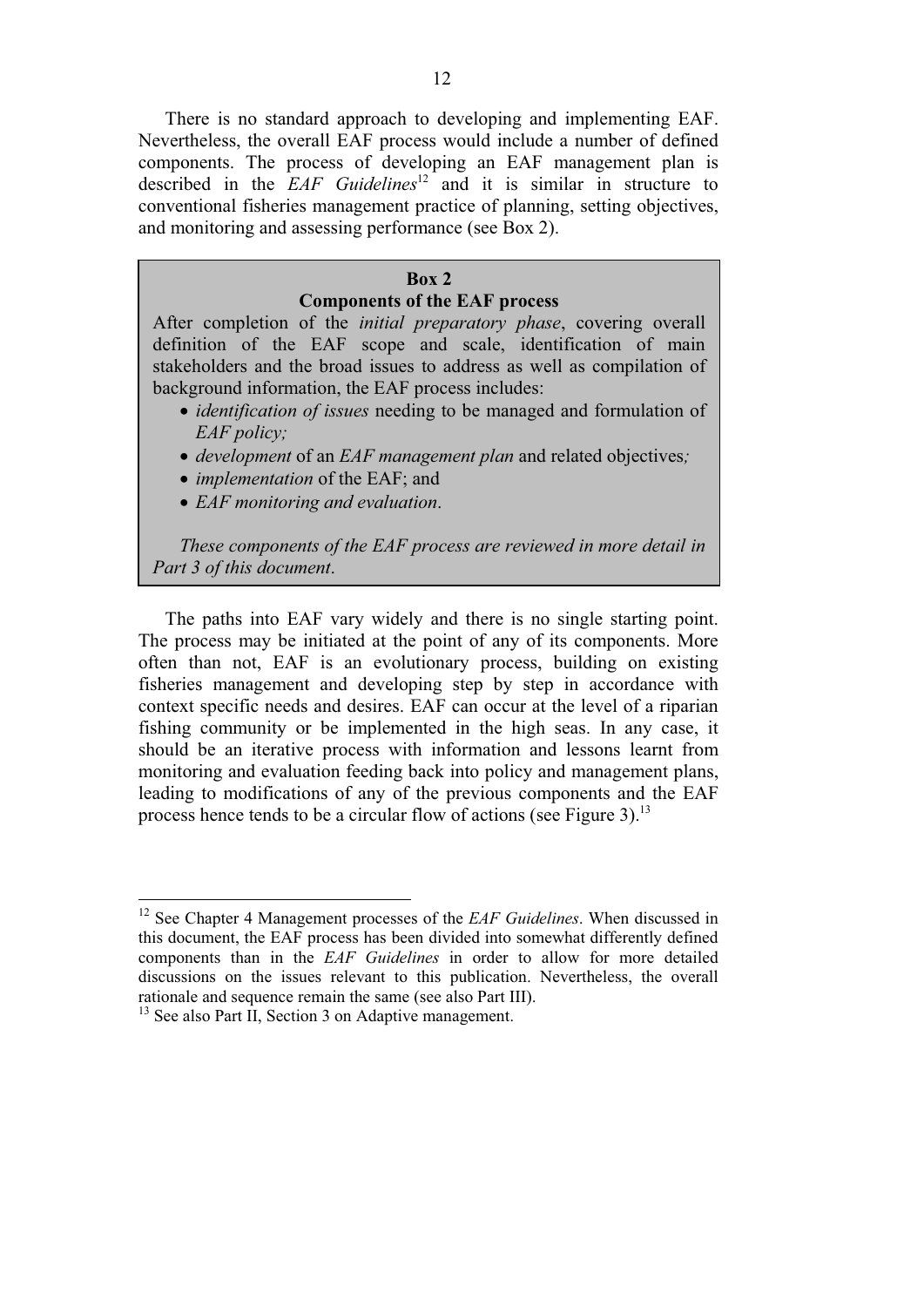

**Figure 3. The EAF process and its starting points** 

In some situations, the EAF may start reactionary in dealing with emergency issues, rather than as a complete forward looking process beginning at the policy stage: the EAF is initiated by a specific local problem leading to the use of a technical fix, such as introduction of turtle excluder devices or establishment of marine protected areas (MPAs). However, the experience of developing locally appropriate solutions, perhaps through an inclusive and participatory process, and the increased understanding gained from having to react to wider issues may trigger a more holistic and comprehensive approach to EAF application to the point of rethinking a fisheries or aquatic ecosystem policy and, by consequence, fisheries management. Box 3 presents a few examples paths that may arise from these various starting points, including possible changes of boundaries and scale for context-specific EAFs.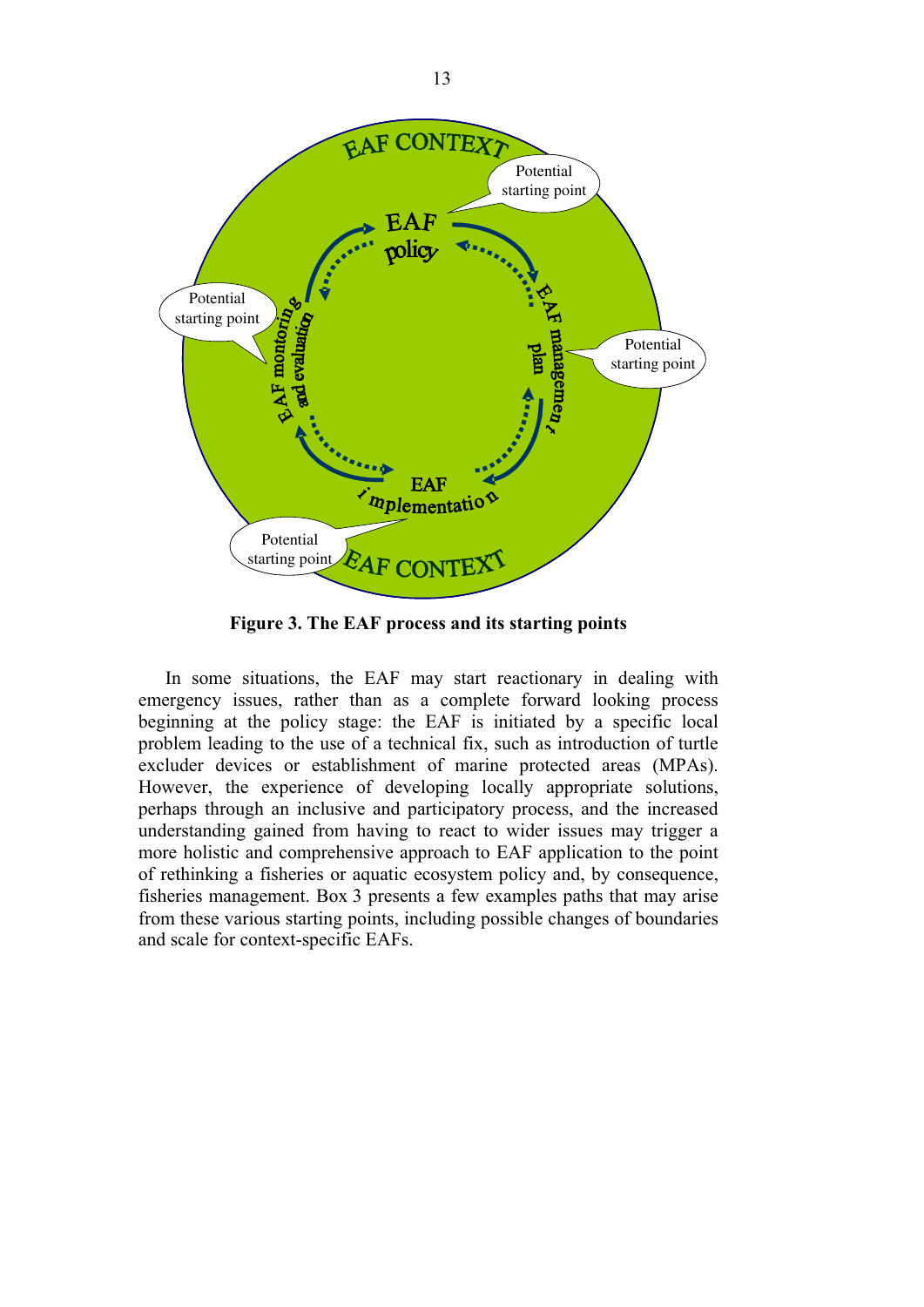The initiation of an EAF may take place at various stages of the EAF process, may target different scales and may evolve differently along the EAF path. The following figure presents four example starting points (A to D) and paths (1 to 4) of EAF initiation and implementation.



- **Path A1**: Starting from an international commitment to define aquatic resource policy at the level of an LME, leading to integrated natural resource management planning at this level; however, implementation of these plans occurs at the national level (within marine areas under national jurisdiction, including EEZ), with subnational adaptations of fisheries management plans within the internationally defined policies and plans.
- **Path B2**: Starting from the revision of existing fisheries management at the national-level to incorporate EAF principles and approaches, leading to a subregional agreement amongst two or more nations to adopt an EAF for shared or transboundary aquatic resources.
- **Path C3**: Starting with national policy revisions to incorporate an EAF, leading to more holistic, integrated and participatory approaches to managing waters in the territory of a country, including inland waters, following EAF principles, including fully functioning monitoring and evaluation mechanisms, and adaptive management.
- **Path D4**: Starting as a response to a crisis within the fishery such as a bycatch problem in a single fishery that is corrected by a technical measure (e.g. a turtle exclusion device); potentially leading to a revision of policy and management within this fishery and elsewhere that incorporates EAF principles.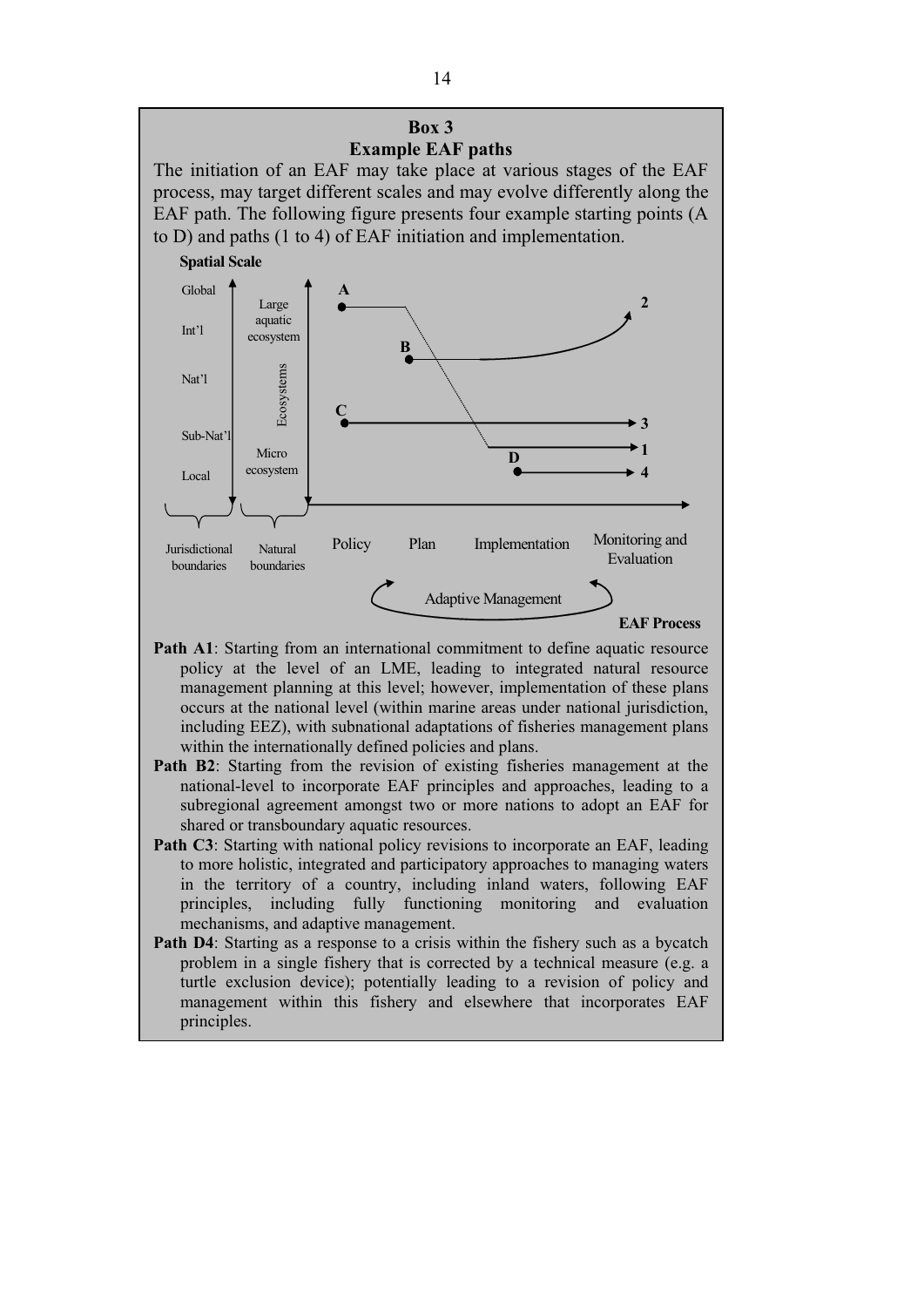# **2. UNDERSTANDING THE HUMAN DIMENSIONS OF THE EAF CONTEXT**

# **2.1 The fishery system: the starting point for defining the scope of the EAF**

The *EAF Guidelines* explain that EAF encompasses broader economic, social and ecological considerations than conventional fisheries management.<sup>14</sup> EAF broadens fisheries perspectives beyond the conventional focus on "fish and fleets", placing the fishery in a context of three main components – biotic, abiotic, and human – in a manner compatible with a "systems" approach to the fishery (see Figure 2). The fishery system is a social-ecological system, and consists of linkages between people and the environment, also outside the actual fishing operations.

The fishery system's components of particular interest to these guidelines are stakeholders and their needs and aspirations, and the associated policy, legal and institutional frameworks. These exist in a socioeconomic context and are linked by societal and cultural values. Some components will be at the core of the system (e.g. fishers as primary stakeholders and local fisheries management regulations) while others are more peripheral (consumers of fish products, environmentalists and legal frameworks). Within the fishery system there is a vital flow through a "supply chain" or "fish chain" that takes the fish caught from the sea *via* the post-harvest sector and on to the markets and the consumers – the "hook to cook" sequence. All these aspects need to be incorporated into the broader approach of EAF management.

However, a balance needs to be struck between the need for a broad perspective, yet avoiding excessive costs or overextending existing management capabilities. For any given fishery, the idea is to determine which components of the fishery system (resource, ecosystem boundaries, post-harvest activities, community institutions, other resource users, etc.) and what issues need to be incorporated to make EAF management effective. In Part II, Section 1, the process of prioritizing issues to be covered in an EAF is further discussed.

### **2.2 Boundaries and scales**

 $\overline{a}$ 

Once the decision to adopt an EAF is made, determination of the appropriate spatial boundaries and scale of the EAF will be among the necessary first decisions. The scale of a fishery system can vary greatly and ecosystems are not always clearly defined entities with unambiguous

<sup>14</sup> See Chapter 1.4 of the *EAF Guidelines.*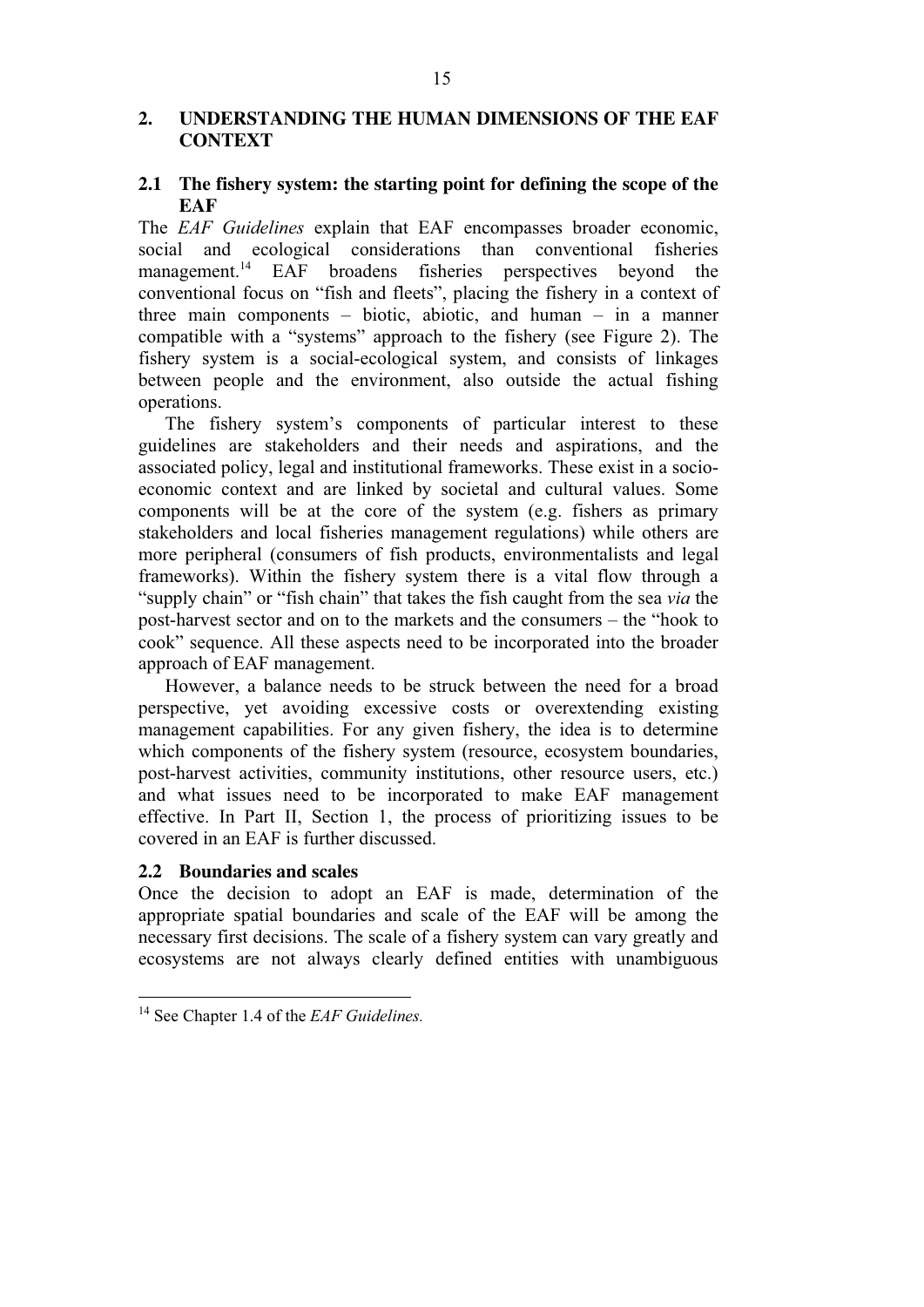boundaries. The final choice of fishery(ies) and geographic area for an EAF will depend on the broader issues identified but a preliminary delineation of the area concerned is necessary, if only to allow identification of main stakeholders. Hence, in practice, these initial activities of the EAF process should be considered preliminary and interactive (see also Part III, Section 1).

Depending on the local situation and the rationale behind the EAF decision, the spatial boundaries may already be established, reflecting the spatial jurisdiction of a country or a regional fisheries body, or coinciding with natural physical boundaries (see Box 3). In other situations, these may no longer be appropriate and there will be a need to expand them to include the essential ecosystem components. Moreover, EAF management may involve different spatial scales for dealing with the different case-specific system components from a governance and administrative point of view (see Box 4). $15$ 

# **2.3 Identifying stakeholders**

People are, of course, the core of the human dimensions of EAF and the identification and involvement of stakeholders are central to EAF. Understanding their values, needs, aspirations, and current livelihood circumstances, is key to informing policy and influencing management decisions. Involving stakeholders throughout the EAF process engenders process ownership and increases the likelihood of successful and sustained results.

A stakeholder analysis needs to be included as a key undertaking in any EAF process. Stakeholder analysis goes beyond identifying stakeholders toward determining their level of interest and respective association with the resources and issues under consideration. The stakeholder analysis should give a picture of who needs to be a partner and/or consulted in the EAF process and whose interests are too remote for this to be necessary. Not all stakeholders have the same stake and level of interest in resource management issues and different stakeholder may thus choose to be more or less involved at different stages in the consultation process.

<sup>15</sup> See also Chapter 4.1.2 in the *EAF Guidelines.*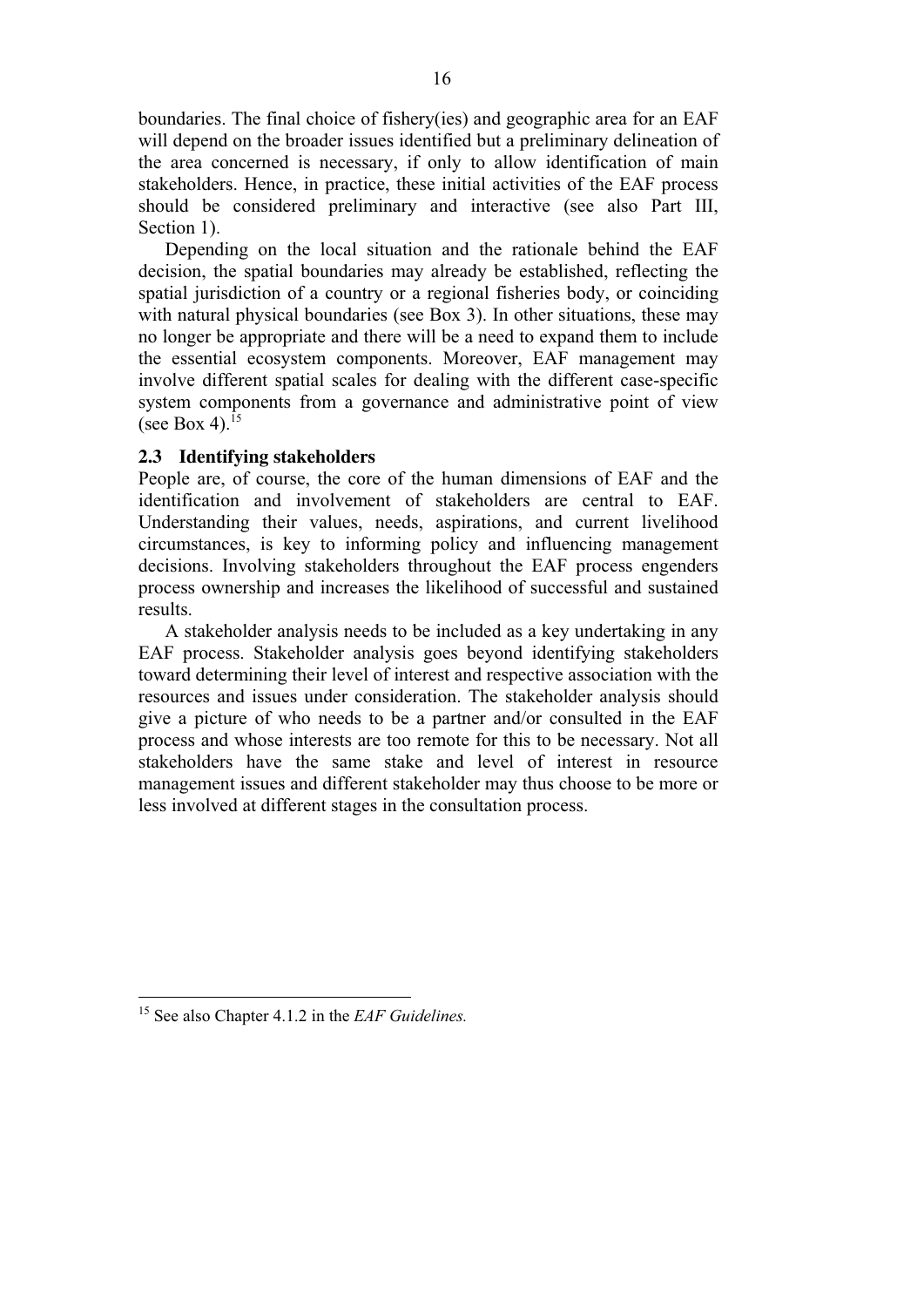## **Defining the boundaries and the scale of an EAF**

Management of any system requires the specification of its boundaries. Determining appropriate boundaries for an EAF is a challenging task. The challenge is compounded by having to mesh together biophysical ecosystem boundaries with social, economic and institutional boundaries. Management units could be defined to reflect biological stock units and oceanographic realities, or on the basis of human factors to reflect, for example, the cohesive nature of a fishing community (e.g. social networks) or political realities (e.g. jurisdictional boundaries). The factors that are of greatest importance in setting boundaries are likely to vary depending on the context.

The question of scale is important in three ways in relation to EAF management:

- First, it is important to understand whether the many social, economic and institutional considerations in implementing the EAF vary depending on the scale of the fishery and its system (e.g. local, national, regional, or even broader scale), and in what manner.
- Second, in implementing the EAF it will be important to address the challenges in managing fisheries in which human (social, economic and institutional) scales are different from that of the resource, or that of the harvesting (fishing) activity.
- Third, management of a given fishery may be required at multiple scales, and this may involve a process of "scaling up" or "scaling down". For example, if fisheries management is already implemented at a broad geographical scale (e.g. state, province or nation), it may be necessary to scale management down to work at a local level. Equally, where local-level or community-based management systems are in place within local ecosystems, it may be necessary to scale them up in order to allow for spatial heterogeneity and differing human and institutional arrangements. These situations imply a need for possible "cross-scale linkages".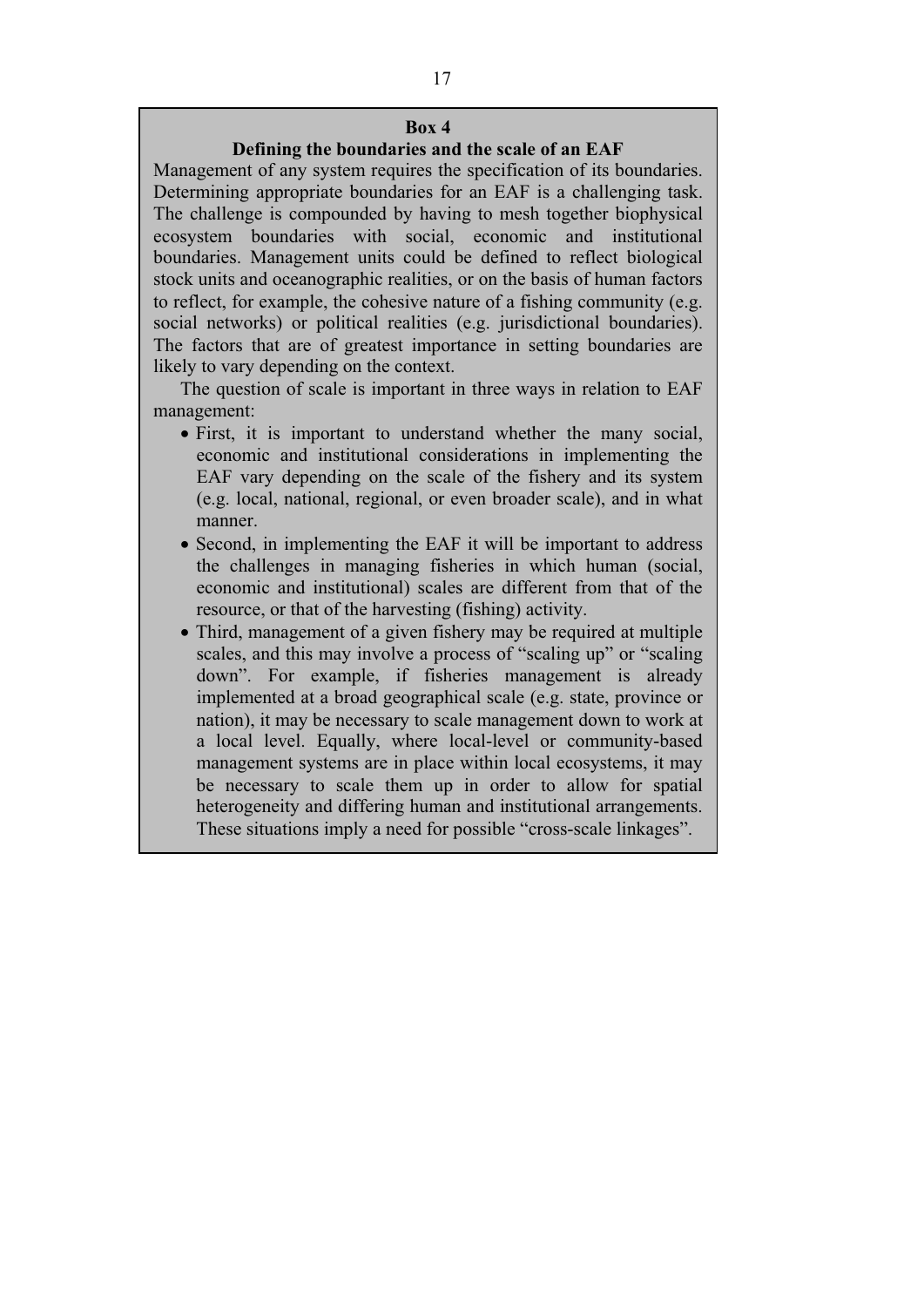# **Who are the EAF stakeholders?**

In the context of EAF, stakeholders can be defined as individuals, groups, organizations, or associations, that are involved in, have interest in, or are affected (positively or negatively) by, fisheries resource use and ecosystem management. Stakeholders may include groups affected by policy and/or management decisions, groups concerned about policy and/or management decisions, groups dependent upon fisheries resources for their livelihood, groups with claims over the area or resources, groups engaged in activities that impact upon an area or resource (e.g. oil companies, aquaculture) as well as those who have special interests in the area or resources (e.g. recreational divers, research community, environmentalists).

Stakeholder analysis is also an important analytical tool for promoting transparency. It seeks to understand relationships and power dynamics (see Box 6) and gives indications of where potential future conflicts might occur between stakeholder groups, allowing for taking mitigating measures at an early stage. Failure to identify and involve all relevant groups can lead to conflict later in the management process and can require costly interventions to resolve problems.<sup>16</sup>

<sup>16</sup> The *FAO Fisheries Technical Paper* No. 489 on the human dimensions of EAF includes further discussions on different aspects of stakeholder involvement and its Annex refers to some of the tools that are relevant in this context.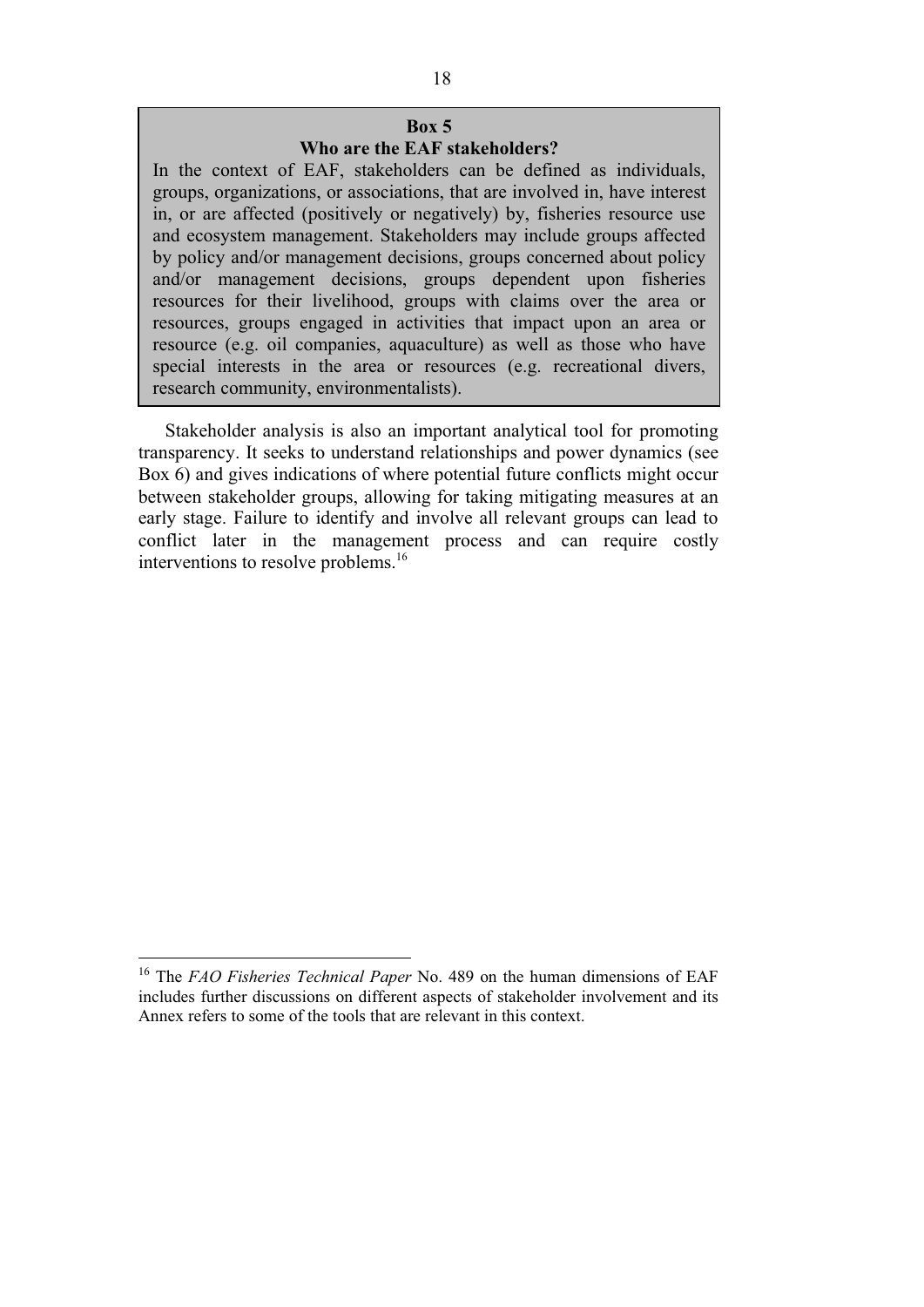# **Understanding power relations and dynamics**

Power differences might exist among stakeholder groups, e.g. between large industrial companies and small-scale fishers, or between different social groups within a fishing community, or between democratic versus authoritarian or modern versus traditional leadership structures. Such power dynamics often determine the willingness of stakeholders to participate in policy and management processes relevant to EAF management. Uneven power relations (whether perceived or real) are likely to result in limited or skewed involvement by relevant stakeholders, with the result that certain interests are not represented and decisions may lead to inequitable outcomes. Hence, understanding power relations is important to allow for effective participation of different stakeholder groups in the EAF process.

Signs that indicate uneven power relations include:

- patronage, which perpetuates powerlessness of vulnerable groups by maintaining dependency rather than increasing self-reliance;
- political manipulation and co-optation by powerful forces, including fisheries authorities;
- lack of accountability or mandates of representatives;
- assumptions that a move toward equity can be achieved without empowerment and capacity building;
- representation and pursuance of individual interests rather than the interests of society or resource users;
- frequent infractions of the rules that remain uncontrolled; and
- lack of clearly defined use and management rights.

# **2.4 Understanding societal goals and values**

Closely related to stakeholder identification is the requirement to comprehend their needs and aspirations, which are generally reflected in societal values and goals. These reflect shared understandings among groups of people (e.g*.* a nation, a small community, a group of resource users) of what is good, desirable and just, and what they aspire to and hope for.

It is these values and broad goals of society that provide the context for fisheries governance, policies, management systems, research directions and regulations, and that will also inform EAF policy formulation. However, while overarching societal goals may be broadly enshrined in a country's constitution and various policies that inform fisheries legislation and management systems, this does not mean that there is always broad consensus on these laws and systems. In reality, society comprises a heterogeneous mix of people and groupings with different values and goals.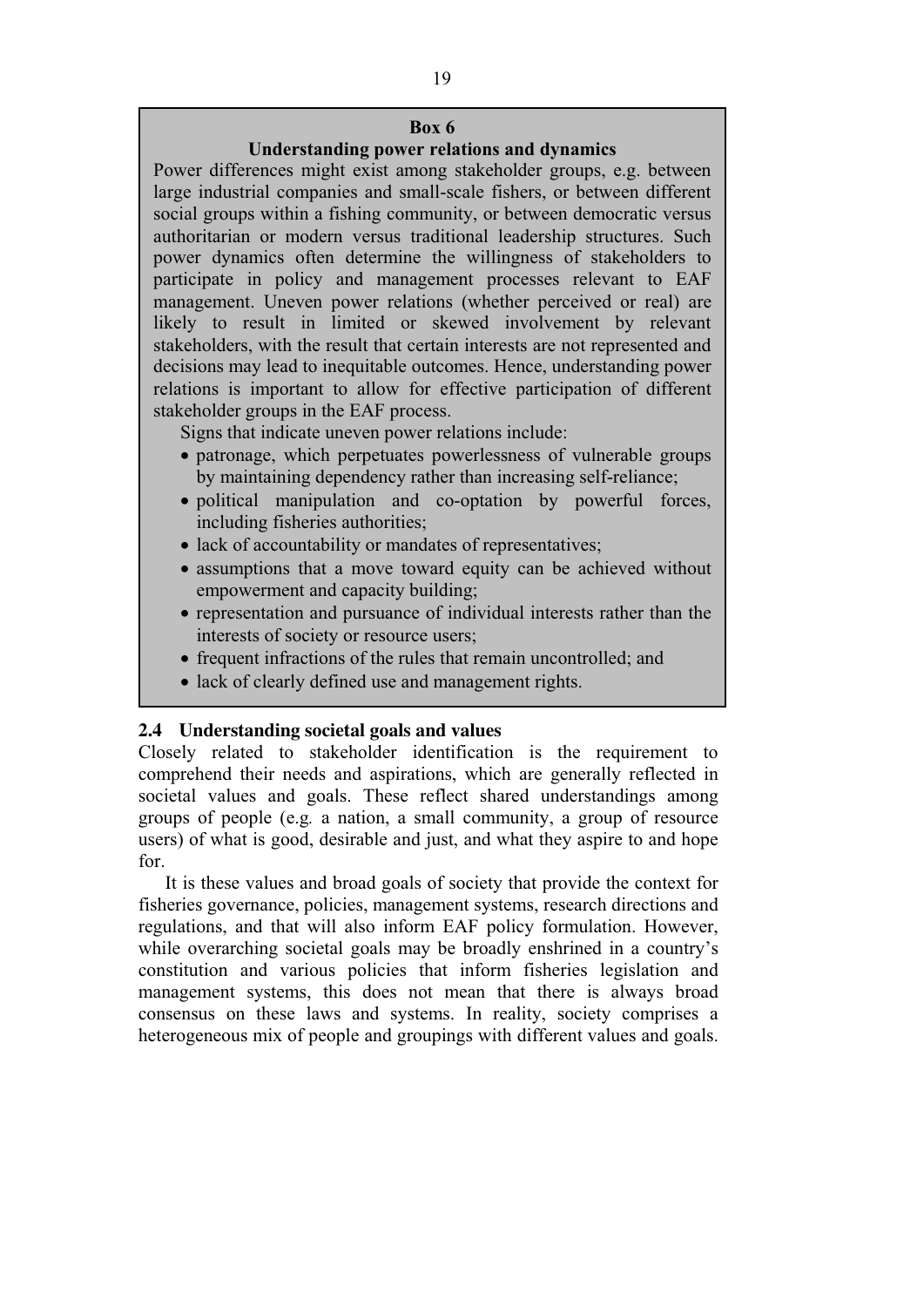Thus, when formulating policy and determining appropriate management strategies and plans for EAF, it may not be possible to reflect a consensus position that fully incorporates the goals and values of all groupings involved in the fishery system. There are most likely to be elements of winning and losing and certainly the need to arrange for tradeoffs. The process hence needs to be participatory, transparent and adequately documented to allow stakeholder groups to understand why certain choices have been made. The formulation of EAF policy is further discussed in Part III, Section 3.<sup>17</sup>

### **2.5 Human values of ecosystem services**

In order to assess choices and prioritize among different options with regard to EAF policy goals and objectives, the services that ecosystems provide to humans need to be understood. The ecosystem services can be grouped into four different categories:<sup>18</sup>

- *Provisioning services* include the products that can be obtained from the ecosystem, e.g. food (fish), fuel, genetic resources, pharmaceuticals and freshwater.
- *Regulating services* comprise ecosystem processes related to water quality, biological controls, climate, etc.
- *Cultural services* cover what people can obtain in the form of spiritual enrichment, recreation, aesthetic experience and other non-material benefits.
- *Supporting services* are those needed to produce the other ecosystem services; their impact on people is either indirect or occurs over a long time period.

The different services have values to individuals and societies. Every time a decision is made regarding an activity that is relevant to an ecosystem, it will influence the stream of services provided by the natural system and, either directly and indirectly, human welfare. EAF managers need to understand the various ways in which different groups of stakeholders are affected by decisions and how they value the concerned services.

It is a difficult task because of the variety of ecosystem services provided and the vast array of values and stakeholders. A first step towards understanding these values would include the involvement of stakeholders in order to determine the matrix of ecosystem services potentially affected

 $17\,$ <sup>17</sup> A process for developing objectives from principles and societal goals is described in Chapter 4 of the *EAF Guidelines*.

<sup>&</sup>lt;sup>18</sup> Millennium Ecosystem Assessment. 2003. *Ecosystems and Human Well-Being – A Framework for Assessment.* Island Press. 212p.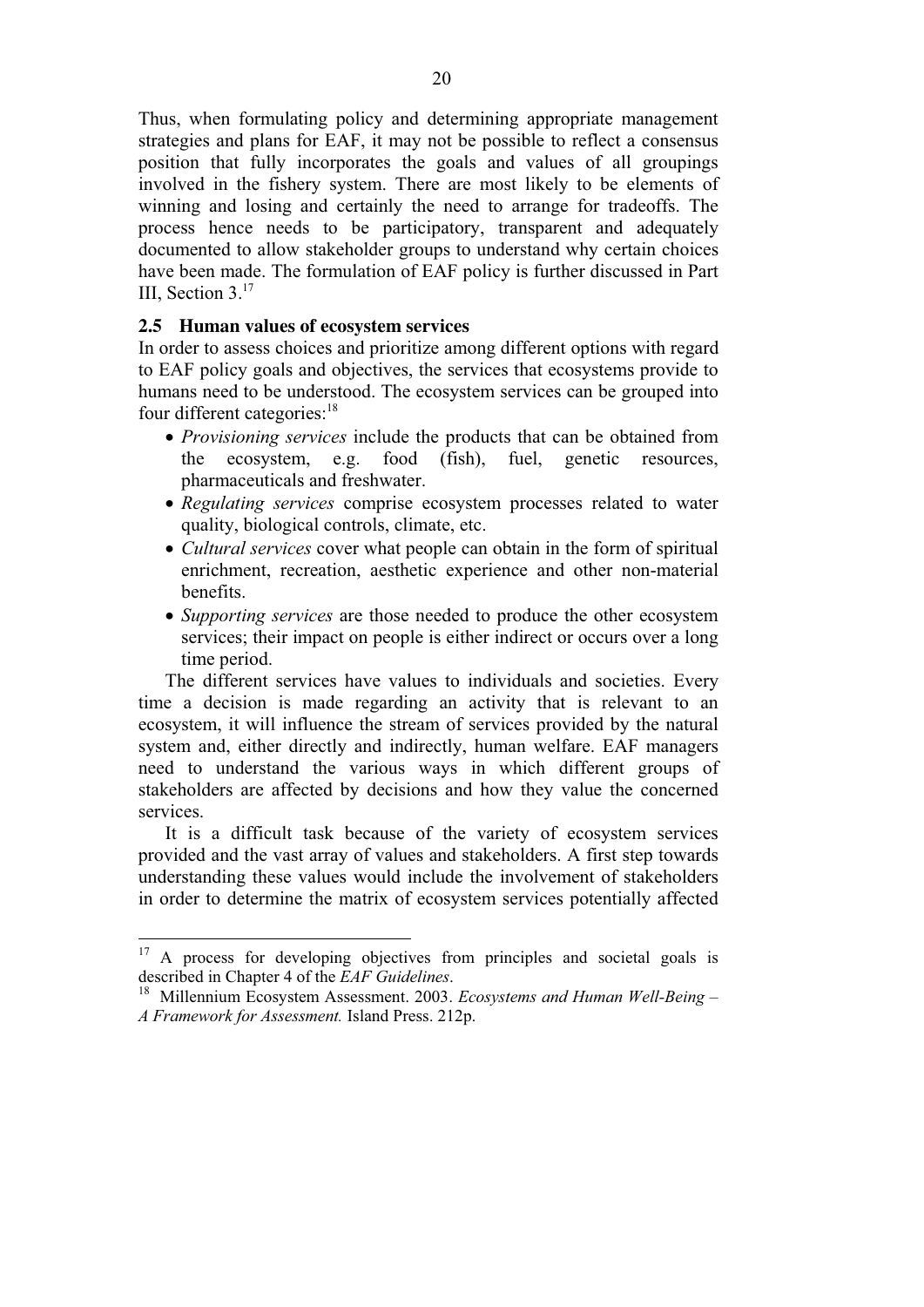by EAF management actions. Including a broad range of stakeholders helps to define the holders of values, from the local to global scales, and to provide a comprehensive understanding of the potential services related to specific ecosystems (see also Parts II, Section 1 and III, Section 4).<sup>19</sup>

# **2.6 Legal, policy and institutional frameworks**

Societal goals and values influence policy and are reflected in policy, legal and institutional frameworks. As seen above, the EAF concepts and principles are contained in a number of international instruments and agreements. There is also a number of regional, national and local frameworks relevant to EAF. It is important for the EAF manager to understand what these frameworks are, how they affect the EAF process and what changes are required for enabling the implementation of an EAF.

An EAF can only be implemented successfully within the context of an effective over-arching framework for management. Key policy concepts relevant for the EAF management framework and with implications on the institutional arrangements needed include:

- $\bullet$  the precautionary approach;<sup>20</sup>
- effective stakeholder participation;
- fishery and ecosystem management approaches, including the allocation of management and use rights; and
- coordination and intersectoral interactions.
- *Good governance* is a basic requirement for the framework as a whole.

These EAF policy concepts and their implications for institutional and legal arrangements are further discussed in Part II, Section  $2<sup>21</sup>$ 

## **2.7 The socio-economic context**

 $\overline{a}$ 

Understanding socio-economic and demographic characteristics of the fishery system is necessary in order to identify context-appropriate management approaches. Some relevant aspects of the socio-economic EAF context are reviewed below.

<sup>&</sup>lt;sup>19</sup> More information on ecosystem services and assessment methods is provided in Chapters 3 and 6 of the *FAO Fisheries Technical Paper* No. 489 on the human dimensions of EAF and in the *EAF Guidelines* (e.g. see Annex 3 on Economic valuation).

<sup>&</sup>lt;sup>20</sup> See FAO. 1996. Precautionary approach to capture fisheries and species introductions*. FAO Technical Guidelines for Responsible Fisheries*. No. 2. Rome, FAO. 1996. 54p.

<sup>21</sup> Legal and institutional aspects are also discussed in Chapter 4.2 of the *EAF Guidelines*.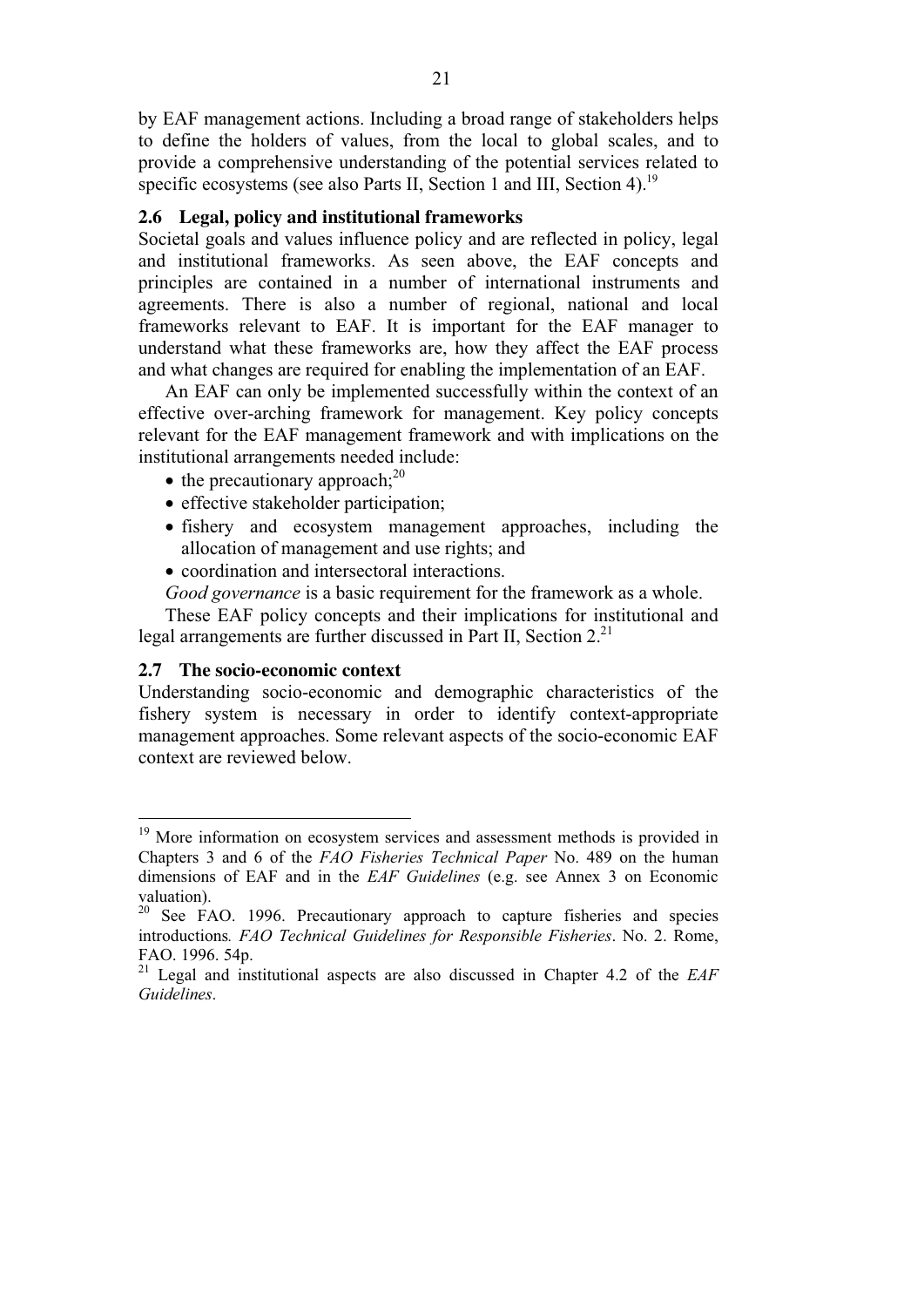### *2.7.1 Employment and livelihoods*

The contribution of fisheries to employment and livelihoods varies considerably between and within countries. The introduction of EAF is likely to affect, in both positive and negative ways, this part of the national economy. Changes may be expected in, for example, existing employment patterns and income levels of fishery participants and other resource users, the skills base of employees, and the degree of dependence on the fishery or ecosystem. These factors should, where possible, be quantified and considered prior to implementing EAF.

Changes to fishing operations resulting from the implementation of EAF are likely to extend beyond simply impacting on employment and fishers' livelihoods. Due to indirect impacts on the commodity supply chain and the linkages within the fishery system, other socio-professional groups and subsectors will also be affected. These might include supply side inputs to the fishing operation through "upstream" activities, such as: (i) investments (e.g*.* vessels, engines and gear); (ii) operational costs (e.g. fuel, ice, food, bait, labour costs); and (iii) maintenance costs, and "downstream" activities post-harvesting (e.g. processing and marketing). Similar impacts may exist for other resource users, for example, in the tourist sector.

### *2.7.2 Economic status of the fisheries*

To be able to assess the potential economic impacts of management decisions, EAF managers need to have an understanding of the economic structure and health of the various economic subsectors of the fishery system. With regard to fishing operations, the following aspects, *inter alia,* need to be understood:

- motivations for entry into the fishery (could be dominated by "push" factors, i.e. there are no or few alternative economic occupations for the local population, or "pull" factors, i.e. there is money to be made in the fishery and this attracts new entrants);
- whether profits or economic rent are being maximized;
- the extent to which the fishery is dependent on subsidies or other forms of assistance; and
- whether the fishery comprises a large number of small vessels owned by many or a small number of large vessels owned by few.

This information facilitates the assessment of likely effects of different EAF management options and helps identifying needs for mitigating action. For example, EAF managers may need to consider what economic alternatives exist for the displaced labour if fishing effort reduction is deemed necessary and what can be done to provide alternative livelihood options (see also Part II, Section 2).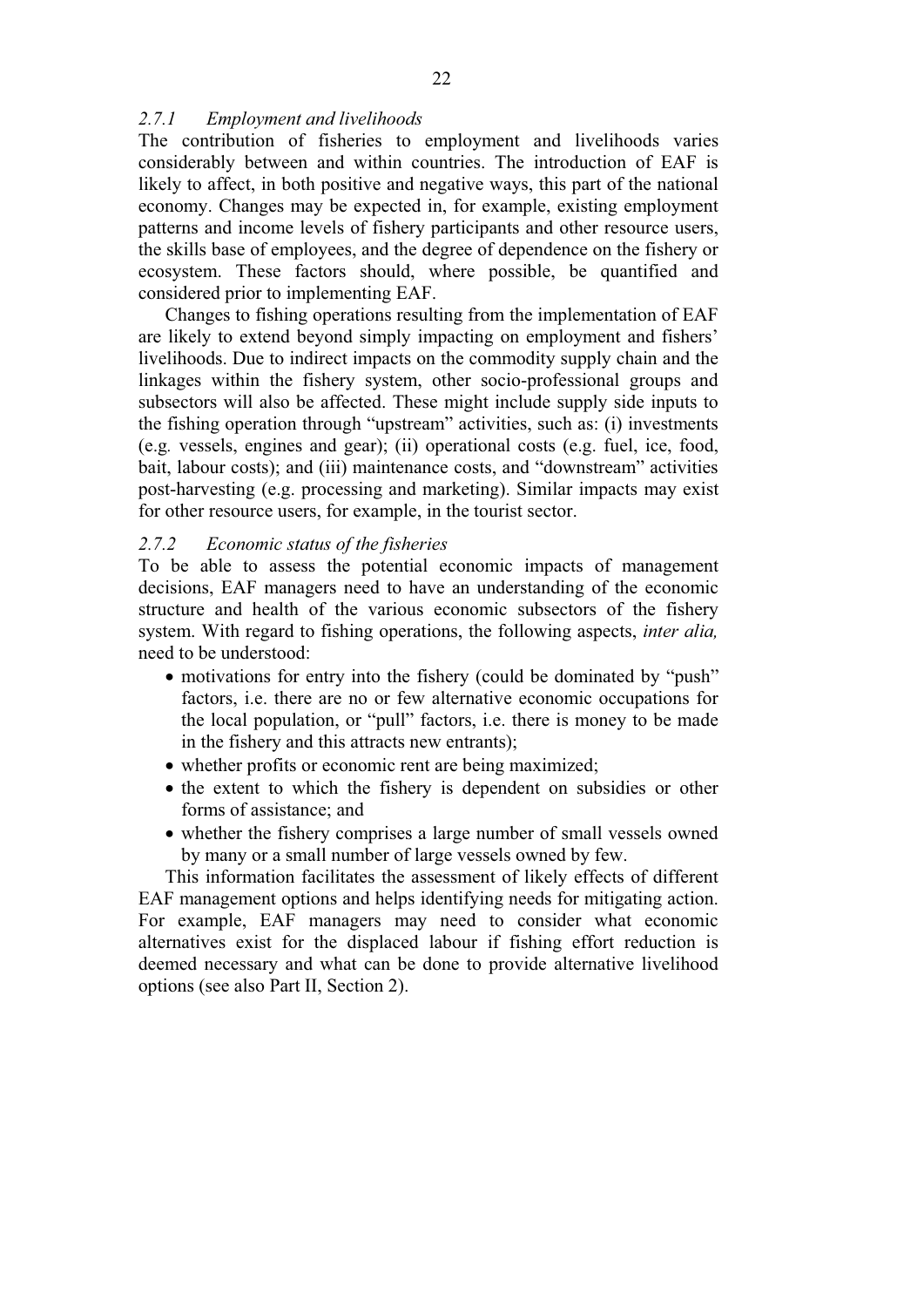# *2.7.3 Trade and global markets*

Exports of fish and fishery products have grown steadily over the last few decades with almost 40 percent of world fish production now entering international trade. Also, there have been important developments during the last decades intending to support the role of governments in ensuring responsible fisheries worldwide. Although the World Trade Organization (WTO) – established in 1995 on the basis of the General Agreement on Tariffs and Trade (GATT) – has no specific agreement dealing with the environment, the WTO agreements confirm governments' right to protect the environment, provided certain conditions are met, and a number of them also include provisions dealing with environmental concerns. The objectives of sustainable development and environmental protection are included in the preamble to the agreement establishing the WTO.

WTO members can take "measures necessary to protect human, animal or plant life or health" and "measures related to the conservation of natural resources". This includes measures that otherwise would not be permitted under WTO rules. This principle has been confirmed in several disputes involving fish and fishery products as well. However, such environmental action must be applied without arbitrary or unjustifiable discrimination and must not constitute a disguised restriction on international trade. In other words if a government wants to improve its environment, such measures must be applied equally to domestic and foreign products.

In pursuing an EAF, it is imperative that the impacts of globalization and international fish trade on the possibilities to manage the use of ecosystem resources be understood and addressed by all stakeholders engaged in formulating policies and management plans relevant to EAF. In fact, the range and speed of globalization and the resulting impact on national fisheries place an even higher degree of responsibility on national governments in ensuring sustainable fisheries management practices, including those related to international trade. Confronting this challenge may mean also having to address issues outside the usual mandate of fisheries departments and this is an area where cross-sectoral collaboration and multidisciplinary EAF teams are particularly important.

#### *2.7.4 Distributional and equity issues*

Intergenerational equity (i.e. ensuring fairness in allocation and use of resources between generations) and intra-generational equity (i.e. ensuring fairness in allocation and use of resources within the current generation) are central to the concept of sustainable fisheries management and should thus be key principles guiding efforts to move toward more responsible approaches to fisheries management through EAF.

Thus, in the development of policies and plans, and in the identification of appropriate management options, there needs to be careful consideration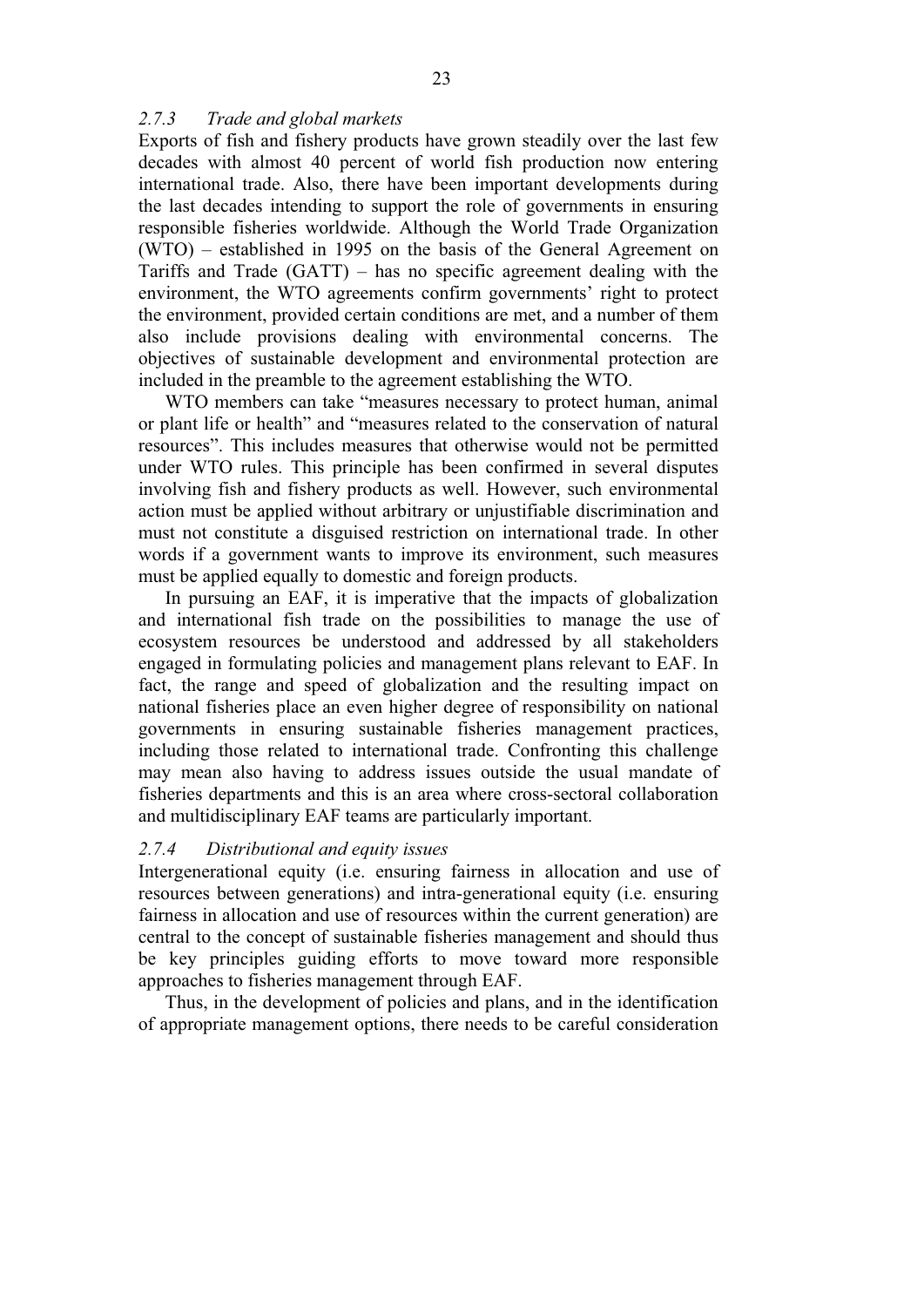of proposals and decisions in relation to short-term and long-term benefits and costs. EAF policies, management plans and measures have to be concerned with improving the state of ecosystems and resources for current and future generations that leads to overall long-term social, economic, institutional and ecological sustainability. It is likely that, in the short-term, the implementation of an EAF could lead to a reduction in fishing effort and hence hardship for some, particularly where alternative livelihoods or interim relief measures cannot be identified and introduced. Distributional effects are further discussed in Part II, Section 1.

### *2.7.5 Poverty and vulnerability*

Implementing EAF in a poverty context requires a better understanding of the local situation because the livelihoods of stakeholders are often particularly vulnerable to changes. It also requires special attention to how stakeholders are selected and appropriate approaches for ensuring their effective participation, in particular when including marginalized groups.

Fisheries-related poverty can be viewed as both a result of inadequate fisheries management (e.g. depleted fish stocks) and a constraint to moving toward a more responsible approach to fisheries management. The constraint stems from the fact that it is commonly ethically and politically problematic to exclude poor people from fishing without creating alternative sources of food and livelihoods. In addition, when food is an absolute requirement, responsible fisheries practices become very much a secondary issue for those dependent on the fishery. Neither can the reality of poverty in fishery-dependent communities be necessarily resolved through fisheries (or ecosystem) management, since it is not always directly related to the resource or catch levels. For example, in some fishing communities fishers may catch and trade reasonable volumes of fish, but structural poverty might be prevalent because access to health and other social services is lacking, physical infrastructure is poor and representation on political structures is inadequate. Moreover, social and institutional structures may exclude poor and marginalized groups from influencing the access to and use of fishery resources.

While fishing may not necessarily generate high economic returns, for many households, fishing activities often provide a way to sustain livelihoods and prevent people from becoming poorer. From an economic perspective, there may be no resource rent generated by such activities, but from a social and cultural point of view, this way of providing livelihoods is vital. In areas where alternative employment is scarce, and where social security is not common, fisheries constitute a kind of welfare system or safety net that reduces dependency and vulnerability by reducing exposure and sensitivity to risk. If fishing is highly seasonal for natural resource reasons, then poverty may also be seasonal. Policy or management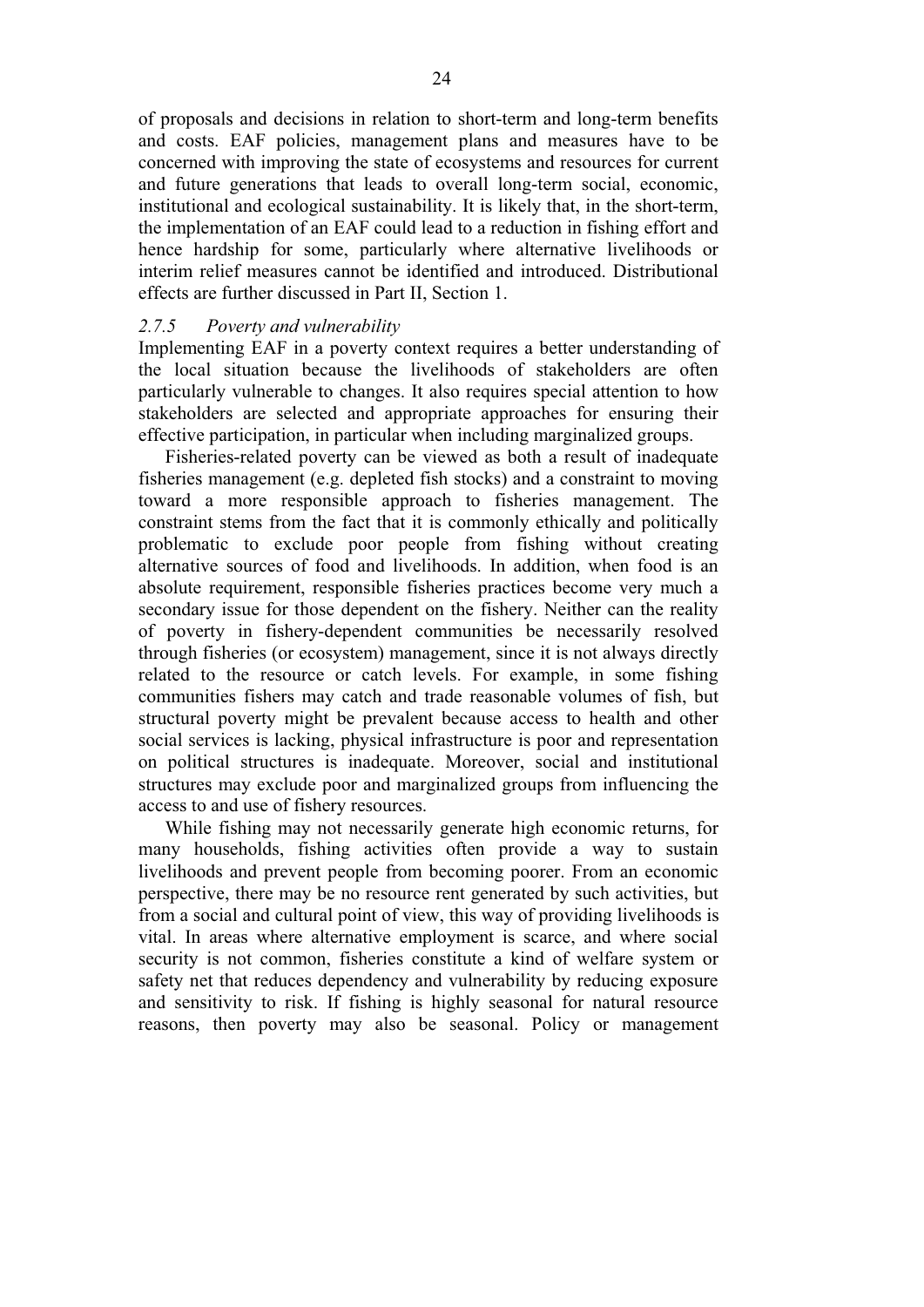interventions that restrict access to fisheries resources can exacerbate the vulnerability status of poor fisher households and communities. It is therefore imperative to understand the vulnerability context in which resource users operate and this context should inform the nature of policy and management measures considered (see also Part II, Section 5).

#### *2.7.6 Gender*

In many societies and human groupings, social institutions and values tend to maintain and reproduce differentials in power, economic, and social relations between men and women, which give rise to different degrees of inclusion/exclusion in most social groupings. In such circumstances, men and women assume different roles, rights, responsibilities and obligations in the fishery system and thus have different life courses and needs. Although gender roles and relations are situation specific and require an in-depth analysis to be clearly understood, there is generally a labour division along gender lines with men focusing primarily on harvesting (fishing from boats) and women on land based activities like fish culture, fish processing and marketing. Where women participate in fish capture and pre-fishing activities, it is often by preparing and mending nets or by preparing bait, or financing fishing activities undertaken by men.

In fisheries, resource management programmes and initiatives often target primarily male members of the community, and women are generally assumed to be secondary role players and are given a lower priority. These approaches not only reinforce and perpetuate traditional hierarchical divisions of labour and decision-making, they also depart from the basic principles of participation and social justice which underpins EAF.

The introduction of EAF policies, plans and management measures needs to take into account the differential effects of these interventions on men and women. Gender equity should be included in development programmes, especially in resource management. Gender planning would take into account the practical needs of men and women resulting from the actual conditions they experience because of prescribed gender roles, as well as women's strategic interests (i.e*.* what is required to overcome the generally subordinate position of women to men), within the existing social, economic, cultural and political contexts. Mainstreaming gender in EAF means planning that focuses not only on providing for equal treatment of men and women involved in fishing related activities, but planning that ensures equitable outcomes. Thus, in the formulation of EAF policies and plans, it is desirable to use participatory methods that provide opportunities for the differential needs of men and women to be identified and addressed.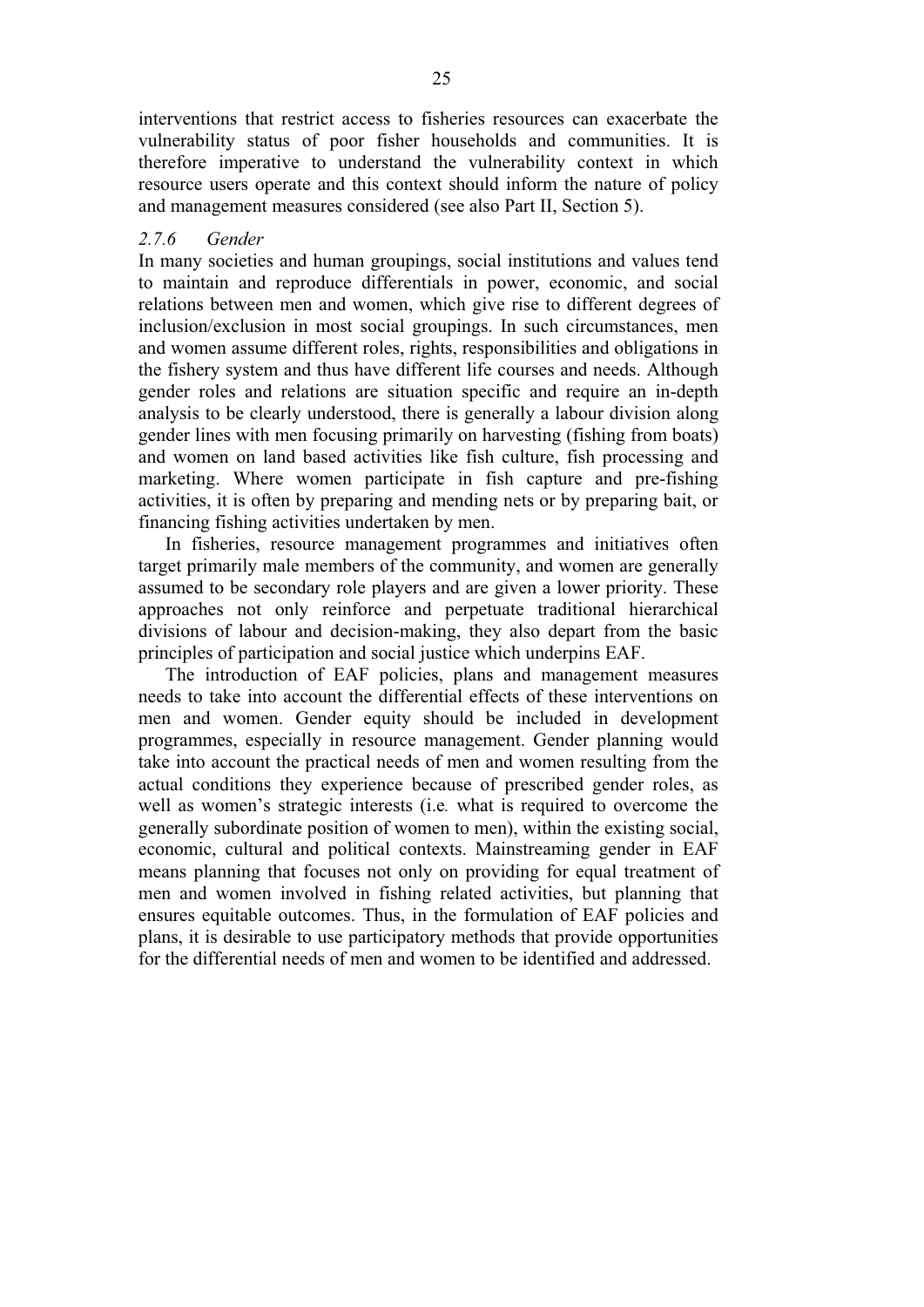# *What are the main aspects of the social, economic and institutional context that EAF should consider?*

*In order to accurately incorporate and capitalize on the human dimensions relevant to an EAF, the fishery system – defined in coherence with the scale and boundaries of the EAF – and its components from "hook to cook" as well as context need to be understood and considered, including:* 

- the stakeholders, their different goals and aspirations, and the power relations between different groups;
- the aquatic ecosystem services and how they are valued by stakeholder groups and society;
- the legal, policy and institutional legal frameworks; and
- the socio-economic context of the fishery system, including employment and livelihoods, the economic status of the fisheries, trade and global markets, distributional and equity issues, poverty and vulnerability, and gender.

# **3. INFORMATION FOR EAF**

# **3.1 The "best available information" principle**

Ecosystem approaches are often perceived as being data-intense, analytically complex, requiring large amounts of information and extremely costly. This may be true in some cases, but there are many options and paths for initiating and establishing an EAF that are no more onerous than conventional fisheries management. For example the "best available [scientific] information<sup>"22</sup> could in some cases be confined to traditional knowledge and basic fishery assessments. Inadequacy of scientific data should not, in principle, hinder the application of EAF provided the precautionary approach is applied appropriately. As pointed out previously, EAF starting points and paths may differ markedly and an incremental approach to adopting EAF is often decided as the most effective. In such an incremental approach, the minimum data set may simply be that which allows fisheries managers and other stakeholders to obtain a reasonably comprehensive appreciation of the fishery system. The best available information is likely to come from a mixture of qualitative and quantitative data generated by utilizing various knowledge types and sources.

 $\overline{a}$  $22$  The Code stipulates that the best scientific evidence available shall form the basis for conservation and management measures (see, for example, Article 7.1.1). It also outlines requirements in relation to fisheries research (Article 12).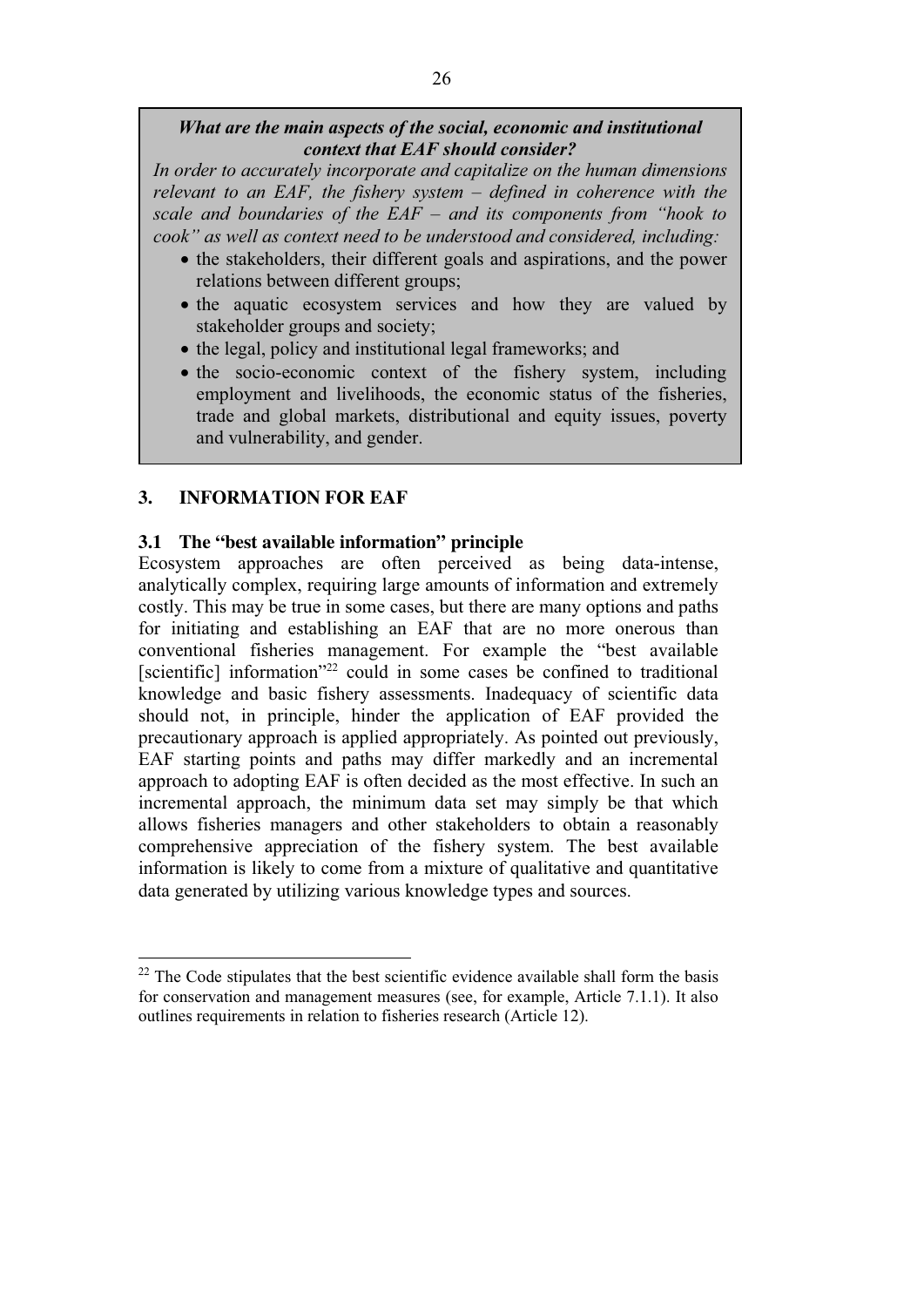In the *EAF Guidelines*, an overview is given to the information requirements and use in the different components of the EAF process.<sup>23</sup> This chapter provides general guidance on the generation and use of human dimensions information, the characteristics of information systems for supporting successful EAF, and other EAF information particularities.

## **3.2 Information systems**

The purpose of information systems, including both research and routine data collection (e.g. fishery statistics, gender profiles, poverty indices), is to provide data that are useful for decision-making. Research and data collection for EAF should be limited to what is essential for the EAF decision-making process. This applies to biological and ecological information but is especially important for social science research and data collection since they are often particularly time-consuming, costly and intrusive. The data needs should hence be clearly defined and the data collection methodologies should be appropriate to the social context, have the support of fishery stakeholders and be unobtrusive to the extent possible.

# **3.3 Integrating different knowledge systems**

Information can be obtained from different knowledge systems that may be compatible to various degrees. EAF should draw on different knowledge systems including:

- traditional knowledge (or indigenous knowledge), typically a deep cultural feature evolved and passed down through generations within particular groups, often of aboriginal peoples;
- local knowledge, typically a more recent knowledge set and shared by people in a particular location; and
- scientific knowledge, typically generated through carefully designed research experiments, reasoning or observation within academic or technical social or natural science settings.

Often information will be available from all three knowledge systems and include both qualitative and quantitative information, which may cause problems of integration. However, tools for and examples of such integrations exist. As an example of integration, one can use participatory geographic information systems  $(PGIS)^{24}$  to maximize the contributions of different knowledge types to the generation of integrated biophysical, socio-

<sup>23</sup> See Chapter 2 of the *EAF Guidelines.*

<sup>24</sup> For an example application of PGIS, see Wedell, V.A. 2007. *Capturing local knowledge for cooperative fisheries management using participatory geographic information system (GIS) approach in Port Orford, Oregon.*  http://hdl.handle.net/1957/4786.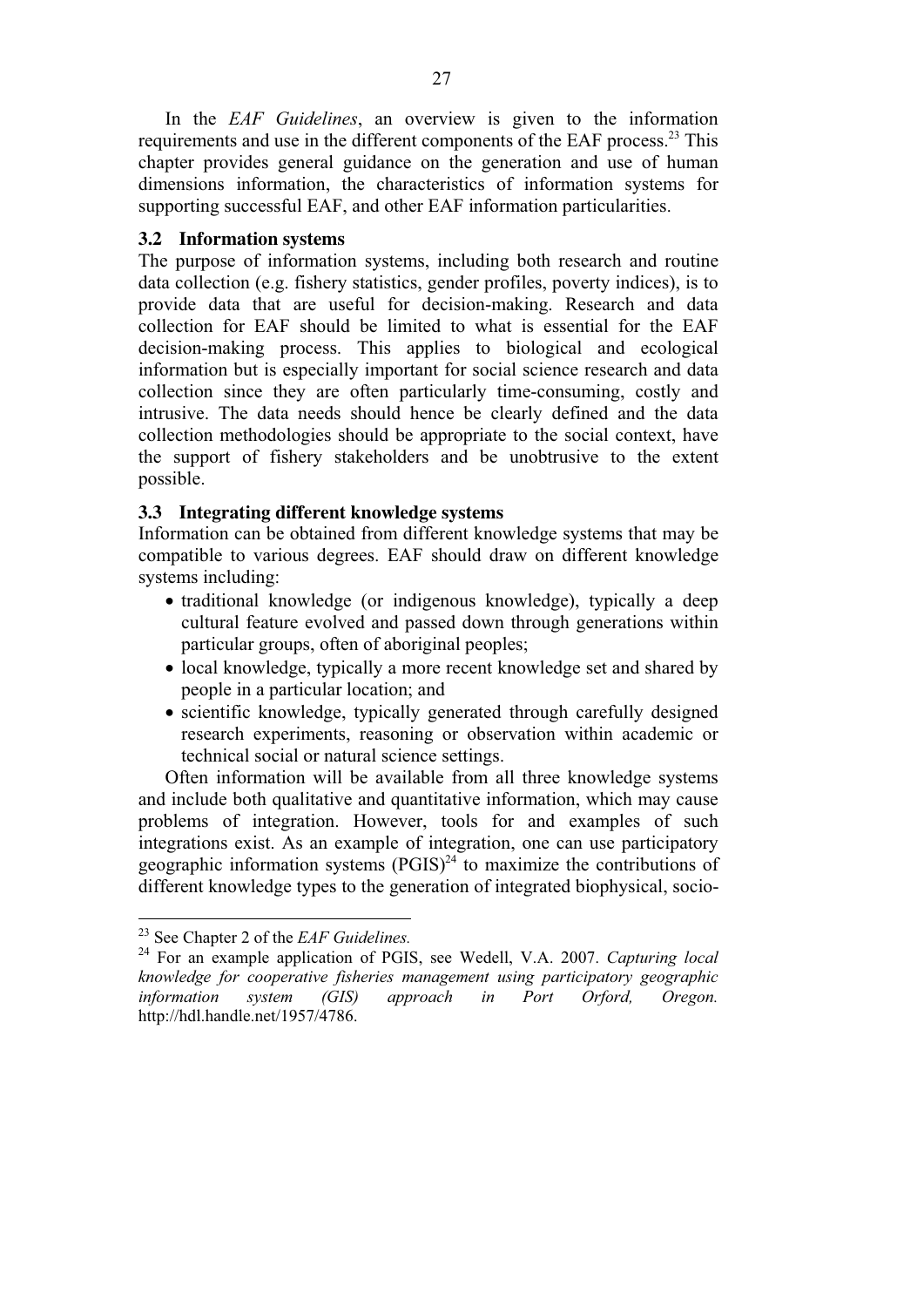economic and governance information, and then use this product for management decision-making in data-poor situations.

Risk and uncertainty are relevant to information for EAF in general but the treatment of these from a human perspective is particularly important since they have implications for the behaviour of the people in the fishery system. It is often useful to engage all three types of knowledge systems in order to understand how various stakeholders perceive and react to risk and uncertainty. EAF needs to take matters such as vulnerability patterns, risk exposure and resilience levels into account, including the social strategies that people develop for coping with risk and uncertainty.

It is important that EAF managers learn about different data and knowledge types, how to integrate them and how to overcome real or perceived barriers between holders of different sets of knowledge. Much of this can be accomplished through the use of participatory approaches, interdisciplinarity, capacity building for handling of different knowledge types, stakeholder communications and appreciation of how different stakeholders perceive and cope with risk and uncertainty based on their own knowledge.

### **3.4 Sources and types of data and information**

Human dimensions data requirements for EAF have more diverse sources than those for conventional fisheries management practices, extending beyond fisheries to other economic sectors and uses of the aquatic environment. For example, in an EAF for a coastal watershed and marine system, data sources could include an agricultural census, a coastal industry labour force survey, tourism studies and an analysis of traditional uses of forest products. EAF may also rely more upon household rather than solely fishing enterprise data as is often the case in conventional bio-economic analyses. The use of household-based data often facilitates comparisons among economic sectors and connections with other ecosystem research.

Data needs for both short and long-term EAF components have to be prioritized. For example, data on site specific poverty and living standards may be required immediately through targeted short-term research, but basic demographic data may await the next national population and housing census. Revising information needs and sources will be part of the adaptive management process (see also Part II, Section 3). When possible, critical data needs that are identified and initially met by targeted short-term research, should be incorporated into future census exercises or routine data collection programmes.

#### **3.5 Participation in information systems**

As in other aspects of EAF planning and implementation, stakeholder participation is also important when it comes to data collection, analysis, interpretation, validation, monitoring and evaluation as well as to sharing in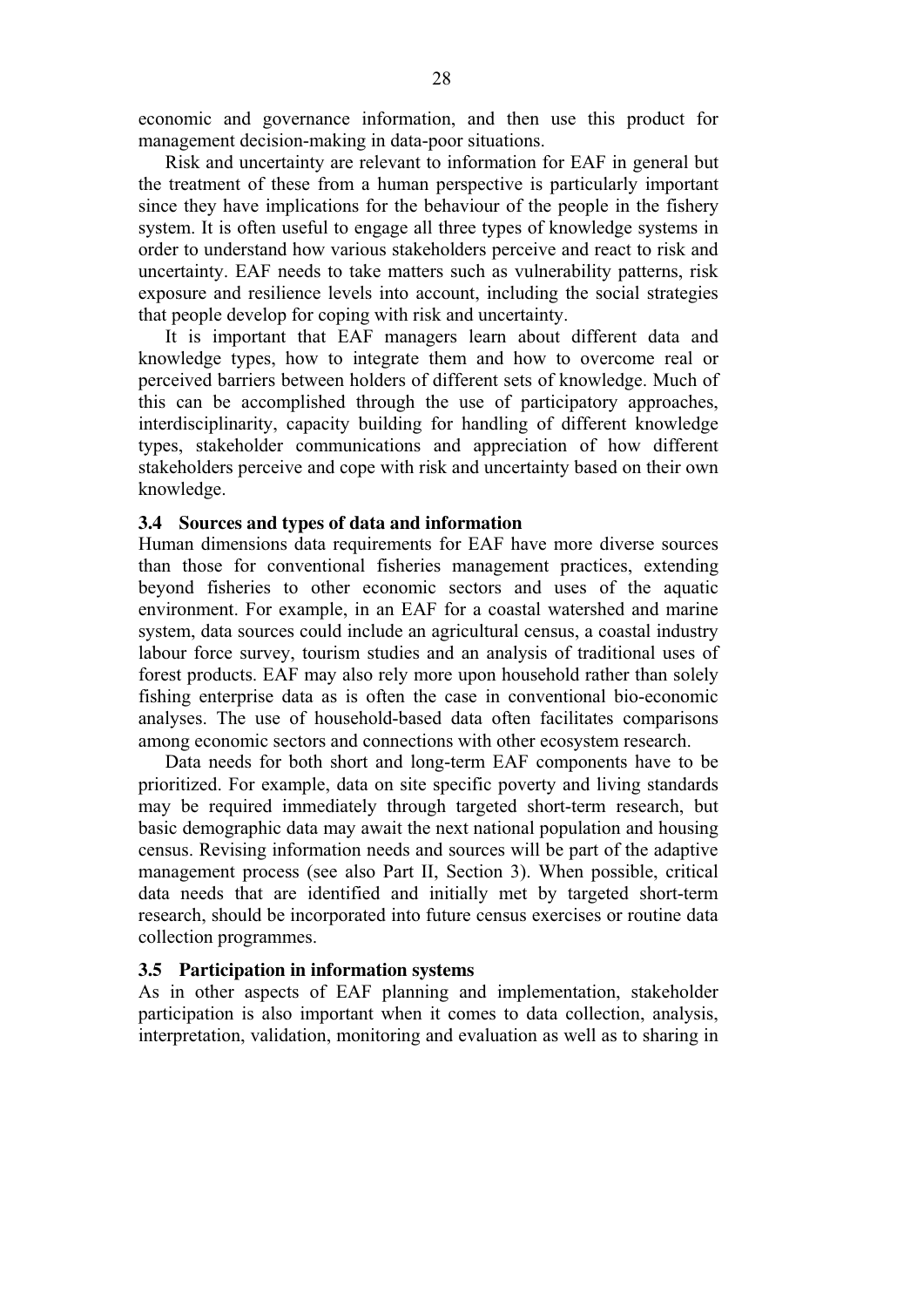decision-making at various levels. In the context of human dimensional research and information generation, participation should be used where beneficial and feasible, as an appropriate means toward well-defined ends. This is particularly the case as there are many different costs to participation, borne in different proportions by different stakeholders.

In pursuing participation in research and information generation, management authorities should beware, however, of coercing or co-opting less powerful stakeholders to join in the process and of simply transferring costs to ease their own burden. The approaches to establishing and sustaining participation in research and information generation are no different for the social, economic and institutional aspects of EAF than for ecological aspects of EAF or for conventional fisheries management practices but, because emphasis is on human dimensions, special care must be taken. For example, focus groups and workshops are common methods for participatory research in many contexts, but in social, economic and institutional research the generation of good quality data and information is often quite dependent on taking into account stakeholder interactions more than is the case for biophysical data.

## **3.6 Interdisciplinarity**

Fisheries authorities still tend to be dominated by natural scientists and natural science perspectives with inadequate social science capacities. However, and much more so than in conventional fisheries management practices, the human aspects of EAF research and information generation require interdisciplinary, not just multidisciplinary, capabilities. Although there is an increasing trend in universities to offer interdisciplinary courses and programmes in fisheries that include social sciences, many practical management skills are often lacking (e.g. facilitation, negotiation and change management). In EAF, current research into governance and institutional networks also draws heavily upon other areas such as business and organizational management that are not typical academic disciplines. Managers may need to acquire knowledge and skills outside of their management authorities through appropriate networking and formal or informal alliances to handle the human aspects of EAF.

### **3.7 Raising awareness and communication strategies**

A critical part of information management, especially when dealing with change and human dimensions, is effective communication. Much information will be needed to manage the change from no or conventional fisheries management practices to EAF. One of the first steps is raising awareness, which may be combined with various levels of advocacy to make the message more influential.

The ways of raising awareness are numerous and some are more culturebound than others. Public talks, media presentations and printed material in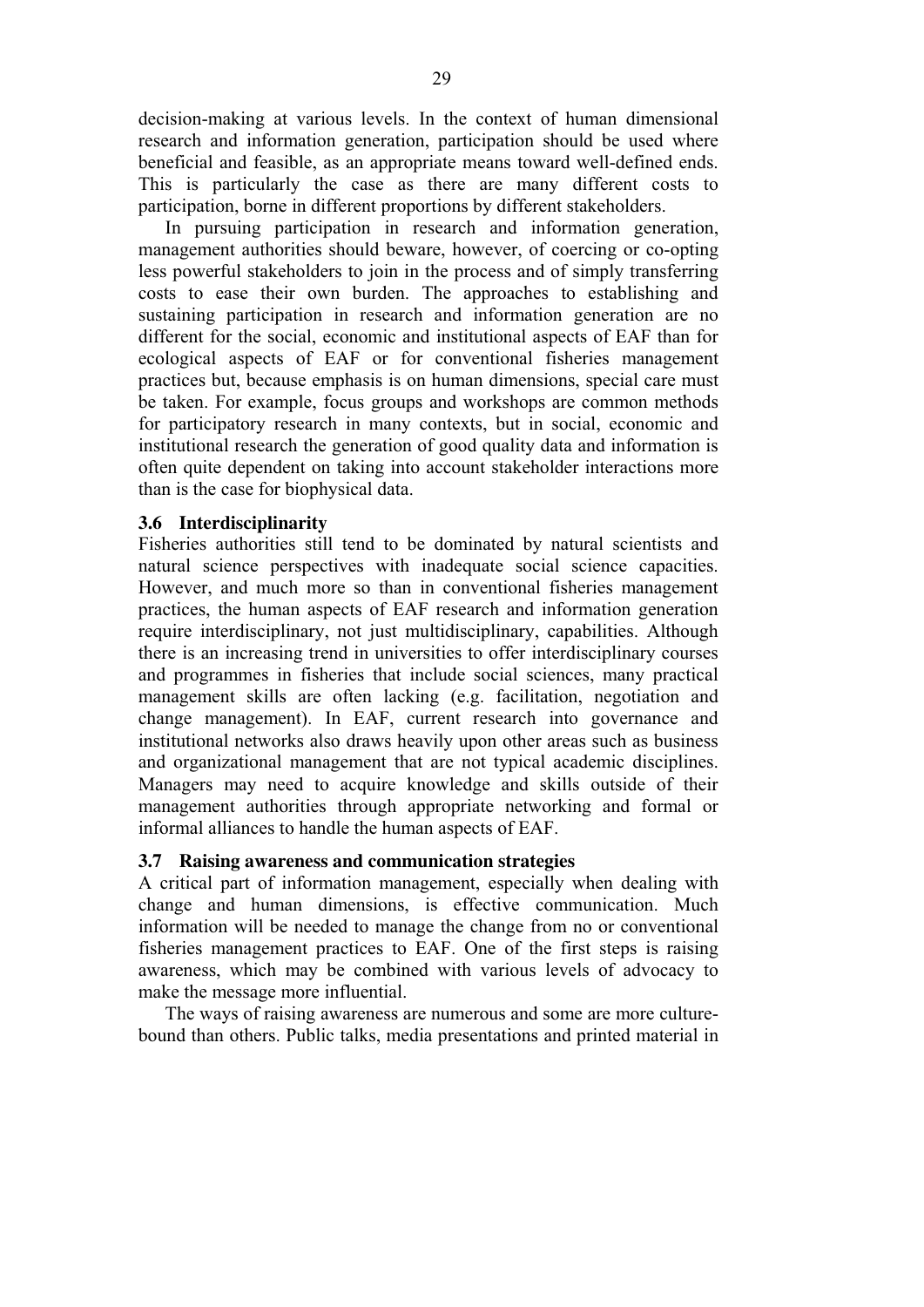newspapers, brochures, flyers, posters and the like are relatively common communication mechanisms. Use of scenario modelling and other innovative means of conveying complex information to stakeholders of diverse backgrounds may be used to increase the efficiency of communication in multistakeholder processes. The choice of communication or dissemination mechanisms will depend on the target audience and their social-cultural context.

 The systematic development of a communication strategy with welldefined components is especially important in EAF due to the common relatively large number and diversity of stakeholder groups involved and the likelihood of their not being within the normal communications circle of the fisheries authority. At the same time, the broad stakeholder basis provides an ideal vehicle for encouraging information exchange. Sharing information and perspectives is an integral part of the social, economic and institutional aspects of EAF.

*Does EAF require costly information and data collection systems? EAF is about improving decision-making and implementation of fisheries management in an ecosystem context and it does not require detailed information on how the ecological, social, economic or institutional systems work, although reducing uncertainties by increasing knowledge will generally improve implementation. Analogous to the precautionary approach, lack of data should not be a reason for delaying the start of an EAF but low-cost information approaches (i.e. relying on best available information) may have to be applied as opposed to high-cost information approaches (i.e. research intense).*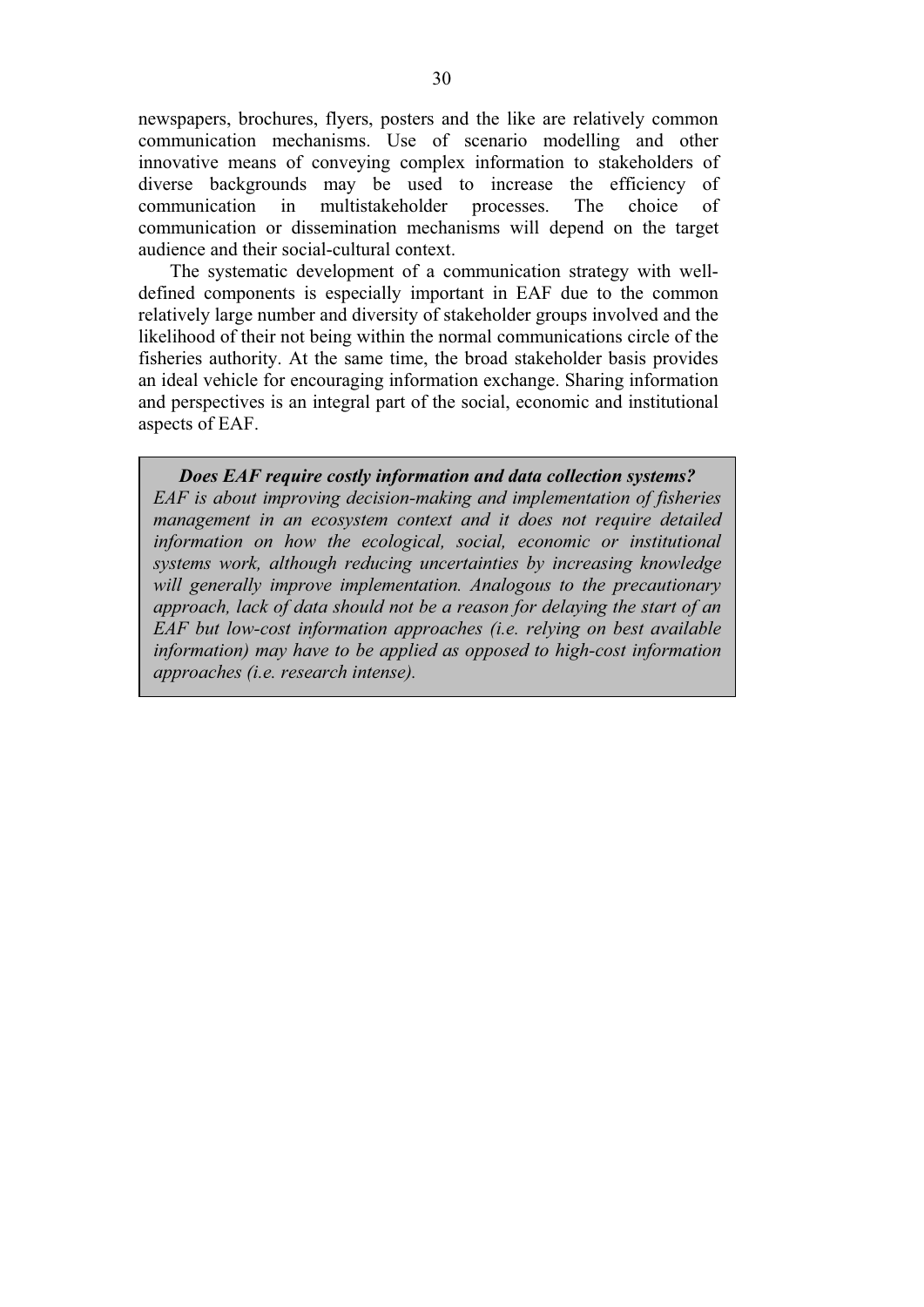# **PART II – FACILITATING EAF PLANNING AND IMPLEMENTATION**

# **1. EAF ASSESSMENT AND PRIORITIZATION PROCESSES**

## **1.1 Identification of issues and decision-making**

With broad based stakeholder participation and a fishery system perspective, it is likely that a wide variety of issues will be identified for inclusion in the EAF. As mentioned in Part I, Section 1, there is a need to prioritize which issues that should be addressed by EAF and its management plan and which are of lesser importance. This is a process requiring effective participation and negotiations during several stages of the EAF process as the level of detail increases from broad issues to more specific matters. In the *EAF Guidelines*, the hierarchical tree or framework approach, coupled with a risk assessment, developed in Australia in the context of ESD, was adopted as a tool in this process.<sup>25</sup> In this chapter, cost and benefit assessments, risk analyses and distributional impact reviews are discussed. All these different approaches are complementary and the different methods can be used to calculate inputs for or in combination with analytical frameworks available for assisting in decision-making and other broader cost-benefit analyses (CBA), indicator frameworks (see also Part II, Section 3 below), national accounting systems, asset mapping, and bioeconomic and ecosystem models (see Box 7).<sup>26</sup>

## **1.2 Assessment of costs and benefits**

The Code calls for studies and evaluations of the benefits, costs and effects of different management options (Articles 4.4.3 and 7.6.7). The widespread support for EAF reflects its potential to support production of a range of benefits both ecologically and in relation to human considerations, such as an increase in sustainable employment and income generation as a result of rehabilitated ecosystems, a reduction in the risk of fishery collapses, and various aesthetic benefits. At the same time, there are costs involved in implementing EAF, ranging from direct costs of implementation (e.g. increased management costs) to possible indirect or induced costs, resulting from how the EAF is implemented.

<sup>25</sup> See Chapter 4 of the *EAF Guideline.*

<sup>&</sup>lt;sup>26</sup> Appendix 3 in the *EAF Guidelines* gives more information on economic valuation and the System of Environmental and Economic Accounts (SEEA) is discussed in its Chapter 3.4. The valuation methods and decision-making tools are discussed in more detail in the *FAO Fisheries Technical Paper* No. 489 (Chapter 6).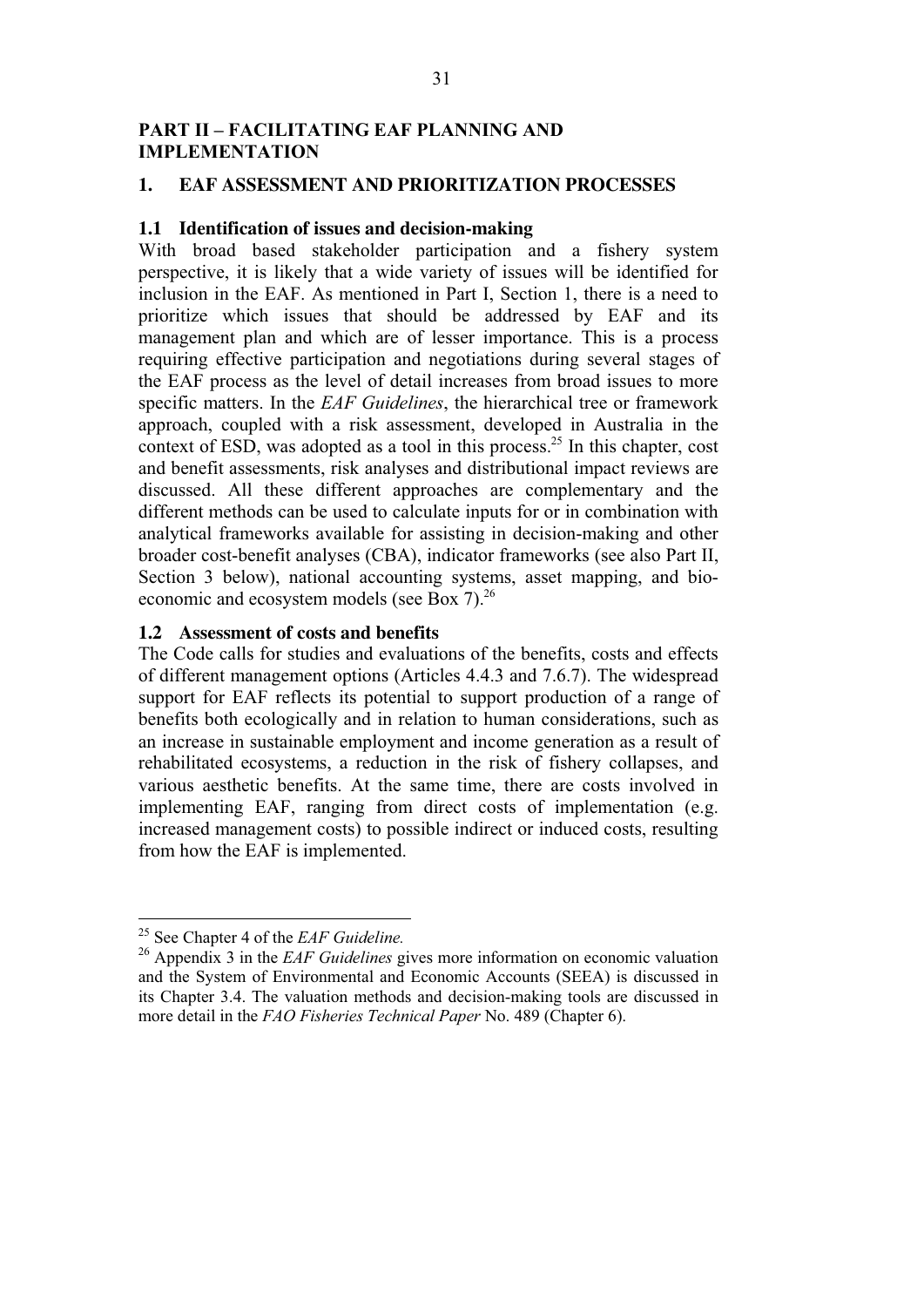## **Box 7 Ecosystem modelling**

There is an increasing availability of ecosystem models of different types that can be used in a variety of ways in the decision-making process, ranging from enhancing the conceptual understanding to providing information for strategic or tactical decisions. However, while it is necessary to include social and economic outputs in an ecosystem model in order to be able to effectively relate the impact of proposed actions or measures to management objectives, the human dimensions are generally poorly or incompletely considered in currently existing modelling frameworks. The implementation of economic models within ecosystem models is often based on overly simplified assumptions or lack of data. Close interdisciplinary collaboration is required in order to create qualitative, mathematical models based on biological, economic and other social science theory that can be useful for policy and management option analyses. The FAO Technical Guidelines on *Best practices in ecosystem modelling for informing an ecosystem approach to fisheries*  (No. 4, Suppl. 2, Add. 1, 2008) gives an overview of the current situation.

As discussed in Part I, Section 1, ecosystems generate services that represent benefits (see also Box 8). These benefits may change when systems change from the conventional fisheries management practices – or no management – to EAF, and different management decisions will have different impacts on the ecosystem services. EAF managers need to understand what the consequences of different management options are, including for whom and when costs and benefits incur. To help decide between different options, EAF managers need to assess and compare their options to determine the most efficient means to address issues within the EAF management system. These assessments should go beyond direct and immediate impacts and include wider societal goals as reflected in the EAF objectives.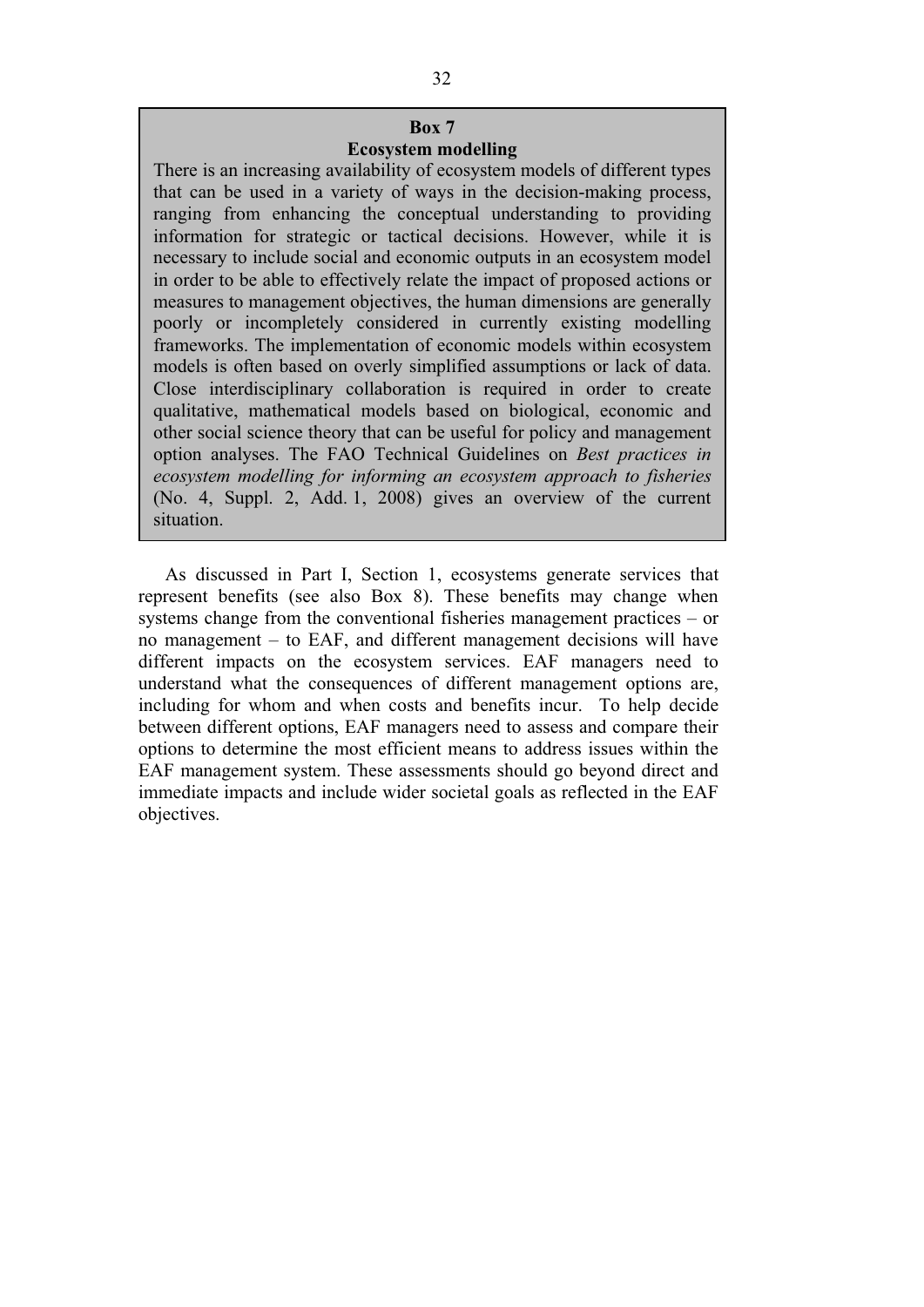### **Box 8 Ecosystem services and their values**

The services that ecosystems provide to humans represent benefits. These may be in the form of use values (the benefits of actually using the resources), such as net economic benefits of fishing (including income through employment), the provision of food and food security, non-fishing use values that arise from the ecosystem (e.g. from tourism), and the value of fishery ecosystems as mechanisms for social interaction and providers of livelihoods. There may also be non-use and existence values (those not based on extracting the resources), such as cultural benefits of fisheries ecosystems (e.g. for artistic expression or ceremonies), aesthetic and existence benefits (e.g. the value of watching a sunset by the sea, or of knowing that whales are swimming in the sea), and the "option value" that measures the possible future benefits that might be realized as a result of maintaining healthy ecosystems.

A range of methodologies exist for quantifying costs and benefits. Most of these approaches and tools have been developed from economic concepts and principles and seek to assign values that enable comparisons across a number of attributes to be made. The economic theory of valuation is based on peoples and society's wants, desires and preferences. These preferences are expressed through the choices and trade-offs they make based on consideration of resource and time constraints. Economic valuation is often useful in EAF because of its ability to cut across resources, sectors and stakeholders in measuring the different values of ecosystem services. It provides a common denominator that participants can appreciate and use for comparison. Economic valuation methods include quantitative economic valuation methods such as revealed-preference approaches, statedpreferences approaches and cost-based approaches, as well as nonmonetized assessments, e.g. individual index-based methods and groupbased methods.

In spite of the available methods and frameworks, some costs and benefits may remain difficult to assess in an objective manner. Still, identifying and listing likely costs and benefits constitute an important "thought process" and lack of precise data should not prevent EAF managers from assessing costs and benefits as part of decision making.

The wide range of potential costs and benefits related to EAF can be grouped in different categories, i.e. ecological, economic, social and institutional costs and benefits. Table 2 gives some examples of different potential costs and benefits in these different categories. Operating expenses and funding of EAF are further discussed in Part II, Section 4 on sustaining an EAF.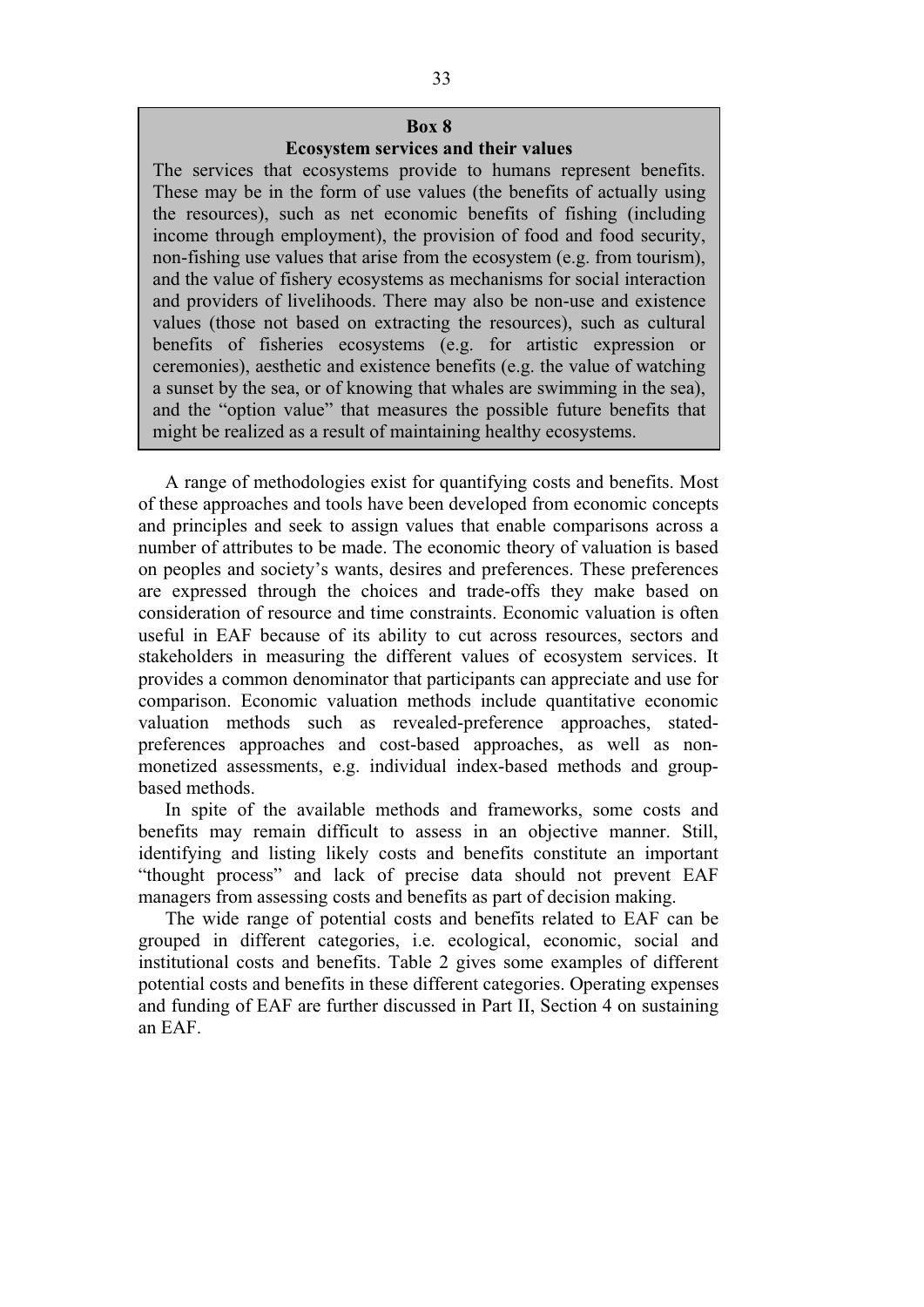|                                         | <b>Benefits</b>                                                                                                                                                                                                                                                                                                                                                                                                                                            | Costs                                                                                                                                                                                                                                                                                                                    |  |  |  |
|-----------------------------------------|------------------------------------------------------------------------------------------------------------------------------------------------------------------------------------------------------------------------------------------------------------------------------------------------------------------------------------------------------------------------------------------------------------------------------------------------------------|--------------------------------------------------------------------------------------------------------------------------------------------------------------------------------------------------------------------------------------------------------------------------------------------------------------------------|--|--|--|
| <b>Ecological costs</b><br>and benefits | • Healthier ecosystems<br>(directly or with EAF<br>linkages to effective<br>integrated management)<br>• Sustained production of<br>services from aquatic<br>ecosystems (a global benefit)<br>• Improved fish stock<br>abundance (due to healthier<br>ecosystems)<br>Reduced bycatch of turtles,<br>$\bullet$<br>marine mammals, etc.                                                                                                                       | Greater highgrading or<br>$\bullet$<br>discarding, and thus more<br>wastage (if catch and/or<br>bycatch is restricted<br>through catch quotas)<br>• Reduced fish catches to<br>sustain abundance of<br>predators, e.g. seabirds<br>or seals, due to better<br>protection                                                 |  |  |  |
| <b>Economic costs</b><br>and benefits   | • Increase in benefits to fishers<br>per fish caught (i.e. bigger<br>fish from a healthier<br>ecosystem)<br><b>Greater livelihood</b><br>$\bullet$<br>opportunities for fishers (e.g.<br>in tourism, if charismatic<br>species abundances increase<br>through EAF)<br>• Increased non-use (e.g.<br>cultural) and existence<br>values (e.g. from an<br>appreciation of healthier<br>aquatic systems and an<br>increased abundance of<br>aquatic life, etc.) | • Reduced catches<br>(especially in short term,<br>to re-build stocks and<br>ecosystems)<br>Increased operational<br>costs<br>• Reduced contribution to<br>the economy (in the<br>short term, due to<br>reduced fishing activity)<br>• Reduced employment, in<br>the short term and<br>possibly the long term            |  |  |  |
| <b>Social costs</b><br>and benefits     | • Positive impacts on food<br>supply in long term (if<br>greater catches become<br>possible)<br>• Greater resilience (if EAF<br>implementation increases<br>livelihood diversification)<br>• Reduced conflict (if EAF<br>processes deal effectively<br>with interfishery and<br>multisectoral issues)                                                                                                                                                      | • Negative impacts on food<br>supply in short term (and<br>risk of this also in long<br>term)<br>Greater inequity (if EAF<br>favours those able to<br>invest in appropriate<br>technology)<br>Greater conflict (if EAF<br>leads to enforced<br>interaction among a<br>larger set of societal<br>and/or economic players) |  |  |  |

**Table 2. Examples of possible EAF costs and benefits**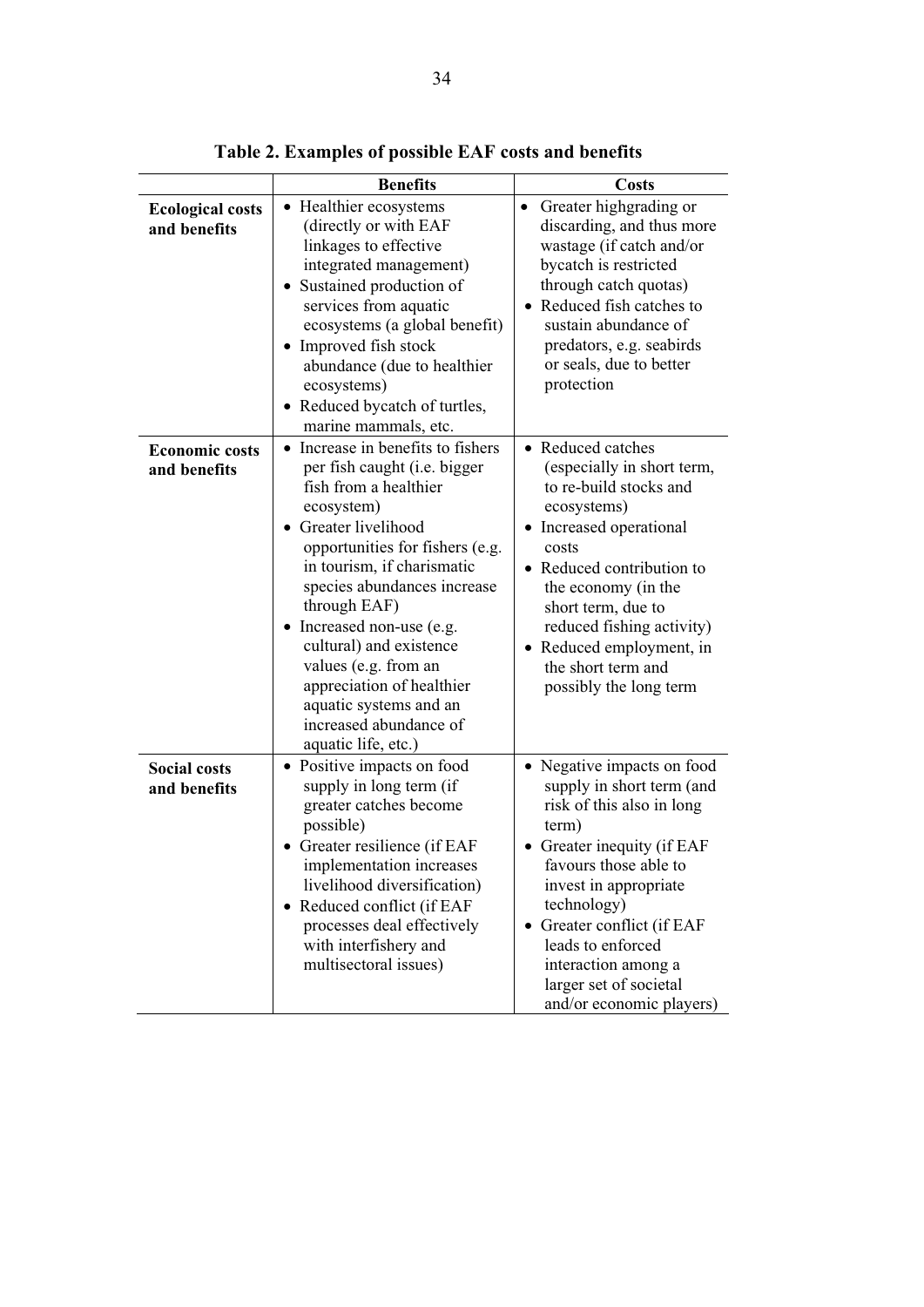| <b>Institutional</b> | • Better integration in      | • Increased cost of      |
|----------------------|------------------------------|--------------------------|
| (management)         | management across fisheries, | management               |
| costs and            | and with other aquatic uses  | • Increased cost of      |
| benefits             | • More robust management due | coordination across      |
|                      | to broadening from           | fisheries and other      |
|                      | conventional single-species  | aquatic uses             |
|                      | tools to more integrated     | • Increased risk of non- |
|                      | management approaches        | compliance (if           |
|                      | • Improved compliance due to | regulations too complex  |
|                      | more "buy-in" to             | or unacceptable)         |
|                      | management, through better   |                          |
|                      | participation                |                          |

*Source*: Adapted from Charles, A. and De Young, C. 2008. Benefits and costs of implementing the ecosystem approach to fisheries. *In*: Bianchi, G. and Skjoldal, H.R. (eds). 2008. *The Ecosystem Approach to Fisheries*. FAO and CABI, 363p.

## **1.3 Risk assessment and management**

Assessing costs and benefits is closely related to the concept of risk assessment. It is important not only to assess potential cost levels, but also the associated risks of negative impacts – the product of the probability of occurrence and the magnitude of the cost. Managing such risks becomes an important part of EAF planning and implementation.

There are a number of threats and challenges that are likely to be faced when implementing an EAF and risk is likely to represent different things to different stakeholders. For the EAF manager, risk is the chance of something happening that will affect the possibilities to achieve and perform in accordance with the objectives that have been defined for the management system. On the other hand, for the private fisheries industry, risk generally relates to potential negative effects on profitability. For a community or the society, risk could represent the possibility of not benefiting from ecosystem services.

Threats and challenges are found both at the macro-level, with regard to issues such as equity and poverty, and at the operational level in the complex context of "people processes" in EAF management (e.g. how to reconcile competing objectives of different stakeholder groups or how to ensure efficient and cost-effective participation of all stakeholders). Due to the complexity and likely level of uncertainty, different forms of challenges could be more common in EAF than in conventional fisheries management practices and hence risk assessment can constitute an important part of management.

Techniques such as check lists and problem trees are useful to identify risks associated with EAF issues in specific fishery systems. The various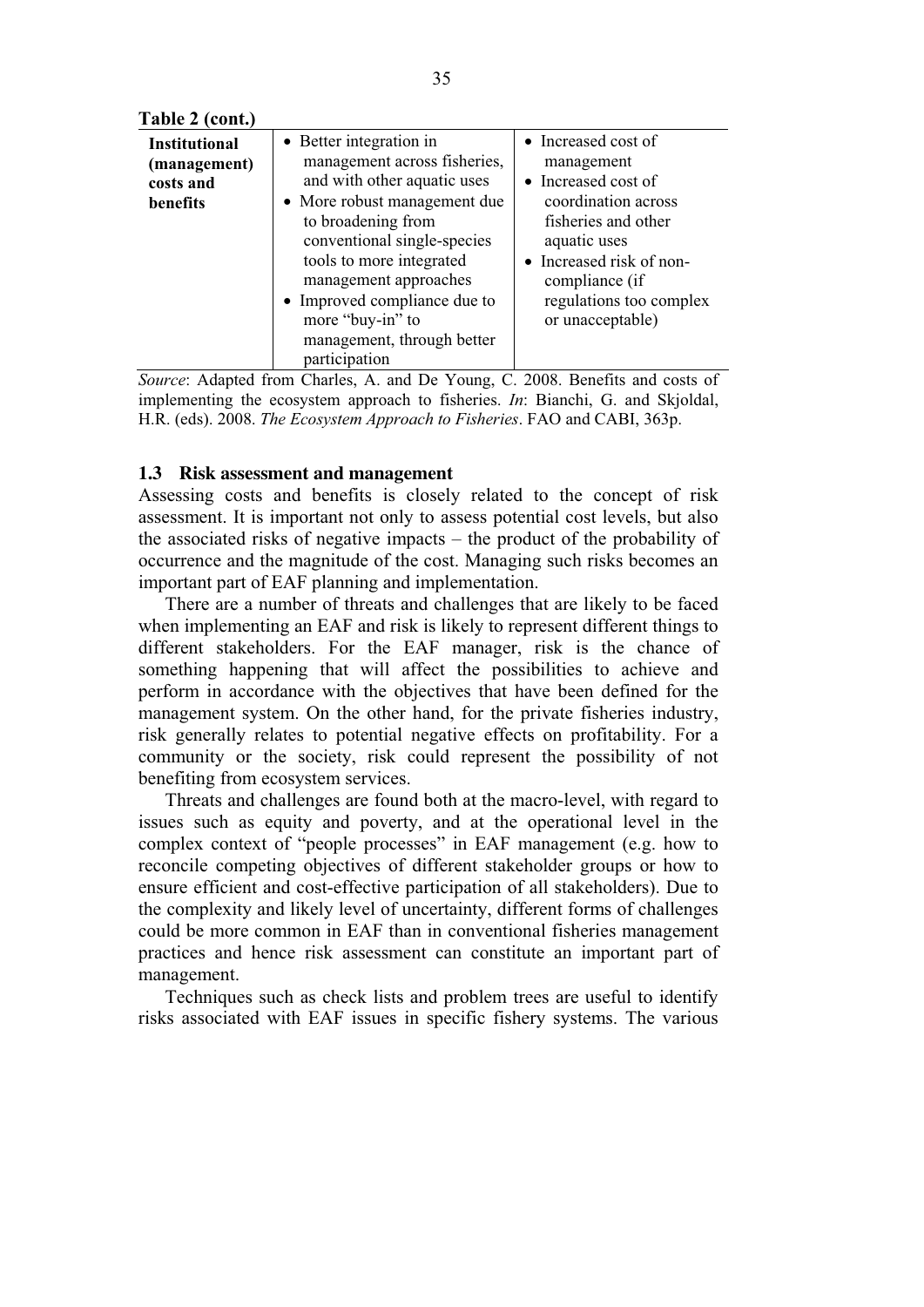approaches and methodologies developed to assist in value estimations of ecosystem costs and benefits can be used also to assess and quantify risk and potentials impacts. At times, it may be possible to quantify the risk in terms of costs but, at other times, this is not possible and different risks may instead be rated and ranked according to a predefined scale. The basic goal of the approach is the creation of a standardized basis for comparing the costs and benefits of two or more states of an ecosystem, or of different management options, and in this way provide information that can be incorporated into a broader decision-making framework.

In combination with other tools, risk assessment can be used at the planning stage for deciding which components and issues to include – and not include – under EAF management. Together with the hierarchical tree approach mentioned above,<sup>27</sup> a method based on risk analysis has been developed in Australia for the implementation ESD in fisheries (see Box 9). The approach has been used as a basis for analyses in planning by EAF implementers. For example, the Benguela Current Large Marine Ecosystem (BCLME) region<sup>28</sup> applied a combination of participatory workshops and Risk Assessment for Sustainable Fisheries (RASF) when identifying and prioritizing issues and potential management responses for those issues.

#### **1.4 Distributional impacts**

Also crucial in EAF management, as elsewhere, is an understanding of the distributional impacts involved, i.e*.* who benefits and who does not, as well as how the costs and benefits occur over time and over space. Such distributional impacts need to be understood and appropriately taken into account in order for EAF management to succeed.

#### *1.4.1 To whom do the various costs and benefits accrue?*

A major consideration in EAF implementation is the question of who receives the benefits and who incurs the costs of that implementation, in particular if these are not the same people or stakeholder groups. For example, with regard to MPAs, costs of enforcement for a community may be high and, without tenure, the benefits may be spread widely. Within a given fishery ecosystem, the migration of fish and/or larvae may lead to situations in which those incurring the costs of conserving resources or habitats may not be those receiving the benefits (or at least may be sharing the benefits with others who are not incurring costs).

 $27$  See also footnote 25.

<sup>&</sup>lt;sup>28</sup> The Ecosystem Approaches for Fisheries (EAF) Management in the Benguela Current Large Marine Ecosystem (BCLME) is a GEF/FAO regional collaboration project including Angola, Namibia and South Africa. See *FAO Fisheries Circular* No. 1026, FAO, Rome, 2007 and www.bclme.org.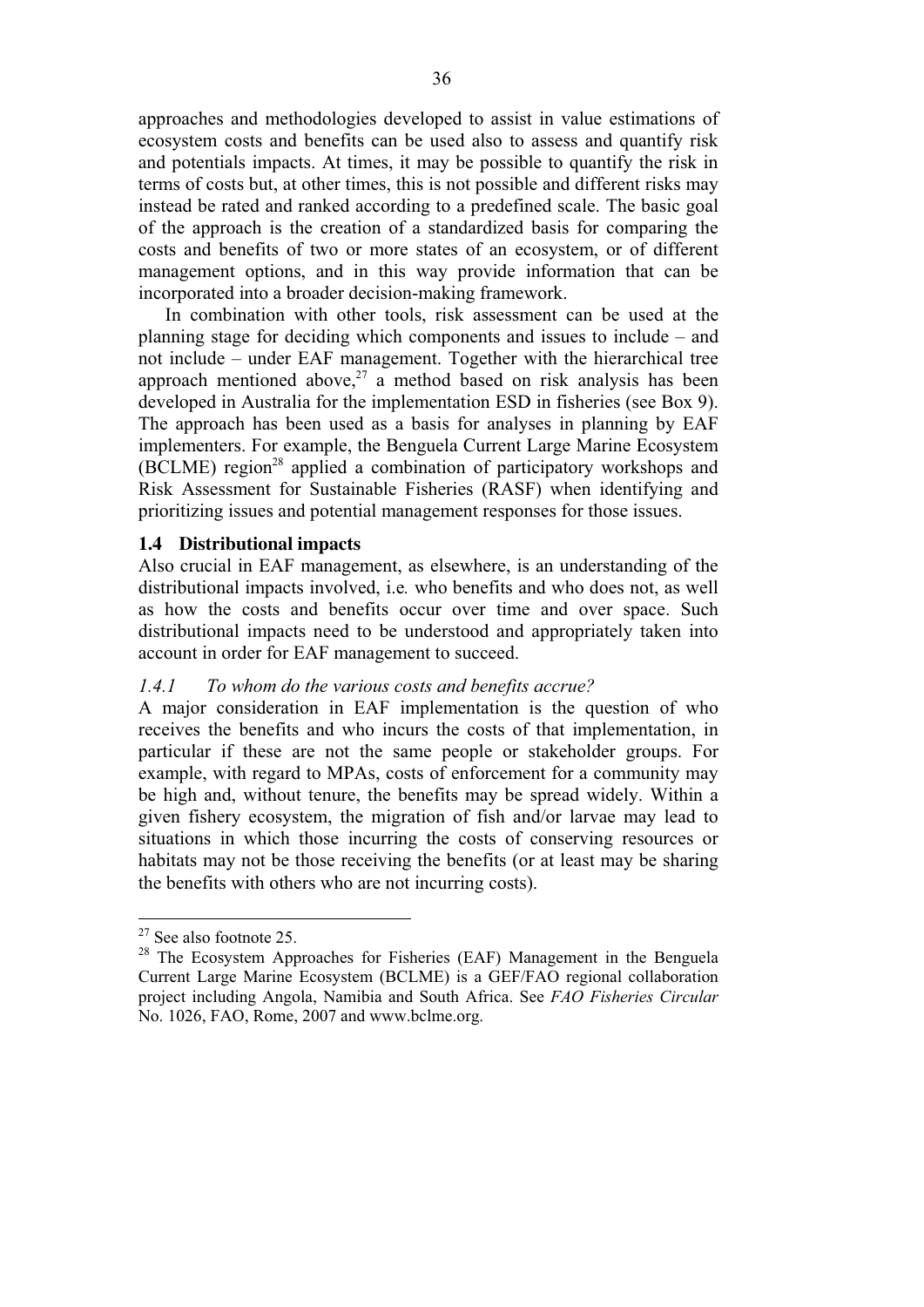### **Risk assessment as part of the EAF process**

In the implementation of ESD in fisheries in Australia, a risk assessment technique is used to help determine what issues need to be directly managed and those that may not need to be included and as a basis for management decisions.

The assessments can take place at various levels of scale and detail. Usually a higher level approach is taken initially. When the overall level of risk is found to be high, a finer level assessment takes place as part of the process to develop appropriate management actions.

Based on an inventory of issues and potential hazards – categorized into different ecosystem aspects, e.g. target species, habitat issues, political/social effects – the approach includes the development of "consequence tables" under different management scenarios (current management compared to other proposed arrangements). The possible consequences range from negligible to catastrophic. These ratings are combined with an assessment of the likelihood of the particular consequence to arise and the end result is a risk matrix, e.g.:

|             |                | <b>Consequences</b> |   |                |        |       |              |  |
|-------------|----------------|---------------------|---|----------------|--------|-------|--------------|--|
| Risk matrix |                | Negligible          |   | Minor Moderate | Severe | Major | Catastrophic |  |
| Likelihood  |                |                     |   | $\overline{2}$ | 3      |       |              |  |
| Remote      |                | 0                   |   | $\mathcal{D}$  | 3      |       |              |  |
| Rare        |                | 0                   | C | 4              | 6      | 8     | 10           |  |
| Unlikely    | 3              | $\theta$            |   | 6              | 9      | 12    | 15           |  |
| Possible    | $\overline{4}$ | $\theta$            |   | 8              | 12     | 16    | 20           |  |
| Occasional  | $\mathfrak{H}$ | $\theta$            | 5 | 10             | 15     | 20    | 25           |  |
| Likely      | 6              |                     |   | 12             | 18     | 24    | 30           |  |

By deciding what level of management is needed for different risk values, guidance is given to what actions to take. For example, "extreme" risk values  $(> 19)$ , are likely to need additional management activities while nil or a "low" rating (1-6) may not require specific management measures in the short term.

*Source*: Based on Fletcher, W.J., Chesson, J., Fisher, M., Sainsbury, K.J., Hundloe, T. Smith, A.D.M. and Whitworth, B. 2002. National ESD reporting frameworks for Australian fisheries: The How To guide for wild capture fisheries. FRDC Project 2000/145, Canberra, Australia. 120p.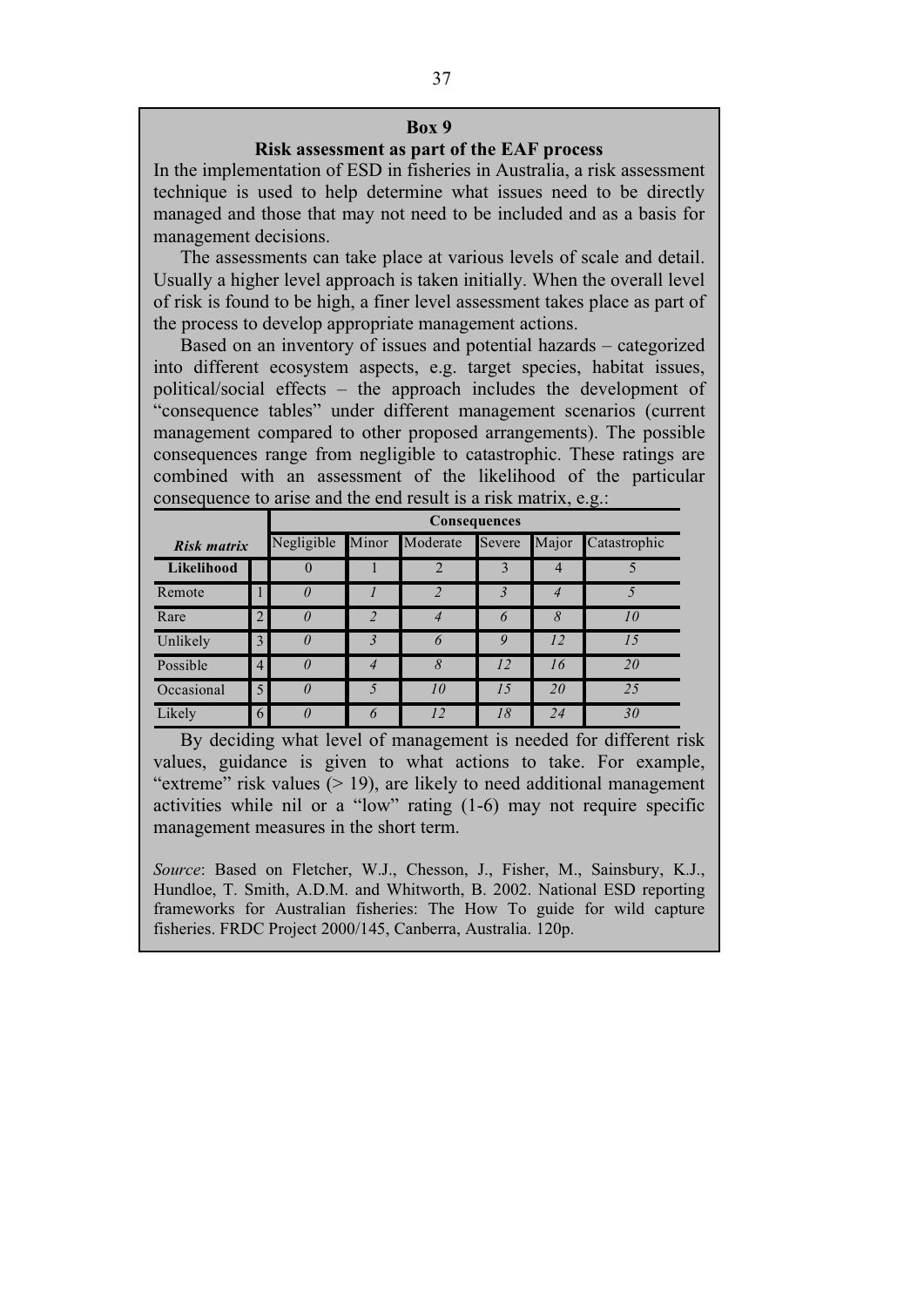# *1.4.2 When do the various costs and benefits occur?*

The various costs and benefits of EAF implementation may occur over a wide range of time scales. It is possible that some of the potential benefits occur over a longer time frame, while some costs arise almost immediately. There may also be certain realities connected with the time dimension (e.g. annual food supply considerations, electoral time frames, or differences in discount rates) that affect or constrain the implementation of EAF. Intergenerational equity also comes into play; costs and benefits may occur over time periods stretching across generations and, hence, do not accrue to the same people (see Box 10).

# *1.4.3 At what scale do costs and benefits occur?*

Similarly, the costs and benefits may occur over a wide range of spatial (geographical) or administrative scales, such as local, national or international. There may, for example, be a benefit to EAF management that is international in scale (such as increased value of conserved biodiversity) and a corresponding cost that is local (e.g. a negative impact on the income of fishers in a specific fishing community near a protected area). Depending on the situation and context, various other combinations could arise.

# **2. MECHANISMS FOR EAF IMPLEMENTATION**

# **2.1 Enabling legal frameworks**

The Code (Articles 7.7 and 10.1) states that effective legal and administrative systems shall be in place for fisheries management and for achieving sustainable and integrated use of the resources. The change in fisheries management policy that the introduction of EAF entails is likely to require changes in legal frameworks. While EAF is supported by a variety of international (voluntary) instruments (see Part I), at the national level, EAF is frequently poorly reflected or implemented in national fisheries policy and legislation. This leads to weak capability for cross-sectoral consultation and cooperation, and the failure to consider, or a legal inability to act on, external influences such as pollution and habitat deterioration that impact on current fishery management regimes.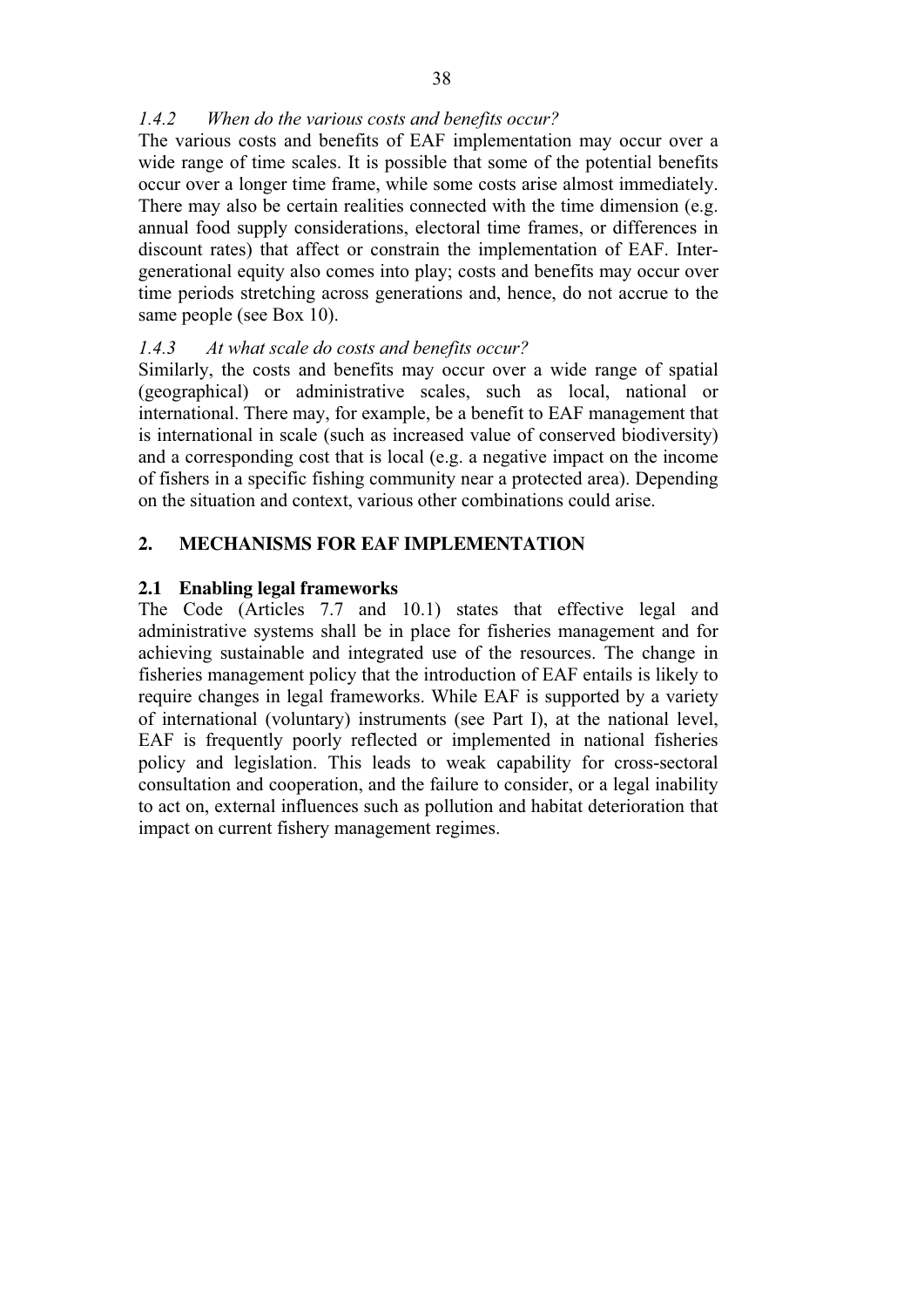# **Box 10 Inter-generational equity**

Among the main principles relevant to EAF listed in the *EAF Guidelines* (Annex 2), the need for establishing and preserving "intergenerational equity" is mentioned in the context of improving human well-being and equity. The guidelines state that long-term consequences should be appropriately considered in decision-making, that actions that are potentially irreversible in the future – within an agreed time frame – should be avoided, and that rehabilitation of degraded environments may be required.

The concept of intergenerational equity is firmly anchored in international law. The United Nations Charter, the Preamble to the Universal Declaration of Human Rights and other human rights conventions and documents convey "a fundamental belief in the dignity of all members of human society and in an equality of rights that extends in time as well as in space" (Brown Weiss, 1992).

In the context of EAF, addressing intergenerational equity means that there is a need to take the rights of future generations into account and to make decisions with regard to how these are best met. Future generations are not represented among the stakeholder groups and, hence, cannot make claims or identify priorities themselves. A discussion among existing stakeholders is needed to agree on how the future should be valued. In practice, it may be helpful to appoint an external party to formally "represent" future generations in the EAF consultative processes, allowing for a potentially more objective analysis of future values. Intergenerational valuation methods can also be applied, i.e. intergenerational cost and benefit analyses taking future costs and benefits into account by applying discounting periods allowing for the inclusion of future generations.

*Source*: Brown Weiss, E. 1992. *Environmental change and international law: New challenges and dimensions.* United Nations University Press. Tokyo, Japan. Available at www.unu.edu/unupress/unupbooks/uu25ee/uu25ee00.htm#Contents.

A supporting legal framework can provide the basis for many of the changes required to initiate, implement and sustain an EAF, e.g.:

- providing mechanisms for stakeholder involvement in decisionmaking;
- providing legal mechanisms for conflict management;
- defining roles and responsibilities clearly and transparently, including the management and regulatory powers of the responsible authorities;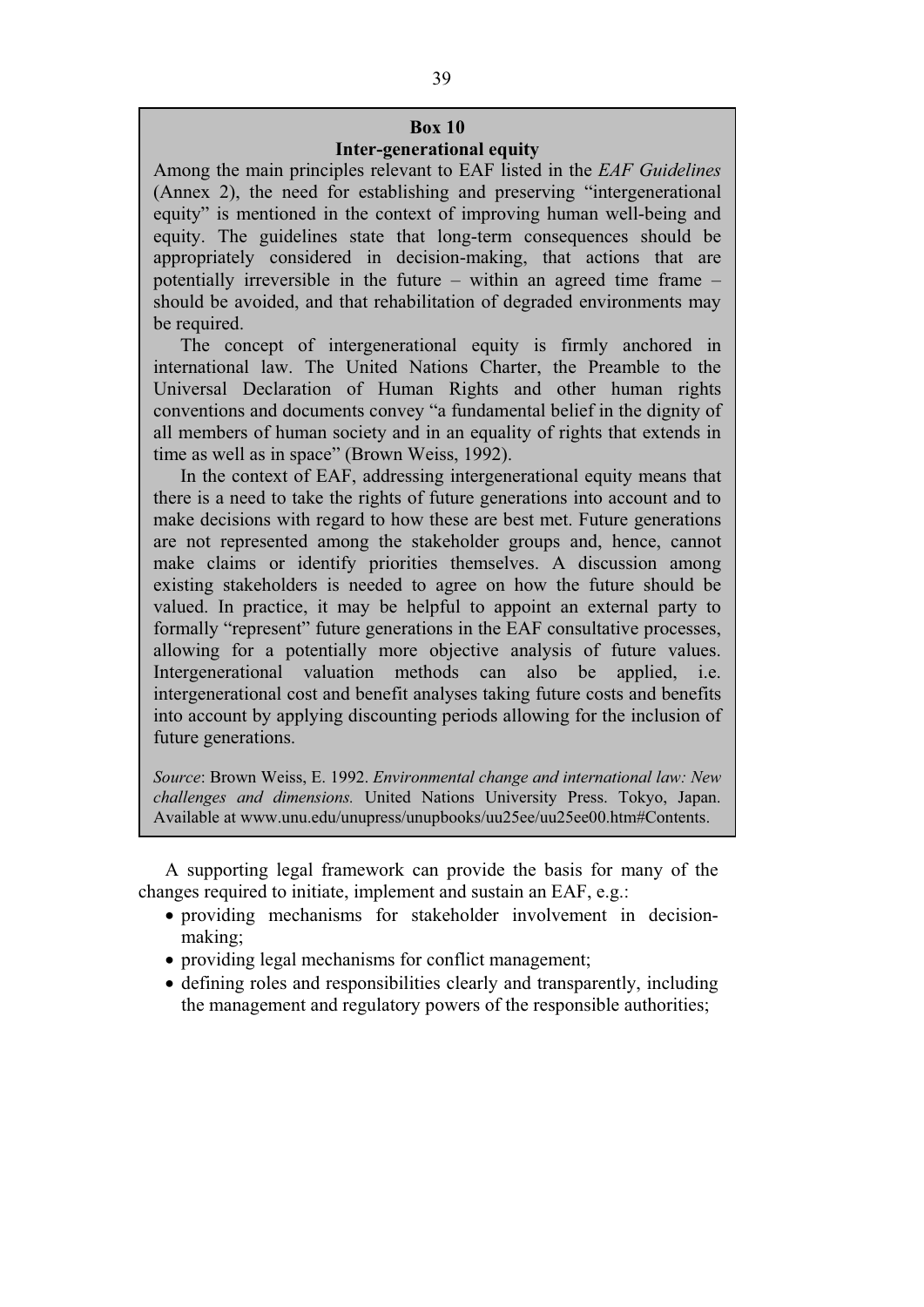- decentralizing decision-making and management responsibilities and establishing mechanisms for co-management;
- establishing or confirming use and management rights;
- providing for spatial and temporal control of fishing; and
- providing mechanisms for coordination and integration between the fisheries administration and other institutions in charge of ecosystem maintenance and use.

A legal framework should furthermore provide for the establishment of EAF management plans and clearly designate the institutions responsible for implementing and enforcing such plans. To that effect, the legislation should clarify:

- the decision-making entities at various jurisdictional levels;
- the geographical area the EAF policy covers;
- the stakeholders bound by the policy;
- the institutions responsible for implementing and enforcing the management plan; and
- how institutional and jurisdictional disputes will be resolved.

Existing legal instruments hence need to be assessed and adjusted where needed and where possible. Implementing and sustaining EAF effectively not only requires suitable fisheries legislation, but would also benefit from suitable legal frameworks in other sectors (see also Part II, Section 4). Providing for the above mentioned measures and mechanisms in national legislation will reduce overlaps and conflicts both between sectoral management institutions and between different tiers of government by delineating roles and responsibilities. It should be noted, though, that since EAF most commonly evolves based on current fisheries management practices, some regulations and legal provisions may already be in place and do not need to be replaced, only adapted as required.

# **2.2 Appropriate institutional arrangements**

# *2.2.1 Policy and institutional change*

Together with the need for appropriate legal frameworks, the Code also mentions requirements with regard to policy and institutional structures (e.g. Articles 7.1.1 and 10.1.1). As discussed in Chapter 4.2 of the *EAF Guidelines* and mentioned above in Part I, Section 1, an EAF is likely to require fundamental changes in the institutional arrangements governing fisheries management. These changes need to address, *inter alia*:

- incorporation of uncertainties into the EAF decision-making processes due the increase of factors causing such uncertainties;
- mechanisms for effectively involving the broadened definition of stakeholders in decision-making and management, including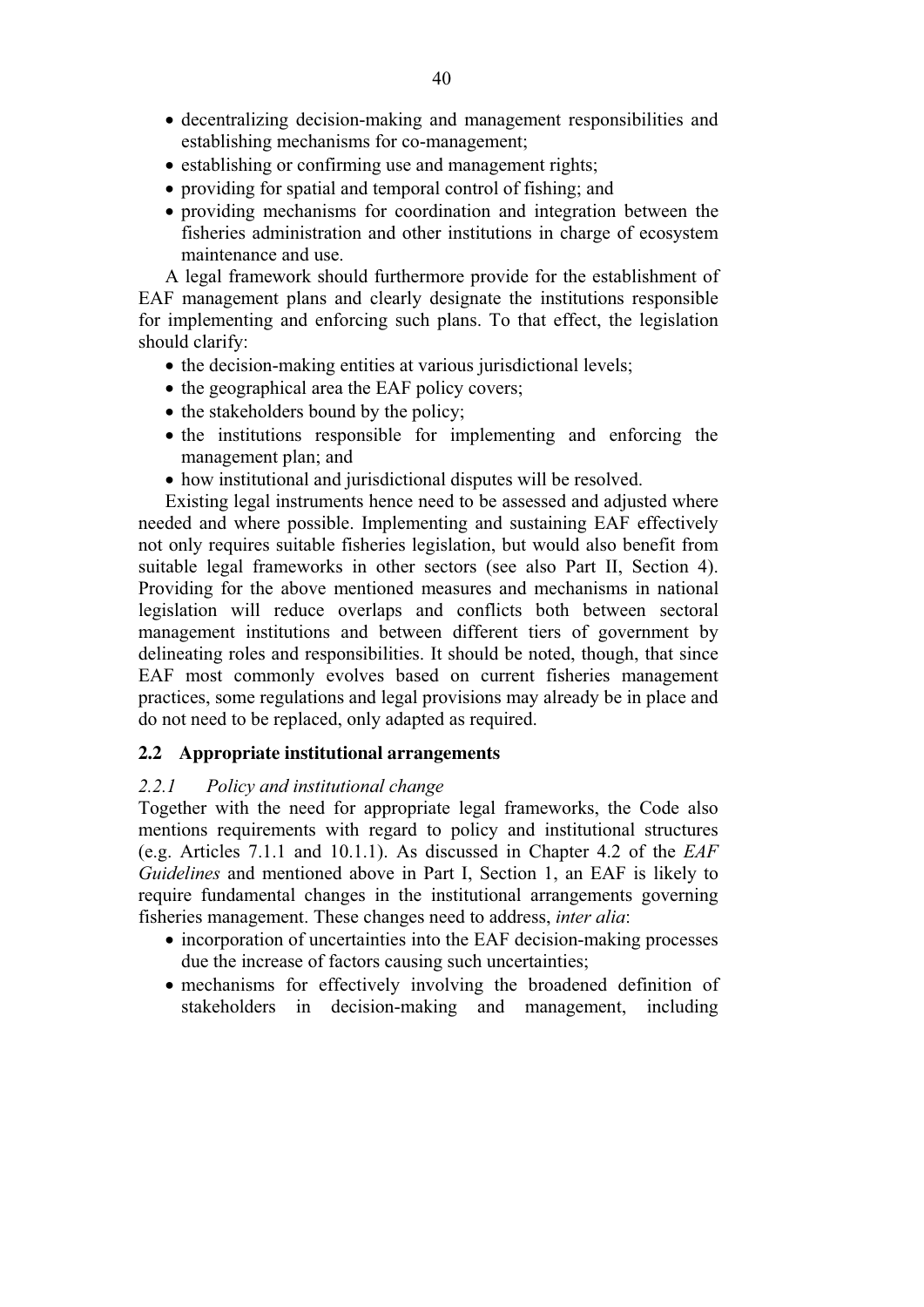definition of roles and responsibilities, and mechanisms for conflict management;

- provisions for devolution of authority, e.g. decentralized decisionmaking and management responsibilities, to allow for allocation of rights and set-up of co-management systems, as required; and
- increased coordination, cooperation and communication within and among relevant institutions and resource user groups, in the fishery sector and outside.

It is also necessary to ensure an effective overall structure and functioning of management, which requires appropriate institutional arrangements. In this context, "institutions" refer not only to governmental and non-governmental agencies that are needed to implement EAF management, but also to the sets of rules and structures within the fishery that facilitate the knowledge generation, information exchange and discussions among the wider set of EAF stakeholders.

Implementation of such institutional arrangements will typically take place at the policy level, but these have strong implications for all levels of management. Guiding this prospective adaptation should be the idea of "good governance". Governance describes how political, economic, administrative and other forms of power or authority are exercised to manage a country's resources and affairs (see Box 11). Good governance is hence a fundamental principal for the whole EAF process.

## *2.2.2 The precautionary approach*

 $\overline{a}$ 

The precautionary approach is a key underlying basis for incorporating uncertainty into decision making. It is articulated in Article 7.5 of the Code and the related FAO Technical Guidelines stipulate that "where there are threats of serious irreversible damage, lack of full scientific certainty shall not be used as a reason for postponing cost-effective measures to prevent environmental degradation".<sup>29</sup> Under EAF, the application of the approach is much broader than environmental degradation and applies to any undesirable outcome, including social or economic. This notion is particularly important when the people and communities potentially affected are highly vulnerable.

<sup>29</sup> See the EAF Guidelines and *FAO Technical Guidelines for Responsible Fisheries*: Precautionary approach to capture fisheries and species introduction (No. 2)*.* 1996. 54p.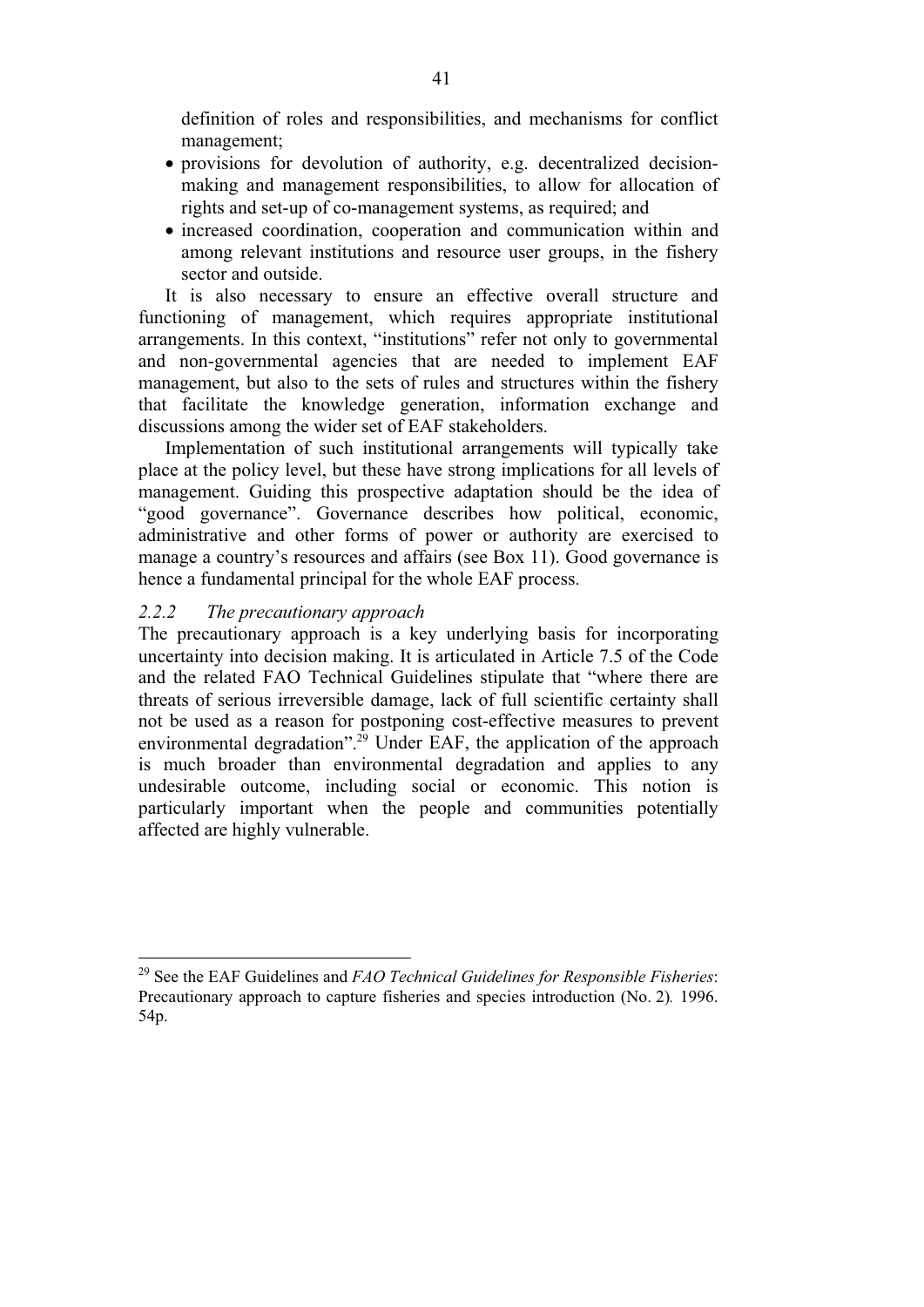# **The concept of "good governance"**

An important element of any form of management – whether relating to EAF or not, and indeed whether focusing on fisheries or other sectors – is the idea of "good governance". It often accompanies the ideals of sustainable development to promote civil society and intergenerational equity. Widely accepted principles guide the "best practices" of governance:

- Participation by men and women, the old and young, the vulnerable and disadvantaged, through legitimate institutions of organized civil society.
- Fair legal frameworks, enforced impartially, and respectful of human rights.
- Transparency in decision-making and implementation, with information available and accessible to stakeholders in easily understandable form.
- Responsiveness to serve all stakeholders, institutions and processes within a reasonable timeframe.
- Consensus-oriented, while understanding and respecting different interests in society from historical, cultural and social contexts, so as to pursue decisions that are in the best interest of the whole society.
- Equity among members of society who have a genuine stake, ensuring that the most vulnerable have opportunities to improve or maintain their well-being (e.g. pro-poor).
- Effectiveness and efficiency for processes and institutions to produce results that meet the needs of society while making the best sustainable use of resources.
- Accountability requires government institutions, private sector and civil society to be accountable to stakeholders and the public both under law and informally.

*Source: United Nations ESCAP. 2009. What is good governance? United Nations Economic and Social Commission for Asia and the Pacific webpage* (www.unescap.org/pdd/prs/ProjectActivities/Ongoing/gg/governance.asp).

# *2.2.3 Effective stakeholder participation*

Participation was mentioned in the context of stakeholder identification and involvement in Part I, Section 2 but being a central theme in the EAF process as well as a key principle underpinning the Code (see Article 6.13),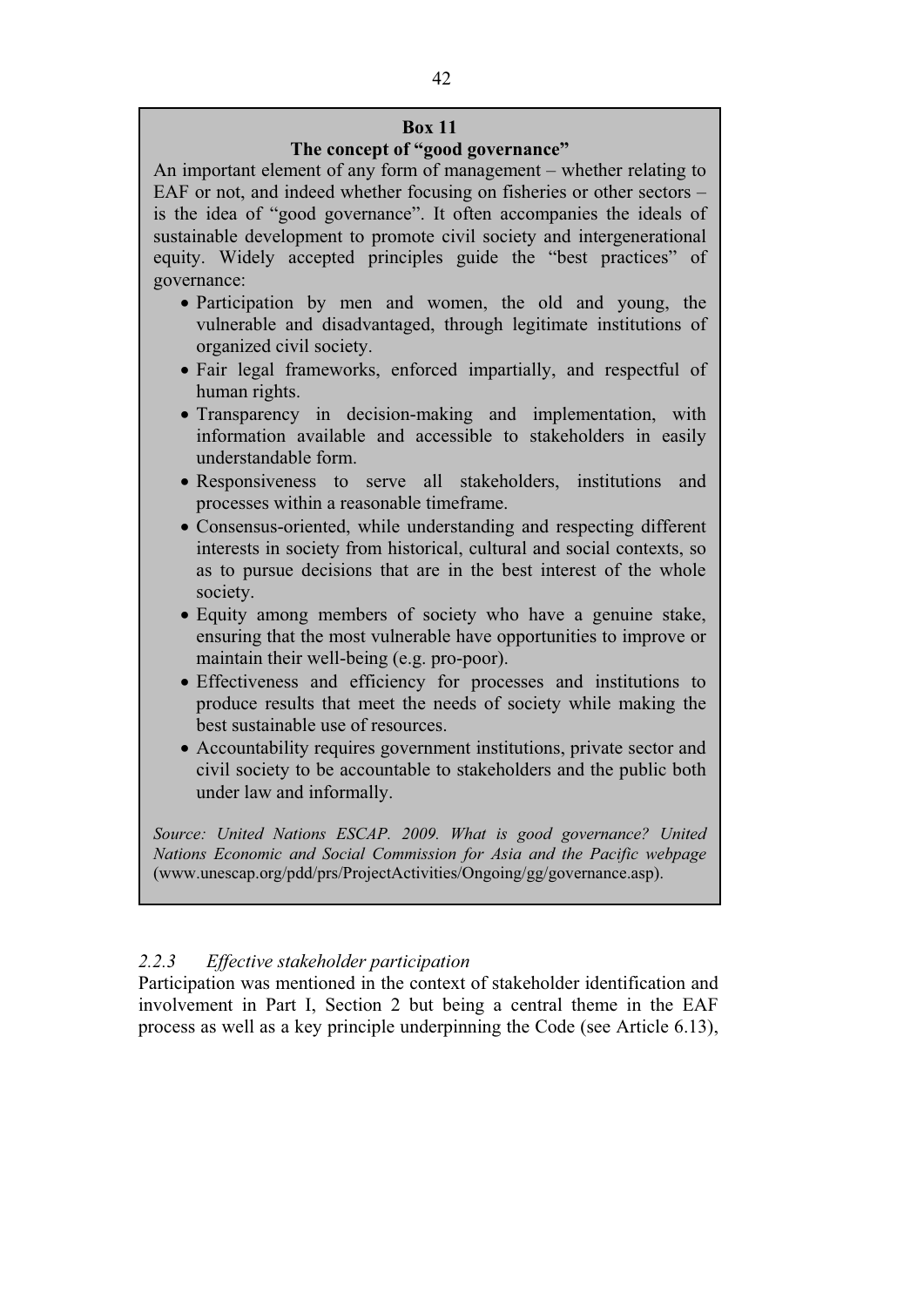it merits further discussion. Calls for participation are based on the belief that people have the right to participate in decision-making processes that affect their lives, and that policy, planning and project-level processes that have been informed by interested people lead to better outcomes as they are more responsive to societal needs. These convictions about the value and benefits of participation are equally relevant to EAF management, whether that participation occurs in formulating policies, preparing management plans, undertaking research, implementing management measures or conducting monitoring and evaluation.

There are numerous tools and methods to support participation that can be employed in the context of EAF. These include:<sup>30</sup>

- methods of convening people together, such as workshops, focus groups and citizens' juries (the latter being particularly effective in involving citizens in formulation of policy);
- information gathering methods, such as social mapping and transect walks;
- dissemination tools appropriate to the targeted public; and
- comprehensive analytical methods, such as participatory and rapid rural appraisal.

However, a shift toward a more participatory approach to fisheries policy and management requires a fundamental shift in thinking and attitude by both government agencies and stakeholder groups. It requires both groups to recognize the mutual benefits of engaging in such participatory processes and to put in place mechanisms that will foster dialogue and build trust. A participatory process also requires that special attention be given to mechanisms for involving the poor, marginalized and/or unorganized sectors of society, as well as the ability to recognize and incorporate new stakeholders as they become known. Capacity building and skills development are often fundamental requirements for effective participation.

### *2.2.4 Management and use rights*

 $\overline{\phantom{a}}$ 

Determining how rights are allocated and managed in the fishery is another key institutional matter. There are two key forms of rights to be considered: management rights and use rights. They can be seen as parallel forms of rights, both playing a key role in fisheries management; the former specify the right to participate in fishery management just as the latter specify the right to participate in the fishery itself. Within each of these categories of rights, choices can be made in terms of the organizational level at which to implement the rights, i.e*.* rights held by individuals, by communities or

<sup>30</sup> Some of these methods are further explained in the *FAO Technical Paper on the human dimensions of EAF*.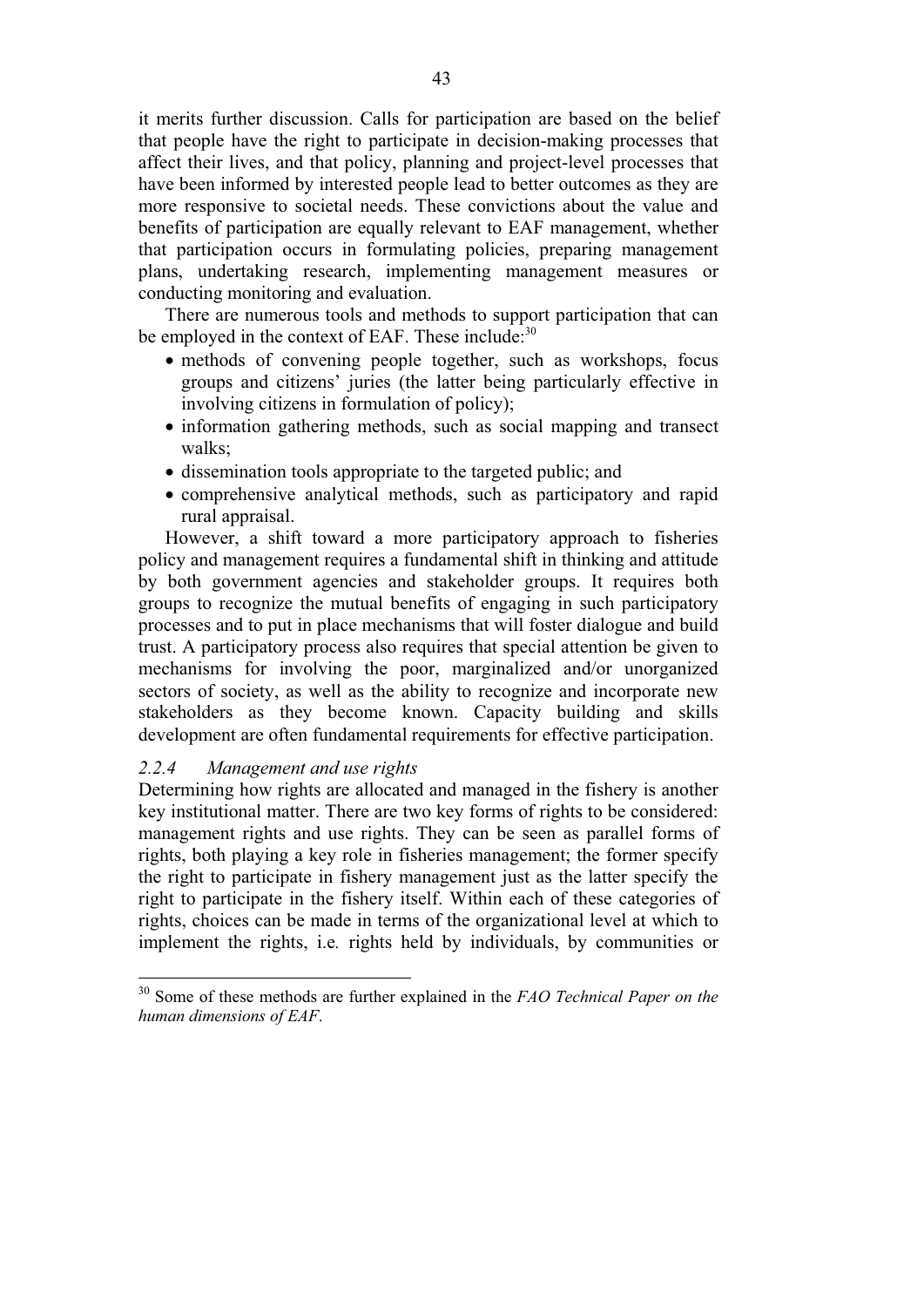regions, or by specific groupings such as fishing vessel or gear sectors. The *EAF Guidelines* gives an overview of different types of right-based management approaches.<sup>31</sup>

The Code (Articles 6.18 and 10.1.3) makes reference to use rights, not only within fisheries and but pertaining to coastal resources in general. A key aspect in moving toward responsible fisheries thus lies in developing effective and accepted sets of both rights and responsibilities among fishers. This realization has led to the emergence of new institutional arrangements in the form of co-management in which a set of agreed fishery stakeholders together with government agencies jointly participate in fishery management and decision making, and specifically the development, implementation and enforcement of fishery regulations and management measures (see Box 12).

Use and management rights under EAF will need to deal with other "users" of the ecosystem beside the specific stakeholders in the fishery being addressed. Other fisheries, aquaculture, offshore oil and mining activities, eco-tourism and/or coastal tourism, shipping, urban development, coastal industries, and other aquatic-based human endeavours all vie for resources and impact on the ecosystem along with fisheries. This broadening of stakeholders in EAF may take co-management systems further in what is referred to as "multi-party co-management", involving linkages to multiuse integrated aquatic management. This multiparty approach can bring a wide range of rights-holders into EAF management and typically requires attention to procedural issues and institutional development to deal with multiple-use situations.

# *2.2.5 Coordination and intersectoral interactions*

Integrating fisheries and other uses of the ecosystem (e.g*.* in the marine coastal, riparian or lacustrine areas<sup>32</sup>) in the EAF process requires formal organizational arrangements between fisheries management institutions and other sectoral institutions. However, particularly when the fisheries agency of a given jurisdiction is functionally and historically separated from the agencies or departments managing other aquatic uses (whether shipping, tourism, aquaculture, urban and industrial development, etc), there may be a need also for the creative development of informal linkages among managers. These formal and informal arrangements can take many forms, including cross-sectoral working groups or coordinating bodies. As mentioned above in Part I, Section 1, a multidisciplinary EAF team,

<sup>31</sup> See Chapter 3.2.4 of the *EAF Guidelines.*

 $32$  The Code (Article 10) states the importance of integrating fisheries into coastal area management and the institutional and policy requirements this implies.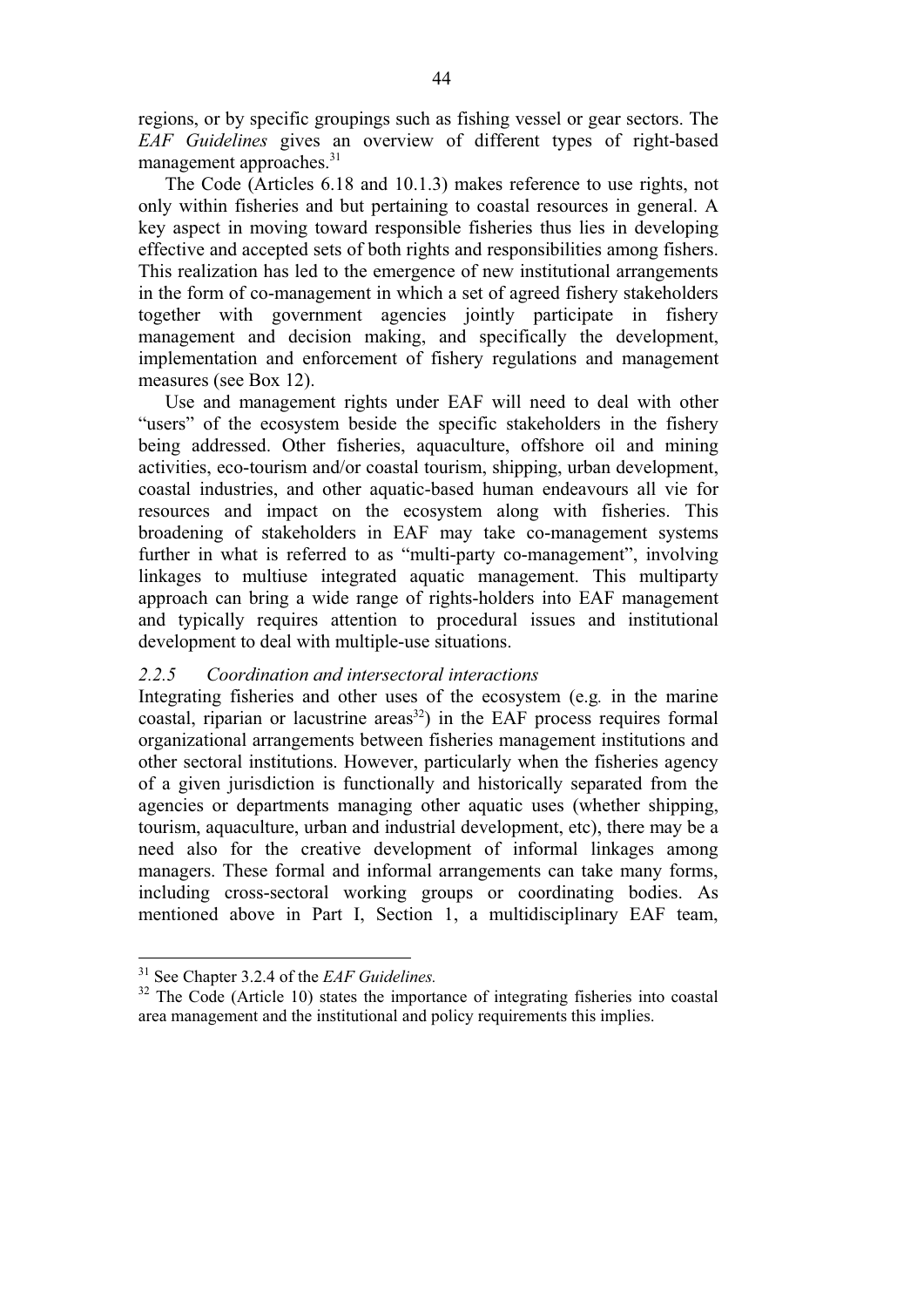including members with interdisciplinary and communication capabilities, would be an essential organizational arrangement for planning and implementing an EAF. The exact nature of the links that form between fisheries management agencies and broader integrated management agencies will vary depending on the situation at hand.

# **Box 12**

# **Co-management**

There has been a growing trend toward increased decentralization of governance in general as well as in fisheries management. Management responsibilities are increasingly shared among the government, communities and other stakeholders. This type of co-management system is gaining in popularity, in particular in the small-scale fisheries sector. Co-management is disposed to create a more equitable distribution of benefits and be more effective in limiting access than centralized systems. While co-management systems exist in a number of different forms, with varying degrees of shared responsibility, lessons learnt from co-management experience point at four main elements necessary for making it successful:

- An enabling policy and legal framework;
- The participation and empowerment of resource users;
- Effective linkages and institutions; and
- Resources an asset worth managing.

It is worth noting that a co-management system can evolve without a corresponding *de jure*, i.e. a legally enshrined fishing right. However, it is likely to be more effective if the community or co-management group will have ultimately legally protected exclusive rights. There is growing agreement among policy makers, fishery managers and researchers that ensuring that fishers have well-defined and secure rights is at the core of good fisheries governance and may be an essential condition for successful EAF processes.

*Source*: Njock, J.-C., Angaman, K. and Allison, E.H. 2009. Chapter 5: Institutional innovations in fisheries co-management in West and Central Africa. *In*: Westlund, L., Holvoet, K. and Kébé, M. (eds). Achieving poverty reduction through responsible fisheries: strategies and lessons from the West and Central Africa Sustainable Fisheries Livelihoods Programme. FAO *Fisheries Technical Paper* No. 513. Rome, FAO.

# **2.3 Capacity development**

Developing organizational capacity may be a perquisite for the introduction of EAF and it is likely to be a requirement throughout. Capacity building or enhancement is multifaceted and involves much more than training. Often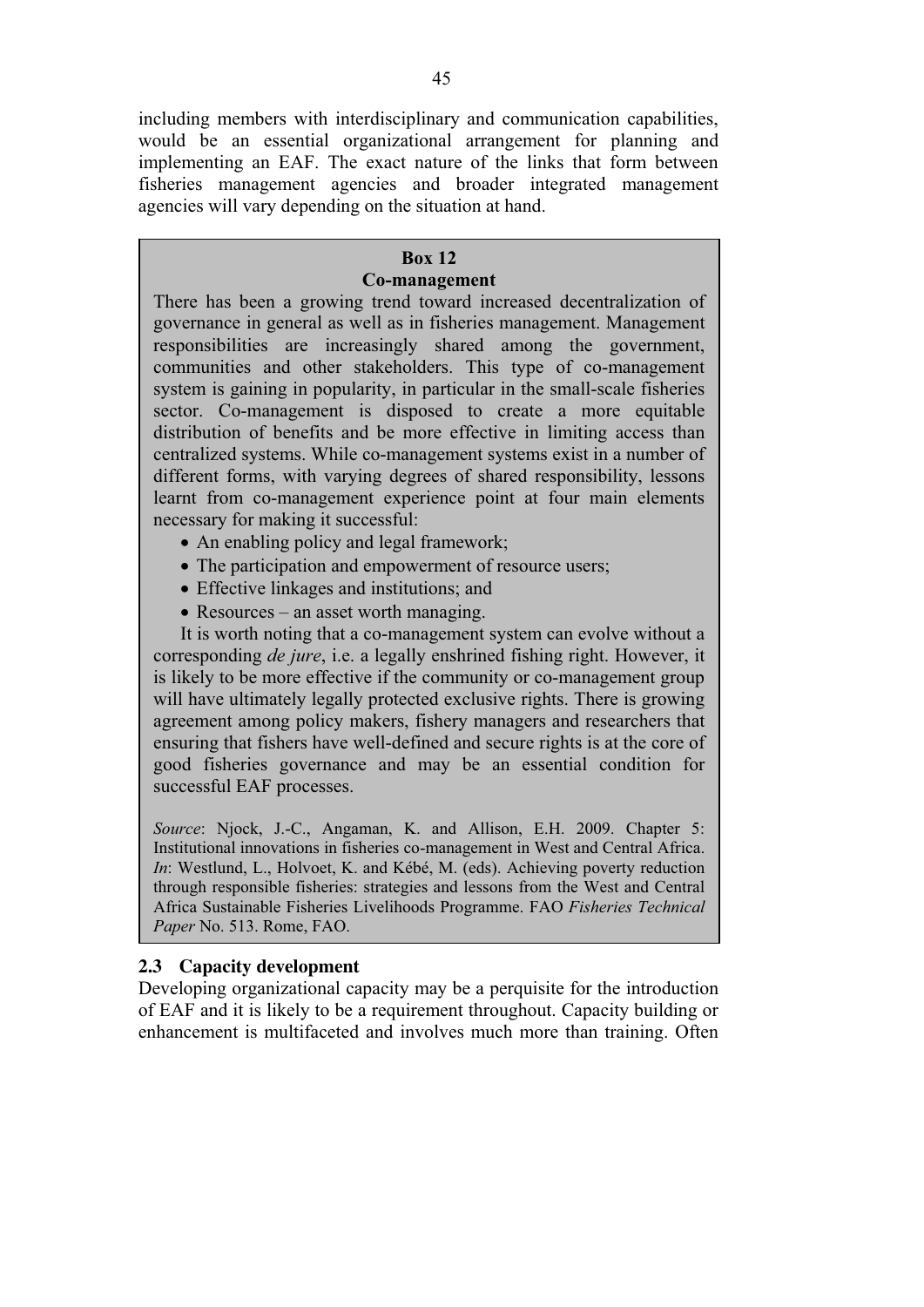following an organizational assessment and restructuring, its aim is to make organizations more efficient and effective within a well-defined vision of what they hope to be and do. It is often a long-term process with different types of interventions tailored to bridge the gap between what the organization can do at the moment and what it intends to do in the future. A framework for capacity development, containing seven main elements that organizations should focus on, illustrates the breadth of capacity building beyond training: $33$ 

- world view: vision and mission guiding capacity requirements;
- culture: an organization's distinctive climate and way of operating;
- $\bullet$ structure: roles, functions, positions, supervision, reporting, etc.;
- adaptive strategies: ways of responding to changing environments;
- $\bullet$ skills: knowledge, abilities and competencies for effective action;
- $\bullet$ material resources: technology, finance and equipment required; and
- linkages: relationships and networks for action and resource flows.

In EAF, stakeholders need to understand human system relationships in relation to the resource system. In many cases capacity may be built fairly easily and quickly if stakeholders engage in collaborative activities in which complementary skills transfer occurs. Learning by doing within partnerships is an approach well suited to strengthening EAF institutions and one that is usually cost-effective.

#### **2.4 Incentives**

 $\overline{a}$ 

As noted above in Part II, Section 1, the various costs and benefits associated with implementing the EAF arise at varying times – some in the short-term, some only after considerable time has passed – and at various scales (e.g. local, regional, national, international), impacting in differing ways the many individuals and entities within the fishery system. In other words, there are significant distributional implications. There may well be societal reasons for implementing an EAF, but perceptions among some fishery participants of the value of EAF may be negative. Such participants cannot be expected to adopt EAF practices without there being some "incentive" to do so, i.e. some considerations, whether institutional, legal, economic or social, that these individuals will factor into their decision making to induce support for EAF implementation.

Incentives are generally grouped into two main categories – positive and negative. Positive incentives reward participants for acting in desired ways, so that they can increase their own well-being (e.g*.* profits or other benefits)

 $33$  Krishnarayan, V., Geoghegan, T. and Renard, Y. 2002. Assessing capacity for participatory natural resource management. The Caribbean Natural Resources Institute (CANARI). Laventille, Trinidad. Guidelines Series 3.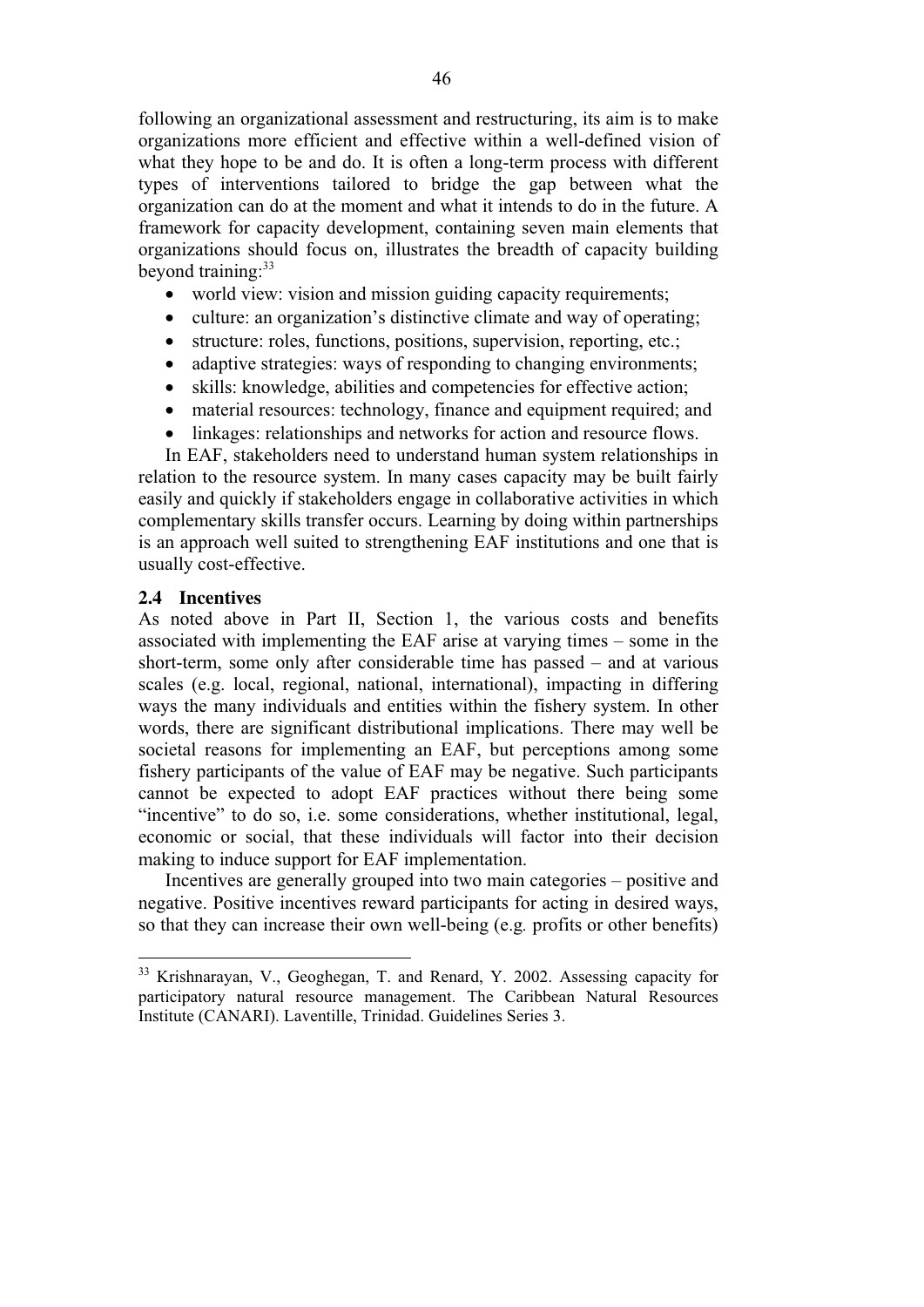while at the same time supporting EAF goals. Negative incentives penalize the participants for not following EAF rules. For example, positive incentives could be created through such measures as a subsidy on the use of conservation-enhancing fishing gear, or a sense of community that causes fishers to value the local benefits of their EAF actions. Examples of negative incentives could include the threat of fines if caught engaged in illegal fishing or social constraints on behaviour as a result of peer pressure and cultural institutions.

The major focus of conventional fishery management in the past has been on establishing sets of regulations, with negative incentives (penalties) for failing to comply with the regulations (i.e*.* for illegal activities). However, the use of negative incentives through regulation has not always proven successful since it requires apprehending the rule-breakers, something that may be difficult to do with limited enforcement capability and a large number of participants dispersed over large areas. This has led to a trend towards increased use of positive incentives that are designed to induce desired behaviour, potentially decreasing the reliance on finding and punishing rule-breakers. The key lies in recognizing that neither negative nor positive incentives are sufficient alone. It is useful to further develop positive incentives, but at the same time, the fact that there will always be a certain proportion of rule-breakers implies that it is important to the integrity of the management system, and the continuing support of lawabiding participants, for those rule-breakers to be apprehended and punished.

In addition to grouping incentives as positive or negative, they can also be grouped into four categories based on the nature of the incentive itself: institutional, legal, economic and social incentives (see Box 13).<sup>34</sup> The first two of these incentive categories – institutional and legal – are closely linked to the discussions on institutional arrangements and legal frameworks above.

It must be reiterated that no single incentive will be appropriate in all circumstances. Among the many approaches to creating incentives supportive of policy goals, such as EAF, choosing which ones to be implemented must be determined on a case-by-case basis, depending on the specific situation being faced, and the goals at hand. For example, a key goal in EAF is typically to encourage a longer-term view, placing greater

<sup>34</sup> The *EAF Guidelines* lists the categories of incentives in slightly different groupings: (i) institutional [and legal]; (ii) collective values [social]; (iii) non-market [economic]; and (iv) market [economic]. See Chapter 3.3 and Appendix 5 of the *EAF Guidelines*, and *FAO Fisheries Technical Paper* No. 489 on the human dimensions of EAF.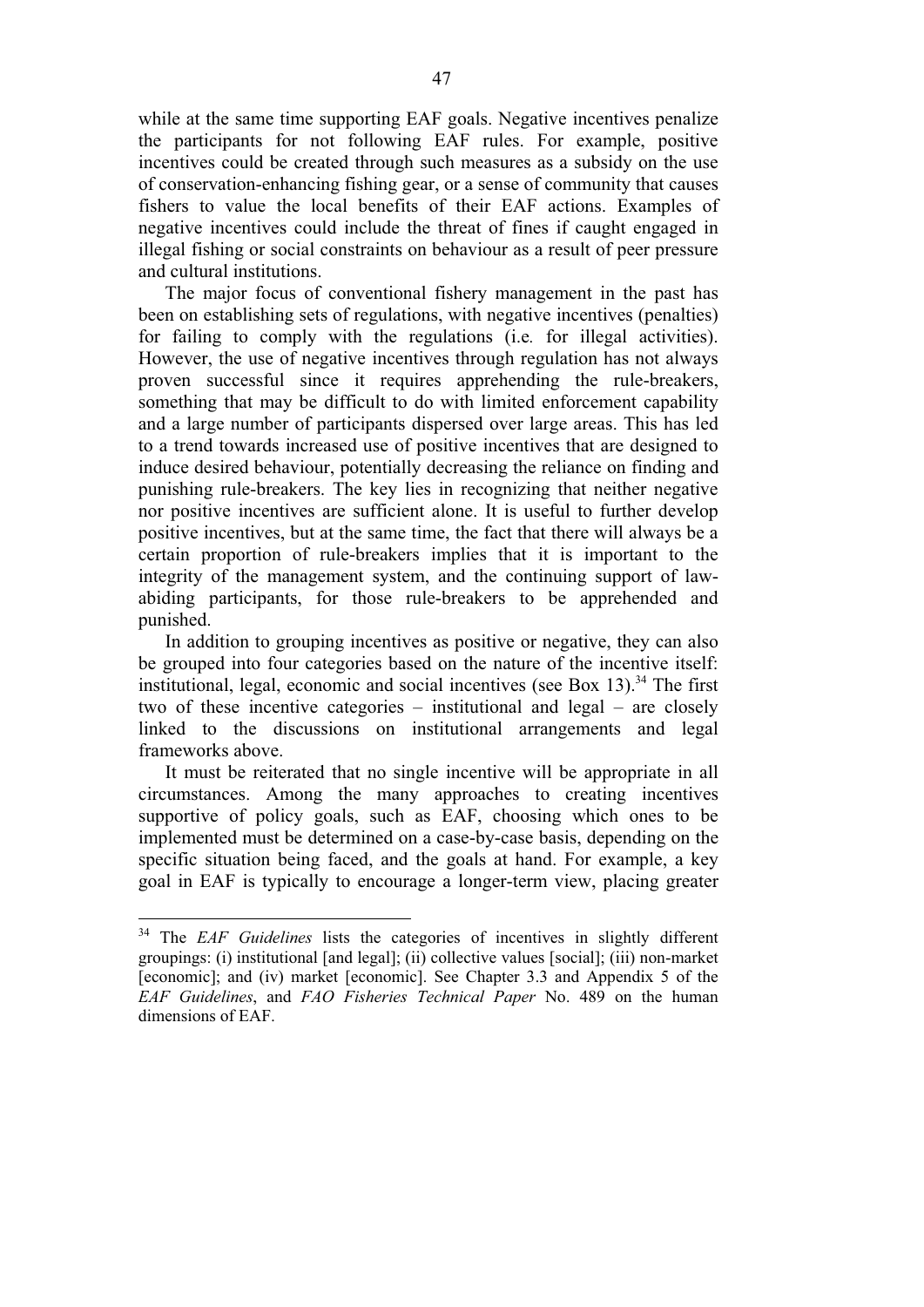value on ecosystem health and sustainability of fish stocks. This may require certain forms of incentives that increase the possibility of participants choosing to engage in behaviour compatible with long-term conservation. Another goal might be to modify specific behaviour  $-$  e.g., to reduce dumping, discarding and high-grading of fish, or to restrict fishing gear that is particularly damaging to aquatic ecosystems. Incentives to achieve such ends may need to be carefully targeted at specific situations and specific participants.

There are also so called *perverse incentives*, which are, from an EAF point of view, any policy or management measures that incite people or groups to act in a way that negatively impacts on an ecosystem's ability to provide services or, in other words, that lead to inefficient use of ecosystem resources. Examples of perverse incentives include:

- subsidies leading to overinvestment in fishing capacity in a fishery in which management is unable to control fishing effort;
- buy-back programmes in which receipts from the sale of older boats are reinvested in modernized boats, thereby increasing fishing capacity;
- contradictory regulations leading people to ignore the laws all together;
- laws loaded with unintended negative effects, such as prohibiting the selling of bycatch leading to increased discards; and
- governmental inducements for use of fishing methods with relatively great negative impacts on the ecosystem (e.g., modernization subsidies leading to greater use of bottom-contact gears).

Logical reasoning would suggest the abolishment of existing perverse incentives as a critical step to EAF management. This could also provide substantial budgetary savings and greater credibility in the governance system.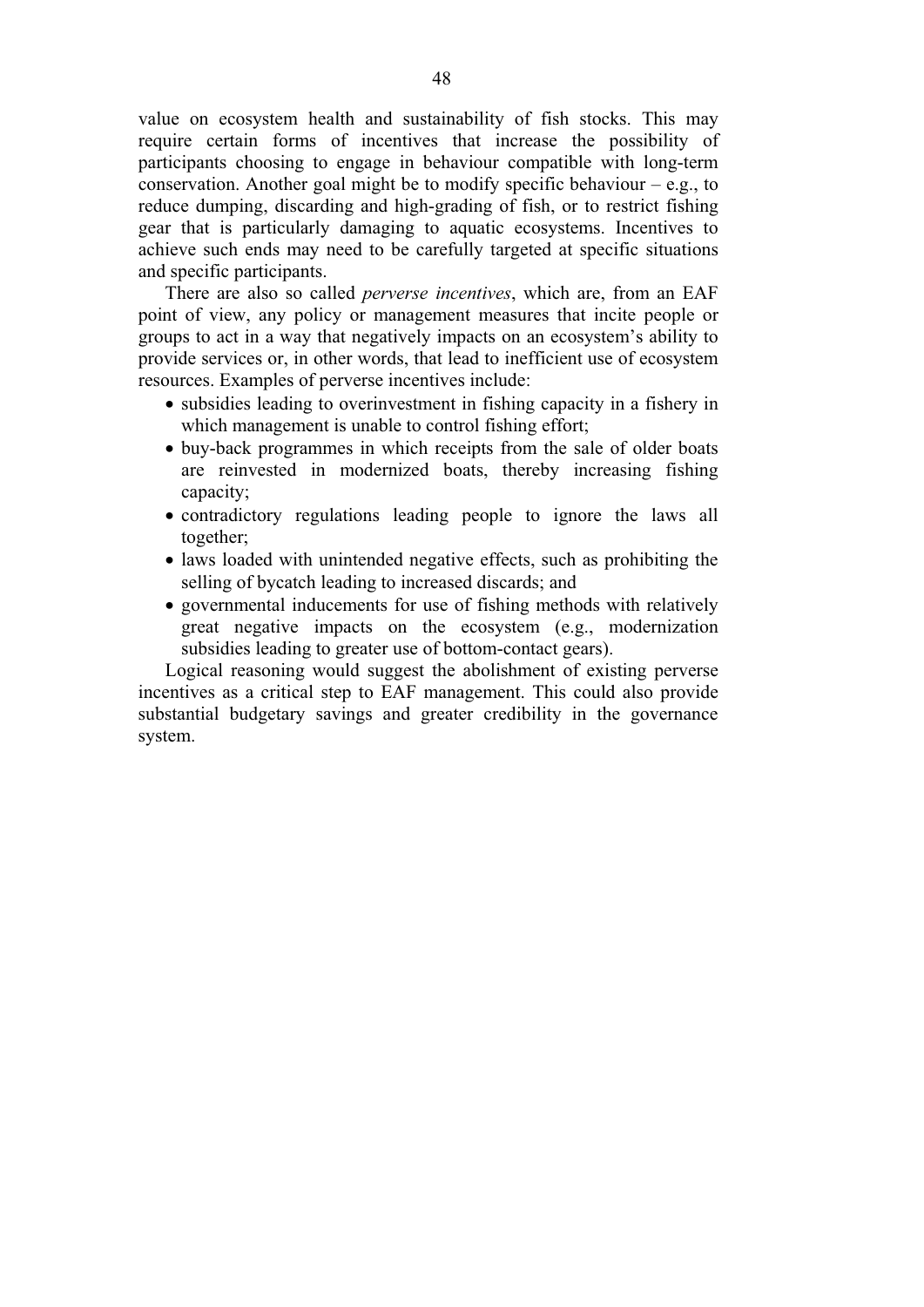# **Box 13 Different types of incentives**

*Institutional incentives* refer to motivations created by institutional arrangements that promote transparency, cooperation, trust and participation on behalf of stakeholders. Adequate institutional arrangements are key to successful management outcomes; institutional failures – combined with inadequate legal frameworks – have been identified as main obstacles to effective conventional fisheries management practices.

*Legal incentives* include effective legislation that creates positive incentives, as well as negative ones in the form of significant penalty structures with effective enforcement capability. Clear and enabling legal arrangements that support the corresponding policy and institutional frameworks are key to successful EAF implementation.

*Economic incentives*, or financial incentives, arise from the need to address market failure and aim to establish a situation where economic actors and individuals chose to make more socially correct choices. These financial measures can be divided into two categories: marketbased incentives (e.g. ecolabelling and tradable rights) and non-marketbased incentives (e.g. taxes and subsidies).

*Social incentives* relate to the ways group behaviour and group interactions occur and form the context in which an individual makes decisions. Such incentives include moral structures, religious beliefs, peer pressure, gender relations, policy, social preferences, norms, rules, ethics, traditional value systems, social recognition, trust among the various stakeholders, and common interests.

*The different types of incentives are further explored in FAO Fisheries Technical Paper No. 489 on the human dimensions of EAF.* 

## **2.5 Adopting a sustainable livelihoods approach**

Moving toward an EAF may require a reduction or redirection of fishing effort making it necessary for fishers and fish workers to find alternative economic activities. Having alternatives to fishing that can generate income and food locally can reduce the pressure from individual households and communities to exploit local resources. When fishers and communities have few if any economic alternatives, it will be difficult to institute effective fishery management involving constraints on fishing, since the impacts of such decisions may be unacceptably severe.

Despite calls for a more holistic and integrated approach, conventional fisheries management practices have been largely unable – with some notable exceptions – to incorporate the development of livelihood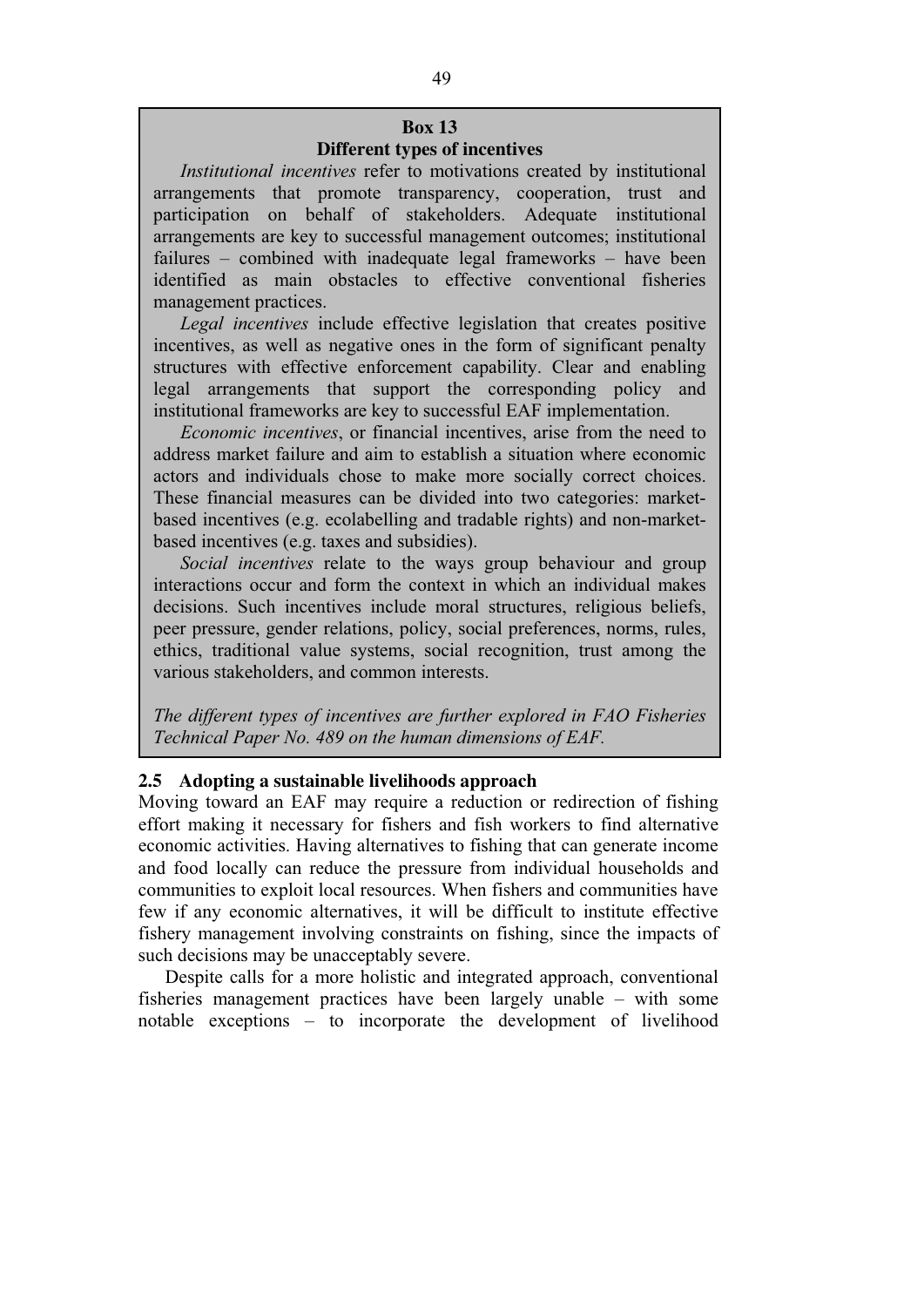alternatives into fishery policy and management practices. While to some extent, this can be blamed on the over-emphasis within fisheries on the narrow "fish and fleet" perspective, there is often also a significant jurisdictional obstacle in place – the agency charged with fishery management may completely lack the mandate to consider measures, such as the creation of employment alternatives, outside the fisheries sector. Furthermore, the structures needed to coordinate among different sectoral agencies – e.g. community economic development plans or regional economic policies – could be lacking.

 However, it should be noted that while the existence of livelihood/employment alternatives beyond the fishery could be a crucial factor in maintaining the health of a fishery and its ecosystem, the creation of such alternatives is difficult to accomplish in practice. If not already part of the local economy, it could involve a difficult economic restructuring process, including major investments, and changes of traditional practices. Furthermore, the sustainability over time of such alternatives is by no means assured. Thus, efforts to develop alternative livelihood opportunities must not be seen as a panacea to solving fishery problems. Nevertheless, the broadened perspective inherent in EAF requires a holistic approach to addressing the needs of individuals, households and communities and should support their development of sustainable portfolios of livelihood sources.

EAF in a context of poverty and vulnerability is discussed further in Part II, Section 5.

## **3. ADAPTIVE MANAGEMENT AND THE USE OF INDICATORS**

### **3.1 Managing uncertainty**

A fundamental consideration that must be dealt with in fisheries management – and possibly even more so when applying  $EAF - is$  the reality of uncertainty. Uncertainty arises due to unexpected changes to the system (e.g. floods, sudden increase in fishing pressure due to migration) as well as longer-term environmental variability and change linked to climate change or anthropogenic factors such as overfishing, mining and gas exploration. The key reality is a lack of predictability and the recognition that uncertainty is pervasive in fisheries – as well as in many other sectors – and may never be entirely resolved, has led to the adoption of the precautionary principle. The precautionary approach is acknowledged as a key underlying basis for incorporating uncertainty into decision making, so as to "err on the side of caution" (see page 3 and Article 7.5 of the Code).

However, while accepting that uncertainty will continue to be a significant part of reality, experience should allow for improving the ability to make decisions and adaptive management has already been mentioned in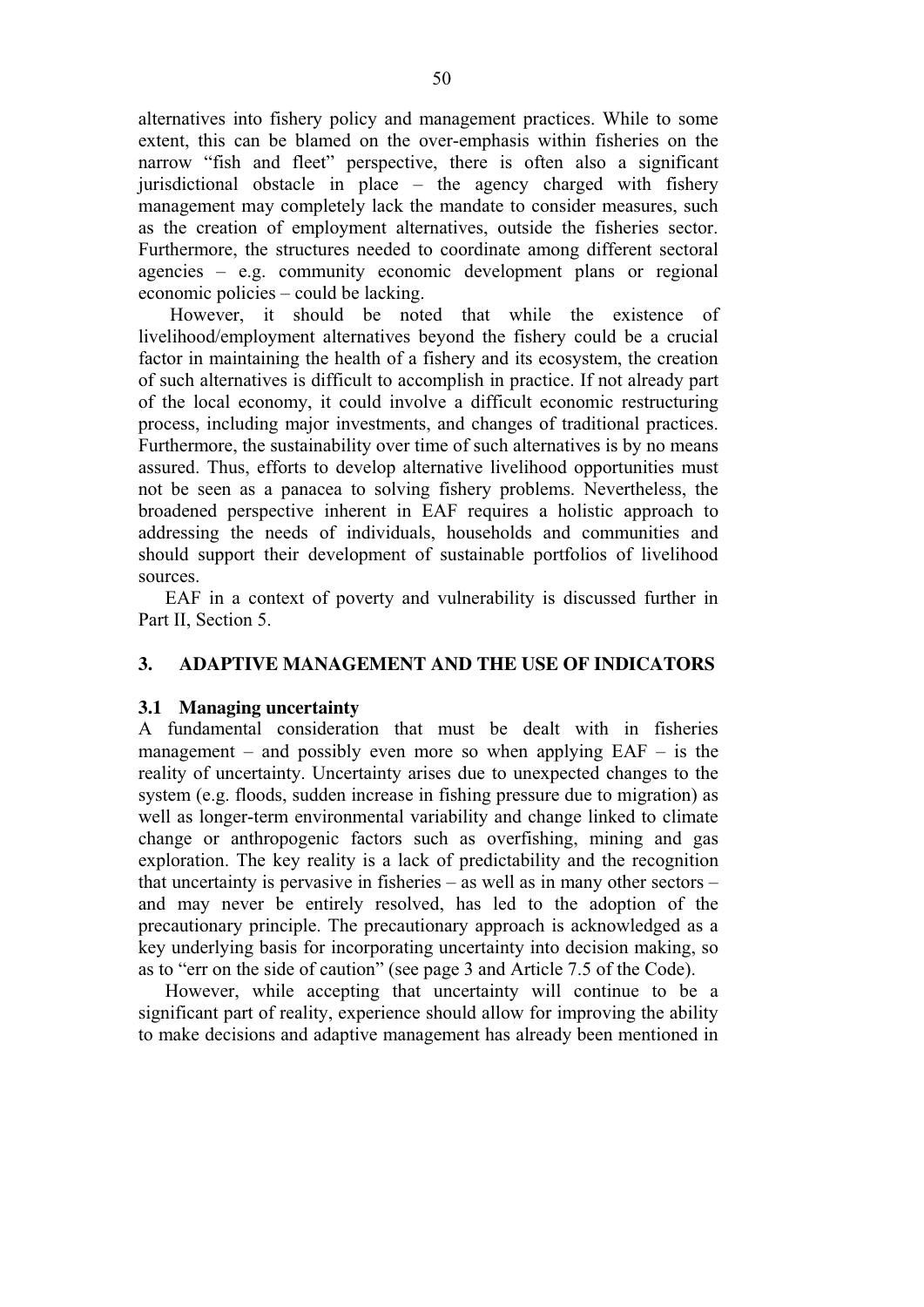these guidelines as an important component of the EAF process (see Part I). The concept of adaptive management was first developed in the 1970s as a way to address decision-making in a situation of uncertainty. It is a structured and iterative process which aims at optimizing decision-making and decreasing uncertainty over time. Adaptive management can be described as "learning by doing" and is – alongside the precautionary approach – a valuable method for addressing uncertainty when implementing EAF within a complex fisheries system. It allows for the incorporation of feedback from the fishery system in order to revise policy and management systems. Revisions are then followed by further implementation and experimentation, shaping subsequent policy and management actions. The *EAF Guidelines* are centred on an adaptive management approach.<sup>35</sup> Adaptive management can also be applied in a more active manner through undertaking carefully controlled experiments (e.g. applying particular management approaches to learn more about the system).

Adaptive management is not a single "tool" but rather an approach to the entire EAF management system; processes for adaptation can be incorporated from policy development through to fish stock assessment and enforcement. The idea is to ask, prior to implementing any given component of management, whether it can be modified easily, or even changed entirely, if and when new information becomes available that shifts fishery goals, structure or dynamics. Another aspect of adaptive management is "robust management" implying that the choice should fall on management measures that are relatively insensitive to uncertainty so that use of such management measures has a high likelihood of producing outcomes that are reasonably acceptable, even with limited knowledge of the fishery and ecosystem.

To make the adaptive management processes effective, it is essential that the management approach, including any "experiments" and their results, are appropriately documented. In this way, the use of adaptive management and learning processes will allow EAF systems to adjust and improve over time as new experiences and knowledge become available. Moreover, institutional culture and organizational structures need to be set in a way that allows for adaptive learning. For example, adaptive assessment can bring professional and lay stakeholders together, creating synergies and building knowledge based on the experience of each individual; however to capitalize on this process, the institutional structures need to be suitable for this type of interaction and able to adapt to the outcomes. In this context, "institutional structures" refer not only to the

<sup>35</sup> See, for example, Figure 1 and Section 4.1.6 in the *EAF Guidelines*.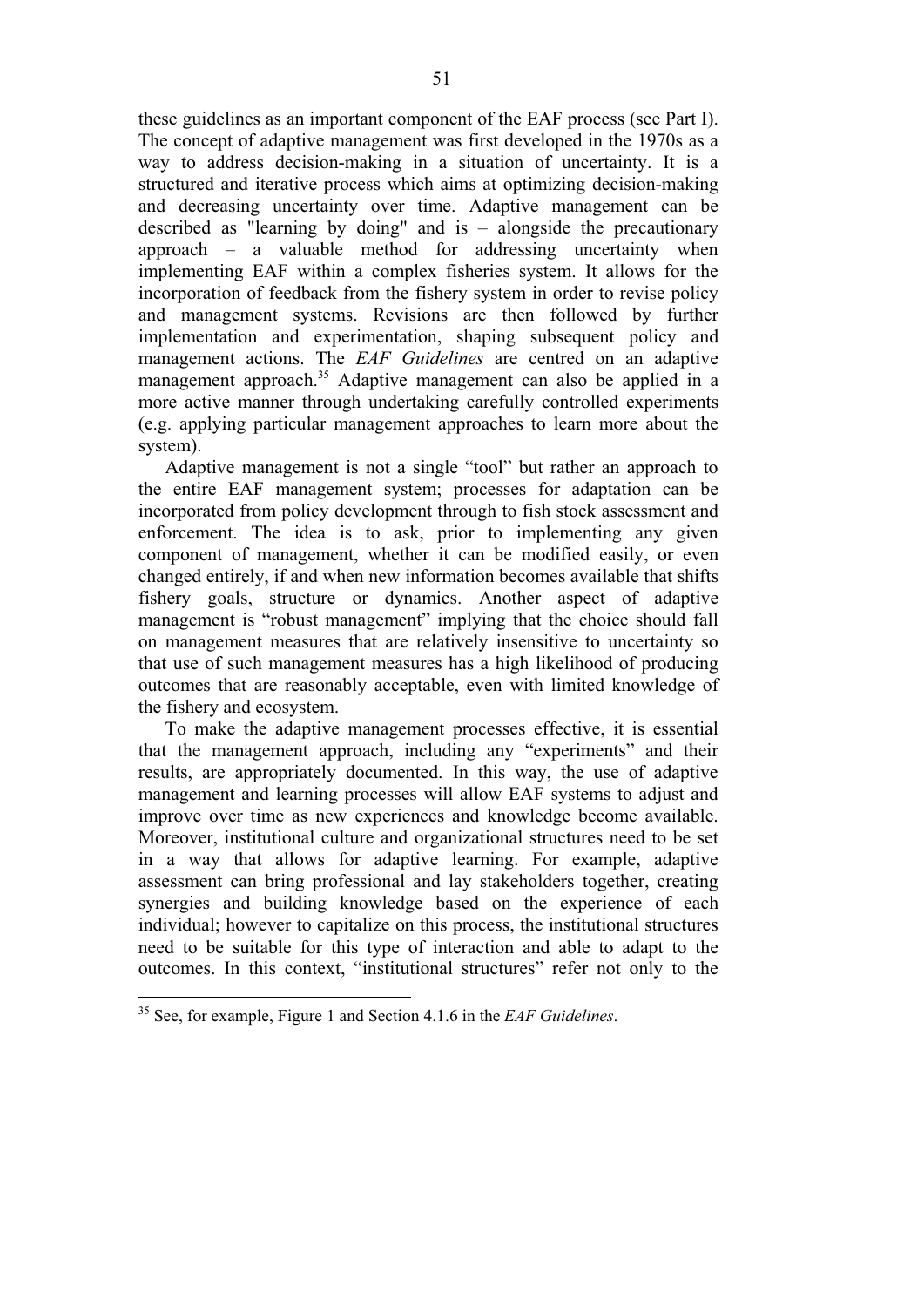institutions themselves but also to the rules and processes within the fishery and its ecosystem that facilitate the knowledge generation, information exchange and discussions among stakeholders that are needed in EAF.

## **3.2 Indicators**

 $\overline{\phantom{a}}$ 

In order to effectively use an adaptive management approach, there is a need for a robust monitoring system providing information on the performance of the various components of the EAF policy and management system. There is hence a need to define and agree on indicators, reference points and performance measures. These are best formulated within a suitable integrated framework and following a logical process. FAO has developed guidelines on indicators for sustainable development of marine capture fisheries which can be used as the basis for an EAF monitoring framework, based on a *sustainable development reference system* (SDRS) (see Box 14). $36$ 

### **Box 14**

## **The sustainable development reference system**

The FAO Guidelines on the development of indicators for sustainable capture fisheries suggest that a *sustainable development reference system* (SDRS) is used. The related indicators will be derived in five steps:

- (i) determining criteria, i.e. the components whose behaviour can be described by indicators and reference points, in relation to defined goals and objectives;
- (ii) developing a framework for organizing the indicators;
- (iii) specifying the indicators and reference points needed to assess progress in relation to the goals and objectives;
- (iv) reviewing the feasibility, data availability, costs and other factors influencing the possibility to implement the indicator system in practice; and
- (v) documenting the methods used for developing the indicator system.

In addition to the guidelines on indicators, the *FAO Fisheries Technical Paper* No. 489 on the human dimensions of EAF includes more information on the SDRS and other integrated indicator frameworks.

<sup>&</sup>lt;sup>36</sup> FAO. 1999. Indicators for sustainable development of marine capture fisheries. *Technical Guidelines for Responsible Fisheries* No. 8. Rome, FAO. 68p.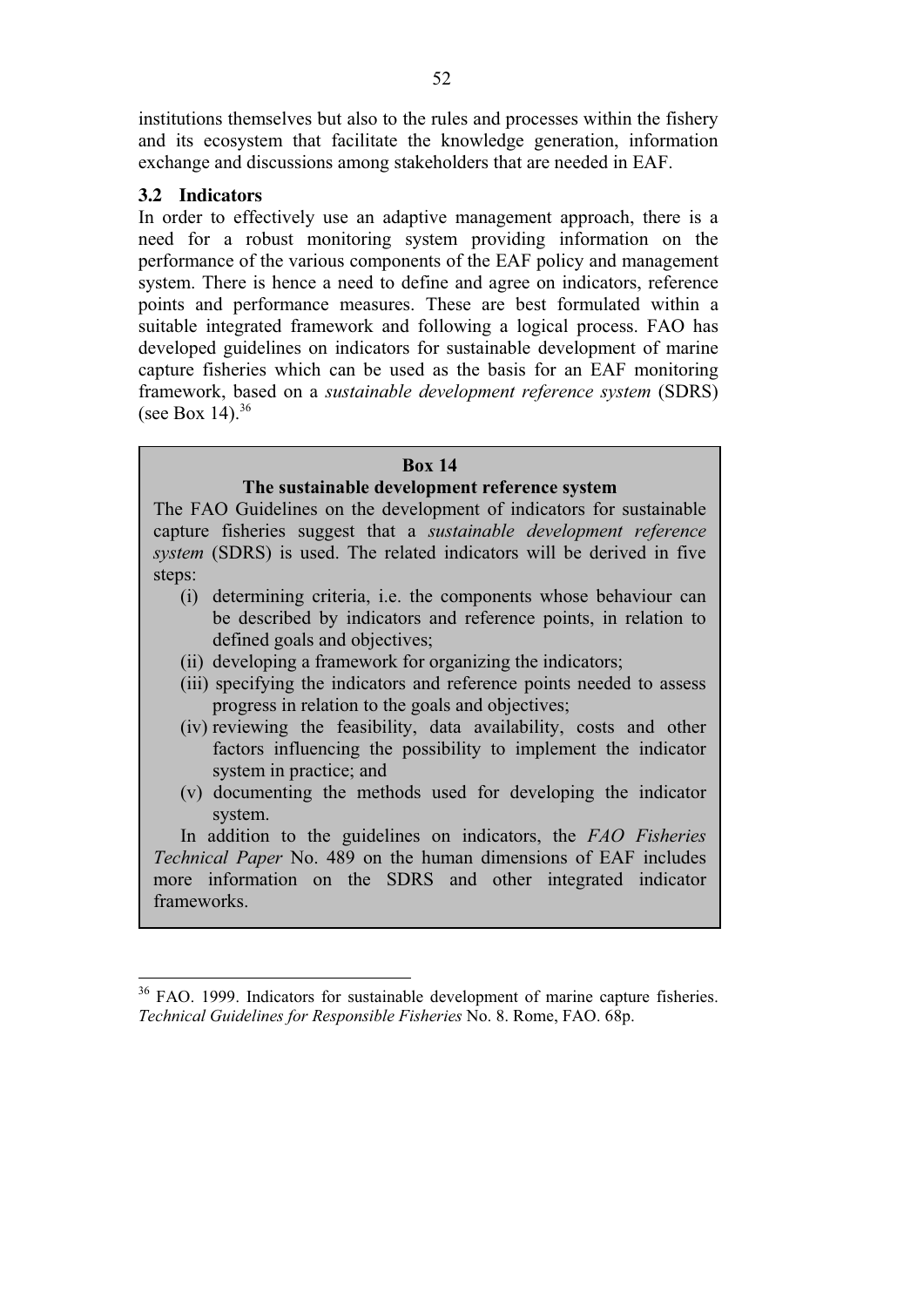Indicators are needed at different levels and stages of the EAF process and should be defined for goals, objectives and processes relevant to EAF policy, management plan and implementation. There are two types of indicators; outcome-based indicators that measure the degree to which goals and objectives have been achieved, and process-based indicators that focus on the efficiency of the processes used for achieving the results. Accordingly, the overall purpose of setting indicators in the EAF context is to assess whether the management measures carried out have had the intended and desired effect on the fishery system and its related ecosystem, and whether this has been done in an efficient manner. The *EAF Guidelines* discusses the process for selecting indicators and reference points for operational objectives, including a list of examples.37 In Table 3, some examples of criteria that could be used for identifying indicators for different EAF dimensions are presented.

<sup>37</sup> See Chapter 4.1.4 and Appendix 4 of the *EAF Guidelines.*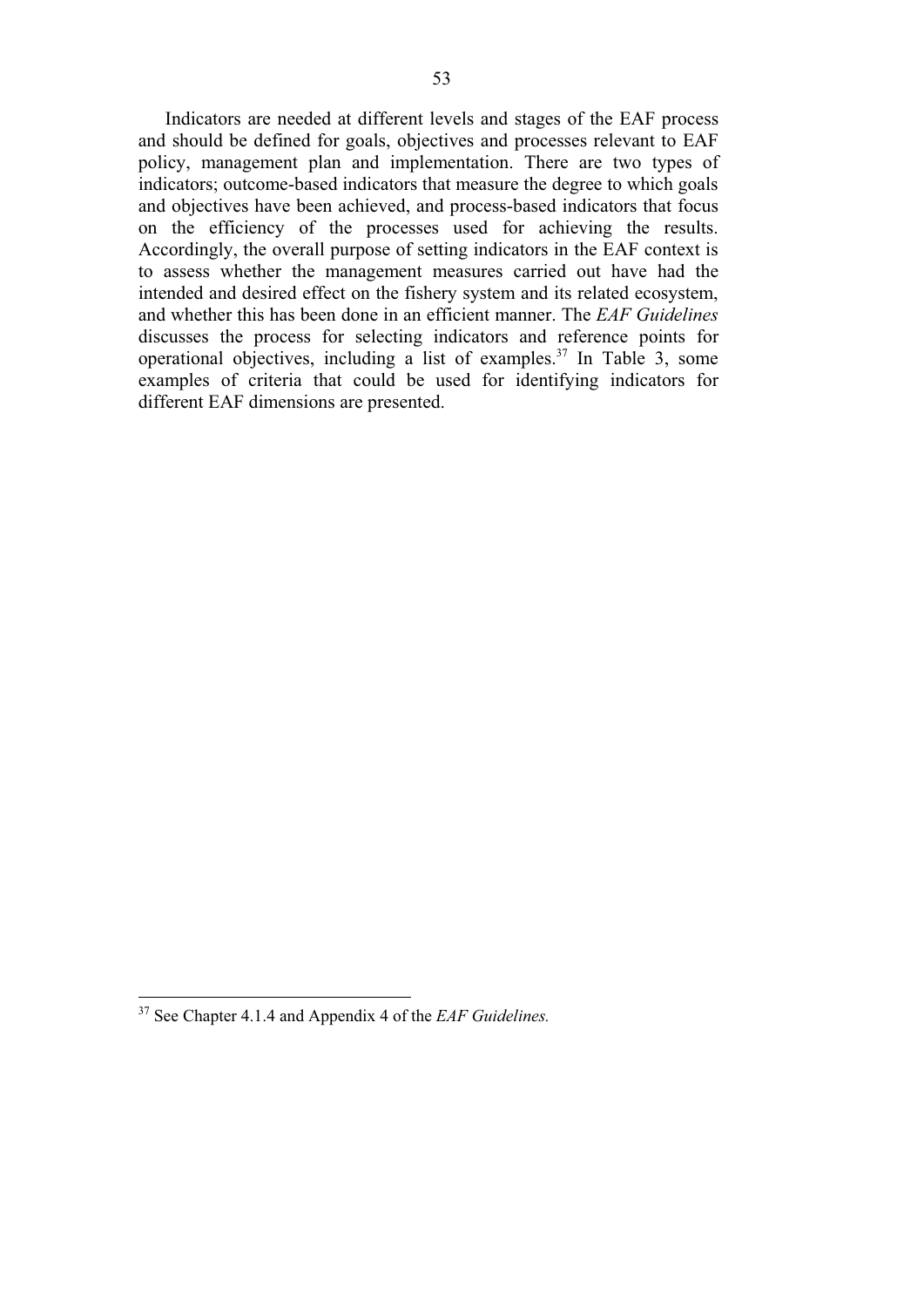| <b>Dimension</b> | Criteria                                                        |
|------------------|-----------------------------------------------------------------|
| Economic         | Harvest value                                                   |
|                  | Fisheries contribution to GDP                                   |
|                  | Fish and fishery products exports value                         |
|                  | Investment in fishing fleets and processing facilities          |
|                  | Taxes and subsidies                                             |
|                  | Employment                                                      |
|                  | Income                                                          |
| Social           | Employment/participation                                        |
|                  | Demography                                                      |
|                  | Literacy/education                                              |
|                  | Protein/fish consumption                                        |
|                  | Income                                                          |
|                  | Fishing traditions/culture                                      |
|                  | Indebtedness                                                    |
|                  | Gender distribution in decision-making                          |
| Institutional    | Compliance regime                                               |
|                  | Management and use rights                                       |
|                  | Transparency and participation                                  |
|                  | Capacity to manage                                              |
| Ecological       | Catch structure                                                 |
|                  | Relative abundance of target species                            |
|                  | <b>Exploitation</b> rate                                        |
|                  | Direct effects of fishing gear on non-target species            |
|                  | Indirect effects of fishing on trophic structure                |
|                  | Direct effects of gear on habitats                              |
|                  | Biodiversity (species)                                          |
|                  | Change in area and quality of important or critical<br>habitats |
|                  | Fishing pressure – fished vs. unfished area                     |

**Table 3. Examples of fisheries aspects from which sustainable development indicators can be developed** 

*Source*: Adapted from FAO, 1999<sup>36</sup>

# **4. SUSTAINING AN EAF**

# **4.1 Long-term process**

Embarking on an EAF usually represents quite a significant shift in how to look at and implement fisheries management compared to any earlier management regime. As discussed in Part I of these Guidelines, more often than not, EAF is an evolutionary process – rather than revolutionary – and it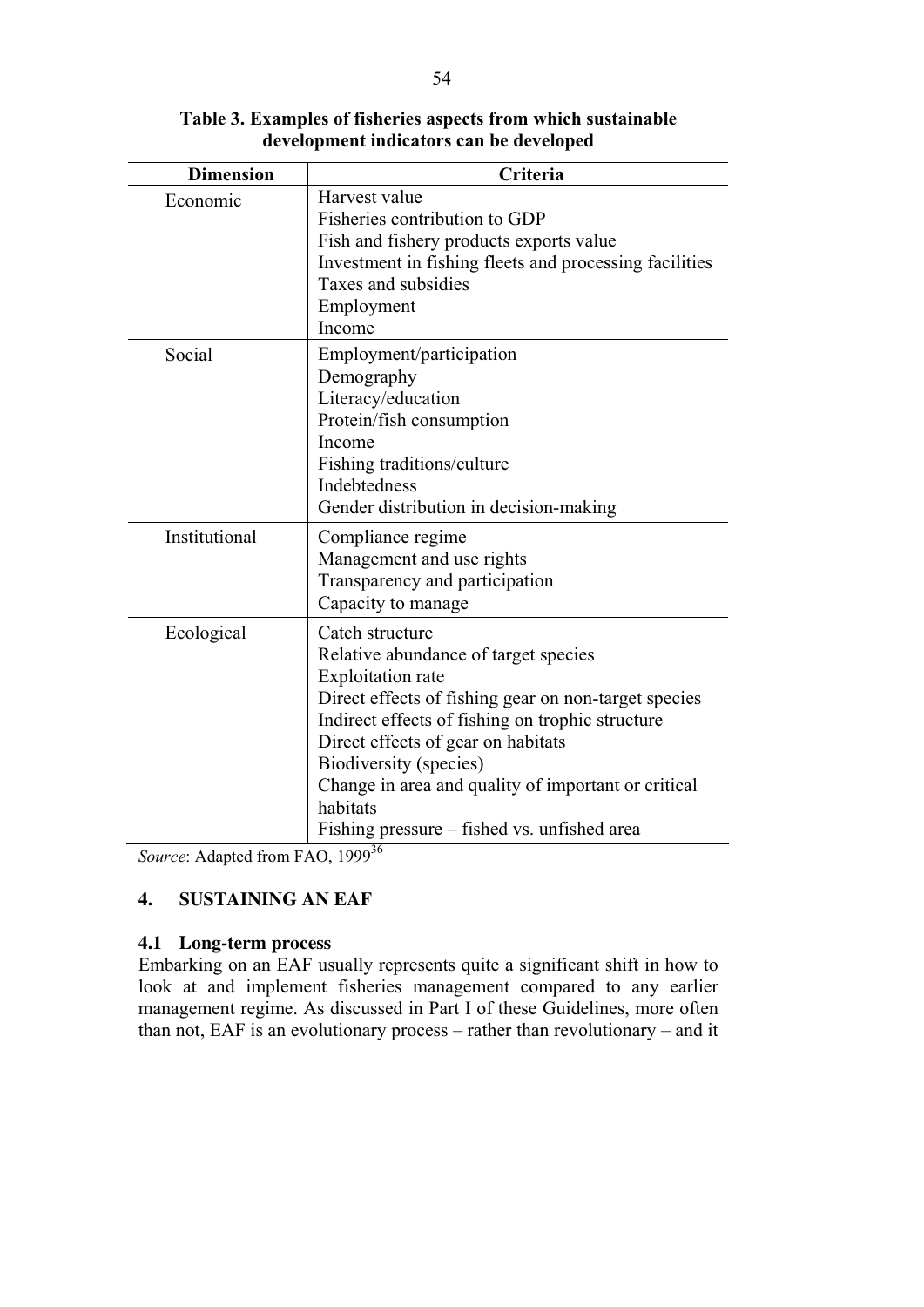will build and improve on current fisheries management practices, when these exist. The details of and the speed by which management changes are introduced will depend on the specific local situation. Still, it is a long-term commitment and sufficient time has to be allowed for positive outcomes to be produced. Hence, sustaining the process in the longer-term becomes a critical issue.

Sustaining conventional fisheries management practices has often proven challenging in terms of:

- maintaining political commitment to difficult, sometimes long-term, courses of action;
- enabling legislative frameworks to support changing management measures; and
- ensuring adequate financing for the EAF management system.

These and other challenges can increase considerably with the adoption of an EAF due to the comparatively larger set of interests, issues, actors, and institutions as the scope of fisheries management is enlarged even in cases of limited geographic scale expansion. The *EAF Guidelines* lists a number of potential key impediments to EAF.<sup>38</sup> Several of these aspects have already been discussed in previous sections and this chapter summarizes a few of the more critical aspects of sustaining an EAF in light of its increased scope.

### **4.2 Political commitment and public awareness**

A key factor required to sustain an EAF is political commitment. Obtaining such commitment is frequently linked to levels of awareness amongst politicians and civil society of the benefits of adopting a particular approach or supporting a particular initiative. The fact that EAF embraces a much broader approach than conventional fisheries management practices requires raising awareness across a number of sections and social groupings. For example, the policy domain for EAF may also draw upon coastal management, tourism, agriculture, industry, shipping and other policies besides fisheries policy at local, national, and even international levels. Each of these policies will have their own policy processes and sets of stakeholders with various and perhaps competing or conflicting interests.

Maintaining political commitment over time, including where appropriate through several electoral cycles or through difficult circumstances, is essential to sustain an EAF. This is the only way in which human and institutional capacity can be built and sustained and the EAF mainstreamed. Depending on the governance arrangements and the scale of EAF implementation, this may involve constantly renewing the "buy-in" at

<sup>38</sup> See Chapter 6 of the *EAF Guidelines.*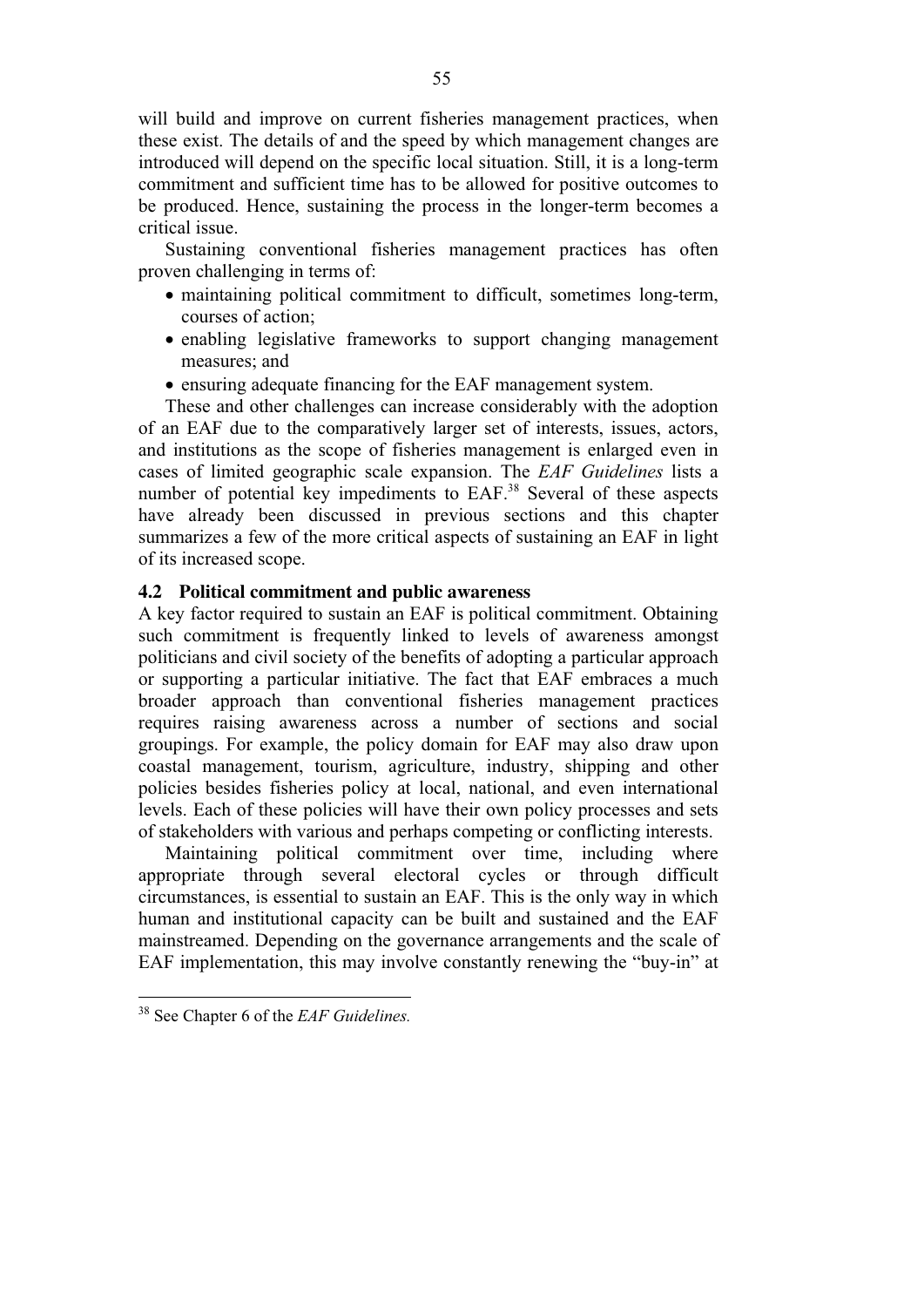different levels of government and other relevant entities as various problems arise and their solutions impact positively or negatively on different groups at different times. An even more critical situation is one in which the positive and negative impacts associated with implementing an EAF are not evenly distributed (see also Part II, Section 1). The policy and planning process needs to address such inequity. Situations can become highly politicized, however, if certain groups are to remain disadvantaged or are to be highly compensated for their displacement or disadvantage associated with EAF implementation. Managers need to be able to act efficiently in the political arena in order to speak for EAF in the face of political pressures or even threats.

Policy-makers are generally expected to respond to the concerns of their constituents, so a large part of garnering political commitment is ensuring that the public and special interest groups in the political domain are aware of the benefits and needs of sustaining an EAF, including the need to make reasonable sacrifices. Points to consider in this regard are:

- political will and commitment may be determined in part by the quality and communication of scientific and technical advice on EAF;
- policy advice from fisheries authorities should be politically sensitive to prevent policy makers from feeling the urge to seek advice elsewhere;
- obligations in international instruments that support EAF being maintained should be highlighted; and
- a diversity of stakeholders needs to be involved in EAF as this typically results in better outcomes and restricts the degree of political polarization that may develop.

### **4.3 Legal flexibility and harmonization**

The need for an enabling legal framework to support EAF was discussed in Part II, Section 2. As mentioned above, when discussing adaptive management (Part II, Section 3), the legal framework needs to be flexible and responsive to various changes, including changes in the knowledge base and changes to the biological, ecological and socio-economic systems. At the same time, the primary fisheries legislation should, as far as possible, not be subject to frequent modifications. One means of responding to both these needs is to enact a national-level, primary legislation that lays down principles and policies, that is generally broad in scope, and which would specify the "functions, powers and responsibilities of government or other institutions involved in fisheries management".39 This legislation could also reflect varying degrees of detail with respect to implementation, such as the

<sup>39</sup> Page 63 in the *Fisheries Management Guidelines*.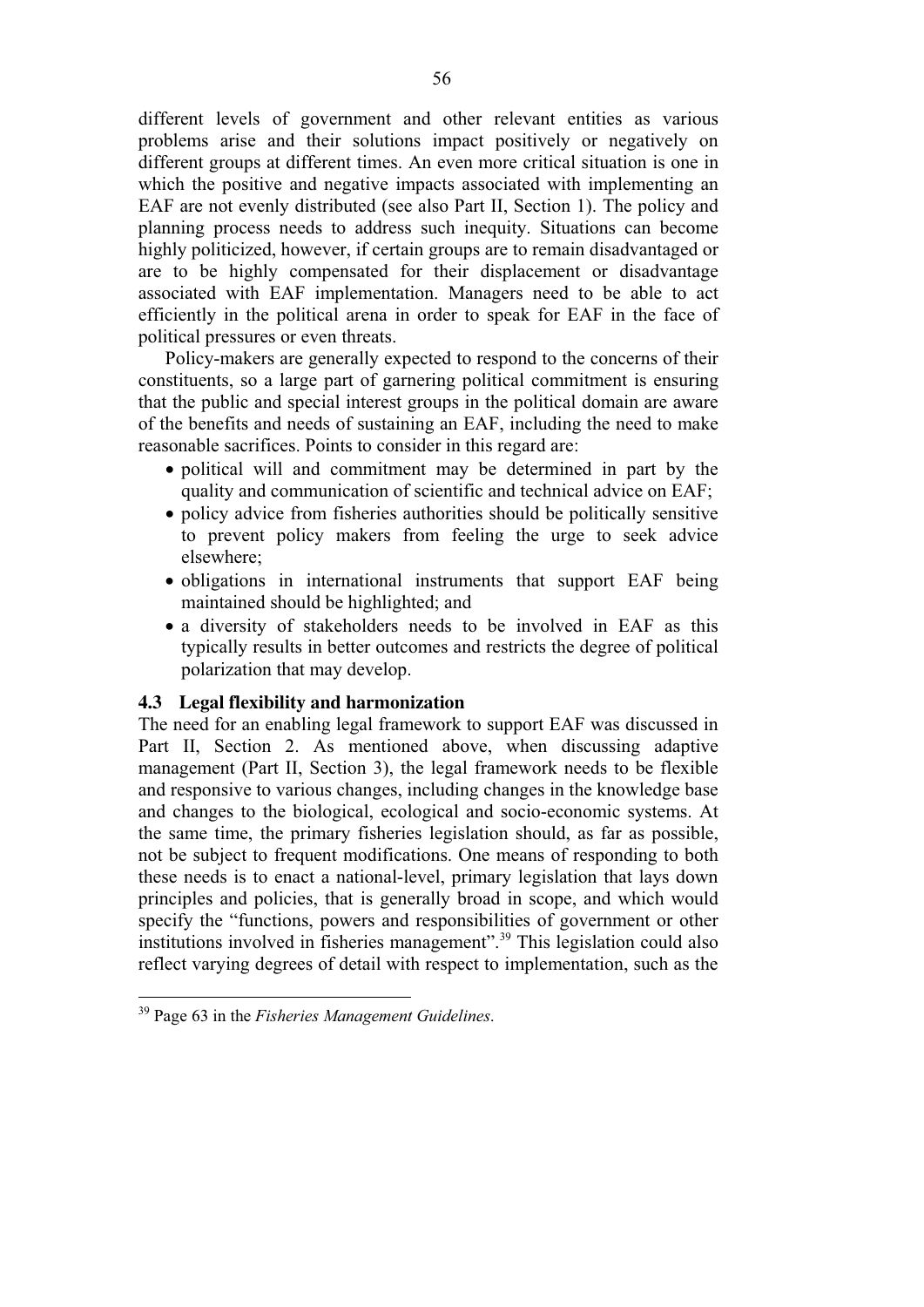main features of a specific mechanism (e.g. procedures for the allocation of fishing (use) rights). The dynamic nature of the fisheries and its interactions with other sectors may be captured through agreed rules and other legal means.

As ecosystems are often covered by several overlapping legal regimes (e.g. maritime, forestry, water, agriculture), and also frequently overlapping national legislations, there is a need for harmonization between fisheries legislation and the other sectors' sets of legal instruments, both within and among nations. This could constitute a long process and needs to be planned for in the EAF.

## **4.4 Financing of EAF implementation**

As discussed in Part II, Section 1, there are costs and benefits of EAF. While the long-term benefits are expected to be substantial, they may occur at a scale and with a timing that do not necessarily match the costs of implementing the EAF process. There will be a number of costs with direct financial implications for the implementing agency (e.g. operating expenses for participatory meetings and consultations, research and data handling, monitoring and observers, economic incentives), that – although outweighed by benefits in the form of increased ecosystem services and values – in practice, need to be funded. This is particularly true at the beginning when embarking on an EAF when new processes and systems need to be developed and set up, but the need for funding of activities will remain throughout EAF implementation.

This need for sustainable funding for the fishery management system is not unique to EAF; conventional fisheries management practices also require a budget. Since EAF implies a broadening of attention in fisheries management beyond simply fish stocks and fishing fleets to matters relating to aquatic ecosystems and related human systems, there is often an assumption that the costs of implementing EAF will be higher than under conventional management. While there should certainly be attention paid to financing the introduction of new approaches, this is not necessarily the case for the process as a whole. Recognizing that the EAF is an approach rather than a strict recipe to be followed, it can be either costly or inexpensive depending on the extent of its implementation. While some fisheries may embark on a major shift to EAF management, changing processes from data collection through to institutional design, in other fisheries (notably data-sparse small-scale fisheries), a low-cost EAF implementation that is less demanding of financial and human resources may be more suitable. An important task for EAF managers is to assess the need for funding – both in the short-term and long-term – and ensure that mechanisms are in place for securing the necessary budget. This assessment work will also feed into the decision-making process regarding several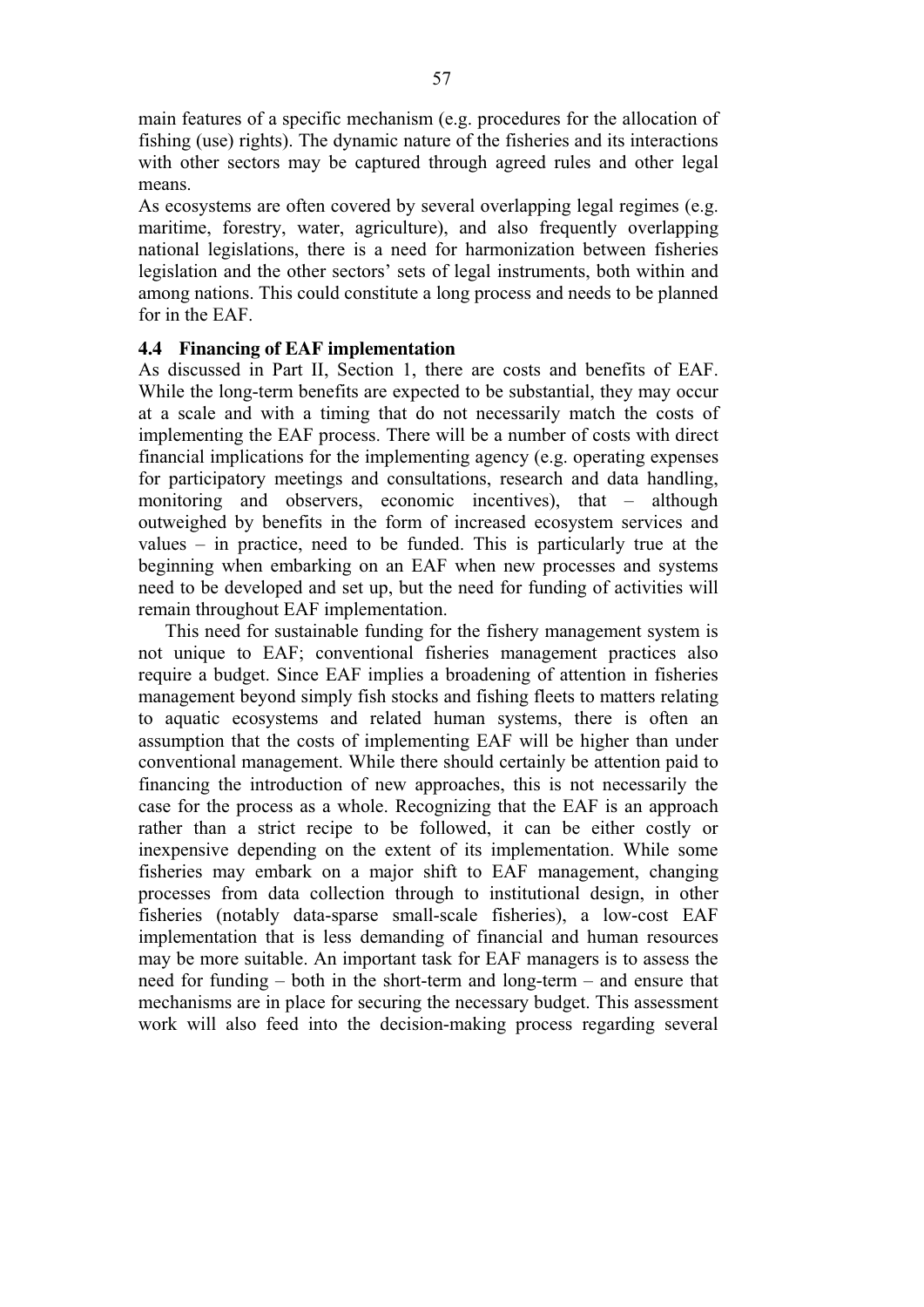aspects of the EAF in question, i.e. the scope and management measures opted for have to be commensurate with the capacity of the EAF to generate or attract funding in the longer-term.

- In general, there are three main sources for funding EAF:
- from the state treasury, through the budget allocations to the fishery agency responsible for EAF coordination and management, and by contributions from other relevant government entities involved in the process;
- from internal cost-recovery mechanisms such as "user pays" or "polluter pays" systems; and
- from external funding.

In practice, an EAF is likely to draw on a combination of these funding sources.

At the same time as EAF may require increased funding  $-$  at least initially – it should be possible to streamline financing and increase costeffectiveness compared to conventional fisheries management practices by sharing EAF costs across economic sectors. This is also a distinguishing feature of broadening an EAF into an EA (ecosystem approach) more generally and including tourism, forestry, conservation, agriculture and other sectors as applicable. Introducing and sustaining EAF may then become more affordable. Of course, in order to accomplish this, there should be strong, integrated and highly cooperative institutional relationships among the sectors, such that certain stakeholders do not become free-riders or part of the social costs of implementing the EAF if they are antagonistic toward it.

In cases where the fisheries sector receives relatively little of the national budget, it is important that it develops allies with the wealthier or more politically prominent sectors so as to maintain funding levels. Such alliances include social partnerships also with the private sector and NGOs for projects ranging from habitat restoration and ecotourism to innovative ecologically responsible investments that are beyond the scope of national public financing.

Financing EAF implementation through "user pays" and "polluter pays" approach involves collecting revenues from those using the natural resource or causing ecosystem or resource damage and using those funds to finance the move to EAF. In addition to the polluter-pays and user-pays incentive mechanisms within fisheries, governments and fisheries associations have begun reclaiming the restoration costs in dealing with ecosystem damage inflicted by actors outside of the fishery sector (e.g. upstream activities causing changes to habitats and pollution through destructive practices). Individuals convicted of damaging are required to either pay fines, which may or may not be directly related to damage costs, or more directly to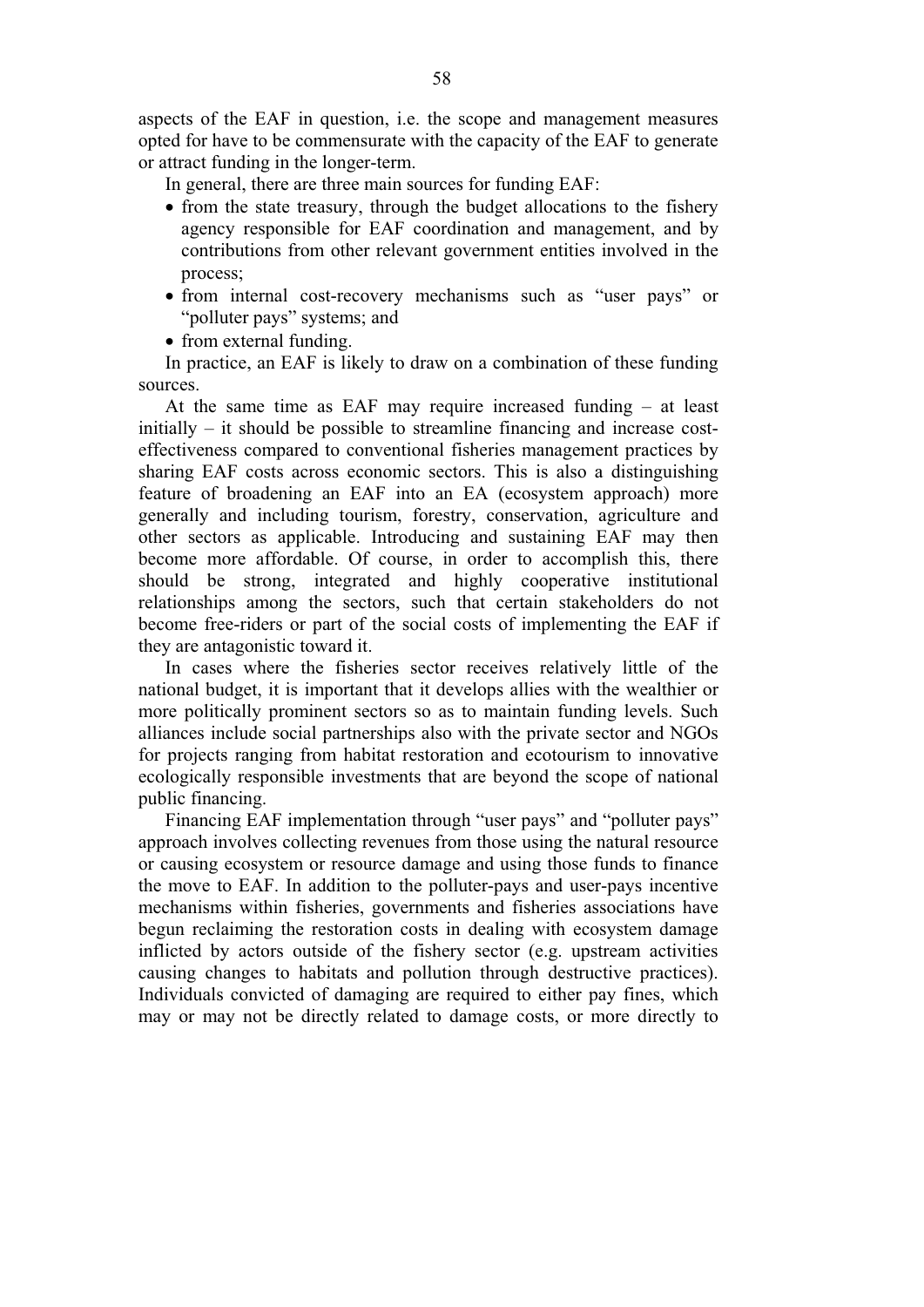repair the damage or pay for work related to the conservation and protection of the affected habitat. Note that related to the concept of "polluter pays" is the idea of "beneficiary pays". This implies that those receiving the benefits of EAF implementation should pay at least some, if not all, the costs required for creating those values (see Box 15 on payments for environmental services $40$ ).

Identifying appropriate sources of external funding to sustain an EAF and understanding the funders' requirements requires a large and, perhaps, daunting investment on the part of EAF managers. For example, some funding sources may target sectoral-specific activities, while others may target specific issues, such as biodiversity or MPAs. Procedures for applying for funding, accounting systems and even vocabulary may vary significantly across funding sources and recipients of such funding may be tied to certain conditions, economic or otherwise.

In addition, as an EAF is likely to comprise both development and conservation components, no one source of funding is likely to cover all EAF needs. Hence, a portfolio approach to funding will be necessary; increasing the time and energy devoted to developing funding proposals and using these funds. Furthermore, there is the crucial issue of institutional sustainability to consider when utilizing external funds – i.e*.* ensuring that long-term arrangements are in place so that EAF implementation is not jeopardized when the specific funding period ends.<sup>41</sup>

<sup>&</sup>lt;sup>40</sup> PES are also sometimes referred to as "payments for ecosystem services" (see FAO. *The State of Food and Agriculture.* 2007. Rome, FAO. 240p.).

 $41$  A longer discussion on funding of EAF – including external funding options – is included in the *FAO Fisheries Technical Paper* No. 489 on the human dimensions of EAF.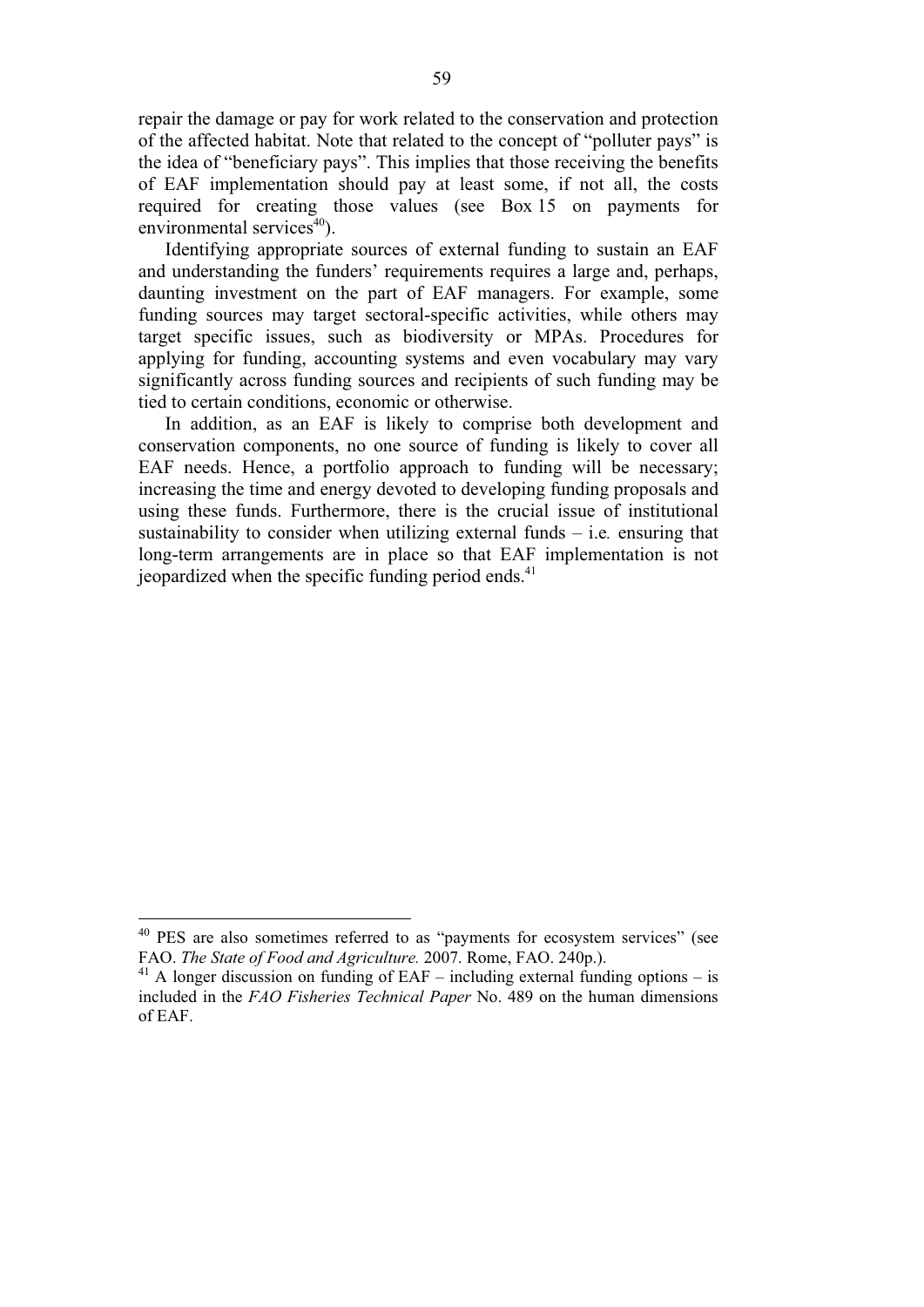## **Box 15**

### **Payment for environmental services (PES)**

The emerging policy approach of payments for environmental services (PES), used predominately in the agriculture sector and in the context of land use, is a market-based economic instrument that can involve both the private sector and the government. It strives to give environmental services an economic value that reflects the real social, environmental and economic benefits in order to encourage an increase in their production; versus a situation in which providers of environmental services tend not to be compensated and users do not pay. One reason for the political interest in PES is that many of the providers of environmental services are poor population groups – farmers – and the approach may offer an avenue for combining ecosystem conservation with poverty alleviation.

*Source*: FAO. 2007. *The State of Food and Agriculture*. *Paying farmers for environmental services.* Rome, FAO. 240p.

# **5. SPECIAL REQUIREMENTS OF DEVELOPING COUNTRIES AND EAF IN A POVERTY CONTEXT**

In the Code (Article 5) and the *EAF Guidelines*, the special requirements of developing countries with regard to fisheries management and EAF implementation are recognized. There is a challenge in introducing improved fisheries and ecosystem management systems in situations where capacities are limited as is often the case in developing countries. Smallscale fisheries, common in developing countries, are often data-poor and require assessment and management approaches different from those generally applied in large-scale fisheries. Moreover, particular problems with implementing EAF are likely to be encountered where poverty is widespread and when short-term costs cannot be easily assumed in order to gain longer-term benefits.

As discussed in Part I, Section 1, poverty in fishing communities is generally a complex issue. The contribution of small-scale fisheries to poverty alleviation and food security is significant and the sector also often plays an important role in poverty prevention. Overfishing and potential depletion of fishery resources constitute a threat to many coastal livelihoods but socio-institutional aspects are also central in determining poverty. Hence, in order to achieve sustainable poverty reduction, the questions of how and by whom access to and use of fishing grounds are controlled need to be addressed.

This situation has important consequences for implementing EAF in the context of small-scale fisheries and poverty. Addressing poverty and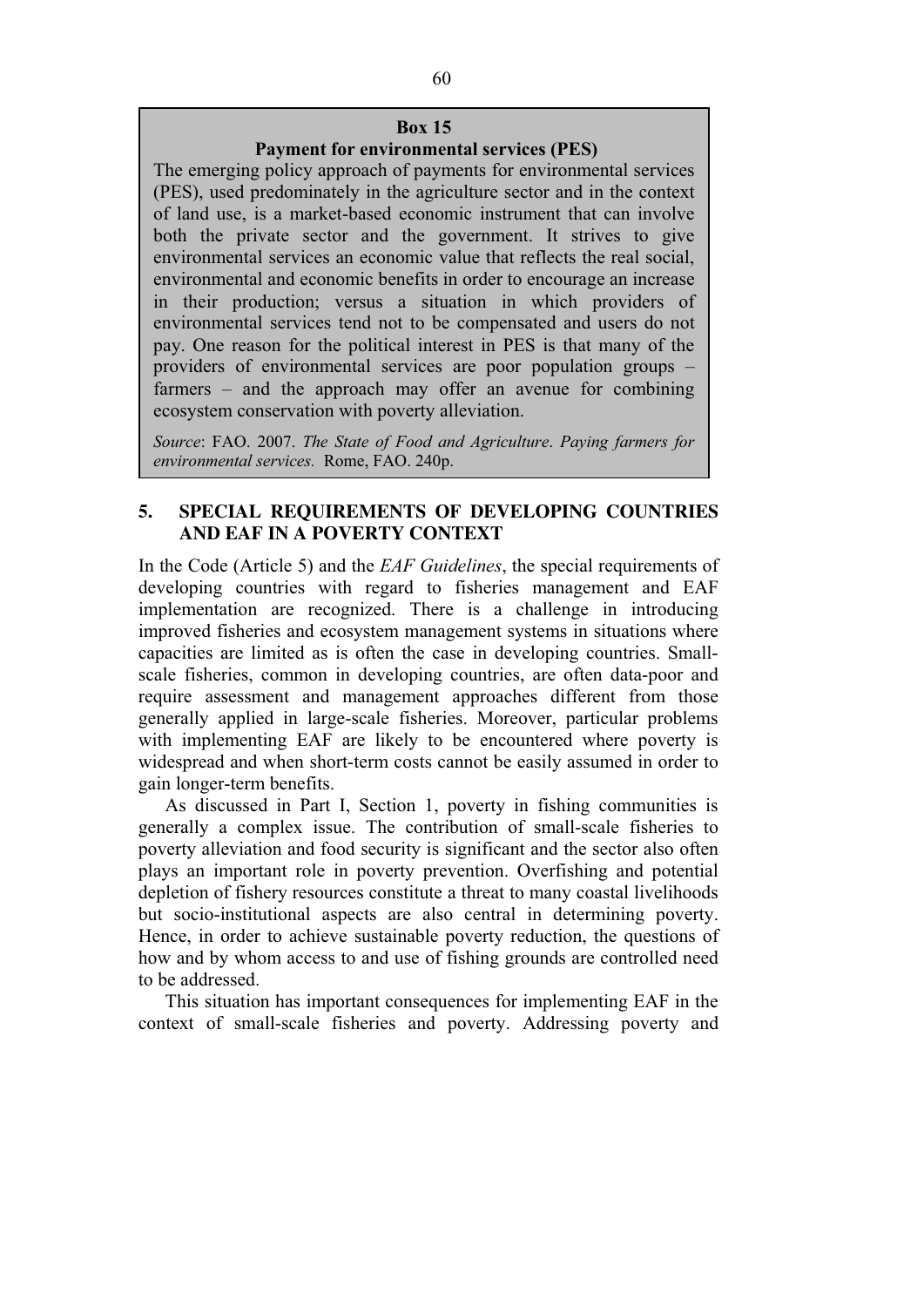achieving equitable results require that marginalized groups are included in the institutional processes related to the EAF. However, due to social exclusion and vulnerability, fishing people may lack the capacity and incentive to effectively participate in an EAF. New institutional approaches, capacity building and incentives are hence likely to be needed to ensure a successful EAF.

Another potential key challenge for small-scale fisheries in applying EAF is dealing with impacts caused by factors beyond their control, or outside their territories, such as pollution and habitat destruction from landbased activities, destructive practices of non-fishery activities within aquatic environments (e.g. impacts of oil exploration and extraction and offshore mining activities), and destructive fishing practices by large-scale fisheries. For example, if industrial fishing vessels encroach on inshore areas previously only used by traditional fishers, in order to make up for a shortage of resources in their original territory, possible implications include a reduction of resources, damage of habitats, destruction of fishing gear and even human casualties.

Under such a scenario, the scale and boundaries of the EAF have to be carefully considered, ensuring that all relevant stakeholder groups are identified. In order to be successful in reconciling resource management with sustainable livelihoods, the EAF needs to address the real concerns of small-scale fishers and fish workers. If, for example, safety-at-sea is a concern with regard to artisanal fishers, support to introducing safer practices could be necessary. If the encroachment by large industrial vessels is an issue, the monitoring, control and surveillance (MCS) system should be reviewed, requiring consultations with the competent authorities. Where there are differences in power between different stakeholder groups – e.g. between small-scale and large-scale operators – conflict resolution may become a key component of the EAF process.

As discussed in Part II, Section 2, co-management is increasingly considered as key approach to fisheries management as well as EAF. So far, most attempts to implement co-management have been focused on the management of fish stocks and it has been assumed that poverty reduction would be achieved by improving the state of the fishery resources. This approach generally requires a reduction in fishing activities, leading to longterm gains but requiring cuts in income in the short-term. If no benefits are generated in the short-term, there is limited incentive for fishers to participate. If there are no alternative employment opportunities, it may not be possible for poor household to comply with the management regime. In a situation with poverty and high levels of vulnerability, the future may be heavily discounted implying insufficient incentive for cooperation of communities for long-term resource sustainability gains.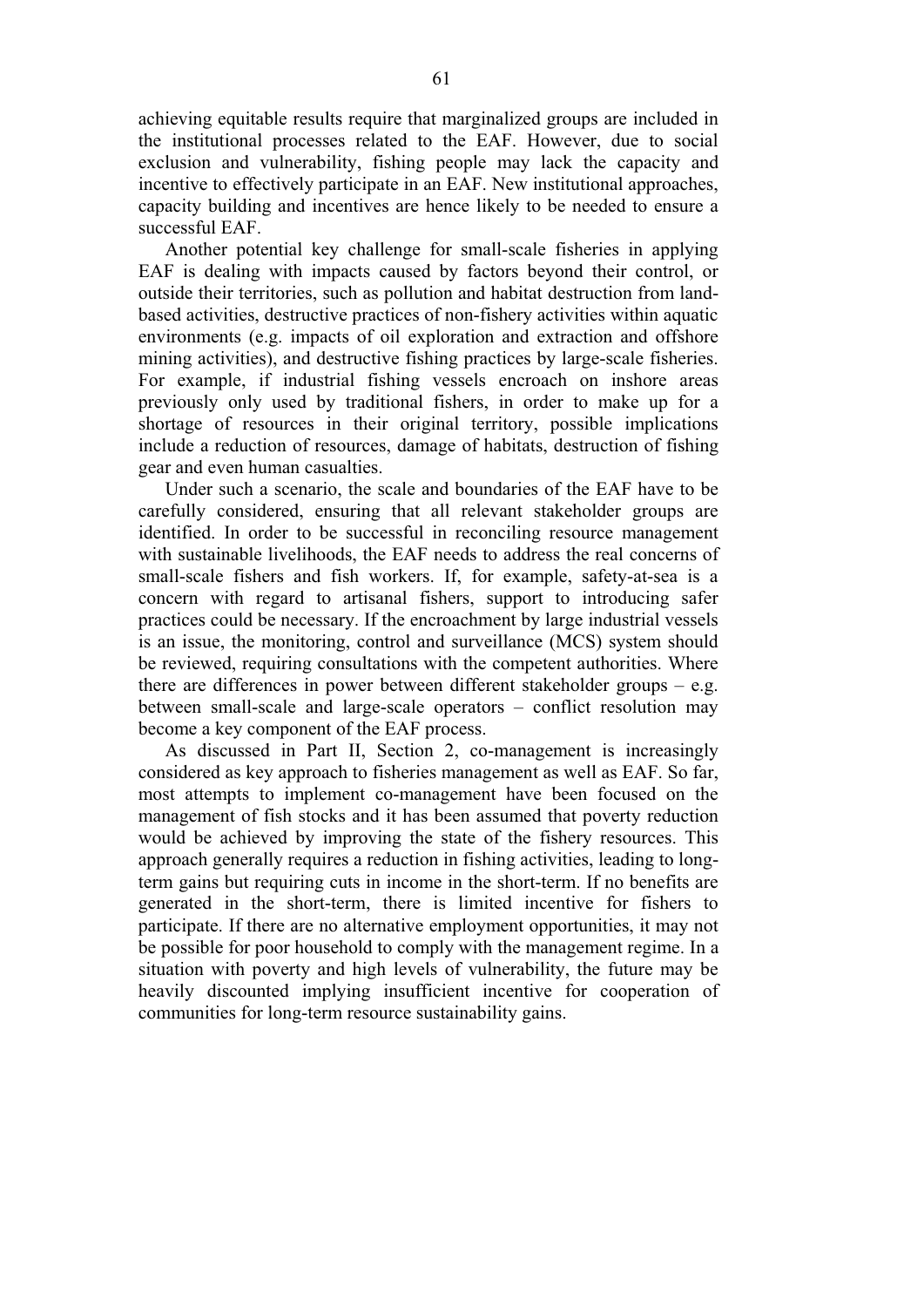Various incentives available to EAF were discussed in Part II, Section 2. In the context of small-scale fisheries and poverty, an approach to create the necessary conditions and incentives to ensure an equitable participation of stakeholders in an EAF, and at the same time address poverty, is to embed the EAF management in a broader development context. An EAF comanagement structure then needs to be created that allows for mobilization of resources and services in support of other aspects of people's livelihoods in addition to resource management. The Sustainable Fisheries Livelihood Programme  $(SFLP)^{42}$  implemented this approach in two pilot projects in West Africa (see Box 16).

Such an approach would be in line with EAF principles addressing both human and ecological well-being. Solutions to marine conservation will have to be socially acceptable and just and be effective from both biodiversity and livelihood perspectives.

### **Box 16**

### **Co-management by SFLP**

SFLP combined the Sustainable Livelihoods Approach (SLA) with support to the introduction of more sustainable fishery resource management as laid down in the Code. As a result, the Programme demonstrated that the short-term costs of introducing co-management can be offset by investing in poverty reduction. By creating incentives for communities to participate in co-management and building their capacity for doing so effectively, synergy effects are achieved. However, this requires that co-management programmes are moved beyond the focus on regulating access to fishery resources, and to a wider community perspective by which community-based fishery management organizations become local development organizations. Extensive collaborative networks are required and the fishery management cum local development structures need to work in partnership with local government service providers and other stakeholder groups (including health care providers, private micro-finance organizations, business advisory services, education providers and so on) to address both poverty reduction and responsible fisheries.

*Source*: Njock, J.-C., Angaman, K. and Allison, E.H. 2009. Chapter 5: Institutional innovations in fisheries co-management in West and Central Africa. *In*: Westlund, L., Holvoet, K. and Kébé, M. (eds). Achieving poverty reduction through responsible fisheries: strategies and lessons from the West and Central Africa Sustainable Fisheries Livelihoods Programme*. FAO Fisheries Technical Paper* No. 513. Rome, FAO.

 $42$  SFLP was implemented in 25 countries in West and Central Africa by FAO with funding from the Department for International Development of the United Kingdom (DFID) from 1999-2006.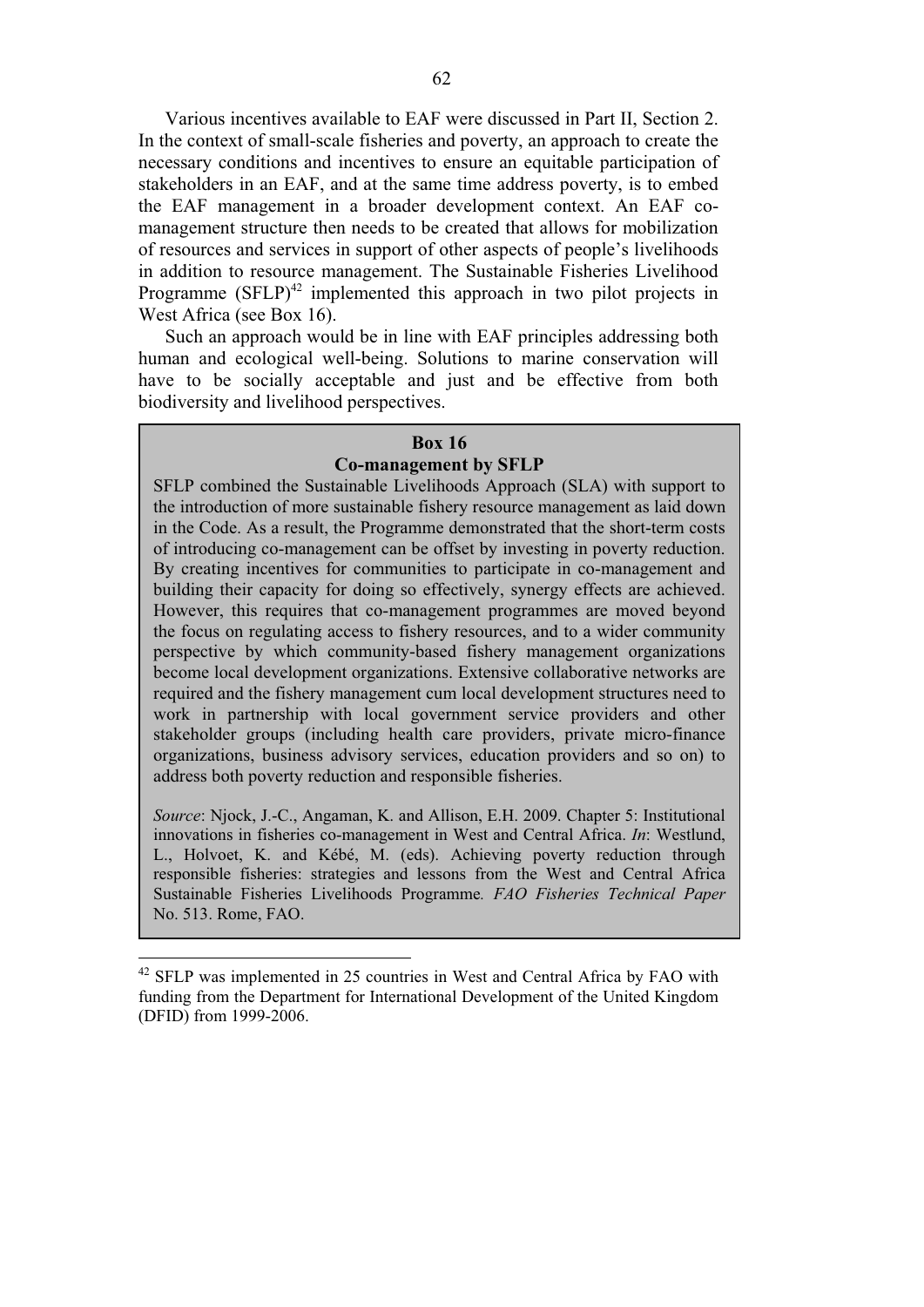# **PART III – EAF IN PRACTICE**

## **1. THE EAF PROCESS**

The typical EAF process was described in the *EAF Guidelines* and briefly reviewed in Part I at the beginning of this document. In the preceding chapters, the EAF context and a number of key social, economic and institutional concepts and mechanisms have been discussed.

In this third part of the document, the various concepts and mechanisms will be pulled together and put in the context of how to operationalize an EAF. While recognizing that the paths into EAF vary (see Box 3) and that the process (as depicted in Figures 3 and 4) is iterative, the planning and implementation of an EAF will be discussed according to the following main steps:

- Initiation and preparation
- Formulation of EAF policy and identification of issues
- Development of a management plan and operational objectives
- Implementation

 $\overline{\phantom{a}}$ 

- Monitoring and evaluation

These steps – in particular the key component of management plan development – are also described in the *EAF Guidelines* and in the *Fisheries Management Guidelines*. The structure of the presentation here differs somewhat from earlier guidelines and certain aspects are explored in some further detail, e.g. with regard to the preparatory work and policy formulation. Moreover, the present guidelines, in this third part in particular, also attempt to take into consideration developments after the publication of the *EAF Guidelines*, e.g. the ongoing work on identifying and designing tools for EAF implementation<sup>43</sup> (see also Part III, Section 0). However, as mentioned in Part I, the overall rationale and sequence remain the same as in the two earlier guidelines.

<sup>43</sup> More information on already identified tools and methods is available in the *FAO Fisheries Technical Paper* No. 489.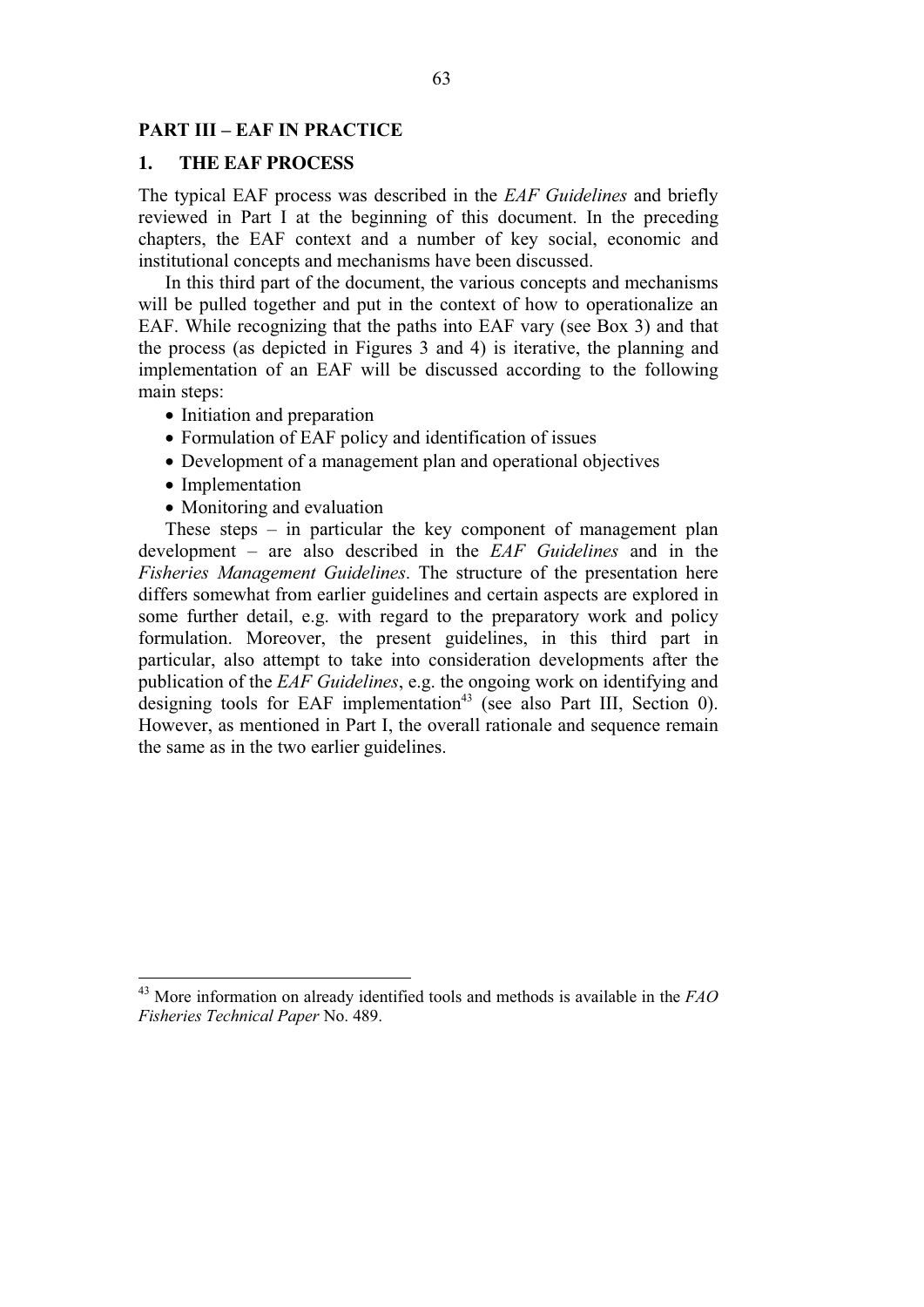

**Figure 4. Steps in the EAF process** 

# **2. INITIATION AND PREPARATION**

Whatever the path into EAF is, and independent of the existing fisheries management situation, the first activities of any EAF process will concern planning and preparations. The purpose of this first step is to gather initial information and to plan a participatory process consistent with the context (cultural, resources available, types of fisheries, etc.). It will also include the definition of the scope and scale of the EAF, and the development of a common understanding of what the current situation is and what the potential issues are.

As mentioned in Part I, an EAF can be initiated at a variety of levels and by different stakeholder groups. However, the responsibility for coordinating and implementing the EAF generally remains with the competent fisheries management authority. The EAF coordinators will need to establish an initial EAF process plan and ensure that the necessary basic resources for carrying out the process are available. Human resources are a key element and the EAF team should contain the necessary multidisciplinary and technical capacities as well as have the ability to bring about collaboration with partners and stakeholder groups. This means constructing an EAF team consisting of scientists and practitioners including, *inter alia*, sociologists, anthropologists, economists and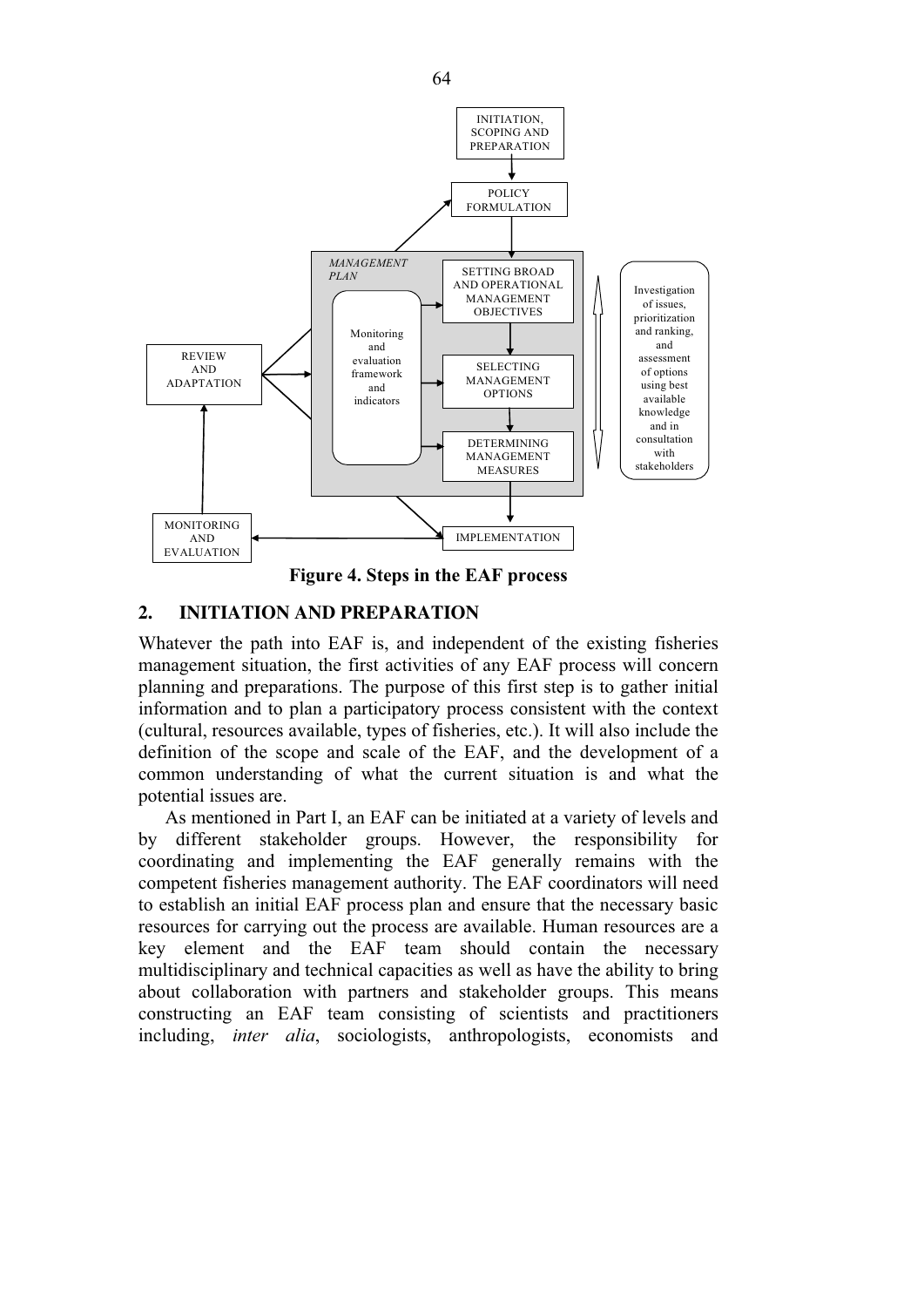biologists, preferably with interdisciplinary capacities. There is also a need for process-oriented skills such as facilitation, negotiation and change management. It is important to ensure that all relevant disciplines are integrated in the process, i.e. for planning and preparation, policy formulation and identification of issues, management plan development, implementation, and monitoring and evaluation. The formal integration of all EAF disciplines will reduce the cost of management and make the EAF process more effective than if kept separate.

There may also be a need for establishing a specific mechanism for intersectoral coordination. Depending on the scope and scale of the EAF and on the composition and mandate of the EAF team, an intersectoral advisory group or committee could be needed to support and coordinate the work at a higher political and administrative level. Such a group or committee would include representatives from relevant government agencies as well as key nongovernmental organizations and the private sector.

The identification of stakeholders – by the conduct of a stakeholder analysis – is a key activity at the beginning of the EAF process. This exercise will widen the group of individuals, organizations and agencies that should be consulted and involved beyond the EAF team and immediate partners. Further along the EAF process, these stakeholder groups may expand or change. Establishing rules and institutional structures for how different stakeholders engage and participate in the EAF is fundamental for its implementation.

It is also critically important to ensure that there is a common understanding among stakeholders of what EAF means in the context of fisheries management, so that policy and management measures that are subsequently developed are informed by the underlying concepts. The EAF plan needs to have clear objectives and should define the EAF principles that it is based on. In conjunction with defining the scope and scale of the EAF, the coordinators have to be clear about what they intend to achieve and ensure that this view is shared with key stakeholders and the EAF team members. Early on in the process, this perspective should be communicated and discussed with the wider group of stakeholders and the public. It is likely that efforts and resources will have to be allocated to raising awareness and building capacity as part of the EAF communication strategy (see also Part I, Section 2).

Initial stakeholder consultations should identify main societal goals and the interests and objectives of different groups. These should be shared, recognizing that the perceptions and aspirations of different groups may sometime appear difficult to reconcile and require repeated facilitation and negotiations. Once the understanding that a reconciliation of views is required is created, objectives can be developed into a common vision for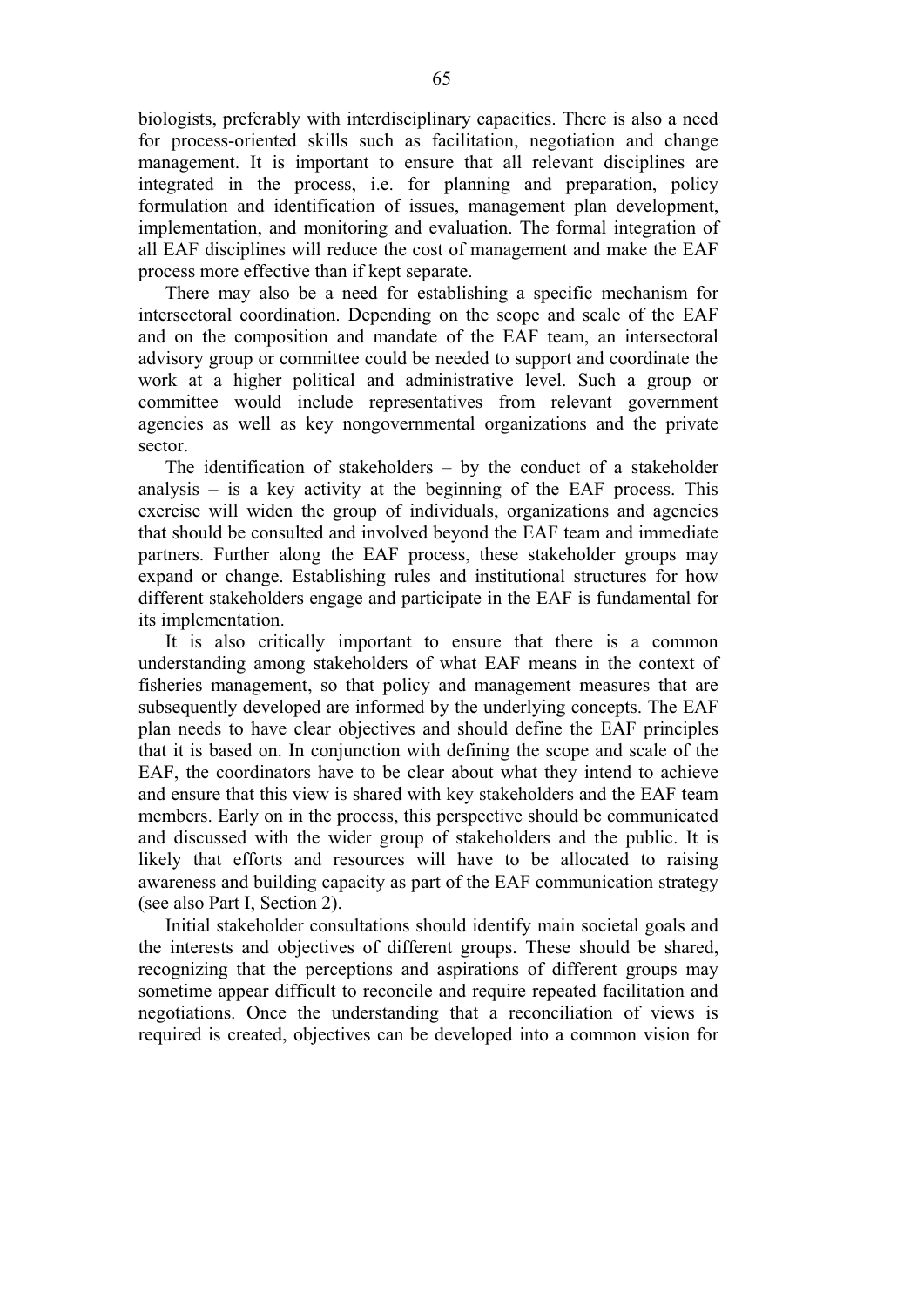the EAF. A vision is a description of the ideal state of the fishery and its ecosystem that stakeholders aspire to, both in terms of its biological status and in terms of their socio-economic circumstances and governance arrangements, and constitutes a basis for policy formulation (see Box 17).

# **Box 17**

## **Example of a vision: small-scale fisheries**

"The vision for small-scale fisheries is one in which their contribution to sustainable development is fully realized. It is a vision where:

- small-scale fisheries are not marginalized, and their contribution to national economies and food security is recognized, valued and enhanced;
- fishers, fishworkers and other stakeholders have the ability to participate in decision-making, are empowered to do so, and have increased capability and human capacity; thereby achieving dignity and respect; and
- poverty and food insecurity do not persist; and where the social, economic and ecological systems are managed in an integrated and sustainable manner; thereby reducing conflict."

*Sources*: FAO. 2005. Increasing the contribution of small-scale fisheries to poverty alleviation and food security. *FAO Technical Guidelines for Responsible Fisheries* No. 10. Rome, FAO. 79p. See also Béné, C., Macfadyen, G. & Allison, E.H. 2007. Increasing the contribution of small-scale fisheries to poverty alleviation and food security. *FAO Fisheries Technical Paper* No. 481. Rome, FAO. 125p.

A "scoping exercise" is another element of the initial preparatory phase. This entails a preliminary collection and consolidation of basic information on the fishery system and the related ecosystem as defined by the agreed scope and scale of the EAF. The types, sources and methods of data collection were discussed in Parts 1.1 and 1.2. At this stage, a background document that can be expanded and elaborated on further is required and will help the EAF team to understand the potential critical issues that the EAF should deal with. The issues and concerns identified in the consultative process should also be taken careful note of and will together with the vision form the basis for developing EAF policy and, subsequently, a management plan. Tools for identifying and prioritizing issues that can be used at different stages of the EAF process were discussed in Part II, Section 1<sup>44</sup>

 $\overline{\phantom{a}}$ 

<sup>&</sup>lt;sup>44</sup> See also the Chapter 4.1 of the EAF Guidelines, the Fisheries Management Guidelines and the *FAO Fisheries Technical Paper* No. 489 (Chapter 6).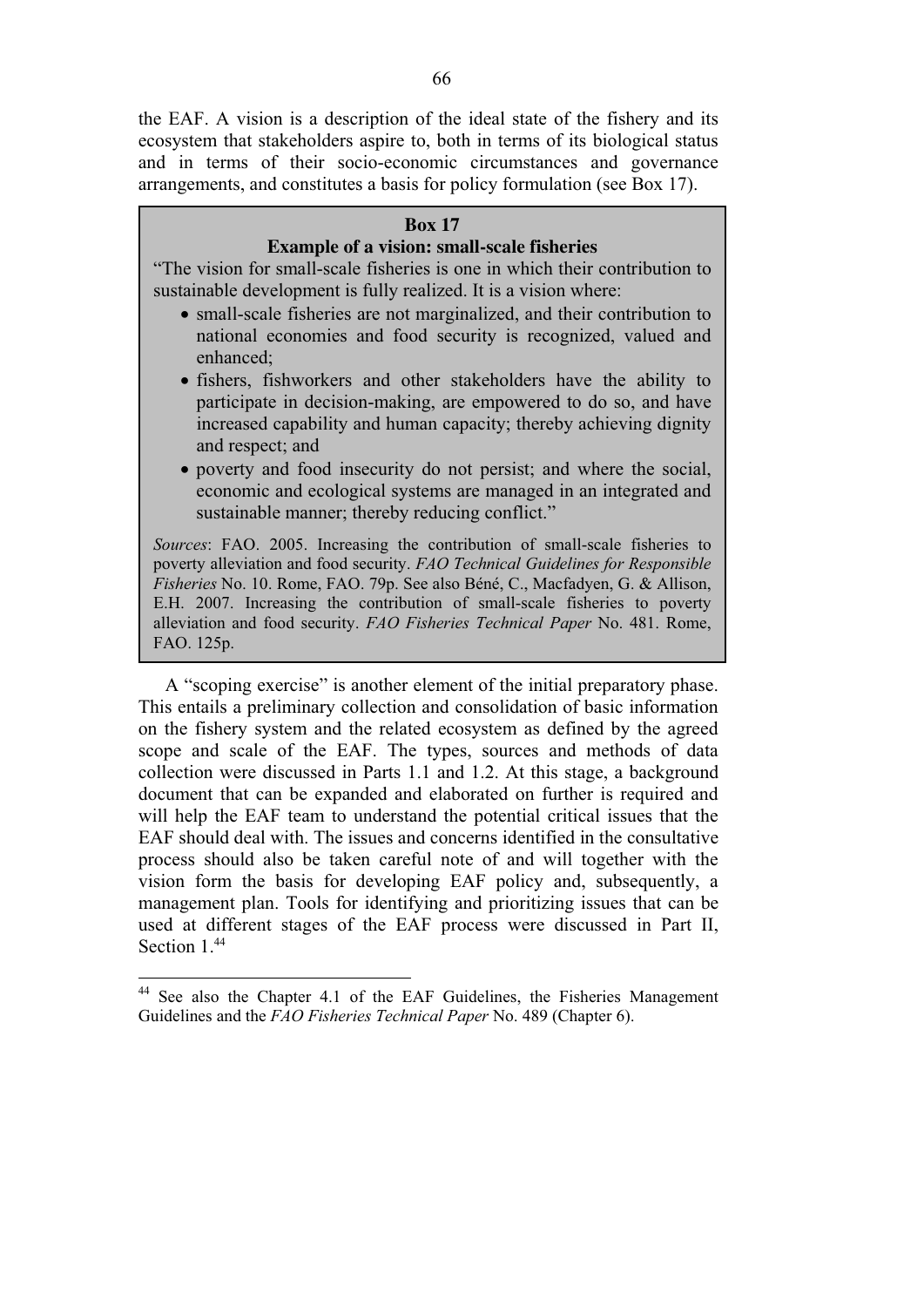In summary, the outputs of the EAF "initiation and preparation" step are an EAF team, a detailed process plan, a preliminary mapping of stakeholders, plans for participation and communication, a draft scoping document (i.e. a summary of the nature of the fishery system and its context) as well as an initial list of potential issues and a vision statement. Box 18 gives a list of activities that are likely to be included in the preparatory phase. However, these do not follow a strict chronological sequence; the process is likely to be iterative and interactive.

### **Box 18**

# **Activities for EAF initiation and preparation**

- Elaborate overall EAF process plan (main components, time, budget).
- Construct EAF team based on identification of key requirements (e.g. facilitation and communication skills, planning expertise, social science, fisheries expertise, systems thinking) and make arrangements for intersectoral coordination.
- Define the scope and scale of the EAF (geographic and administrative boundaries).
- Conduct initial Stakeholder Analysis (definition, mapping, power relationships).
- Publicize EAF initiative for self-identification of stakeholders and interested parties.
- Identify key stakeholders for first workshop to ensure the credibility of the process and organize introductory consultations (independently and at multiple levels).
- Review overarching societal goals and identify interests and objectives of different stakeholder groups and share these in a way that informs but does not constrain the process.
- Identify rules for stakeholder engagement in the EAF process.
- Prepare a communication plan (including the setting of expectations, plans for feedback loops in planning process, forms of communication to be used and needs for capacity building).
- Investigate relevant aspects of the fishery system and the relevant ecosystem and prepare background documentation, including on the policy, institutional and legal frameworks (covering also an assessment of management and research capacity), and the socioeconomic context.
- Based on stakeholder consultations and context review, draw up a preliminary list of issues to potentially be dealt with in EAF policy and management and draft a vision for the EAF.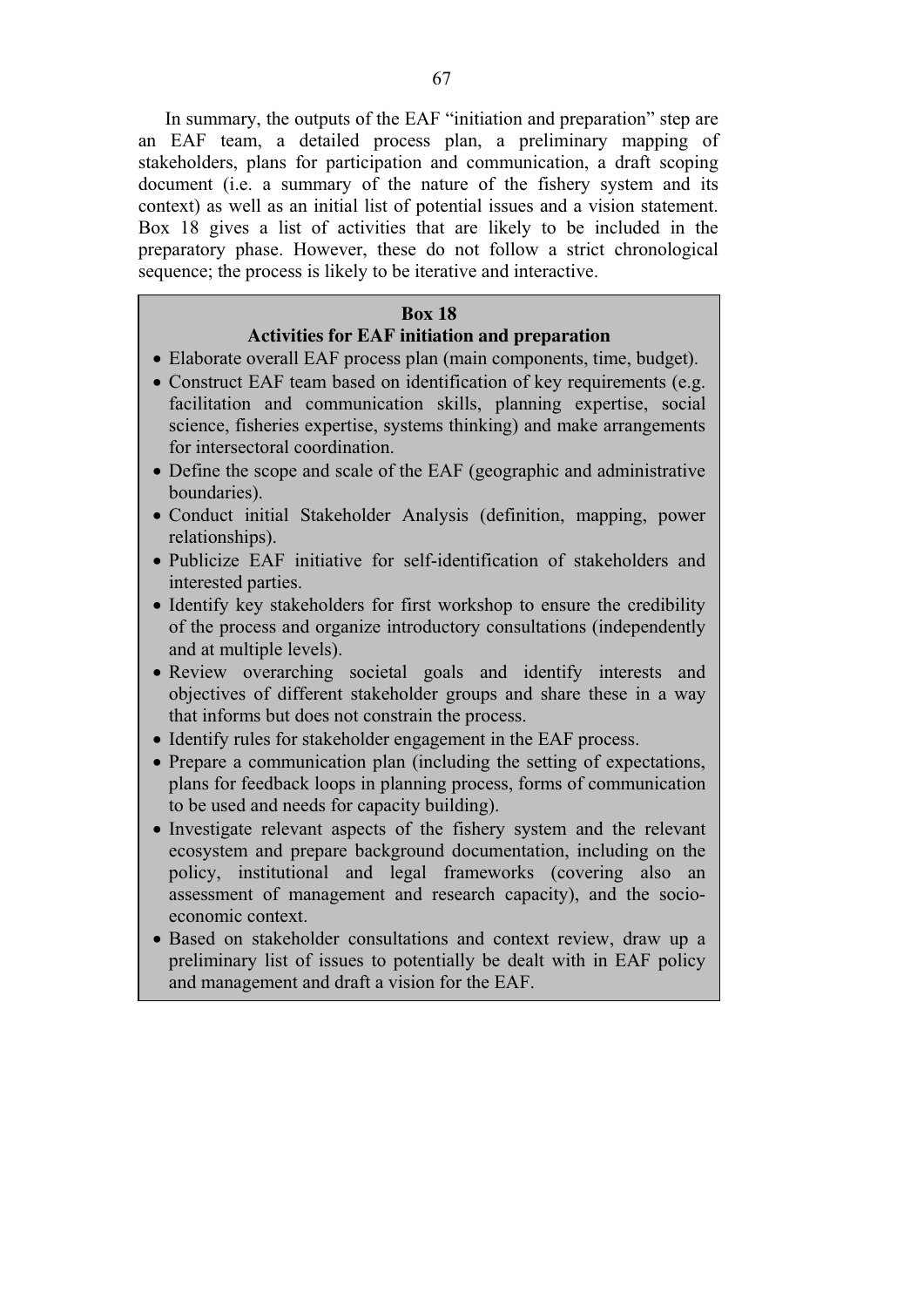# **3. IDENTIFICATION OF PRIORITY ISSUES AND FORMULATION OF EAF POLICY**

This step comprises a further elaboration of the preliminary scoping exercise and the definition of policy options and goals. However, as mentioned earlier (see Part I), in most cases, the move toward EAF is incremental and is unlikely to involve wholesale scrapping of existing policies and management frameworks. Although it may be appropriate and desirable to formulate entirely new policies in some cases, it is more likely that there will be a gradual review and modification of existing policies.

The setting of goals requires input from all relevant stakeholder groups and is informed by an analysis of the information collected on the fishery system, its policy, institutional and legal frameworks and socio-economic context. The issues identified in the preparatory phase and the vision statement provide the general framework for the policy formulation (see Box 19). The process for identifying goals will vary depending on the scale of the EAF (e.g. LME versus local level) and may require several iterations to ensure that the goals identified do in fact represent stakeholders' priorities. There will also be a need for continual reference to the EAF principles to ensure conformity. It should be recognized that the setting of priorities will be also influenced by other factors, such as macro-economic policies of the country, the particular focus of the current political regime or commitments that have been made in terms of international agreements or conventions.

Typical policy level goals could include statements relating to fishery rights and access (management and use rights), priorities given to different fishery subsectors or the role the fisheries sector should play, for example, economically or for creating employment opportunities – locally or in the region – and of course outline biological and ecological goals with regard to desired states of fishery resources or ecosystems. At times, the existing legal framework may not support the policy change that EAF entails. In such cases, EAF coordinators have to investigate the possibilities of revising relevant legislation (see Part II, Section 2).

The output of the policy formulation process will be a policy document. This document should be made available to all stakeholders and the public in general in order to ensure transparency. It should also be remembered that policies are not static instruments but need to be reviewed regularly, incorporating relevant developments and experiences gained.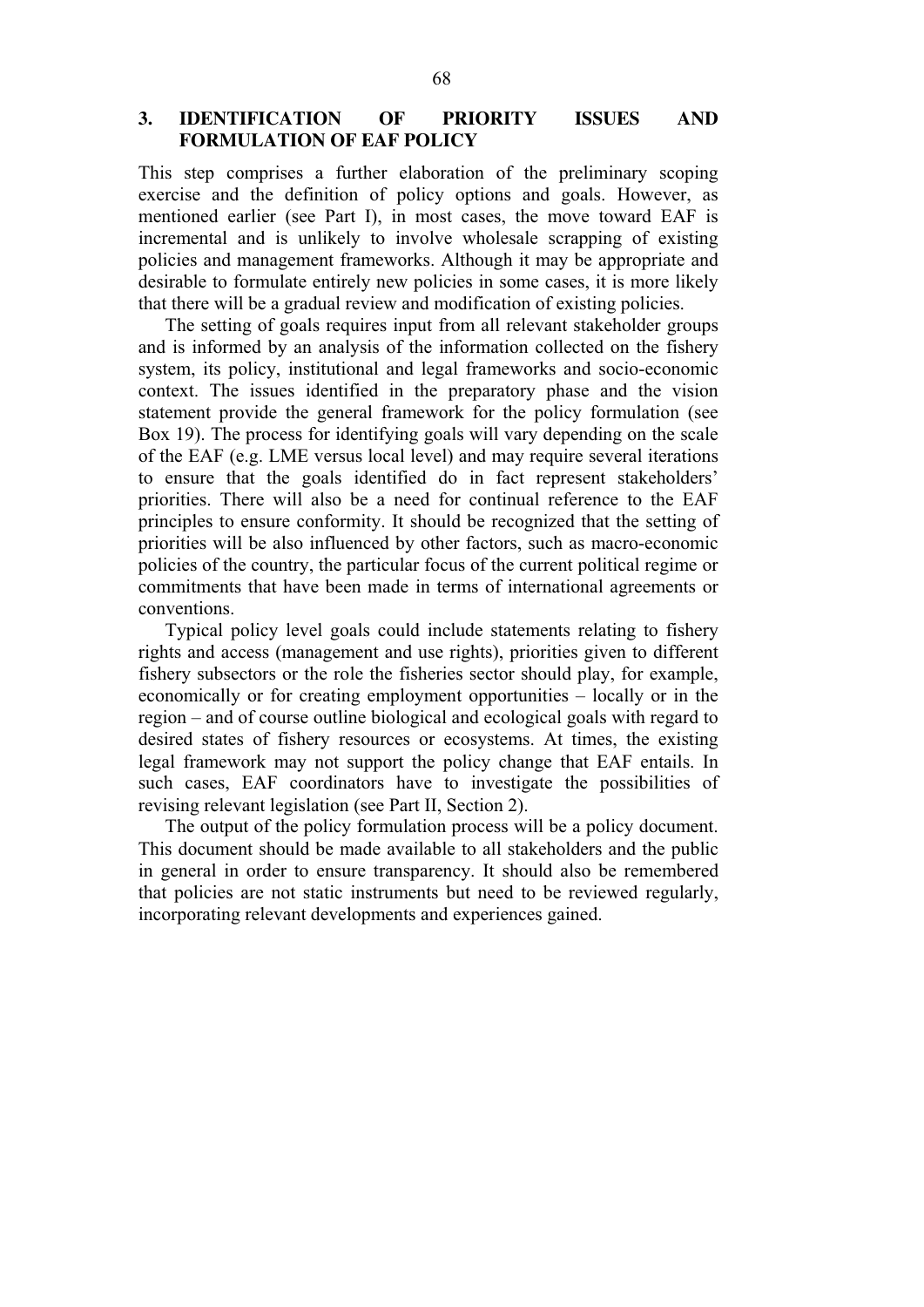### **Box 19**

## **Issues and concerns to be addressed by EAF policy**

There is likely to be a range of issues for potential consideration in EAF policy, reflecting the different values, interests and goals of the various stakeholder groups.

For example, at an LME level, these issues may include the decline in transboundary stocks and impacts of other sectors (e.g. off shore oil and gas exploration on marine resources), the impact of climate change on marine ecosystems or the need for common management procedures for determining measures such as Total Allowable Catches (TACs).

At the country level, issues may also be diverse and include concerns such as the allocation of resources across various fishery sectors (e.g. large-scale and small-scale), the impact of certain gear types on marine species, the state of shore-based facilities for smallscale fishers, the impact of broader threats (e.g. HIV/AIDS on coastal communities), food security and sustainable livelihoods options, or the impact of alien invasive species on local fish populations.

Concerns about governance issues such as a greater involvement of resource users in management decisions may also be raised.

All these issues represent real issues for stakeholders and need to be investigated in order to identify the priorities around which policies should be framed. Adoption of EAF requires that a wide range of issues be considered, and that issues of most concern to society and government be addressed.

# **4. DEVELOPMENT OF AN EAF MANAGEMENT PLAN AND ITS OBJECTIVES**

The EAF management plan provides a mechanism to support the implementation of desired policy directions. Thus, while the policy level is *strategic* in nature, a management plan is at the *practical* level of specifying the objectives and actions needed to achieve the broad goals of a fishery or an associated ecosystem, and which, in turn, provide the inputs into the subsequent *operational* aspects of implementation. The development of the management plan is a key step in the EAF process and will include the setting of management objectives, selecting management options and determining management measures (see Figure 4).<sup>45</sup> The management plan should also contain indicators and performance measures and outline

<sup>45</sup> See also Section 4 of the *EAF Guidelines*.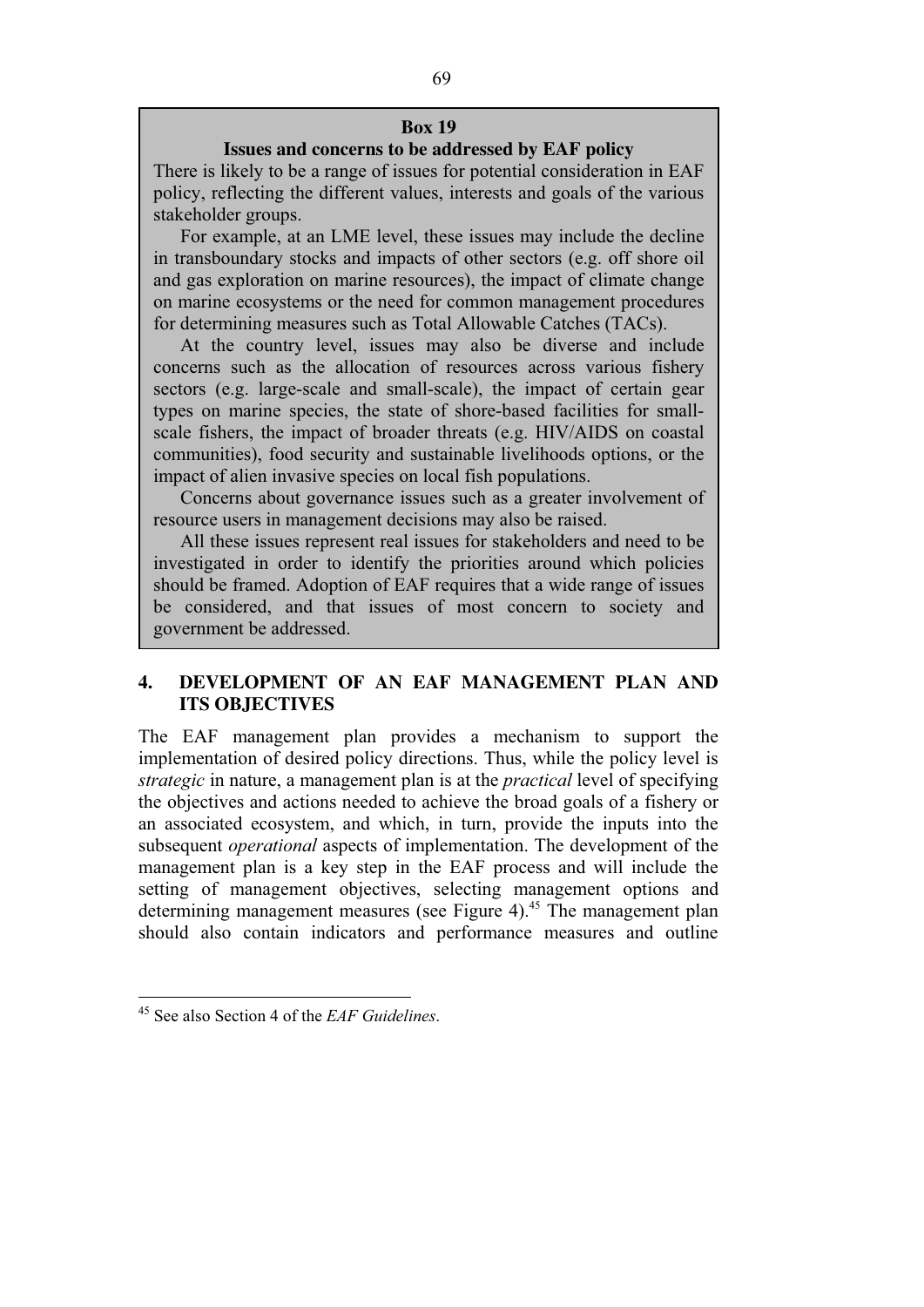monitoring, assessment and review processes and these aspects are discussed in Part III, Section 6.

An EAF management plan is designed along similar lines to a management plan that might be developed within a government department, NGO or private business in order to meet policy goals. The essential idea is also similar to that of a conventional fisheries management plan but the suite of fisheries management tools proposed in an EAF management plan should be explicitly linked to the principles and practice of EAF.

Generally, the stakeholder analysis carried out as part of the initial preparations would need to be refined at this stage. It is also advisable to identify a few individuals who could represent the interests of larger stakeholder groups, and who would interact with the EAF managers on an ongoing basis. Special attention should be given to ways of identifying and involving poor and marginalized groups and individuals who may not respond to mainstream announcements of opportunities for public involvement. Including poor and food insecure fishers and fish workers in the management processes is likely to improve the potential for pro-poor content of the EAF and address potential inequitable distributional effects. There may be a need to provide capacity building and training to ensure that all stakeholder groups have equal opportunities to participate in the EAF (see also Part II, Sections 1, 2 and 5).

Management level objectives are more narrowly expressed than policy goals and are generally defined at two levels: broad management objectives and operational objectives. The *broad objectives* state the intended outcomes of the EAF management and constitute the link between the policy goals and what a specific EAF management is trying to achieve. The *operational objectives* are more specific and have direct and practical meaning for the fishery system that is being managed. They should be measurable and linked to specific time periods.

The real challenge is not simply to list all objectives but to prioritize them in order to reflect the reality of limited resources and the fact that some objectives will be considered more important than others. In order to do so, there is a need to further investigate and prioritize the underlying issues and concerns. This may involve simply providing a consolidated list of all issues raised and grouping them under common headings, with a brief description of all the issues based on currently available information. However, more often, investigations should involve follow-up discussions with stakeholder groups. In order for stakeholders to make informed judgments regarding priority issues and which of the available options might best serve societal needs and goals, information about their potential impact (e.g. effectiveness and distribution) and other consequences (e.g. costs/benefits and political implications) needs to be gathered and made available. There are various methods that can be used to assist in this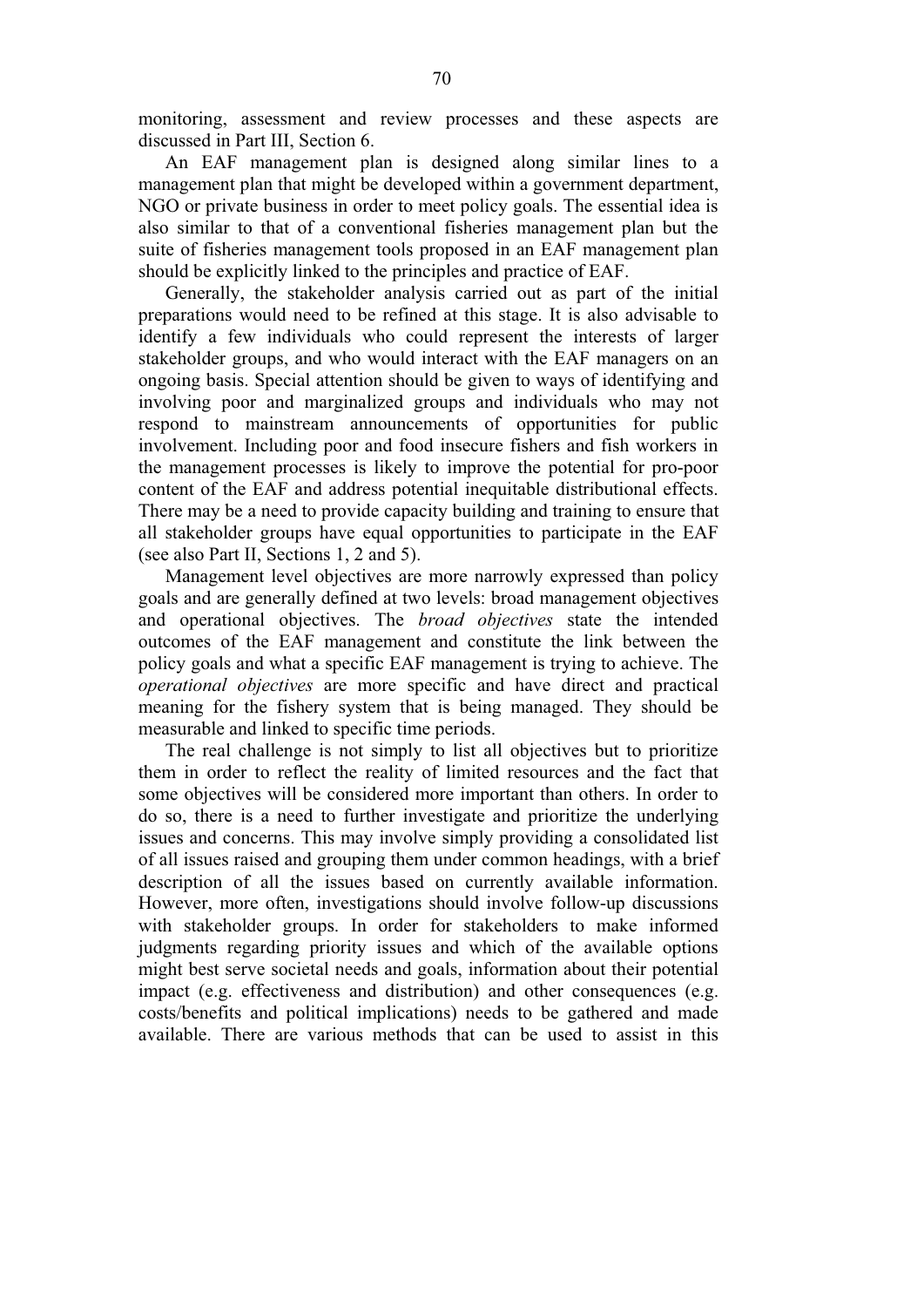process and the approaches for assessing costs and benefits and associated risks, as described in Part II, Section 1, are useful tools in this respect.<sup>46</sup>

To achieve the objectives, choices have to be made regarding the specific EAF management tools to be used. These measures can include technical measures (e.g. gear regulations), spatial and temporal controls (e.g. MPAs and closed seasons), and input (effort) and output (catch quota) controls<sup>47</sup> as well as incentives and other mechanisms discussed in Part II, Section 2. In deciding which measures and instruments to use, the impacts and effectiveness of the different options need to be assessed and analyses of costs and benefits is a key approach here. For example, suppose that a policy decision has been made to adopt a participatory co-management approach in a particular fishery. Whilst there are clear benefits to this approach, there are also likely to be cost implications in terms of the time and expenses. Decisions may have to be made in the context of the management plan to determine a specific form of participatory comanagement that achieves a desired balance among these costs and benefits. Depending on the specific context, some options being considered for a management plan may turn out to have excessively large cost implications whatever the potential benefits (e.g. implementing a multispecies quota system, as a means to deal with bycatches and species interactions, may be financially infeasible in many circumstances), while other options might be seen as "win-win" options (e.g. using a suitably inexpensive device to reduce unwanted bycatch while simultaneously reducing fishing costs).

The distributional implications of a management option are additional key factors to consider. In some cases (e.g. the establishment of certain MPAs) the aggregate benefits may clearly outweigh the costs, but the distributional impacts of the measure may be a critical issue, i.e. inequities in impacts across stakeholders, with some benefiting greatly while others incur a disproportionate fraction of the costs (see also Part II, Section 1).

As it is likely that there are divergent stakeholder interests, it is inevitable that hard choices will have to be made and key issues that often arise are: (i) Who ultimately determines which objectives and management options are the preferred ones?; and (ii) What are the criteria that ultimately inform such choices? In order to arrive at an effective management plan, compromises often have to be made. In fact, it is likely that there is no optimal route satisfying everybody's wishes but "second best" – to

<sup>46</sup> More information on these is found in the *EAF Guidelines*, the *Fisheries Management Guidelines* and the *FAO Fisheries Technical Paper* on the human dimensions of EAF. Additional information is available in the FAO Technical Guidelines on Information and knowledge sharing (No. 12, Rome, 2008, 97p.).

<sup>47</sup> See Chapter 3 in the *EAF Guidelines.*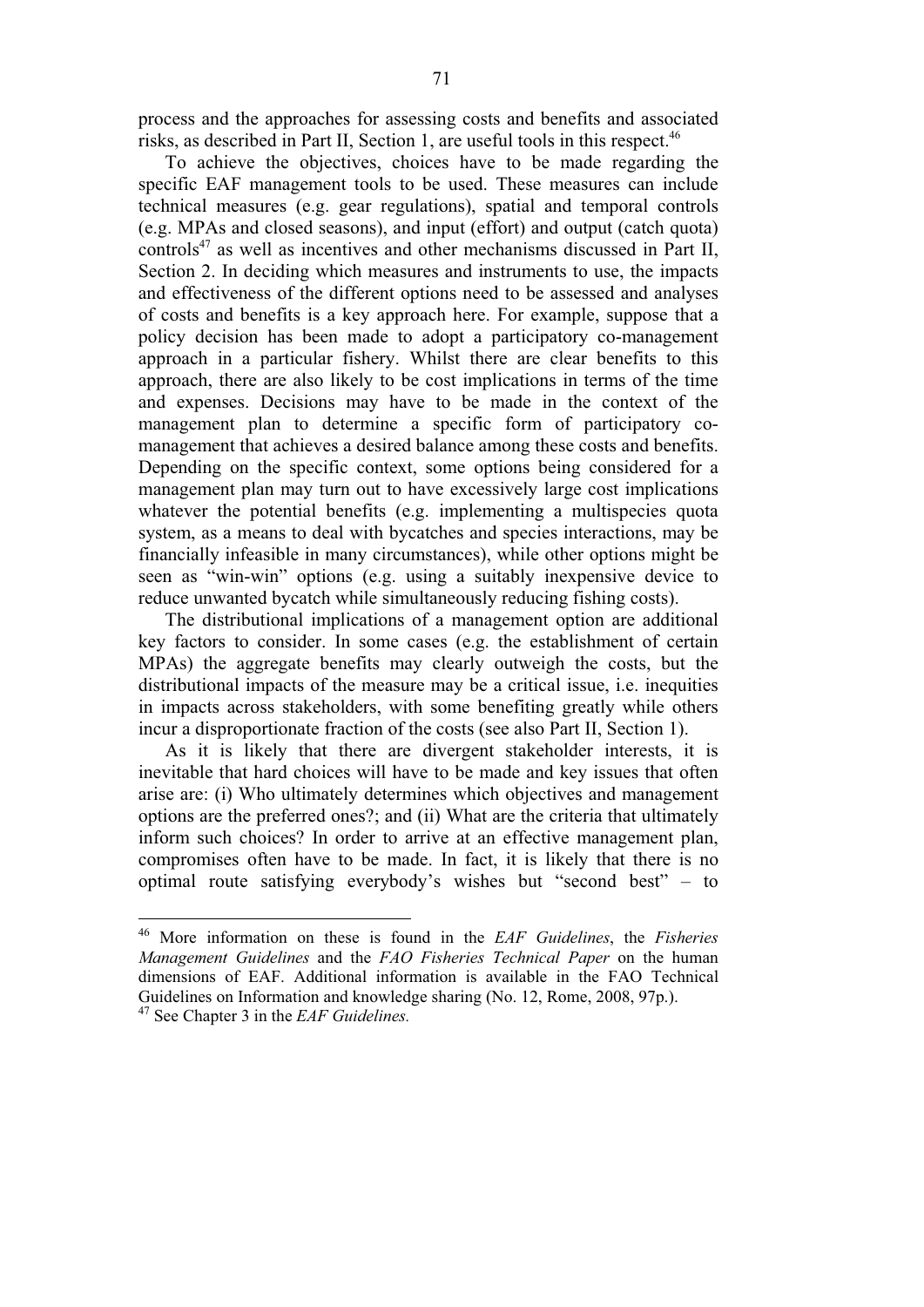everyone – management options may be the solution. In order to arrive at acceptable compromises, extensive negotiations may be required combined with facilitation methodologies, e.g. scenario exercises and analyses of risks and uncertainties (see Part II, Section 1). If consensus cannot be reached, the decision-makers may need to call in a skilled negotiator or they may decide to make the final choices without further reference to the participatory process. However, care should be taken not to ignore any minimum requirement defined by stakeholder groups when settling for a "second-best" management option.

In addition to specifying management measures, it is fundamental that the management plan includes the necessary institutional details for implementing the EAF processes that have been chosen. It also has to be ensured that the preferred management options are supported by the existing legal framework. For example, if a policy decision was made to involve stakeholders in management, then the management plan would need to clarify the degree of such co-management, the roles and responsibilities of the participants and guidance for the institutional structure and functioning. The legal framework needs to allow for delegation of management authority to co-management groups. If not, it will be difficult to implement the management plan until a legislative revision has taken place (see also Part II, Section 2). Box 20 gives a summary of key activities that are likely to be included in the process of developing an EAF management plan. As mentioned at the beginning of this chapter, the selection of indicators and reference points, which is also an important part of the management plan, is discussed in Part III, Section 6.

### **5. IMPLEMENTATION**

The management plan specifies choices of management options and management measures that are considered suitable to achieve the objectives set at the beginning of the process – objectives for management that build on broader policy goals and indeed overall societal goals. Once the various choices have been made, there remains the challenge of implementation.

While in conventional fisheries management practices, implementation may have been carried out by the government fisheries agency alone, EAF management generally involves a broader institutional set-up including collaboration with parties outside the fisheries sector. Even within the fisheries sector, the stakeholder groups are likely to be more numerous and diverse and this reality may require a review of the institutional structure. Due to the broadening of the management scope, support from higher levels within the national administration and political arena – and from other partners, e.g. NGOs and private sector – for coordination and provision of the resources necessary for implementation will be desirable. A need for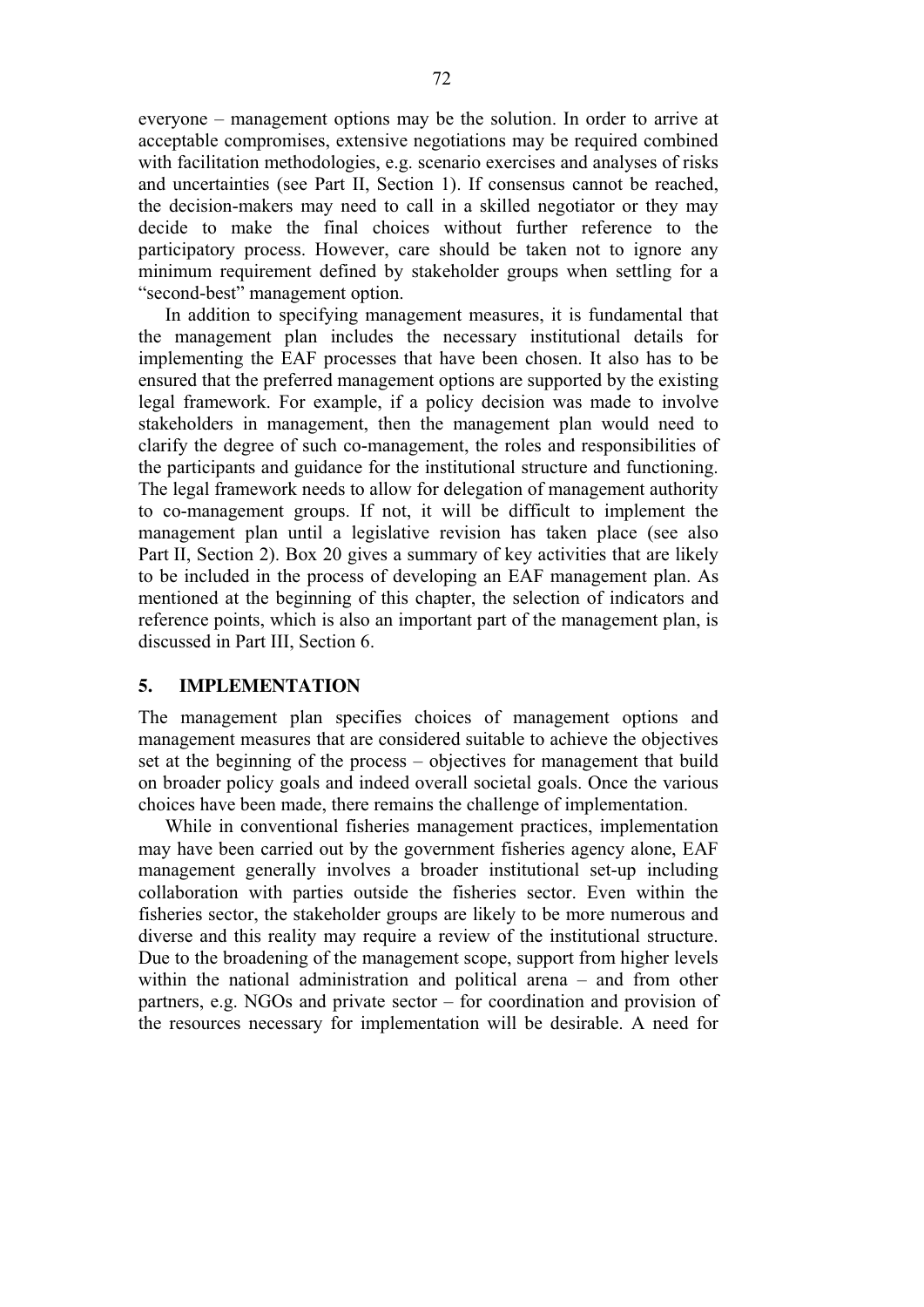capacity building and training of staff should be expected in order to ensure a thorough understanding of the EAF concept.

## **Box 20**

# **Activities for developing an EAF management plan**

- Build on the initial scoping exercise and compile and analyse background information.
- Refine the Stakeholder Analysis and establish a system for stakeholder representation in EAF planning and decision-making.
- Cross-validate views from stakeholder consultations with analysis of available information.
- Investigate and prioritise the identified issues to be managed in the EAF process and analyse the relationships among issues (e.g. interactions among issues and their relationship with policy goals and management objectives).
- Define broad and operational management objectives based on analysis of issues and options (costs and benefits, risk assessments) and stakeholder consultations.
- Determine the hierarchy of objectives and clarify what criteria will be used to decide in this process, if required.
- Define management measures based on analysis of issues and options (costs and benefits, risk assessments) and stakeholder consultations.
- Define institutional arrangement for implementing the management plan.
- Review management objectives and measures to ensure that they are not inconsistent with legislation.

As with the other steps discussed in the EAF process, the implementation details will be situation specific but successful EAF implementation is likely to depend on (see also Parts 2.2 and 2.4):

- political commitment;
- appropriate legal and institutional frameworks that enable practical implementation;
- capacity and skills, both with regard to human resources and equipment;
- cooperation across relevant sectors and departments;
- ongoing stakeholder support; and
- appropriate funding, especially when substantial new processes and systems need to be established.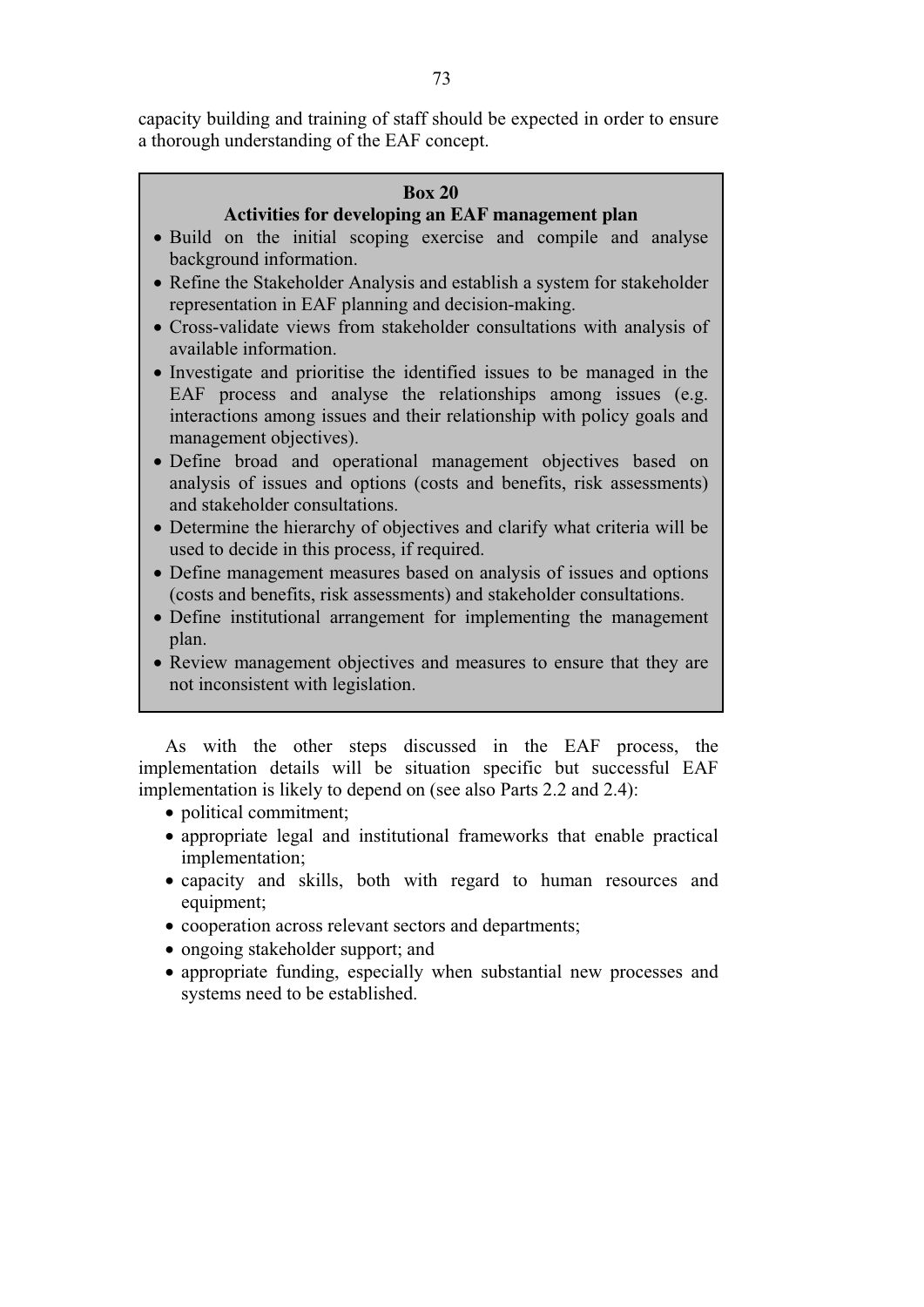In practice, some of the tasks to be performed by the EAF managers and other staff may be similar to those carried out previously if a conventional fisheries management plan had been in place. When developing a detailed EAF task implementation plan, a careful review of what needs to change, what needs to be done in addition and what does not need doing any longer should be carried out. Difficult choices may be needed, particularly in an environment of limited resources. The roles and responsibilities as well as resources needed for undertaking each task and activity should be clearly identified. Operational plans for each partner or group, e.g. research group, compliance group, information management unit, should be put in place. Procedures and systems need to be updated according to the new EAF management and implementation plan.

Likewise, the MCS functions need to be reviewed and changed as required. These will depend on the scope of the EAF and the management measures that are used, as is also the case under conventional fisheries management practices. However, EAF will address a wider scope of ecosystem elements and may also use a wider range of management measures. Observer schemes (e.g. for bycatch and discard monitoring), vessel monitoring systems (VMS; e.g. for control of closed areas and MPAs) and means for patrol and enforcement are examples of possible MCS components.

Communication and transparency are key aspects of EAF operational implementation. Information on the development of the fishery and its EAF management system has to be made available and communicated to all directly concerned. Although the fishing industry and fishers will have been involved in the participatory process of establishing the EAF management plan, there will still be need for meetings and information sharing with all relevant parties.

### **6. MONITORING AND EVALUATION**

An EAF requires a suitably integrated and interdisciplinary approach to monitoring and evaluation and a system for review and adaptation needs to be built into the process. Depending on the particular situation and local conditions, the monitoring and evaluation package will vary from one EAF to another. There are a number of different approaches that can be used including participatory methods and performance indicators. As mentioned in Part II, Section 3, indicators and reference points are commonly at the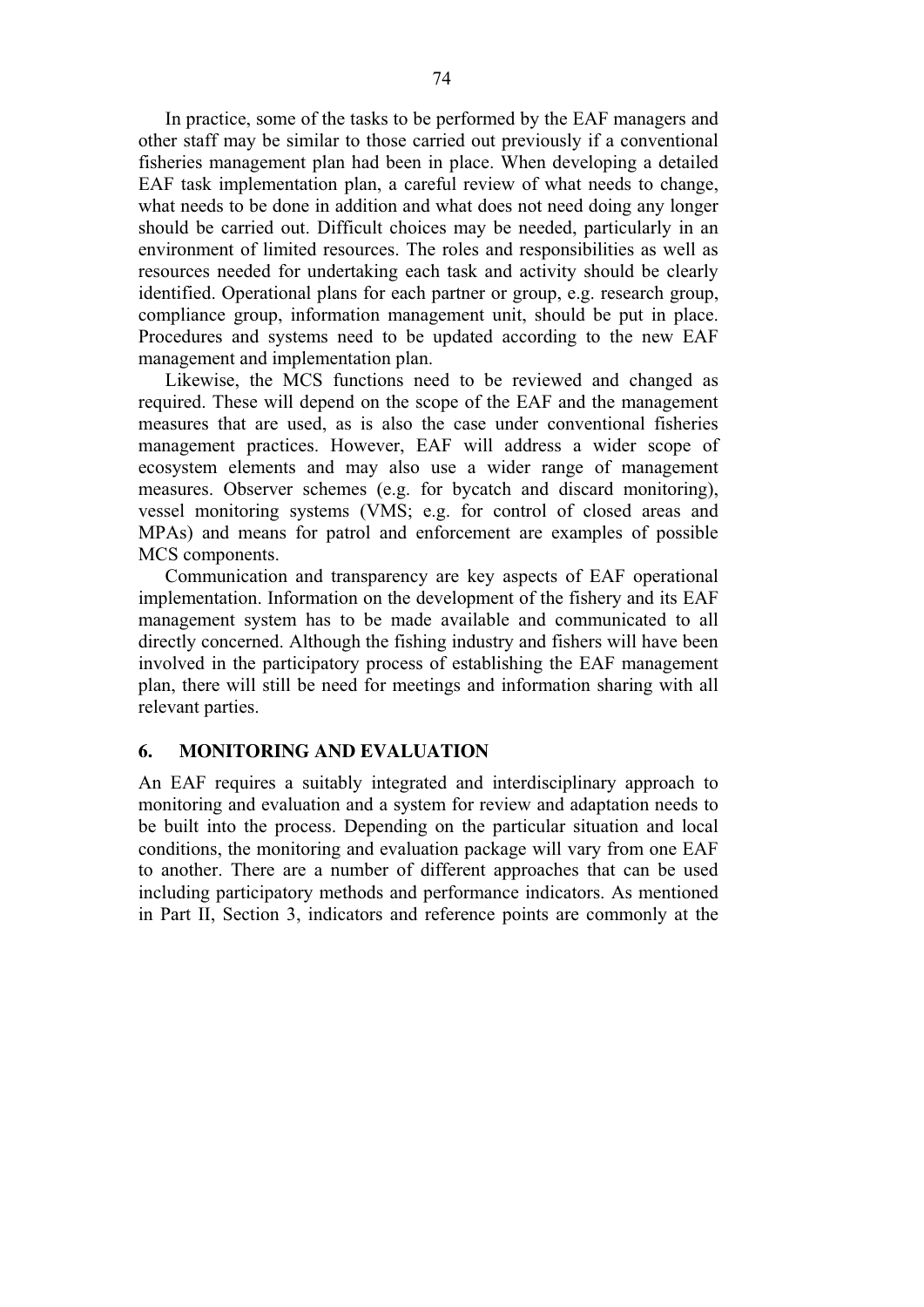core of a monitoring system and should be defined within an overall framework that will allow for adaptive management.<sup>48</sup>

### **Box 21**

# **Summary of key points in EAF implementation**

- Seek regular confirmation of political commitment by disseminating relevant information on developments to key agencies and individuals and organise meetings, seminars or similar directed to the political establishment.
- Continue the participation of stakeholders and ensure that implementation processes are consultative and transparent.
- Make appropriate use of intersectoral advisory groups and committees and create additional such structures if and when needed.
- Budget sufficient funding allowing for the necessary human and other resources to guarantee accurate and timely implementation.
- Ensure that staff are appropriately trained and posses the required understanding of the EAF process to be able to flag constraints and problems in the implementation process.
- Implement a communication plan and disseminate results and developments to key stakeholders and general public as appropriate.
- Establish a formal monitoring system allowing for timely and accurate feedback on progress in relation to goals, objectives and targets.

While monitoring and evaluation are essential aspects of any fisheries management system, there are particular challenges in EAF management, due to the increased scale and scope involved. In other words, it becomes necessary to monitor not only the narrow aspects of a specific fish stock and the fishers exploiting it, but also the state of the aquatic ecosystem, interactions with and impacts on other uses of that ecosystem, and relevant human dimensions, including the dynamics of fishers, fishing communities, and the surrounding socio-economic environment. Furthermore, both the scope and the criteria for evaluation must be broadened to allow for the reality that additional objectives, both ecosystem-oriented and multiuse related, are being pursued.

<sup>&</sup>lt;sup>48</sup> See FAO. 1999. Indicators for sustainable development of marine capture fisheries. *Technical Guidelines for Responsible Fisheries* No. 8. Rome, FAO. 68p. For more information on monitoring and evaluation tools, methods and approaches, see also, for example, the web page of the Independent Evaluation Group (IEG) of the World Bank. Available at www.worldbank.org/ieg.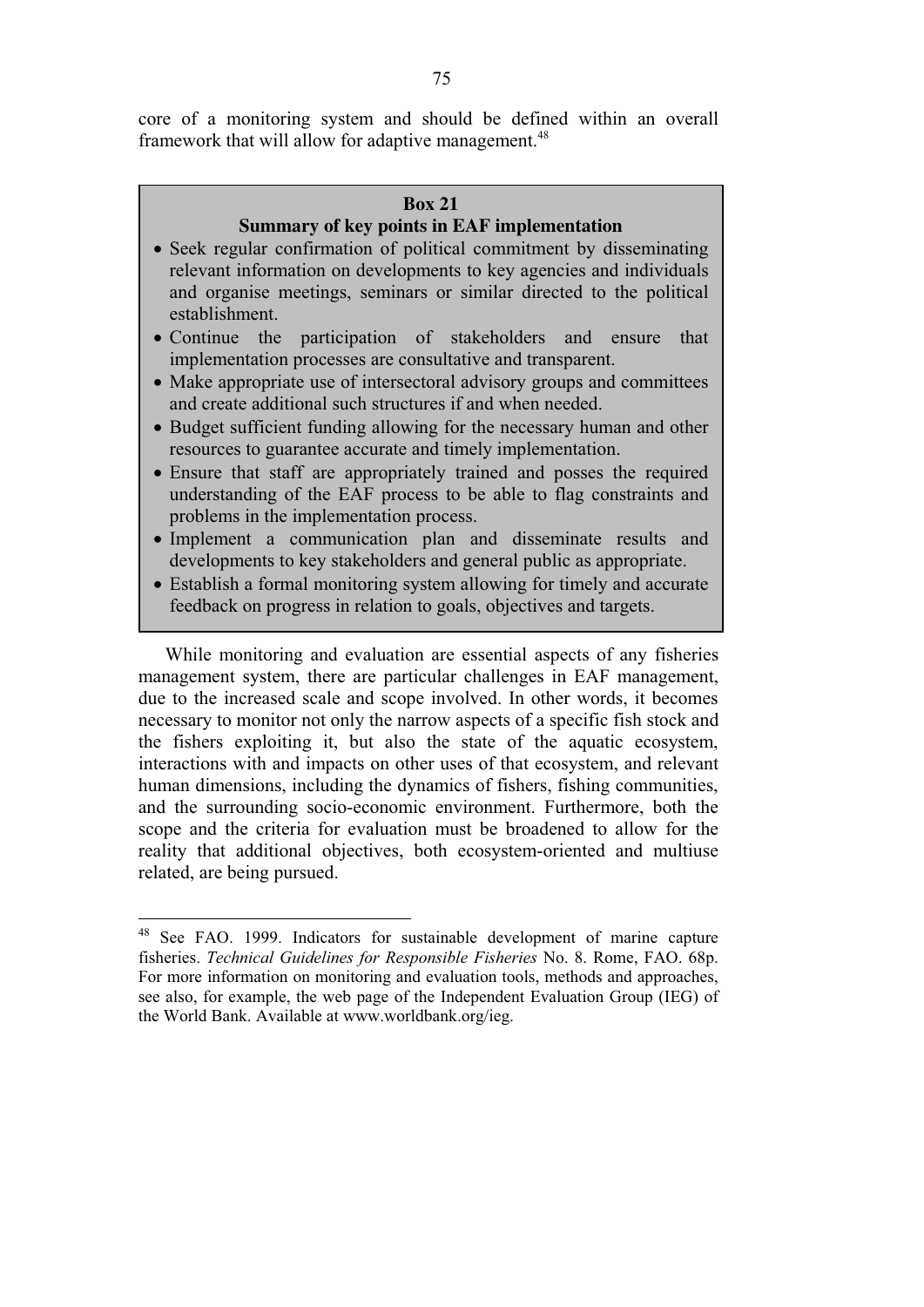There are many different criteria and types of indicators that may be of interest within an EAF framework. The policy document and management plan should specify indicators and reference points for all goals and objectives. These will hence range from reflecting broader sustainability issues at the policy level, e.g. social, economic and institutional targets derived from the Millennium Development Goals (MDGs), to more basic measures of fish catches and exports, fishery employment and revenues, and fishing community welfare, as well as attributes such as ecosystem health and community resilience. It is also desirable to include performance monitoring in the management plan, including process-based indicators for assessing the quality of implementation.

The outcome-based indicators should be related to the impact of the fishery so that its value is altered if the fishery impact changes. Some examples of criteria that could be used for defining indicators at different levels reflecting economic, social, institutional and ecological EAF dimensions are provided in Table 3 in Part II, Section 3.

Indicators should deliver meaningful information on results, achievements and performance. They need to be based on data and the means for collecting information and the cost implications should be taken into consideration when designing the monitoring system (see also Part I, Section 2 on information for EAF). If a large number of indicators are suggested, reflecting the priorities of different stakeholder groups, these need to be assessed and a selection made as to which are the most pertinent ones. Particularly in data poor situations, the number of indicators should be restricted to a few effective ones based on defined criteria (see Box 22).

Monitoring and review should take place at regular intervals to systematically compare the current situation, and what has been achieved to date, with the reference points defined for each indicator. An EAF would typically include both continuous monitoring and short-term and long-term review and evaluation cycles. The monitoring and review/evaluation processes should include mechanisms for reassessing and redefining policy goals and management objectives and measures as required in accordance with the adaptive management approach.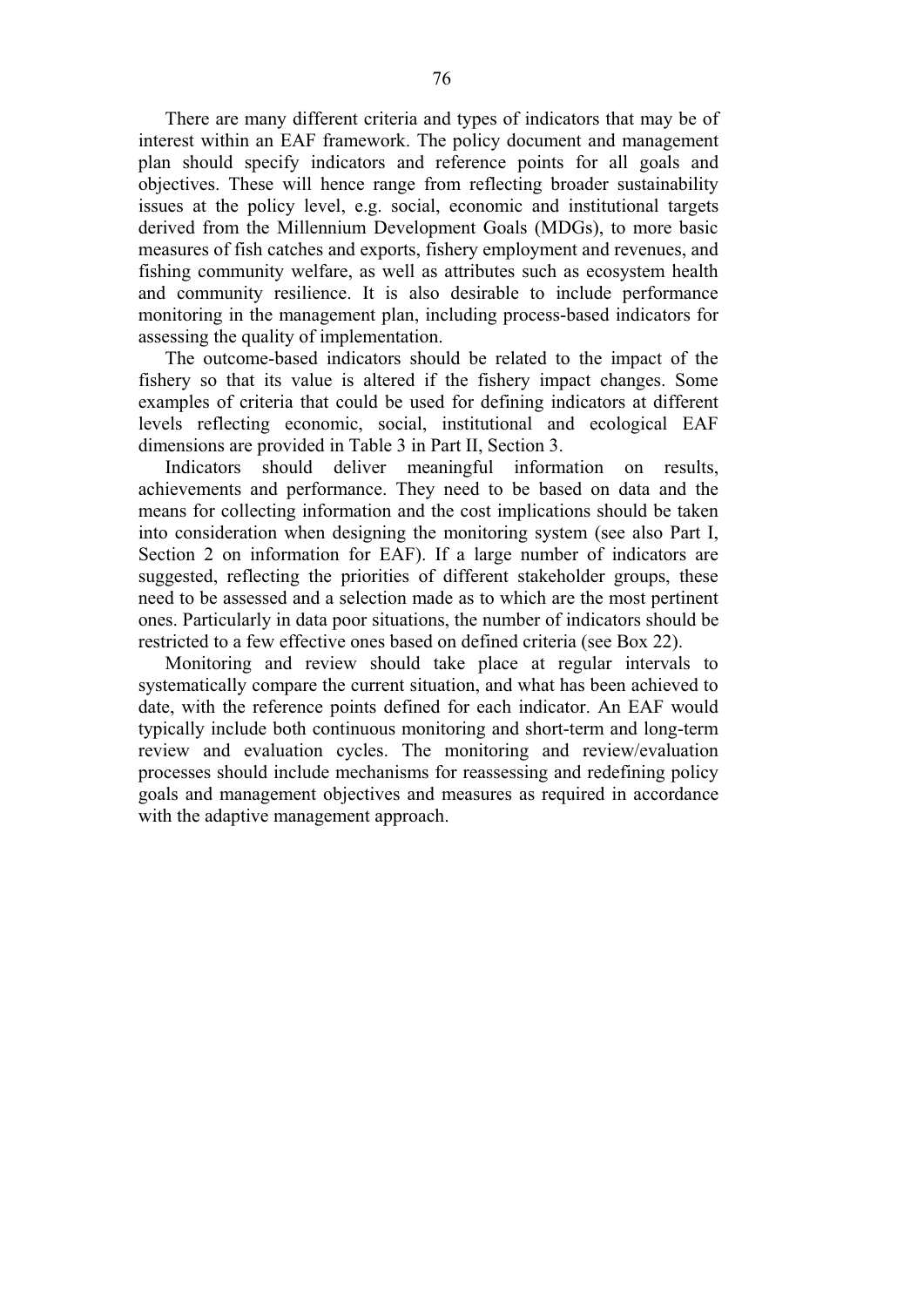# **Box 22**

# **Check-list for EAF indicator development**

- Verify that goals, objectives and targets are clearly defined in the relevant EAF policy and management plan documents.
- Collect information on already existing monitoring programs in the EAF area (e.g. for who, what, where, when, how often, using what methods) and identify potential overlaps and synergies with the proposed EAF monitoring system.
- Determine how indicators should be selected (e.g., based on parameters already being monitored, scientifically sound parameters, parameters allowing for participatory monitoring).
- Develop a list of potential indicators.
- Select indicators considering the following criteria:
	- o Policy priorities;
	- o Practicality/feasibility;
	- o Data availability;
	- o Cost-effectiveness;
	- o Understandability;
	- o Accuracy and precision;
	- o Robustness to uncertainty;
	- o Scientific validity;
	- o Acceptability to users/stakeholders (consensus among parties);
	- o Ability to communicate information;
	- o Timeliness;
	- o Formal (legal) foundation; and
	- o Adequate documentation.
- Develop or revise monitoring plans to incorporate selected indicators.
- Design and implement a data management plan.

*Sources*: Adapted from United States Environmental Protection Agency. 2008. Indicator Development Checklist. *In*: Indicator development for estuaries: EPA-842-B-07-004 (available at www.epa.gov/nep/indicators/pdf/5summ-ref.pdf). FAO. 1999. Indicators for sustainable development of marine capture fisheries. *Technical Guidelines for Responsible Fisheries* No. 8. Rome, FAO. 68p.

# **7. FUTURE DEVELOPMENTS**

The move from conventional fisheries management practices to an ecosystem approach is a paradigm shift that is also seen in other natural resource sectors. There is a growing recognition of the need to improve on narrow management of individual resources and their uses to ensure a long-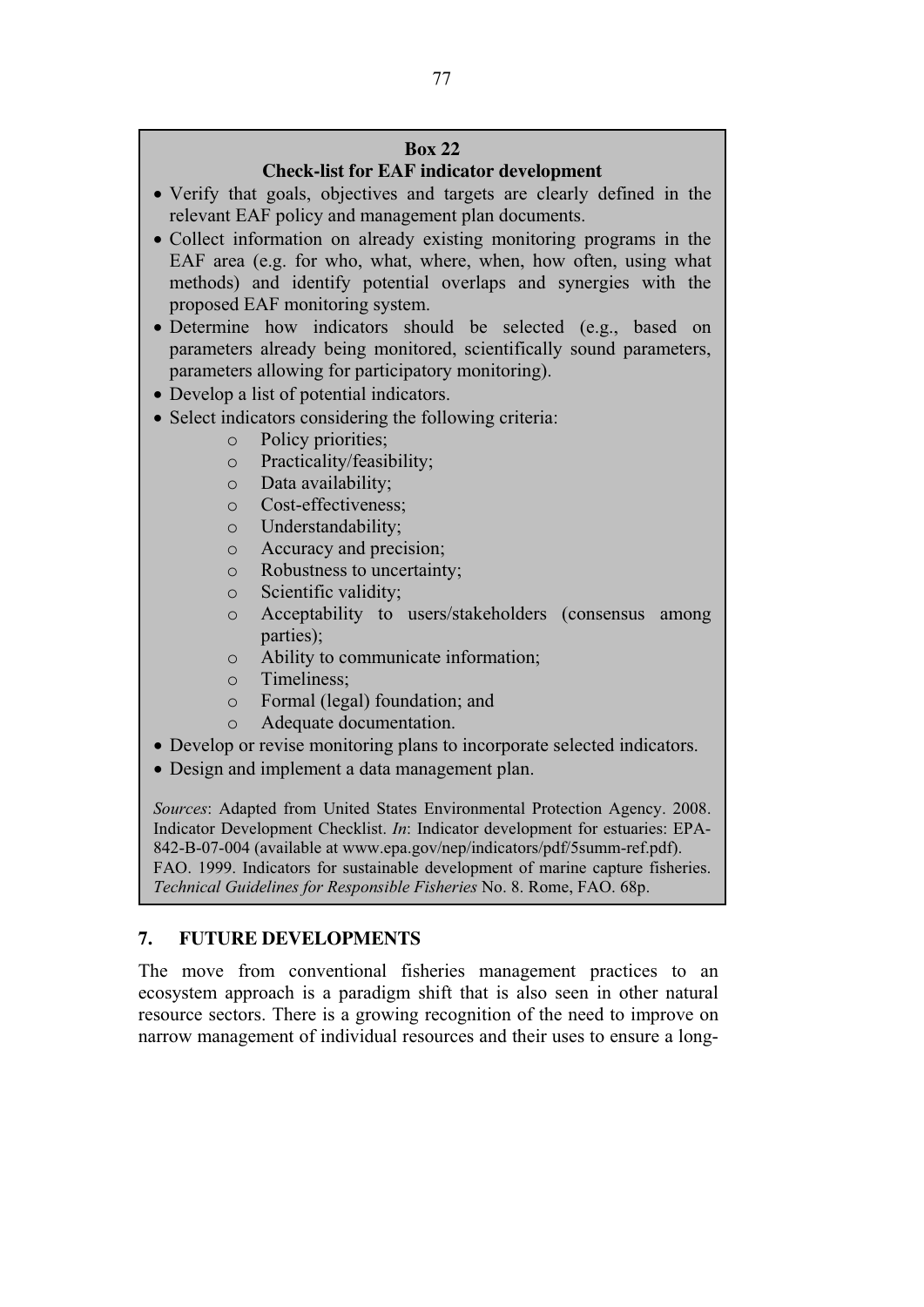term sustainable flow of goods and services from these resources. This has led to increased cross-sectoral collaboration and an increasing number of ecosystem focused initiatives. In the fisheries sector, EAF has become generally accepted, remodelling the conventional fisheries management concept into a more holistic, participatory and ecosystem conscious approach.

A growing world population, technology advances and economic development contribute to increased human pressure on many increasingly scarce resources. Humans play a greater than ever role in environmental degradation and the destabilization of ecosystems. Future human well-being will depend on a reversal of this trend and the successful management of human activities.

Paradigm shifts take time and implementation of new approaches requires the development of new tools and methodologies. The FAO Fisheries and Aquaculture Department has, with these Guidelines, attempted to provide an overview of the current understanding of the human dimensions of implementing the EAF including an outline of social, economic and institutional considerations and approaches valid to EAF. However, the application of the EAF is still in an early stage and, as the wealth of experience from implementing EAF grows, the knowledge on the effectiveness of different approaches and methodologies will also increase. Moreover, as more thought is given to EAF and lessons are learned from experience with its application, the areas in which further human dimensions information is required will evolve. Examples of issues that are likely to attract increased research interest in the future include:

- use of complex adaptive systems concepts for governance at large marine ecosystem scales;
- how to address equity issues in the implementation of EAF so as to reduce conflict;
- what are the social and institutional frameworks needed for adaptive change;
- what are the human interventions and uses that constitute "ecosystem manipulation";
- decision-making under uncertainty (both physical/biological and human); and
- New mechanisms for communication and interaction among stakeholders to explore options in multiobjective situations where interests are different and perhaps conflicting.

The FAO Fisheries and Aquaculture Department is also in the process of developing a set of practical approaches and methods in support of EAF implementation. At the time of publishing the present guidelines, these tools were still in the early stages of development but it is expected that a first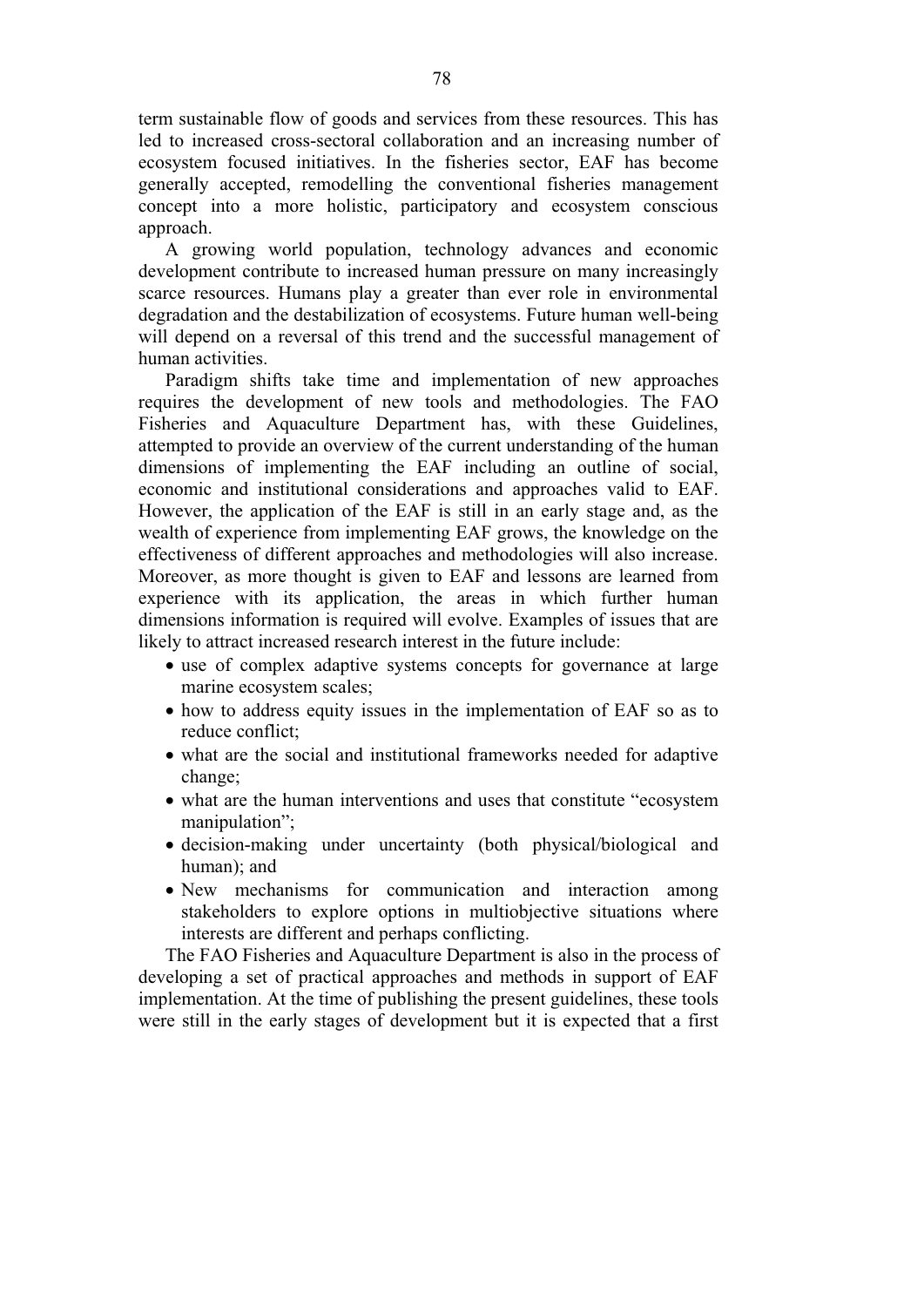Web-based "EAF toolbox" will be made available during 2009. Furthermore, a detailed review of indicators useful for monitoring ecological, socio-economic and governance issues under an EAF will be completed and made available in 2009. In the meantime, some process methodologies and information management tools are included in the *FAO Fisheries Technical Paper* No. 489*.*

These Guidelines should hence be considered a work in progress, which can be expanded, altered and complemented in the future.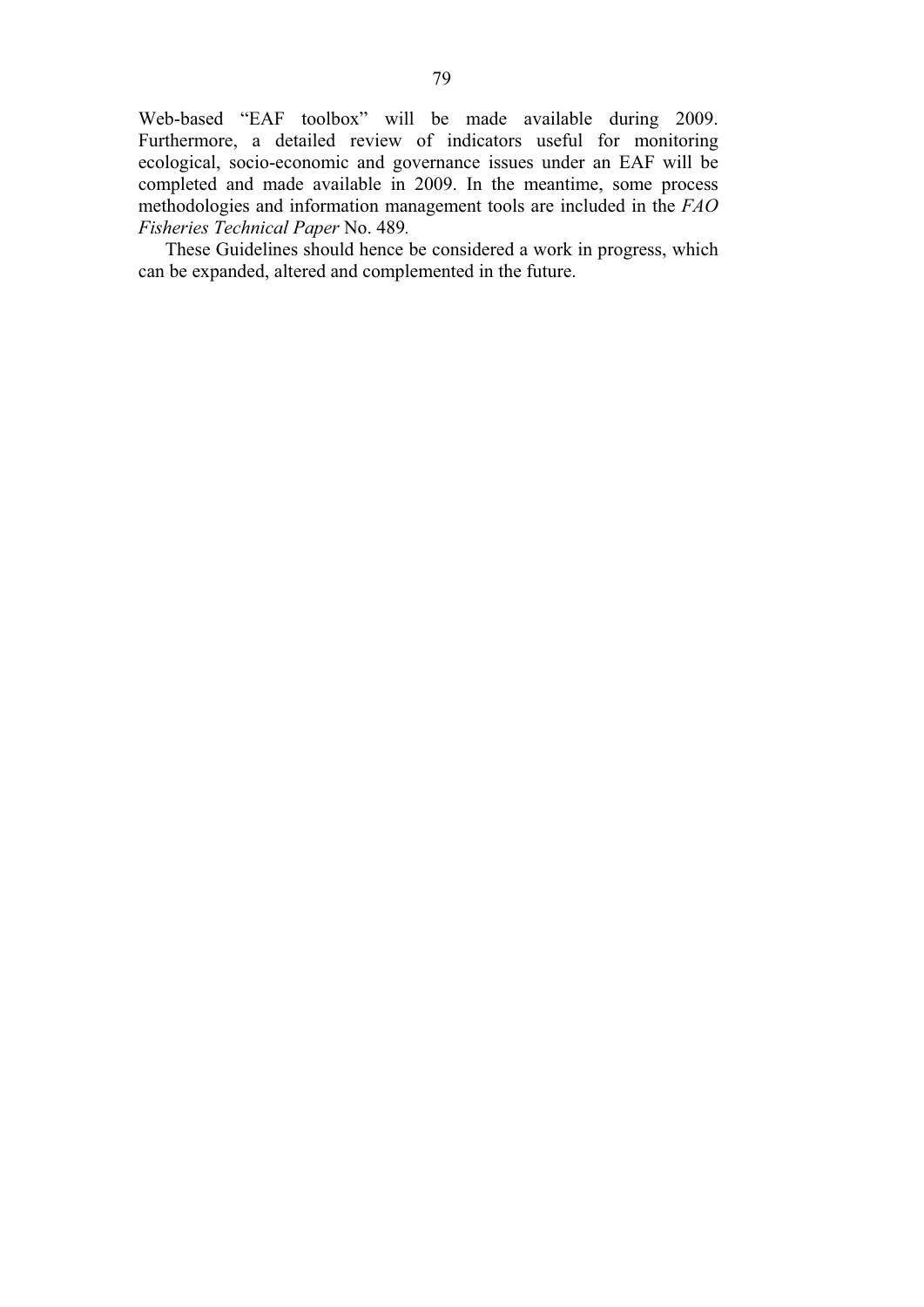### **GLOSSARY**

#### *Adaptive management*

Adaptive management is a systematic process for continually improving management policies and practices by learning from the outcomes of operational programs. Its most effective form–"active" adaptive management–employs management programs that are designed to experimentally compare selected policies or practices, by evaluating alternative hypotheses about the system being managed.

*Source: Ministry of Forestry, Government of British Columbia, Canada, webpage (www.for.gov.bc.ca/hfp/amhome/Amdefs.htm).* 

#### *Agenda 21*

A comprehensive plan of action to be implemented at the global, regional, national and local levels by States, international organizations, both inter-governmental and non-governmental, and major stakeholders in every area in which human impacts on the environment. Agenda 21 and the Rio Declaration on Environment and Development, and the Statement of Principles for the Sustainable Management of Forests were adopted by more than 178 Governments at the United Nations Conference on Environment and Development (UNCED) held in Rio de Janeiro, Brazil (3-14 June 1992).

*Source: Adapted from FAO. 2003. Fisheries management 2. The ecosystem approach to fisheries. FAO Technical Guidelines for Responsible Fisheries No. 4, Suppl. 2. Rome, FAO. 112p.* 

#### *Biological diversity or biodiversity*

The variability among living organisms from all sources including, *inter alia*, terrestrial, marine and other aquatic ecosystems and the ecological complexes of which they are part; this includes diversity within species, between species and of ecosystems. Diversity indices are measures of richness (the number of species in a system), of evenness (variances of species' local abundance) or of a combination of both. They are therefore indifferent to species substitutions that may result from fishing.

*Source: FAO. 1997. Fisheries management. FAO Technical Guidelines for Responsible Fisheries No 4. Rome, FAO. 82p.*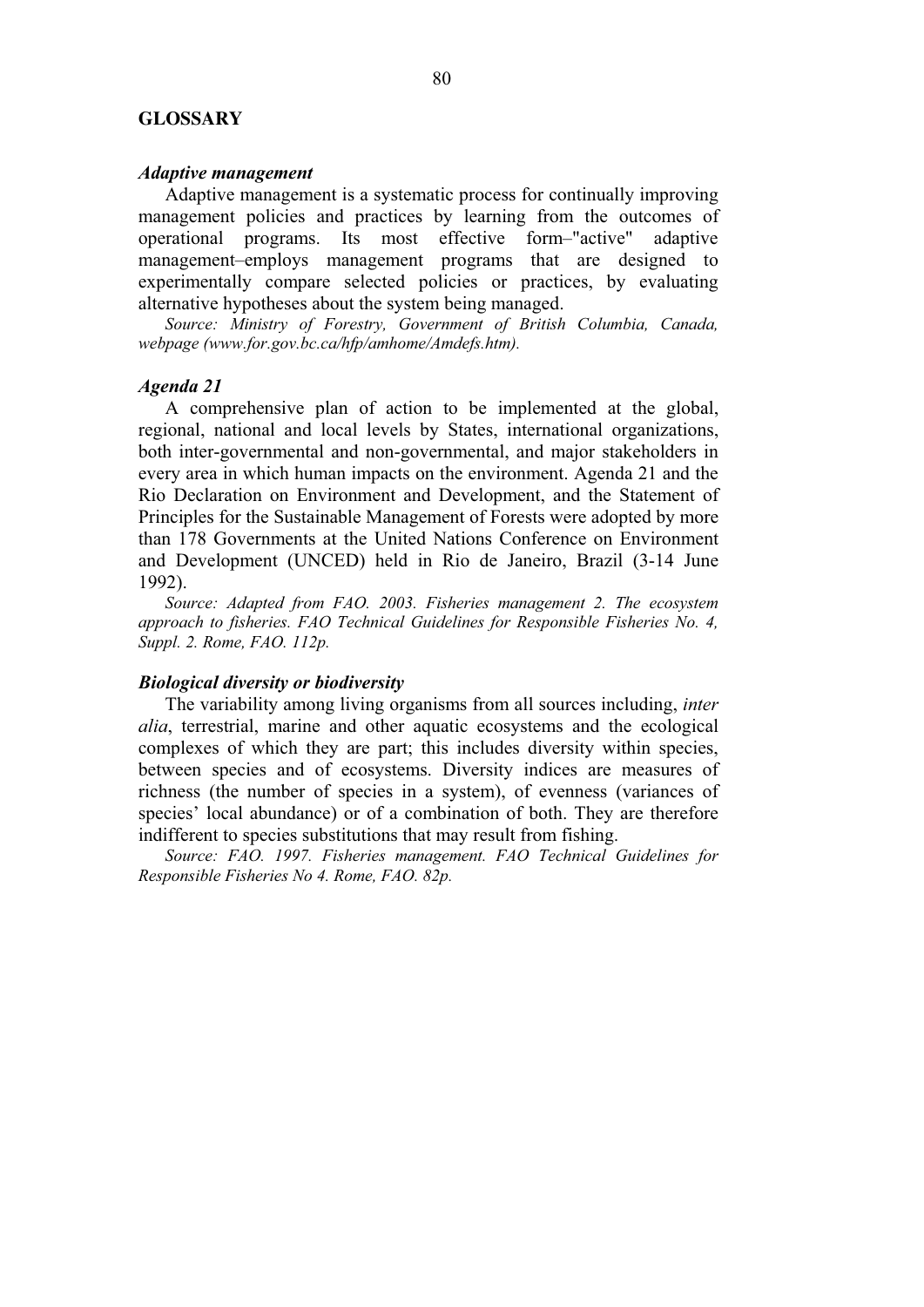### *Bycatch*

Species taken in a fishery that is targeting other species or a different size range of the same species. That part of the bycatch with no economic value is discarded and returned to the sea, usually dead or dying.

*Source: FAO. 2003. Fisheries management 2. The ecosystem approach to fisheries. FAO Technical Guidelines for Responsible Fisheries No. 4, Suppl. 2. Rome, FAO. 112p.* 

#### *Co-management*

A process of (resource) management in which government shares power with resource users, with each given specific rights and responsibilities relating to information and decision-making.

*Source: FAO Fisheries Glossary (www.fao.org/fi/glossary/default.asp) based on OECD (1996), Synthesis report for the study on the economic aspects of the management of marine living resources. AGR/FI(96)12.* 

### *Discards*

The components of a fish stock that are thrown back into the habitat after capture. Normally, most of the discards can be assumed not to survive.

*Source: FAO. 2003 Fisheries management 2. The ecosystem approach to fisheries. FAO Technical Guidelines for Responsible Fisheries No. 4, Suppl. 2. Rome, FAO. 112p.* 

#### *Ecosystem*

An organizational unit consisting of an aggregation of plants, animals (including humans) and micro-organisms, along with non-living components of the environment.

*Source: FAO. 2003. Fisheries management 2. The ecosystem approach to fisheries. FAO Technical Guidelines for Responsible Fisheries No. 4, Suppl. 2. Rome, FAO. 112p.* 

The variability among living organisms from all sources and the ecological complexes of which they are part.

*Source: CBD. 1994. Convention on Biological Diversity. Interim Secretariat for the Convention on Biological Diversity. Chatelaine, Switzerland., 34p.* 

### *Ecosystem approach (EA)*

The ecosystem approach is a strategy for the integrated management of land, water and living resources that promotes conservation and sustainable use in an equitable way. It is based on the application of appropriate scientific methodologies focused on levels of biological organization which encompass the essential processes, functions and interactions among organisms and their environment. It recognizes that humans, with their cultural diversity, are an integral component of ecosystems.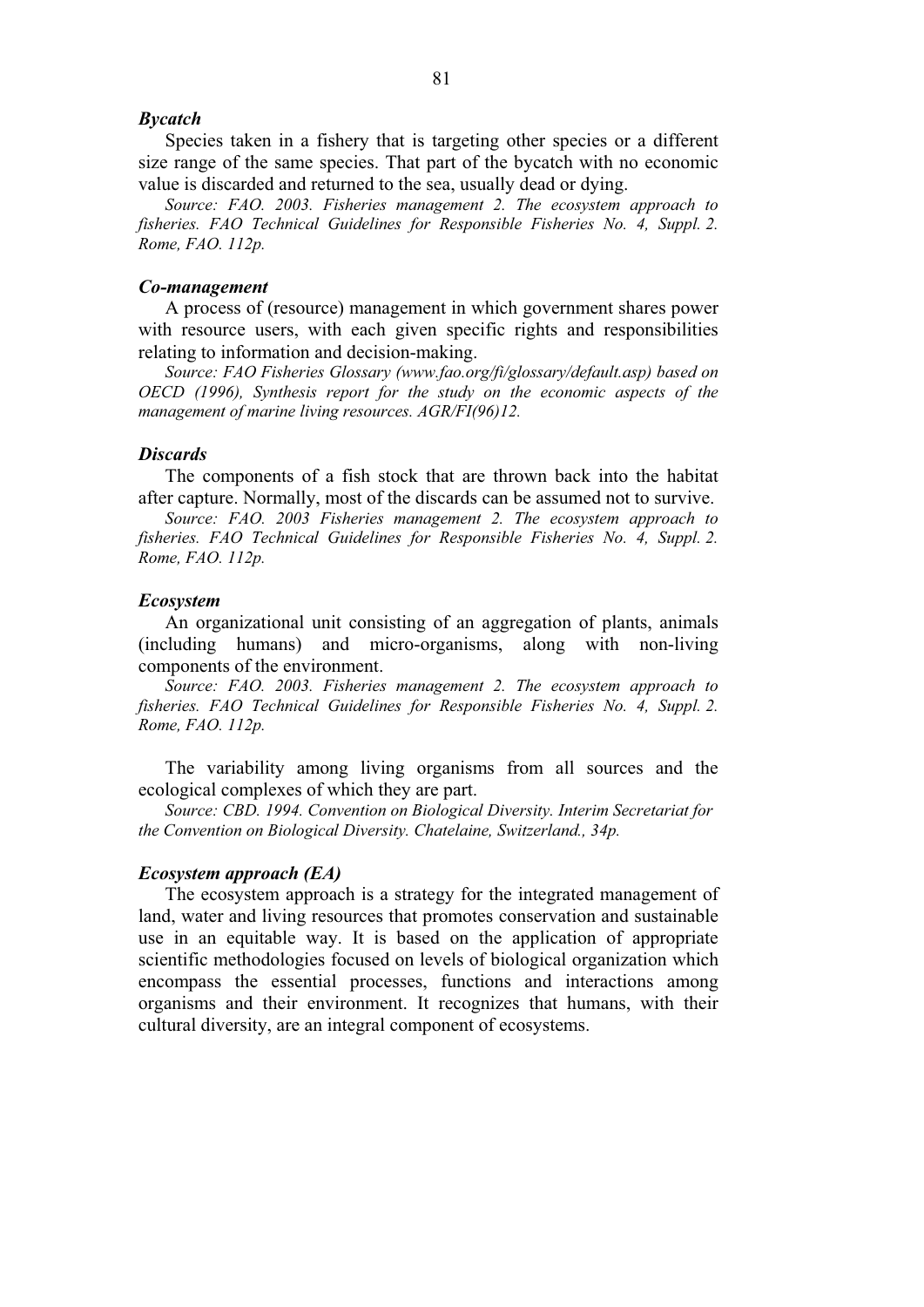*Source: CBD. 2000. Convention on Biological Diversity. Conference of the Parties 5 Decision. 2000. www.cbd.int/ecosystem/* 

### *Ecosystem services*

The conditions and processes through which natural ecosystems, and the species that make them up, sustain and fulfil human life. Examples include provision of clean water and food (fishery resources), maintenance of liveable climates (carbon sequestration), pollination of crops and native vegetation, and fulfilment of people's cultural, spiritual, intellectual needs.

*Source: Adapted from FAO/Netherlands International Conference. 2005. Water for food and ecosystems. Glossary. The Hague, The Netherlands, 31 January 2005. (available at www.fao.org/ag/wfe2005/glossary\_en.htm).* 

#### *Fisheries management*

The integrated process of information gathering, analysis, planning, consultation, decision-making, allocation of resources and formulation and implementation, with enforcement as necessary, of regulations or rules which govern fisheries activities in order to ensure the continued productivity of the resources and the accomplishment of other fisheries objectives.

*Source: Cochrane, K.L. (ed.). 2002. A fishery manager's guidebook - Management measures and their application. FAO Fisheries Technical Paper No. 424. Rome. 231p.* 

### *Fish stock (fishery resource)*

The living resources in the community or population from which catches are taken in a fishery. Use of the term "fish stock" usually implies that the particular population is more or less isolated reproductively from other stocks of the same species and is thus self-sustaining. In a particular fishery, the fish stock may be one or several species of fish, but the definition is also intended to include commercial invertebrates and plants.

*Source: FAO. 2003. Fisheries management 2. The ecosystem approach to fisheries. FAO Technical Guidelines for Responsible Fisheries No. 4, Suppl. 2. Rome, FAO. 112p.* 

### *Gender*

The relations between men and women, both perceptual and material. Gender is not determined biologically, as a result of sexual characteristics of either women or men, but is constructed socially. It is a central organizing principle of societies, and often governs the processes of production and reproduction, consumption and distribution.

*Source: FAO, 1997. Gender: the key to sustainability and food security. SD Dimensions. May 1997 (www.fao.org/sd).*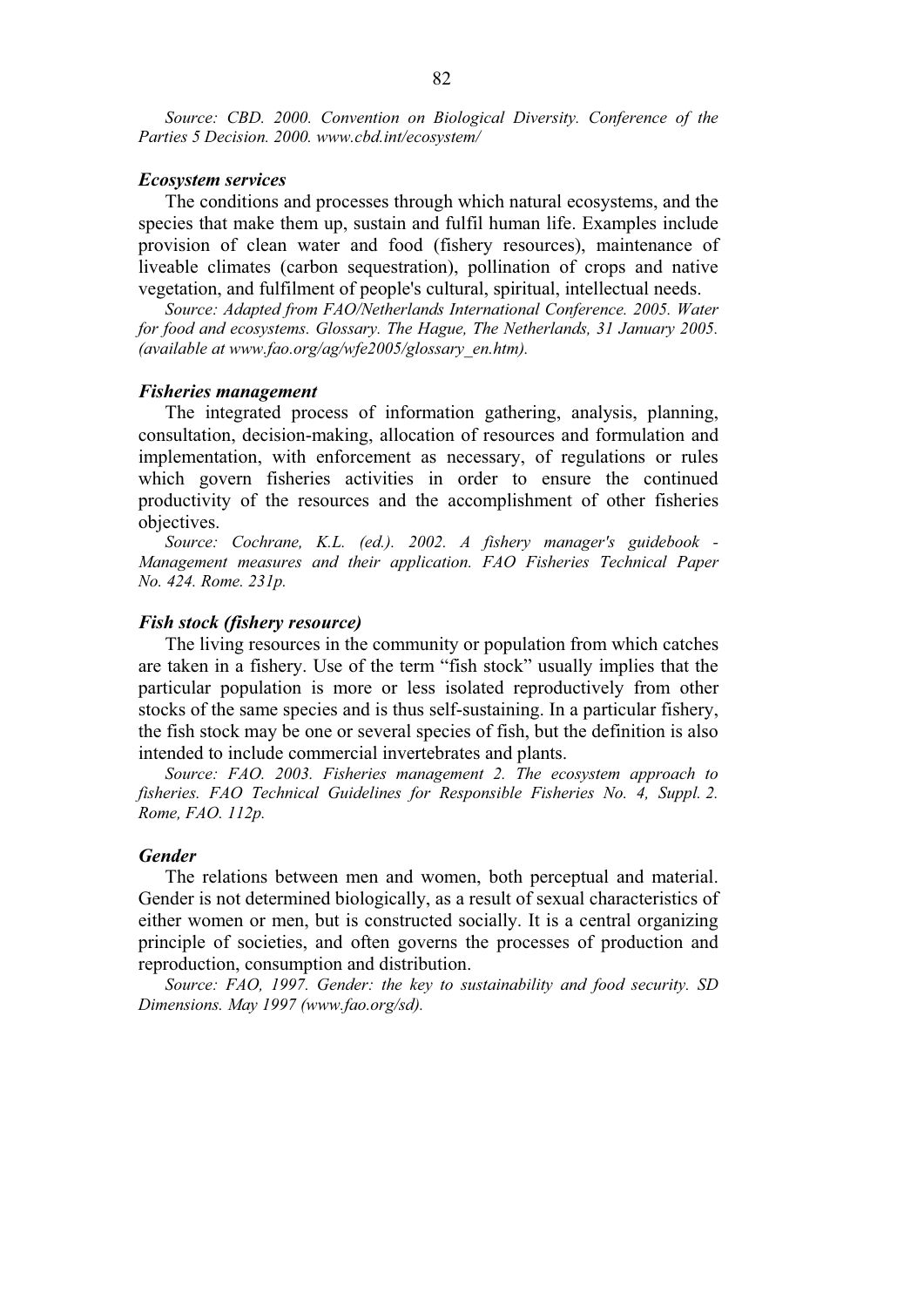### *Governance*

The formal and informal arrangements, institutions, and mores which determine how resources or an environment are utilized; how problems and opportunities are evaluated and analysed, what behavior is deemed acceptable or forbidden, and what rules and sanctions are applied to affect the pattern of resource and environmental use.

*Source: Juda, L. 1999. Considerations in the development of a functional approach to the governance of large marine ecosystems. Ocean Dev. Int. Law 30:89-125.* 

### *Indicator*

A variable, pointer, or index related to a criterion or system attribute. Its fluctuations reveal the variations in those key elements of sustainability in the ecosystem, the fishery resource or the sector and social and economic well-being. The position and trend of an indicator in relation to reference points or values indicate the present state and dynamics of the system, which forms the basis for decision-making.

*Source: FAO. 1999. Indicators for sustainable development of marine capture fisheries. FAO Technical Guidelines for Responsible Fisheries. No. 8. Rome, FAO. 68p.* 

#### *Integrated management*

Integrated management (whether of oceans, coasts, watersheds, etc) is an approach, or mechanism, to manage multiple (competing) uses of a certain designated area. These uses include different sectors such as fisheries, aquaculture, forestry, oil and gas, mining, agriculture, shipping and tourism. This involves managing multiple stakeholders (e.g. local communities and industries) as well as interactions among people and other components of ecosystems, and among multiple levels of government.

*Source: De Young, C., Charles, A. and Hjort, A. 2008. Human dimensions of the ecosystem approach to fisheries: an overview of context, concepts, tools, and methods. FAO Fisheries Technical Paper No. 489. Rome, FAO. 152p.* 

### *Livelihood*

A livelihood comprises the capabilities, assets (including both material and social resources) and activities required for a means of living.

*Source: DFID, 1999. Sustainable livelihoods guidance sheets (www.livelihoods.org/info/guidance\_sheets\_pdfs/section1.pdf). Based on Chambers, R. and G. Conway, 1992. Sustainable rural livelihoods: Practical concepts for the 21st century. IDS Discussion Paper 296. Brighton, IDS.*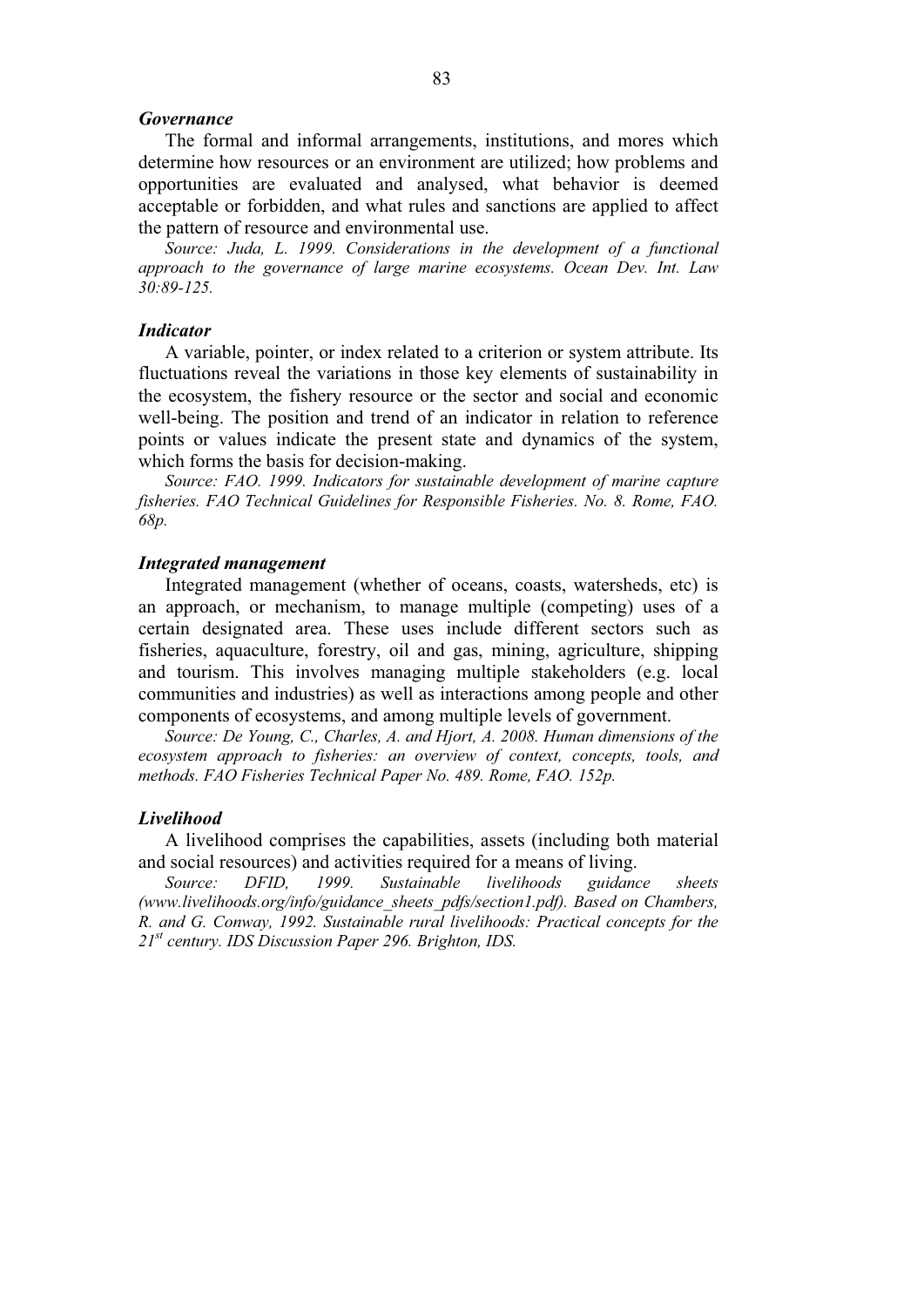#### *Management*

The art of taking measures affecting a resource and its exploitation with a view to achieving certain objectives, such as the maximization of the production of that resource.

*Source: Cooke, J.G. 1984. Glossary of technical terms. In Exploitation of Marine Communities, R.M. May (ed), Springer-Verlag. Cited in FAO Fisheries Glossary (www.fao.org/fi/glossary/)* 

#### *Management measure*

Specific controls applied in the fishery to contribute to achieving objectives, including technical measures (gear regulations, closed areas and time closures), input controls, output controls and user rights.

*Source: FAO. 2003. Fisheries management 2. The ecosystem approach to fisheries. FAO Technical Guidelines for Responsible Fisheries No. 4, Suppl. 2. Rome, FAO. 112p.* 

### *Marine protected area (MPA)*

A protected marine intertidal or subtidal area, within territorial waters, exclusive economic zones (EEZ) or in the high seas, set aside by law or other effective means, together with the overlying water and associated flora, fauna, historical and cultural features. It provides degrees of preservation and protection for important marine biodiversity and resources; a particular habitat (e.g. a mangrove or a reef) or species, or subpopulation (e.g. spawners or juveniles) depending on the degree of use permitted. The use of MPAs for scientific, educational, recreational, extractive and other purposes including fishing is strictly regulated and could be prohibited.

*Source: FAO. 2003. Fisheries management 2. The ecosystem approach to fisheries. FAO Technical Guidelines for Responsible Fisheries No. 4, Suppl. 2. Rome, FAO. 112p.* 

### *Monitoring, control and surveillance (MCS)*

Activities undertaken by the fishery enforcement system to ensure compliance with fishery regulations.

*Source: FAO Fisheries Glossary (www.fao.org/fi/glossary/default.asp)*

### *Open access*

A condition describing a fishery that is open to anyone who wants to fish.

*Source: FAO. 2003. Fisheries management 2. The ecosystem approach to fisheries. FAO Technical Guidelines for Responsible Fisheries No. 4, Suppl. 2. Rome, FAO. 112p.*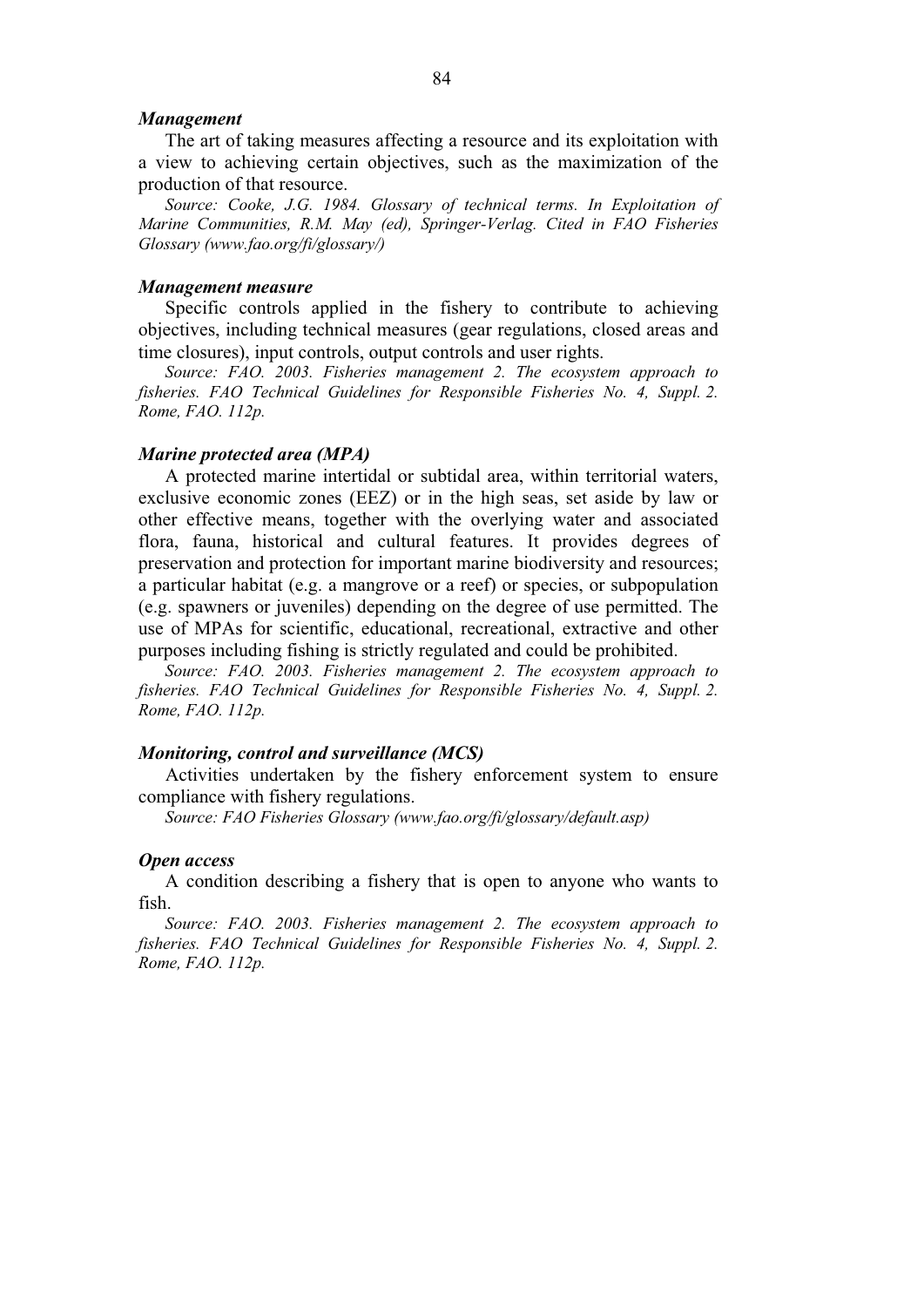### *Policy goal*

High-level policy objective relating to fish resources, ecosystems (e.g. biodiversity), economics and social benefits, usually at a specified regional or national level.

*Source: FAO. 2003. Fisheries management 2. The ecosystem approach to fisheries. FAO Technical Guidelines for Responsible Fisheries No. 4, Suppl. 2. Rome, FAO. 112p.*

## *Reference point*

A reference point indicates a particular state of a fisheries indicator corresponding to a situation considered as desirable ("target reference point"), or undesirable and requiring immediate action ("limit reference point" and "threshold reference point"). Also referred to as "reference value".

*Source: Caddy, J.F. and Mahon, R. 1995. Reference points for fisheries management. FAO Fisheries Technical Paper No. 347. Rome, FAO. 82p.* 

# *Resilience*

Resilience is the capacity of a system to absorb disturbance and reorganize while undergoing change so as to still retain essentially the same function, structure, identity, and feedbacks.

Source: Walker, B., Holling, C.S., Carpenter, S.R., and Kinzig, A. 2004. *Resilience, adaptability and transformability in social–ecological systems. Ecology and Society 9(2):5. www.ecologyandsociety.org/vol9/iss2/art5/* 

## *Rights-based management*

A fisheries management regime in which access to the fishery is controlled by use rights that may include not only the right to fish but also management rights specifying any or all of the following: how fishing may be conducted (e.g. vessel and gear), where and when fishing may take place and how much fish may be caught.

*Source: Adapted from FAO. 2003. Fisheries management 2. The ecosystem approach to fisheries. FAO Technical Guidelines for Responsible Fisheries No. 4, Suppl. 2. Rome, FAO. 112p.*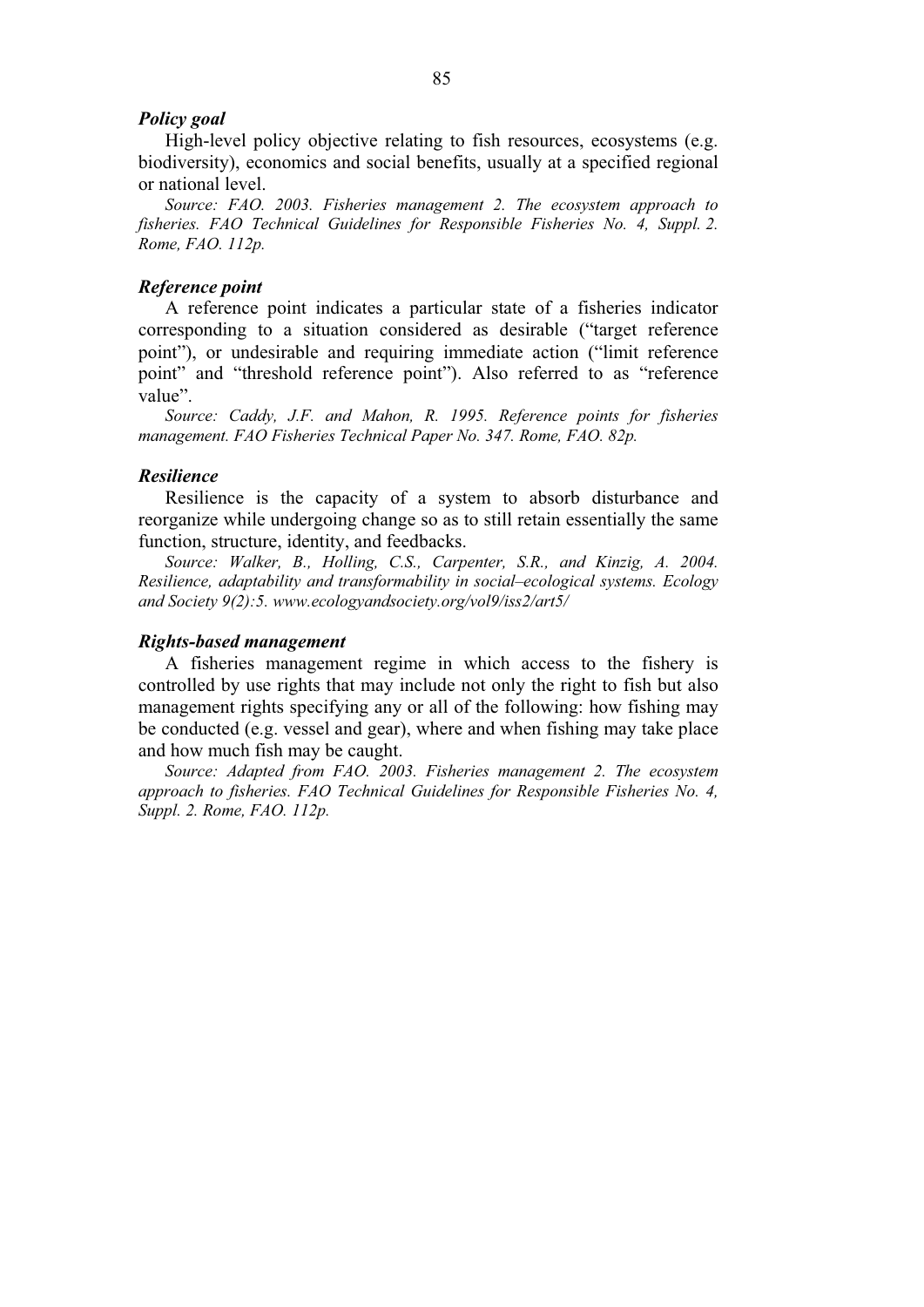## *Scale*

In ecosystem management, scale refers to the degree of resolution at which ecosystems are observed and measured. In EAF, scales at different dimensions need to be considered, i.e. based on, *inter alia,* geographical area (e.g. global, regional, national or local), sectoral activities (e.g. individual fishery, fishery system at various geographical levels or crosssectoral to include other uses and activities within an ecosystem) and administrative levels (e.g. national government, sectoral department, local administration).

*Sources: Adapted from US Forest Service. 2009. Bitterroot Ecosystem Management Research Project. Glossary.* 

 *www.fs.fed.us/rm/ecopartner/bemrp\_glossary.shtml and* 

*FAO. 1999. Indicators for sustainable development of marine capture fisheries. FAO Technical Guidelines for Responsible Fisheries No. 8. Rome, FAO. 68p.* 

## *Social-ecological systems*

Social-ecological systems are linked systems of people and nature, i.e. where human societies and the biophysical components of ecosystems are interconnected, in which changes in one will affect the other and create feedback. In EAF, an ecosystem is defined as social-ecological system, i.e. including both human and nature.

*Sources: Stockholm Resilience Centre (www.stockholmresilience.org) and Guerin, K. 2007. Adaptive Governance and Evolving Solutions to Natural Resource Conflicts. NZ Treasury Working Paper 07/03. Government of New Zealand (http://newzealand.govt.nz).* 

#### *Stakeholder*

Any individual, group, organization or sector in society that has a clearly identifiable interest in the outcome of a policy or decision-making situation. The interest may be in the form of a specific management responsibility, a commercial interest (resource supply, revenue, employment, trading activity), a subsistence need or some other commitment, as a member of civil society.

*Source: FAO. 1999. Indicators for sustainable development of marine capture fisheries. FAO Technical Guidelines for Responsible Fisheries. No. 8. Rome, FAO. 68p.* 

# *Sustainability*

Ability to persist in the long-term. Often used as a "short hand" for sustainable development.

*Source: FAO Fisheries Glossary (www.fao.org/fi/glossary/default.asp)*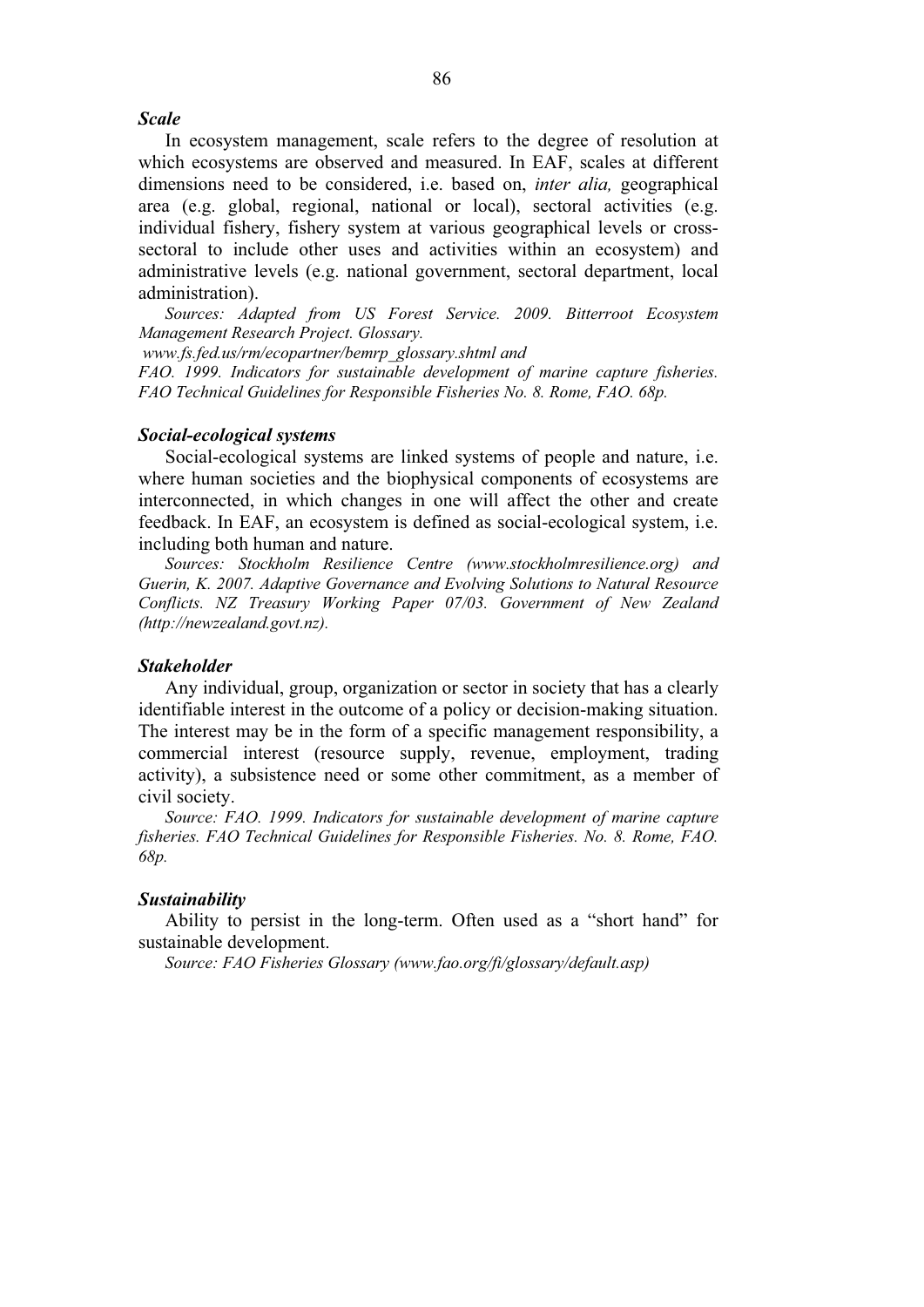#### *Sustainable development*

Sustainable development is development that meets the needs of the present generation without compromising the ability of future generations to meet their own needs.

Source: World Commission on Environment and Development. 1987. *Brundtland Report, "Our Common Future".* 

## *Sustainable livelihoods*

A livelihood is sustainable when it can cope with and recover from stresses and shocks and maintain or enhance its capabilities and assets both now and in the future, while not undermining the natural resource base.

*Source: DFID. 1999. Sustainable livelihoods guidance sheets (www.livelihoods.org/info/guidance\_sheets\_pdfs/section1.pdf). Based on Chambers, R. and G. Conway, 1992. Sustainable rural livelihoods: Practical concepts for the 21st century. IDS Discussion Paper 296. Brighton, IDS.* 

## *Sustainable Livelihoods Approach (SLA)*

The SLA is a way to improve understanding of the livelihoods of poor people. It draws on the main factors that affect poor people's livelihoods and the typical relationships between these factors. It can be used in planning new development activities and in assessing the contribution that existing activities have made to sustaining livelihoods. People are the main concern, rather than the resources they use or their governments. SLA is used to identify the main constraints and opportunities faced by poor people, as expressed by themselves. It builds on these definitions, and then supports poor people as they address the constraints, or take advantage of opportunities.

*Source: www.ifad.org/sla/index.htm* 

#### *Target-resource oriented management (TROM)*

A term constructed to refer to conventional fisheries management practices, commonly applied in medium and large-scale commercial fisheries, in which the stock of the target species is the man concern of the management actions.

*Source: FAO. 2003. Fisheries management 2. The ecosystem approach to fisheries. FAO Technical Guidelines for Responsible Fisheries No. 4, Suppl. 2. Rome, FAO. 112p.*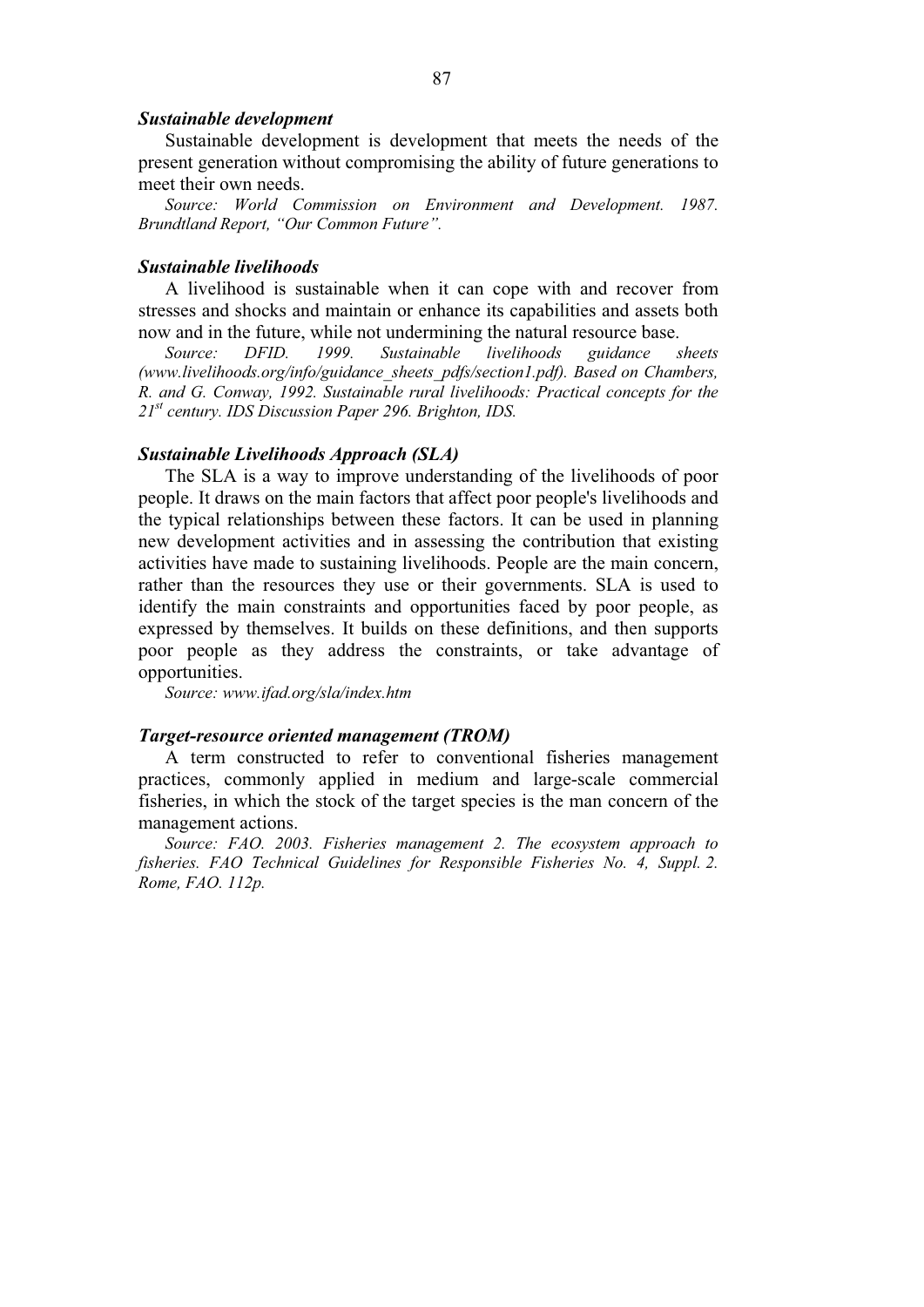### *Target species*

Those species that are primarily sought by the fishermen in a particular fishery. The subject of directed fishing effort in a fishery. There may be primary as well as secondary target species.

*Source: FAO. 2003. Fisheries management 2. The ecosystem approach to fisheries. FAO Technical Guidelines for Responsible Fisheries No. 4, Suppl. 2. Rome, FAO. 112p.* 

#### *Vulnerability*

A condition resulting from physical, social, economic, and environmental factors or processes, which increases the susceptibility of a community to the impact of a hazard.

*Source: Asian Disaster Reduction Center. Total disaster risk management – good practices. January 2005. Kobe, Japan. www.adrc.or.jp/publications/TDRM2005/TDRM\_Good\_Practices/PDF/*